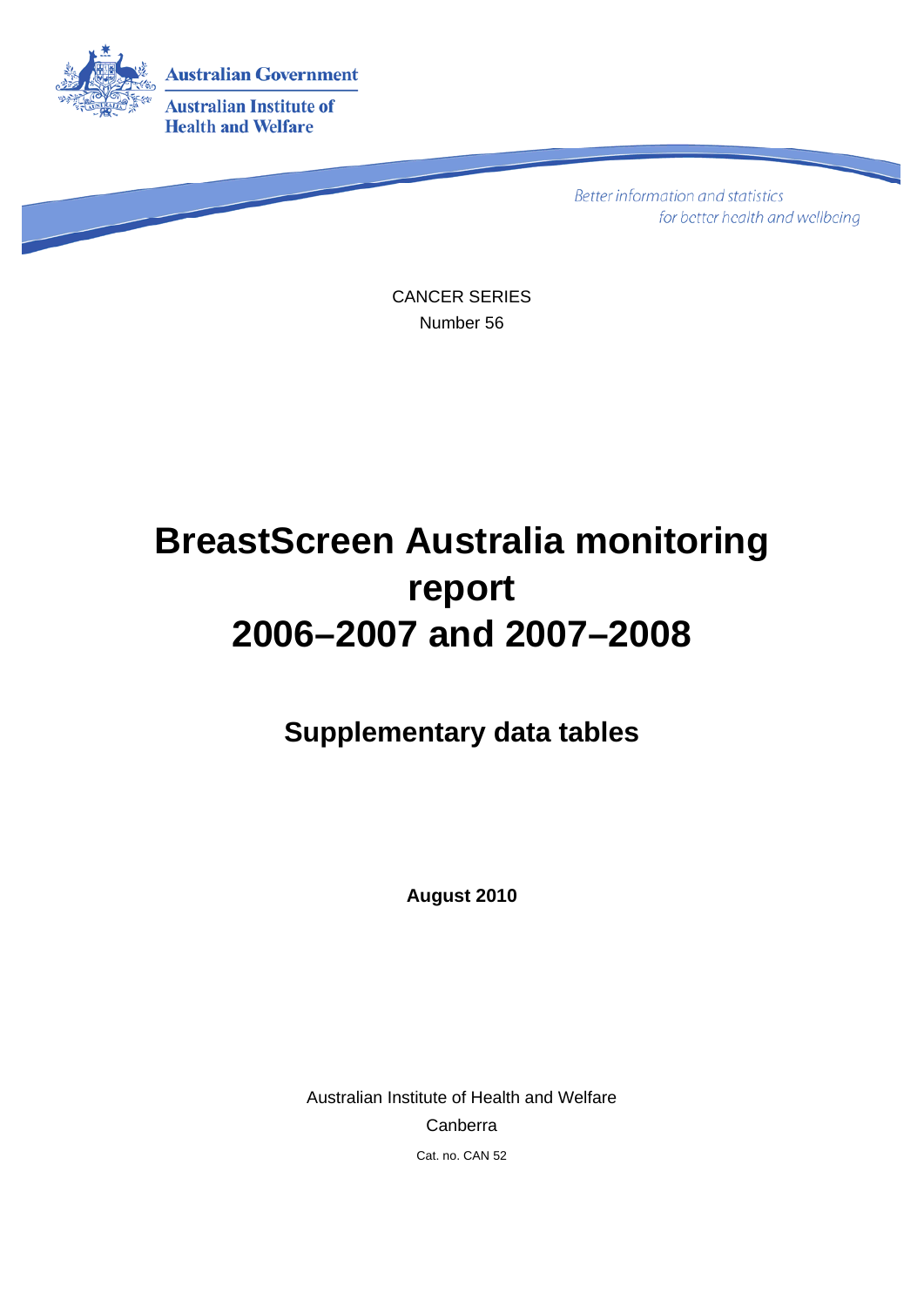#### **The Australian Institute of Health and Welfare is Australia's national health and welfare statistics and information agency. The Institute's mission is**  *better information and statistics for better health and wellbeing***.**

© Australian Institute of Health and Welfare 2010

This work is copyright. Apart from any use as permitted under the *Copyright Act 1968*, no part may be reproduced without prior written permission from the Australian Institute of Health and Welfare. Requests and enquiries concerning reproduction and rights should be directed to the Head of the Communications, Media and Marketing Unit, Australian Institute of Health and Welfare, GPO Box 570, Canberra ACT 2601.

This publication is part of the Australian Institute of Health and Welfare's Cancer series. A complete list of the Institute's publications is available from the Institute's website <www.aihw.gov.au>.

ISSN 1039-3307 ISBN 978 1 74249 046 5

#### **Suggested citation**

Australian Institute of Health and Welfare 2010. BreastScreen Australia monitoring report 2006–2007 and 2007–2008: supplementary data tables. Cancer series no. 56. Cat. no. CAN 52. Canberra: AIHW.

#### **Australian Institute of Health and Welfare**

Board Chair Hon. Peter Collins, AM, QC

**Director** Penny Allbon

Any enquiries about or comments on this publication should be directed to: Dr Alison Budd Australian Institute of Health and Welfare GPO Box 570 Canberra ACT 2601 Phone: (02) 6244 1023 Email: screening@aihw.gov.au

Published by the Australian Institute of Health and Welfare

**Please note that there is the potential for minor revisions of data in this report. Please check the online version at <www.aihw.gov.au> for any amendments.**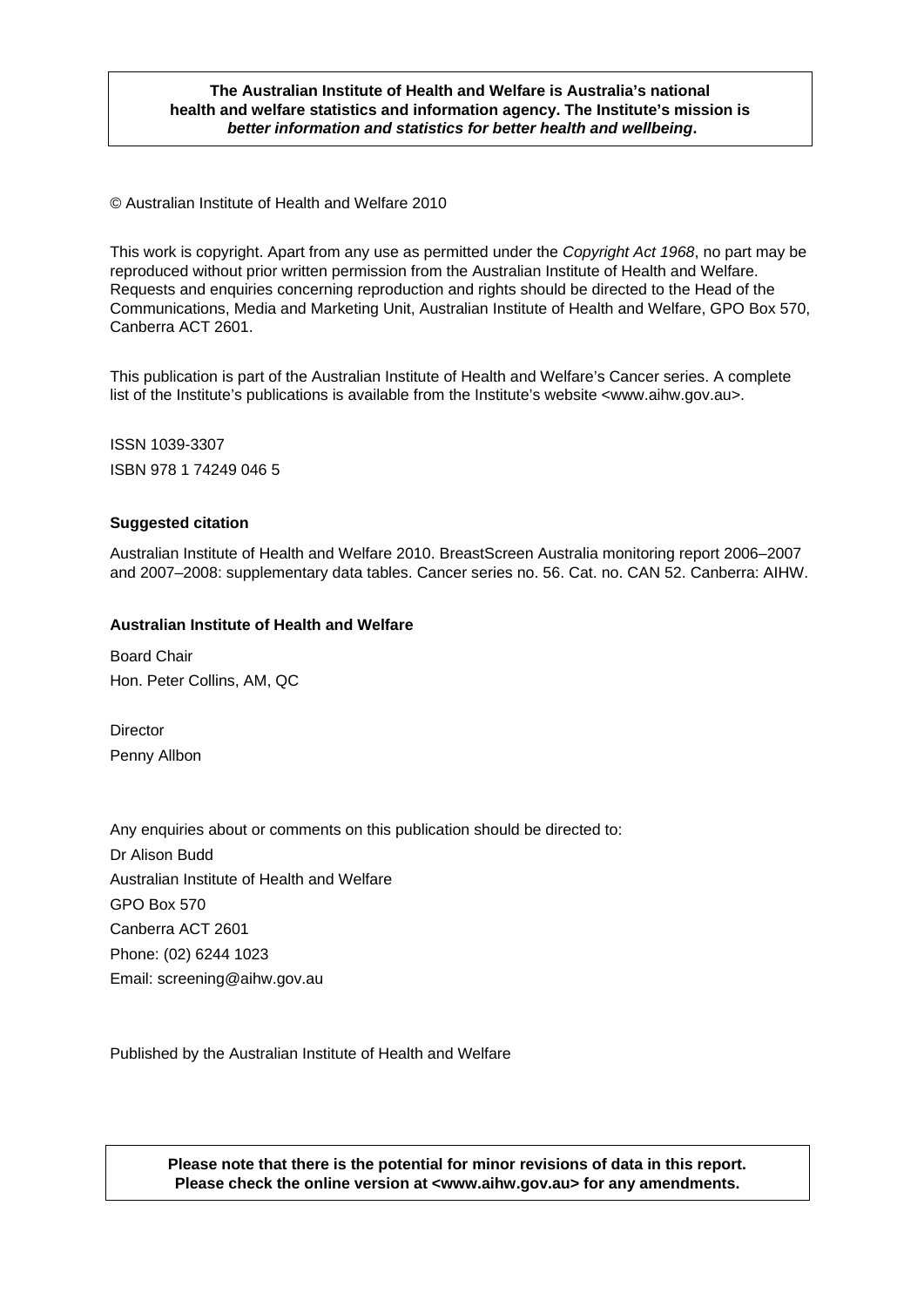# **Introduction**

This report is provides supplementary data tables to the *BreastScreen Australia monitoring report 2006–2007 and 2007–2008*.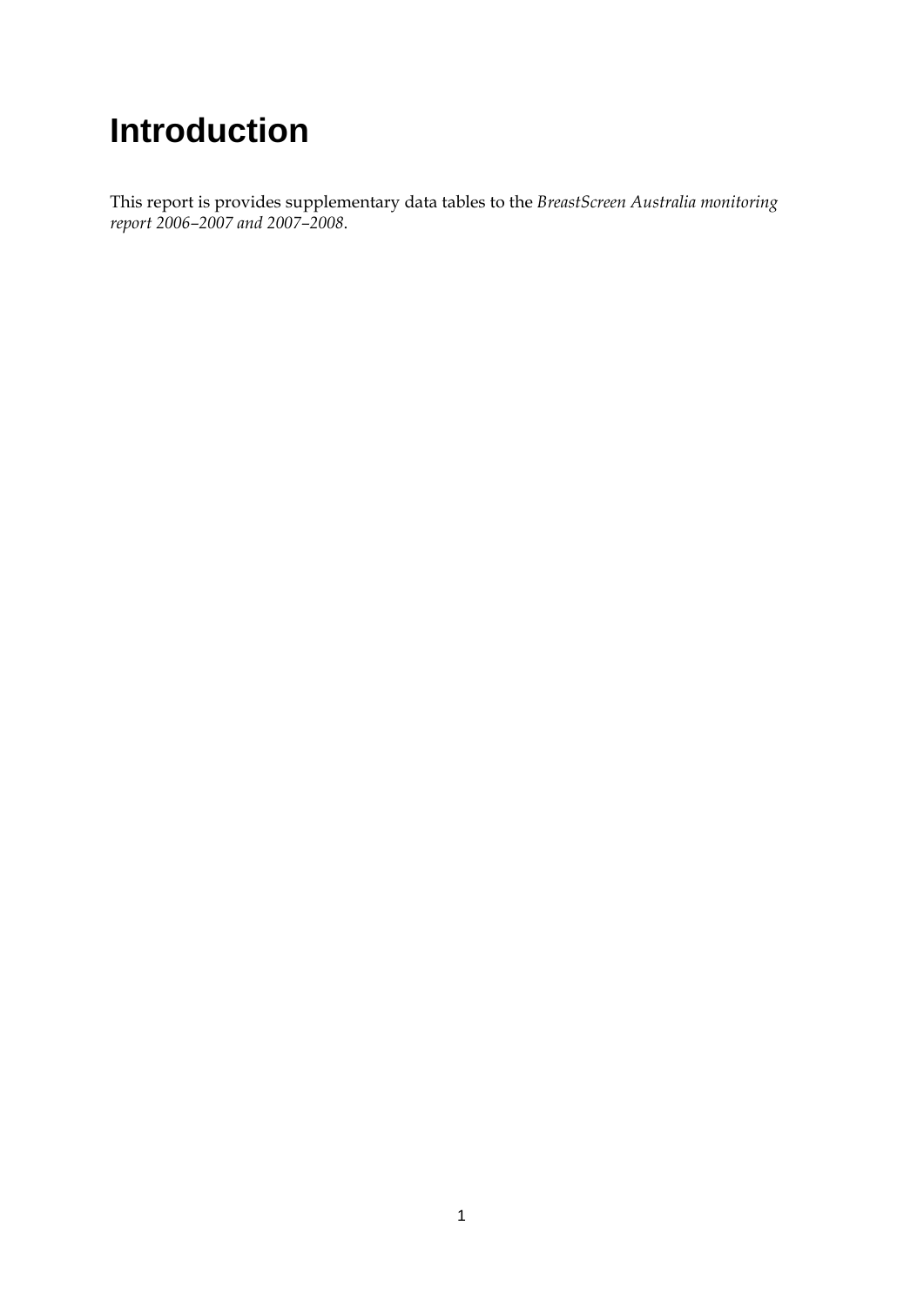# **Indicator 1 Participation for 2006–2007**

| Age group<br>(years) | <b>NSW</b> | Vic     | Qld     | WA      | SA      | Tas    | <b>ACT</b> | <b>NT</b> | Australia |
|----------------------|------------|---------|---------|---------|---------|--------|------------|-----------|-----------|
| $40 - 44$            | 15,930     | 11,236  | 38,860  | 8,726   | 5,767   | 3,755  | 137        | 396       | 84,807    |
| $45 - 49$            | 29,850     | 20,486  | 56,215  | 17,087  | 11,407  | 6,159  | 1,029      | 1,006     | 143,239   |
| $50 - 54$            | 118,711    | 90,282  | 70,938  | 38,084  | 28,012  | 8,427  | 5,897      | 2,345     | 362,696   |
| $55 - 59$            | 117,442    | 87,777  | 72,796  | 36,671  | 29,440  | 9,503  | 6,372      | 2,208     | 362,209   |
| $60 - 64$            | 99,652     | 74,561  | 60,746  | 28,767  | 25,392  | 7,920  | 4,713      | 1,423     | 303,174   |
| 65-69                | 77,638     | 58,362  | 45,556  | 22,858  | 19,704  | 6,173  | 3,194      | 813       | 234,298   |
| $70 - 74$            | 15,163     | 38,702  | 31,512  | 5,911   | 6,808   | 4,299  | 769        | 103       | 103,267   |
| $75 - 79$            | 7,486      | 13,107  | 9,779   | 2,784   | 3,511   | 906    | 294        | 49        | 37,916    |
| $80 - 84$            | 2,354      | 1,861   | 1,929   | 833     | 1,021   | 273    | 80         | 10        | 8,361     |
| $85+$                | 508        | 337     | 523     | 172     | 170     | 41     | 7          | 2         | 1,760     |
| Ages 40+ years       |            |         |         |         |         |        |            |           |           |
|                      | 484,734    | 396,711 | 388,854 | 161,893 | 131,232 | 47,456 | 22,492     | 8,355     | 1,641,727 |
| Ages 50-69 years     |            |         |         |         |         |        |            |           |           |
|                      | 413,443    | 310,982 | 250,036 | 126,380 | 102,548 | 32,023 | 20,176     | 6,789     | 1,262,377 |

**Table A1: Number of women participating in BreastScreen Australia, by age, state and territory, 2006–2007** 

*Note:* Period covers 1 January 2006 to 31 December 2007.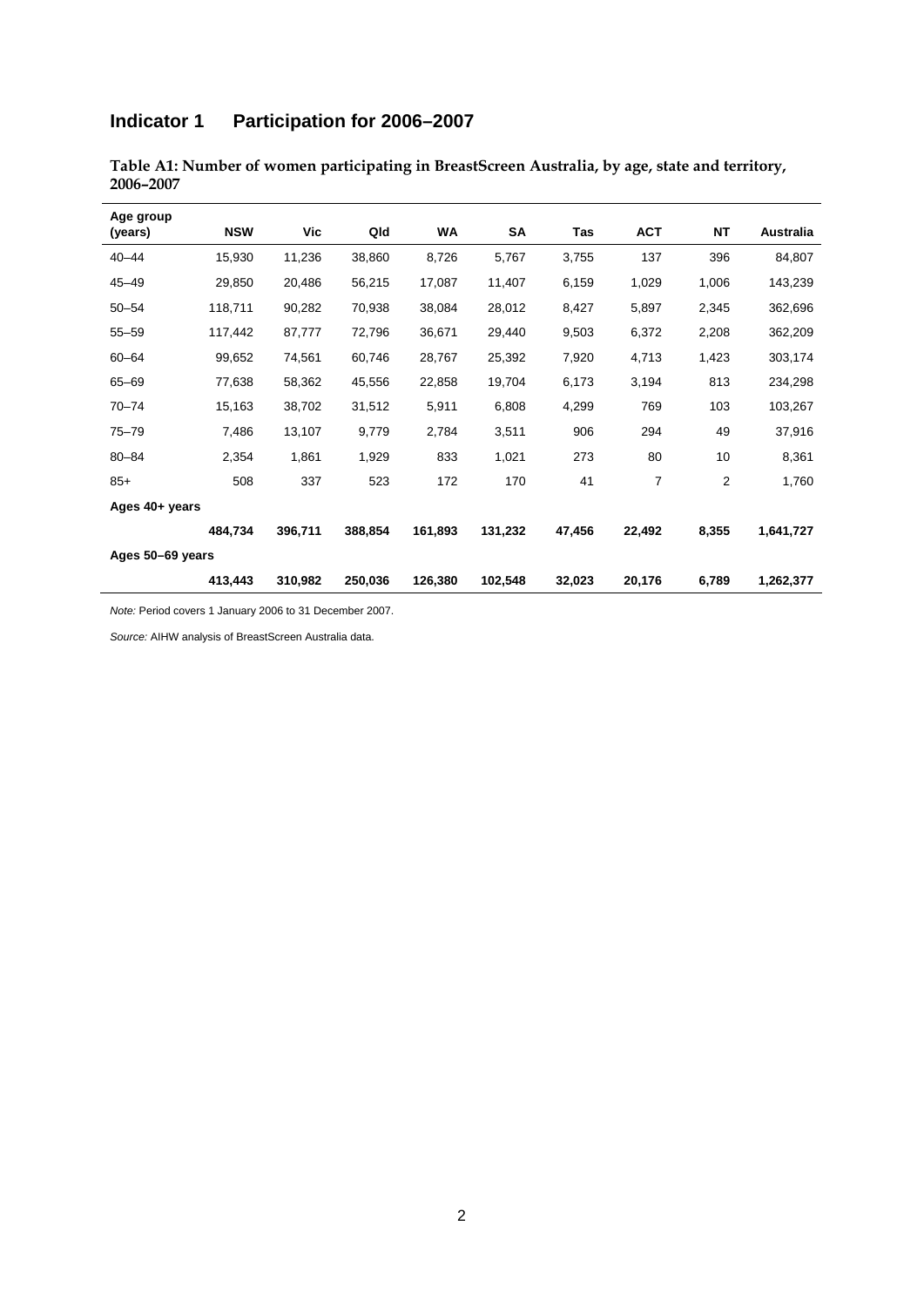| Age group<br>(years) | <b>NSW</b>       | Vic              | Qld              | WA               | SA               | Tas             | <b>ACT</b>       | <b>NT</b>        | Australia        |
|----------------------|------------------|------------------|------------------|------------------|------------------|-----------------|------------------|------------------|------------------|
|                      |                  |                  |                  |                  | (per cent)       |                 |                  |                  |                  |
| $40 - 44$            | 6.4              | 5.9              | 25.4             | 11.2             | 10.0             | 21.2            | 1.1              | 5.1              | 11.0             |
| $45 - 49$            | 12.0             | 10.9             | 37.3             | 22.2             | 19.4             | 32.7            | 8.1              | 13.6             | 18.8             |
| $50 - 54$            | 52.7             | 53.2             | 52.2             | 54.0             | 51.2             | 48.0            | 50.6             | 35.8             | 52.4             |
| $55 - 59$            | 56.9             | 56.0             | 57.7             | 58.3             | 56.8             | 57.3            | 60.7             | 43.7             | 56.9             |
| $60 - 64$            | 58.8             | 59.2             | 59.6             | 59.8             | 59.9             | 57.8            | 62.4             | 43.5             | 59.2             |
| 65-69                | 57.5             | 58.0             | 59.4             | 60.5             | 58.7             | 57.2            | 60.3             | 41.6             | 58.3             |
| $70 - 74$            | 13.3             | 45.5             | 52.7             | 19.6             | 23.9             | 48.8            | 18.8             | 9.0              | 31.2             |
| $75 - 79$            | 7.2              | 16.9             | 18.5             | 10.7             | 12.9             | 11.6            | 8.8              | 6.2              | 12.7             |
| $80 - 84$            | 2.8              | 3.0              | 4.6              | 4.2              | 4.4              | 4.3             | 2.8              | 2.1              | 3.5              |
| $85+$                | 0.7              | 0.6              | 1.3              | 0.9              | 0.8              | 0.7             | 0.3              | 0.5              | 0.8              |
|                      |                  |                  |                  |                  |                  |                 |                  |                  |                  |
| Ages 40+ years       |                  |                  |                  |                  |                  |                 |                  |                  |                  |
| Crude rate           | 30.0             | 32.6             | 41.5             | 34.5             | 32.9             | 38.2            | 30.9             | 24.0             | 33.7             |
| AS rate $(A)$        | 30.1             | 32.9             | 41.5             | 34.0             | 33.1             | 38.2            | 29.7             | 22.7             | 33.8             |
| 95% CI               | $30.0 -$         | $32.8 -$         | $41.4 -$         | $33.9 -$         | $32.9 -$         | $37.9 -$        | $29.3 -$         | $22.2 -$         | $33.7 -$         |
|                      | 30.1             | 33.0             | 41.7             | 34.2             | 33.3             | 38.6            | 30.1             | 23.2             | 33.8             |
| Ages 50-69 years     |                  |                  |                  |                  |                  |                 |                  |                  |                  |
| Crude rate           | 56.2             | 56.2             | 56.8             | 57.6             | 56.2             | 54.6            | 57.7             | 40.3             | 56.3             |
| AS rate (A)          | 56.0             | 56.1             | 56.6             | 57.5             | 55.9             | 54.2            | 57.6             | 40.6             | 56.1             |
| 95% CI               | $55.8 -$<br>56.2 | $55.9 -$<br>56.3 | $56.3 -$<br>56.8 | $57.2 -$<br>57.9 | $55.6 -$<br>56.2 | $53.6-$<br>54.8 | $56.8 -$<br>58.4 | $39.6 -$<br>41.6 | $56.0 -$<br>56.2 |

**Table A2: Percentage of women participating in BreastScreen Australia, by age, state and territory, 2006–2007** 

1. Period covers 1 January 2006 to 31 December 2007.

2. Rates are the number of women screened as a percentage of the eligible female population calculated as the average of the 2006 and 2007 Australian Bureau of Statistics' estimated resident population and age standardised to the Australian population at 30 June 2001.

3. BreastScreen Australia services are not provided in some remote areas of the Northern Territory. This may affect the Northern Territory's participation.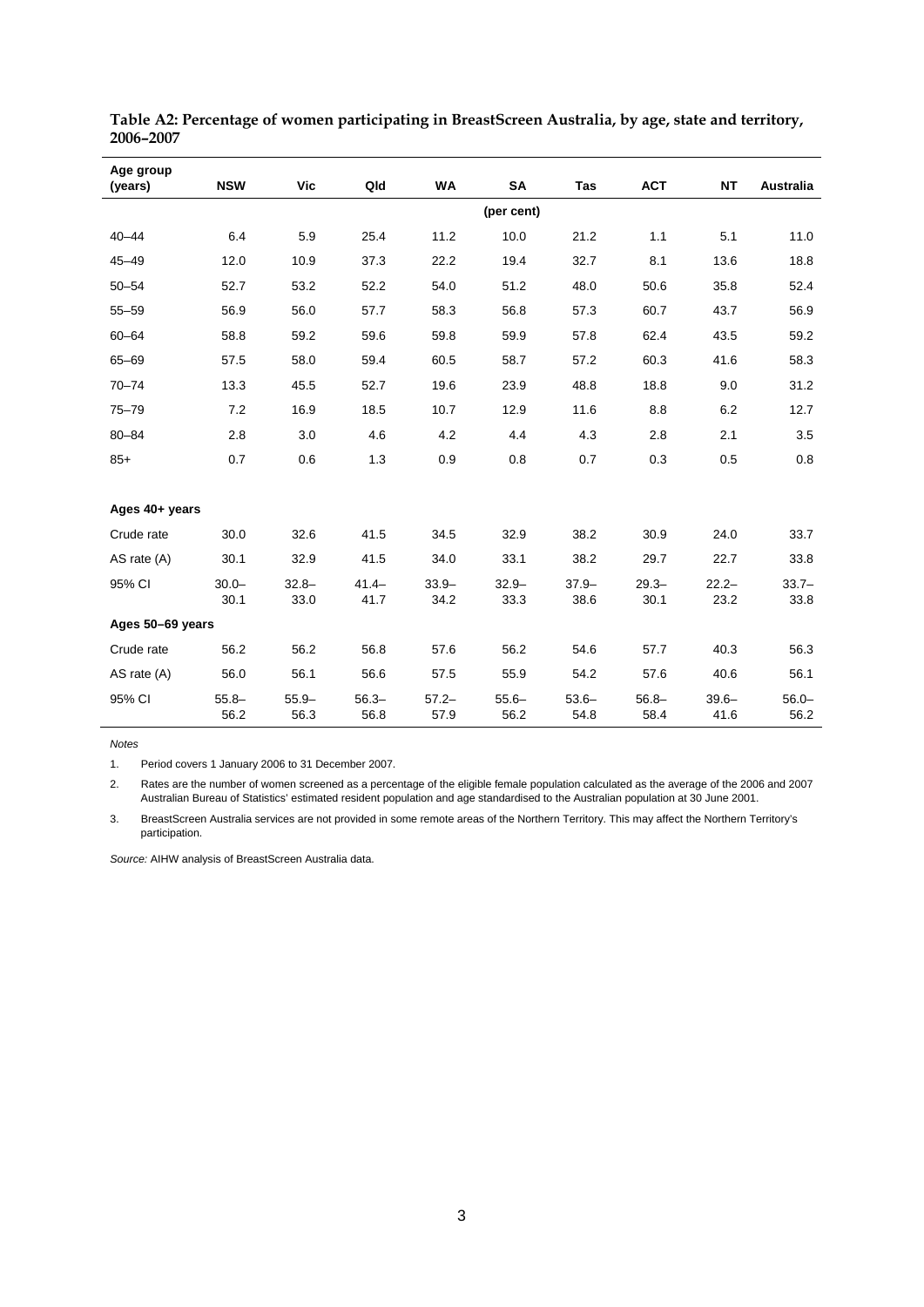| Age group<br>(years) | Number/<br>rate | <b>Major cities</b> | <b>Inner</b><br>regional | Outer<br>regional | Remote        | Very<br>remote | Australia     |
|----------------------|-----------------|---------------------|--------------------------|-------------------|---------------|----------------|---------------|
| $40 - 44$            | Number          | 52,643              | 17,191                   | 11,769            | 2,064         | 1,140          | 84,807        |
|                      | Rate            | 9.9                 | 11.4                     | 16.3              | 17.8          | 20.2           | 11.0          |
| $45 - 49$            | Number          | 88,600              | 30,234                   | 19,466            | 3,334         | 1,605          | 143,239       |
|                      | Rate            | 17.3                | 19.7                     | 26.9              | 29.7          | 30.5           | 18.8          |
| $50 - 54$            | Number          | 242,636             | 76,727                   | 36,092            | 5,094         | 2,147          | 362,696       |
|                      | Rate            | 52.4                | 54.5                     | 54.7              | 51.6          | 47.9           | 52.4          |
| $55 - 59$            | Number          | 238,069             | 79,969                   | 37,496            | 4,801         | 1,874          | 362,209       |
|                      | Rate            | 55.9                | 59.4                     | 60.1              | 57.1          | 52.1           | 56.9          |
| $60 - 64$            | Number          | 194,394             | 71,686                   | 31,783            | 3,936         | 1,374          | 303,174       |
|                      | Rate            | 60.4                | 64.8                     | 63.5              | 61.8          | 53.5           | 59.2          |
| $65 - 69$            | Number          | 148,523             | 56,828                   | 25,142            | 2,889         | 917            | 234,298       |
|                      | Rate            | 57.8                | 62.9                     | 62.5              | 62.6          | 53.9           | 58.3          |
| $70 - 74$            | Number          | 63,624              | 26,108                   | 11,810            | 1,273         | 452            | 103,267       |
|                      | Rate            | 29.5                | 35.2                     | 37.5              | 36.8          | 38.5           | 31.2          |
| 75-79                | Number          | 23,676              | 9,057                    | 4,368             | 626           | 189            | 37,916        |
|                      | Rate            | 11.7                | 13.7                     | 15.9              | 22.8          | 20.4           | 12.7          |
| $80 - 84$            | Number          | 5,181               | 1,817                    | 1,132             | 174           | 57             | 8,361         |
|                      | Rate            | 3.1                 | 3.5                      | 5.5               | 9.0           | 11.1           | 3.5           |
| $85+$                | Number          | 1,091               | 355                      | 260               | 43            | 10             | 1,760         |
|                      | Rate            | 0.7                 | 0.8                      | 1.4               | 2.4           | 2.4            | 0.8           |
| Ages 40+<br>years    | <b>Number</b>   | 1,058,437           | 369,972                  | 179,318           | 24,235        | 9,765          | 1,641,727     |
|                      | Crude rate      | 32.6                | 36.3                     | 38.9              | 39.1          | 37.1           | 33.7          |
|                      | AS rate (A)     | 33.1                | 35.9                     | 38.3              | 38.5          | 36.4           | 33.8          |
|                      | 95% CI          | $33.0 - 33.1$       | 35.8–36.0                | $38.1 - 38.5$     | $38.0 - 39.0$ | $35.7 - 37.2$  | $33.7 - 33.8$ |
| Ages 50-69           |                 |                     |                          |                   |               |                |               |
| years                | <b>Number</b>   | 823,622             | 285,210                  | 130,513           | 16,720        | 6,312          | 1,262,377     |
|                      | Crude rate      | 56.1                | 59.9                     | 59.7              | 57.1          | 51.1           | 56.3          |
|                      | AS rate (A)     | 56.0                | 59.5                     | 59.4              | 57.2          | 51.3           | 56.1          |
|                      | 95% CI          | 55.9-56.1           | 59.3-59.7                | 59.1-59.7         | 56.4-58.1     | $50.0 - 52.6$  | 56.0-56.2     |

1. Period covers 1 January 2006 to 31 December 2007.

2. Rates are the number of women screened as a percentage of the eligible female population calculated as the average of the 2006 and 2007 Australian Bureau of Statistics' estimated resident population and age standardised to the Australian population at 30 June 2001.

3. The Australian Standard Geographical Classification was used to create the above categories.

4. Totals may not add up due to rounding.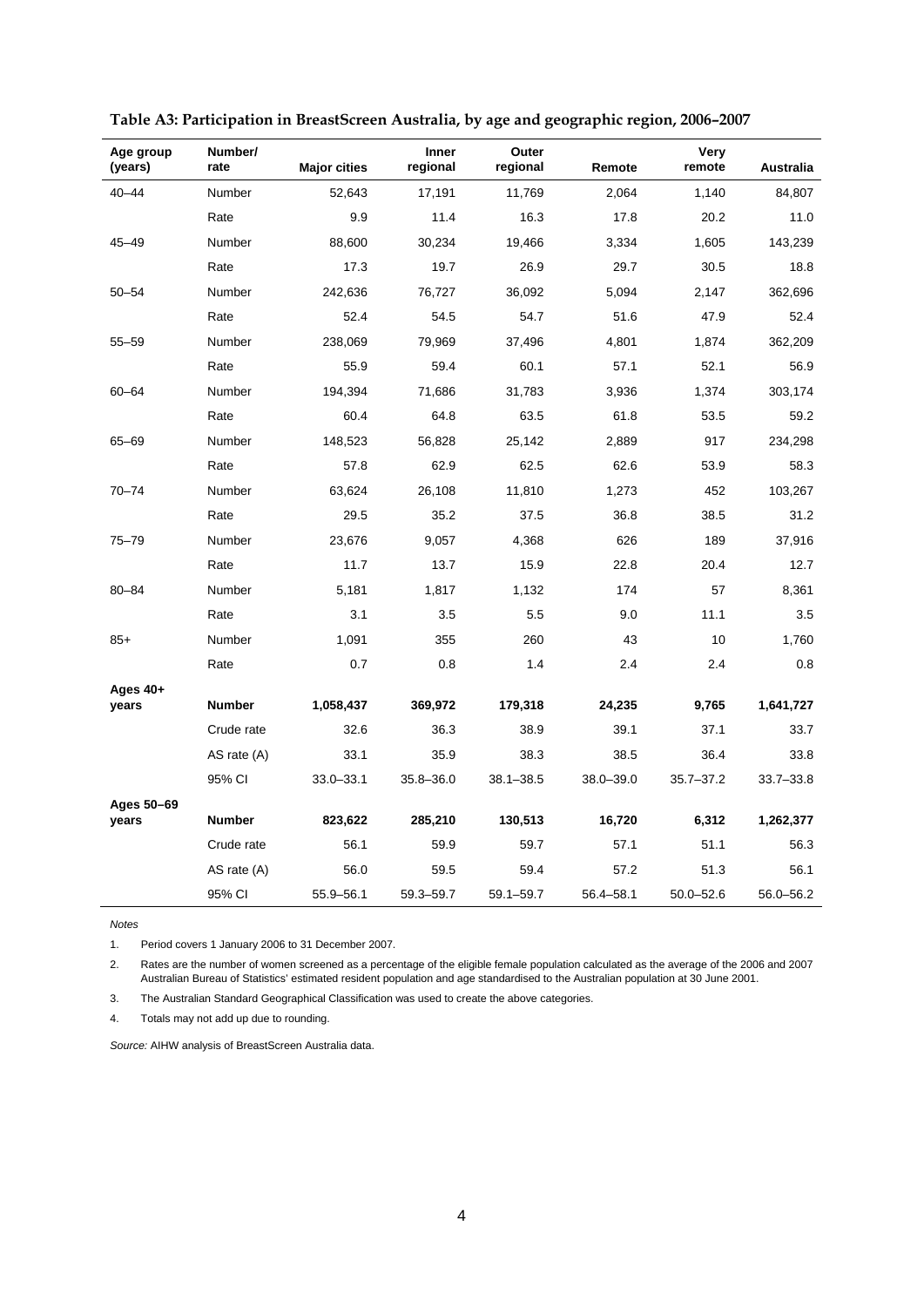| Age group (years) | Number/<br>rate | 1 (lowest)    | 2             | 3             | 4         | 5 (highest)   | <b>Australia</b> |
|-------------------|-----------------|---------------|---------------|---------------|-----------|---------------|------------------|
| $40 - 44$         | Number          | 14,870        | 15,909        | 18,438        | 19,331    | 16,259        | 84,807           |
|                   | Rate            | 10.5          | 11.0          | 11.8          | 11.9      | 9.9           | 11.0             |
| 45-49             | Number          | 26,058        | 27,815        | 30,743        | 30,760    | 27,862        | 143,239          |
|                   | Rate            | 18.3          | 19.0          | 20.1          | 19.6      | 17.1          | 18.8             |
| $50 - 54$         | Number          | 67,597        | 71,801        | 72,504        | 71,427    | 79,367        | 362,696          |
|                   | Rate            | 51.4          | 52.8          | 53.2          | 51.1      | 53.5          | 52.4             |
| $55 - 59$         | Number          | 70,786        | 73,086        | 71,992        | 69,903    | 76,442        | 362,209          |
|                   | Rate            | 57.4          | 57.3          | 58.2          | 55.3      | 56.4          | 56.9             |
| $60 - 64$         | Number          | 62,789        | 63,224        | 60,718        | 56,322    | 60,120        | 303,174          |
|                   | Rate            | 61.0          | 59.0          | 60.8          | 57.3      | 57.7          | 59.2             |
| 65-69             | Number          | 51,910        | 50,915        | 46,883        | 42,365    | 42,225        | 234,298          |
|                   | Rate            | 60.8          | 58.1          | 58.9          | 57.7      | 55.9          | 58.3             |
| $70 - 74$         | Number          | 23,352        | 21,088        | 20,640        | 21,316    | 16,871        | 103,267          |
|                   | Rate            | 32.5          | 28.4          | 31.4          | 36.0      | 28.1          | 31.2             |
| 75-79             | Number          | 8,414         | 7,851         | 7,392         | 7,530     | 6,729         | 37,916           |
|                   | Rate            | 13.3          | 11.7          | 12.7          | 13.9      | 12.0          | 12.7             |
| $80 - 84$         | Number          | 1,776         | 1,824         | 1,604         | 1,569     | 1,588         | 8,361            |
|                   | Rate            | 3.7           | 3.5           | 3.4           | 3.5       | 3.2           | 3.5              |
| $85+$             | Number          | 347           | 377           | 338           | 363       | 337           | 1,760            |
|                   | Rate            | 0.8           | 0.8           | 0.8           | 0.9       | 0.7           | 0.8              |
| Ages 40+ years    | <b>Number</b>   | 327,899       | 333,889       | 331,252       | 320,886   | 327,801       | 1,641,727        |
|                   | Crude rate      | 34.4          | 33.8          | 34.4          | 33.5      | 32.6          | 33.7             |
|                   | AS rate (A)     | 34.0          | 33.6          | 34.6          | 33.8      | 32.8          | 33.8             |
|                   | 95% CI          | $33.9 - 34.1$ | $33.5 - 33.7$ | $34.5 - 34.7$ | 33.7-34.0 | $32.7 - 32.9$ | 33.7-33.8        |
| Ages 50-69 years  | Number          | 253,082       | 259,026       | 252,097       | 240,017   | 258,155       | 1,262,377        |
|                   | Crude rate      | 57.1          | 56.5          | 57.4          | 54.8      | 55.7          | 56.3             |
|                   | AS rate (A)     | 56.7          | 56.3          | 57.2          | 54.7      | 55.6          | 56.1             |
|                   | 95% CI          | 56.5-57.0     | 56.1-56.5     | 57.0-57.4     | 54.5-54.9 | 55.4-55.8     | 56.0-56.2        |

|  |  | Table A4: Participation in BreastScreen Australia, by age and socioeconomic status, 2006-2007 |
|--|--|-----------------------------------------------------------------------------------------------|
|  |  |                                                                                               |

1. Period covers 1 January 2006 to 31 December 2007.

2. Rates are the number of women screened as a percentage of the eligible female population calculated as the average of the 2006 and 2007 Australian Bureau of Statistics' estimated resident population and age standardised to the Australian population at 30 June 2001.

3. 1 corresponds to the most disadvantaged socioeconomic status and 5 to the least disadvantaged socioeconomic status.

4. Totals may not add up due to rounding.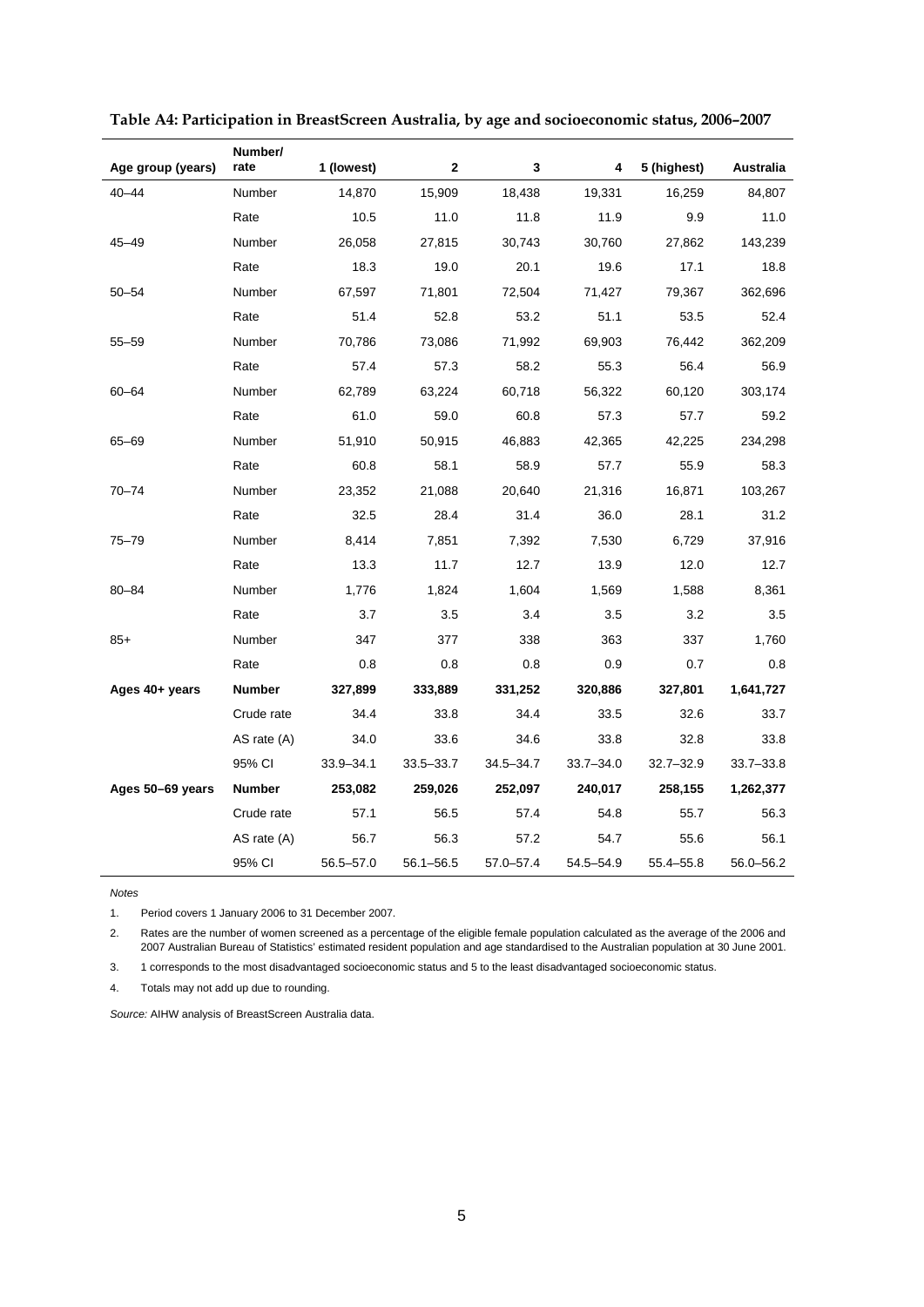|                   |               | Aboriginal and<br><b>Torres Strait</b> |                |                          |
|-------------------|---------------|----------------------------------------|----------------|--------------------------|
| Age group (years) | Number/rate   | <b>Islander</b>                        | Non-Indigenous | Australia <sup>(a)</sup> |
| $40 - 44$         | Number        | 1,480                                  | 83,140         | 84,807                   |
|                   | Rate          | 9.3                                    | 11.0           | 11.0                     |
| $45 - 49$         | Number        | 2,050                                  | 140,831        | 143,239                  |
|                   | Rate          | 15.4                                   | 18.8           | 18.8                     |
| $50 - 54$         | Number        | 3,254                                  | 357,553        | 362,696                  |
|                   | Rate          | 31.2                                   | 52.5           | 52.4                     |
| $55 - 59$         | Number        | 2,902                                  | 357,143        | 362,209                  |
|                   | Rate          | 37.5                                   | 56.8           | 56.9                     |
| $60 - 64$         | Number        | 2,013                                  | 299,631        | 303,174                  |
|                   | Rate          | 37.9                                   | 59.1           | 59.2                     |
| 65-69             | Number        | 1,453                                  | 231,611        | 234,298                  |
|                   | Rate          | 39.7                                   | 58.2           | 58.3                     |
| $70 - 74$         | Number        | 490                                    | 101,887        | 103,267                  |
|                   | Rate          | 19.7                                   | 31.0           | 31.2                     |
| $75+$             | Number        | 237                                    | 47,419         | 48,037                   |
|                   | Rate          | 7.5                                    | 6.2            | 6.3                      |
| Ages 40+ years    | <b>Number</b> | 13,879                                 | 1,619,215      | 1,641,727                |
|                   | Crude rate    | 22.4                                   | 33.7           | 33.7                     |
|                   | AS rate (A)   | 22.9                                   | 33.6           | 33.7                     |
|                   | 95% CI        | $22.5 - 23.3$                          | 33.6-33.7      | 33.6-33.7                |
| Ages 50-69 years  | <b>Number</b> | 9,622                                  | 1,245,938      | 1,262,377                |
|                   | Crude rate    | 35.5                                   | 56.3           | 56.3                     |
|                   | AS rate (A)   | 35.8                                   | 56.1           | 56.1                     |
|                   | 95% CI        | $35.1 - 36.6$                          | 56.0-56.2      | 56.0-56.2                |

| Table A5: Participation in BreastScreen Australia, by age and Aboriginal and Torres Strait |  |  |
|--------------------------------------------------------------------------------------------|--|--|
| Islander status, 2006-2007                                                                 |  |  |

(a) Includes women in the 'not stated' category for Aboriginal and Torres Strait Islander status.

*Notes* 

1. Period covers 1 January 2006 to 31 December 2007.

2. Rates are the number of women screened as a percentage of the eligible female population calculated as the average of the 2006 and 2007 Australian Bureau of Statistics' estimated resident population and age standardised to the Australian population at 30 June 2001.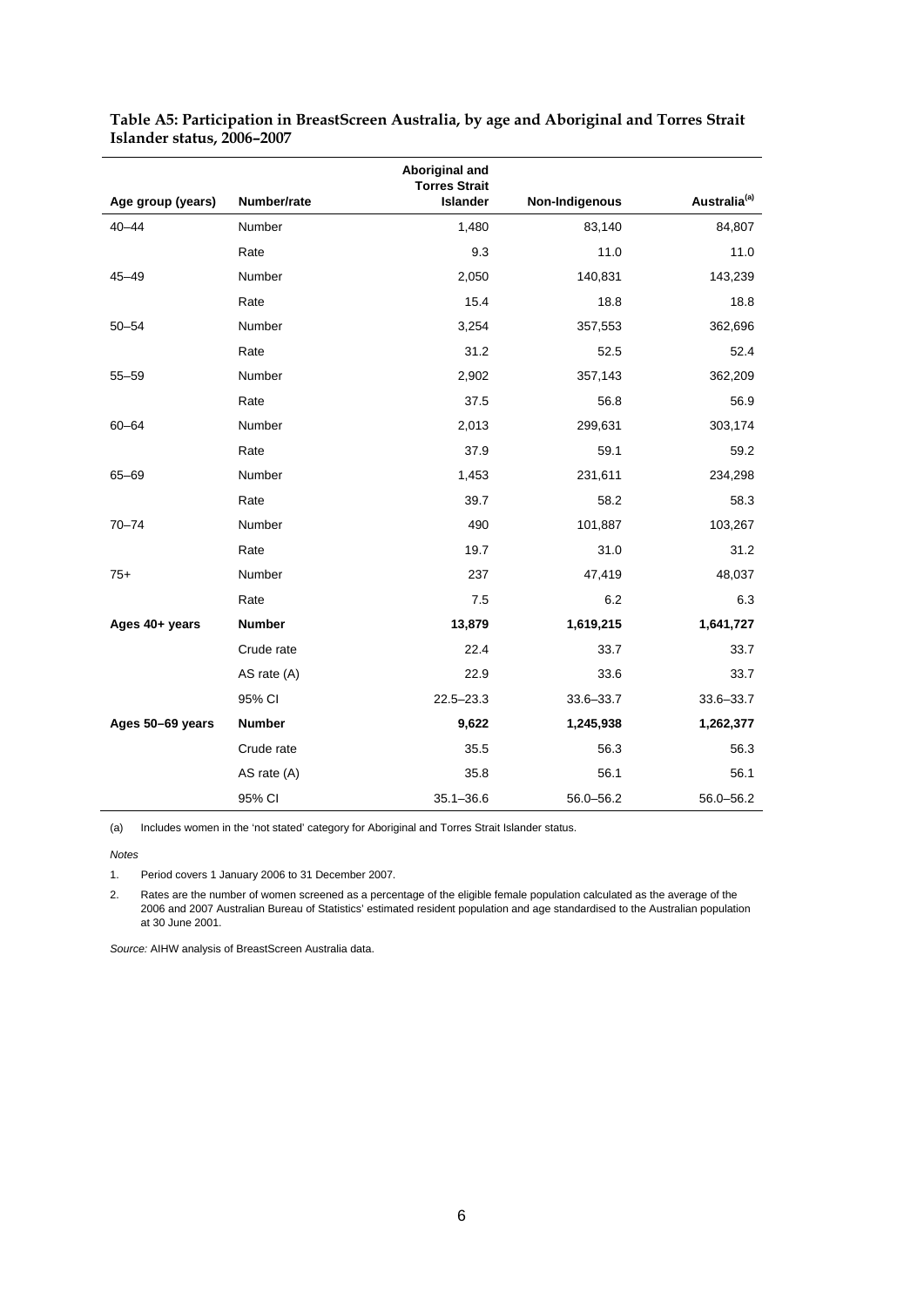| Age group (years) | Number/rate   | <b>English-speaking</b> | Non-English-speaking | Australia <sup>(a)</sup> |
|-------------------|---------------|-------------------------|----------------------|--------------------------|
| $40 - 44$         | Number        | 74,570                  | 10,104               | 84,806                   |
|                   | Rate          | 11.9                    | 7.1                  | 11.0                     |
| $45 - 49$         | Number        | 124,784                 | 18,222               | 143,239                  |
|                   | Rate          | 19.8                    | 13.7                 | 18.8                     |
| $50 - 54$         | Number        | 312,568                 | 49,582               | 362,696                  |
|                   | Rate          | 54.2                    | 43.0                 | 52.4                     |
| $55 - 59$         | Number        | 313,877                 | 47,664               | 362,208                  |
|                   | Rate          | 58.5                    | 47.7                 | 56.9                     |
| $60 - 64$         | Number        | 264,009                 | 38,580               | 303,174                  |
|                   | Rate          | 60.8                    | 49.3                 | 59.2                     |
| 65-69             | Number        | 199,275                 | 34,410               | 234,298                  |
|                   | Rate          | 60.7                    | 46.8                 | 58.3                     |
| $70 - 74$         | Number        | 89,062                  | 13,706               | 103,267                  |
|                   | Rate          | 33.2                    | 21.9                 | 31.2                     |
| $75 - 79$         | Number        | 33,696                  | 4,054                | 37,916                   |
|                   | Rate          | 13.4                    | 8.3                  | 12.7                     |
| $80 - 84$         | Number        | 7,587                   | 738                  | 8,361                    |
|                   | Rate          | 3.7                     | 2.0                  | 3.5                      |
| $85+$             | Number        | 1,639                   | 110                  | 1,760                    |
|                   | Rate          | 0.8                     | 0.4                  | 0.8                      |
| Ages 40+ years    | <b>Number</b> | 1,421,067               | 217,170              | 1,641,725                |
|                   | Crude rate    | 35.1                    | 26.6                 | 33.7                     |
|                   | AS rate $(A)$ | 35.1                    | 26.7                 | 33.8                     |
|                   | 95% CI        | $35.1 - 35.2$           | 26.6-26.8            | $33.7 - 33.8$            |
| Ages 50-69 years  | Number        | 1,089,729               | 170,236              | 1,262,376                |
|                   | Crude rate    | 58.1                    | 46.4                 | 56.3                     |
|                   | AS rate (A)   | 57.9                    | 46.3                 | 56.1                     |
|                   | 95% CI        | $57.8 - 58.1$           | 46.0-46.5            | 56.0-56.2                |

| Table A6: Participation in BreastScreen Australia, by age and main language spoken at home, |  |  |
|---------------------------------------------------------------------------------------------|--|--|
| 2006-2007                                                                                   |  |  |

(a) Includes women in the 'not stated' category for main language other than English spoken at home.

*Notes* 

1. Period covers 1 January 2006 to 31 December 2007.

2. Rates are the number of women screened as a percentage of the eligible female population calculated as the average of the 2006 and 2007 Australian Bureau of Statistics estimated resident population and age standardised to the Australian population at 30 June 2001.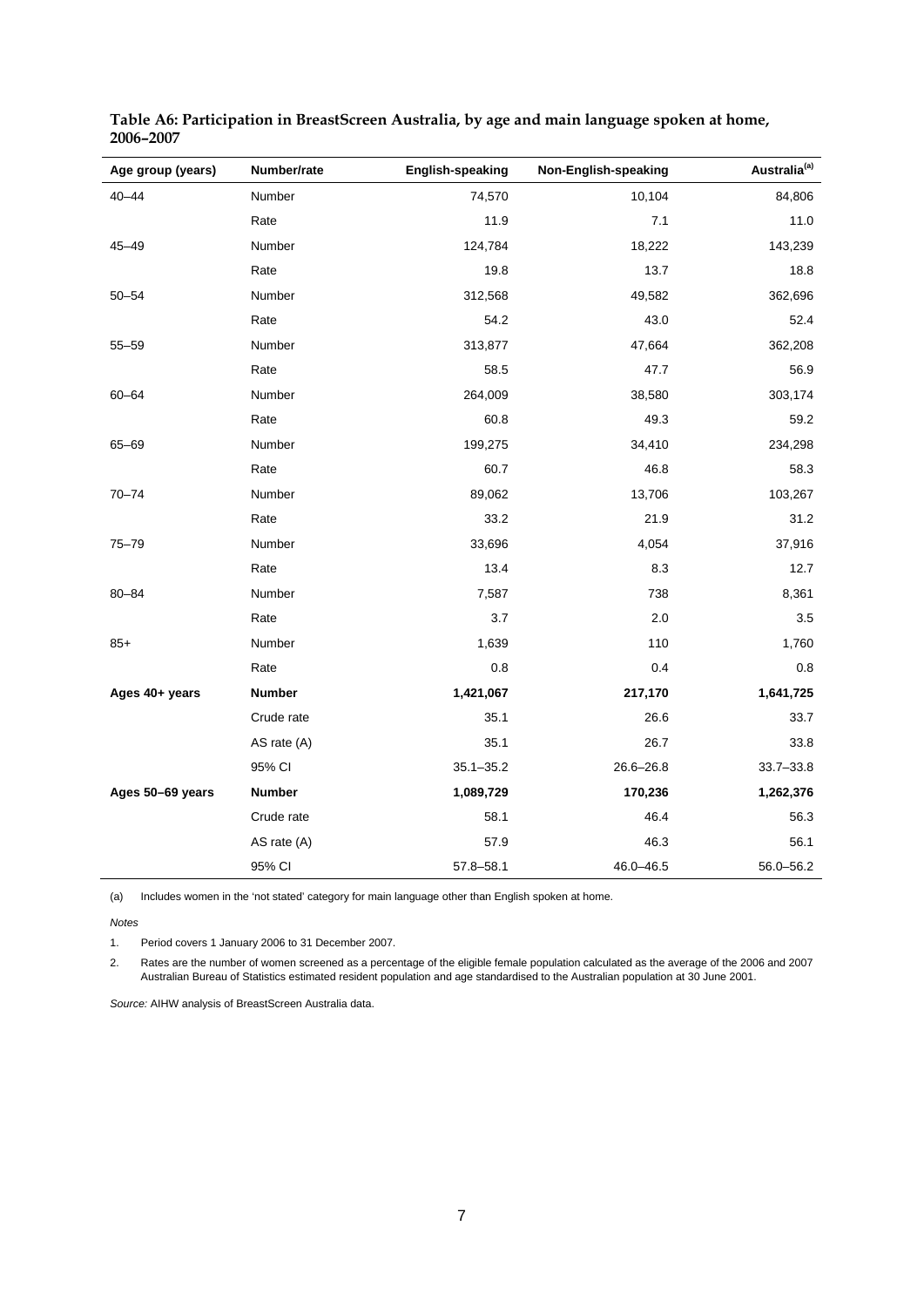# **Indicator 1 Participation for 2007–2008**

| Age group<br>(years) | <b>NSW</b> | Vic     | Qld     | WA      | <b>SA</b> | Tas    | <b>ACT</b> | <b>NT</b> | Australia |
|----------------------|------------|---------|---------|---------|-----------|--------|------------|-----------|-----------|
| $40 - 44$            | 15,421     | 10,239  | 38,619  | 8,615   | 5,820     | 3,810  | 469        | 328       | 83,321    |
| $45 - 49$            | 29,294     | 19,591  | 57,974  | 16,780  | 11,850    | 6,468  | 1,217      | 990       | 144,164   |
| $50 - 54$            | 114,888    | 83,279  | 74,790  | 37,387  | 29,394    | 8,477  | 5,329      | 2,338     | 355,882   |
| $55 - 59$            | 114,951    | 85,576  | 74,106  | 35,393  | 29,973    | 9,461  | 6,046      | 2,257     | 357,763   |
| $60 - 64$            | 104,417    | 78,129  | 65,801  | 30,002  | 27,840    | 8,713  | 4,915      | 1,604     | 321,421   |
| 65-69                | 78,080     | 58,384  | 47,657  | 22,829  | 20,718    | 6,510  | 3,284      | 875       | 238,337   |
| $70 - 74$            | 15,694     | 29,052  | 32,750  | 6,219   | 7,312     | 3,073  | 799        | 107       | 95,006    |
| $75 - 79$            | 6,859      | 10,201  | 10,257  | 2,898   | 3,586     | 875    | 292        | 39        | 35,007    |
| $80 - 84$            | 2,227      | 1,890   | 2,127   | 857     | 1,152     | 248    | 79         | 14        | 8,594     |
| $85+$                | 474        | 362     | 549     | 181     | 206       | 38     | 10         |           | 1,821     |
| Ages 40+ years       |            |         |         |         |           |        |            |           |           |
|                      | 482.305    | 376,703 | 404,630 | 161,161 | 137,851   | 47,673 | 22,440     | 8,553     | 1,641,316 |
| Ages 50-69 years     |            |         |         |         |           |        |            |           |           |
|                      | 412,336    | 305,368 | 262,354 | 125,611 | 107,925   | 33,161 | 19,574     | 7,074     | 1,273,403 |

**Table A7: Number of women participating in BreastScreen Australia, by age, state and territory, 2007–2008** 

*Note:* Period covers 1 January 2007 to 31 December 2008.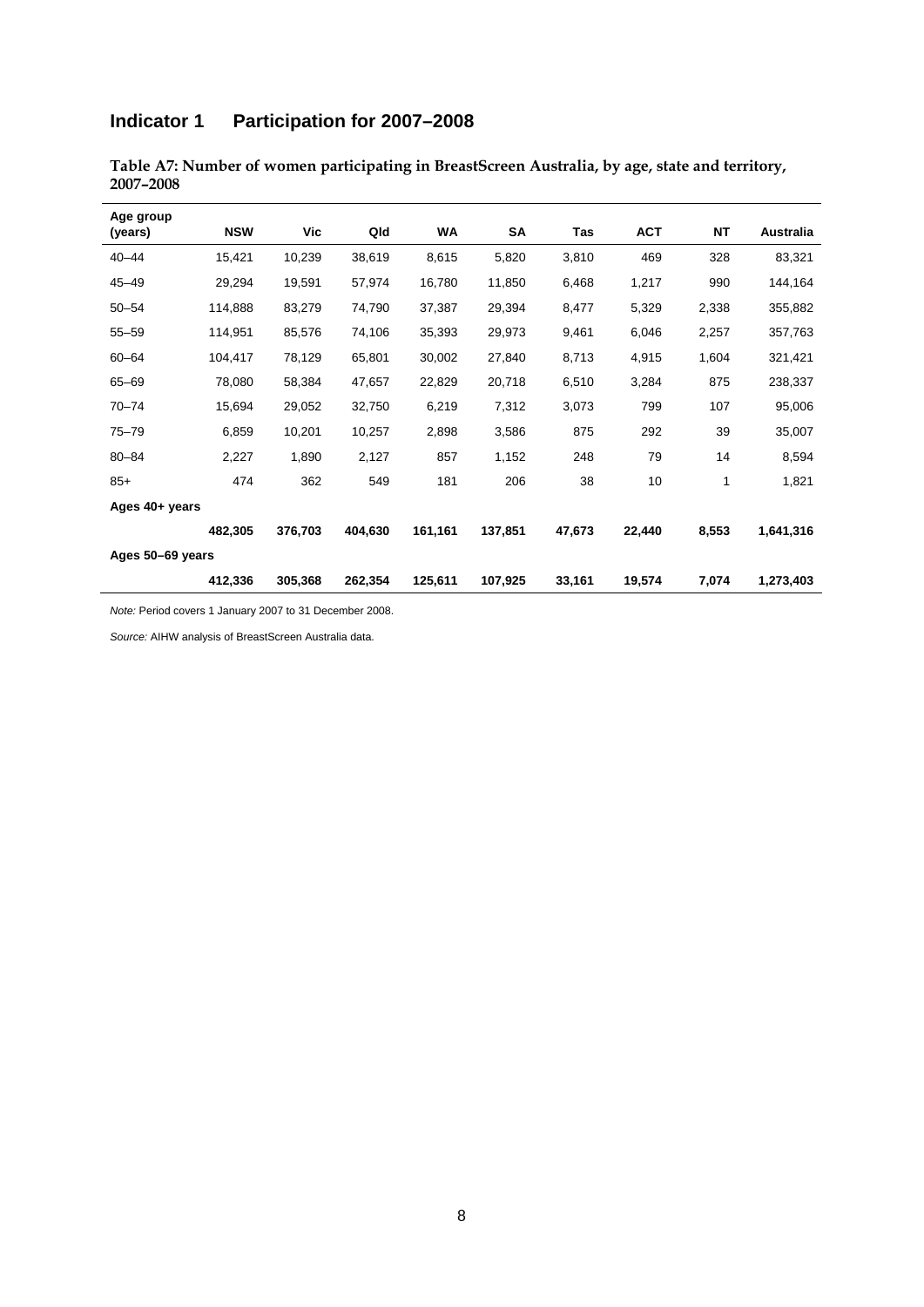| Age group        |                  |                  |                  |                  |                  |                  |                 |                  |                  |
|------------------|------------------|------------------|------------------|------------------|------------------|------------------|-----------------|------------------|------------------|
| (years)          | <b>NSW</b>       | <b>Vic</b>       | Qld              | <b>WA</b>        | <b>SA</b>        | <b>Tas</b>       | <b>ACT</b>      | <b>NT</b>        | <b>Australia</b> |
|                  |                  |                  |                  |                  | (per cent)       |                  |                 |                  |                  |
| $40 - 44$        | 6.3              | 5.3              | 25.2             | 11.0             | 10.2             | 22.0             | 3.8             | 4.2              | 10.9             |
| $45 - 49$        | 11.6             | 10.3             | 37.4             | 21.4             | 20.0             | 34.0             | 9.5             | 13.1             | 18.6             |
| $50 - 54$        | 50.1             | 48.2             | 53.8             | 52.0             | 53.2             | 47.6             | 45.5            | 34.8             | 50.5             |
| $55 - 59$        | 55.3             | 54.3             | 58.1             | 55.2             | 57.7             | 56.7             | 57.3            | 42.7             | 55.8             |
| $60 - 64$        | 57.9             | 58.0             | 60.4             | 58.0             | 61.6             | 59.3             | 59.9            | 45.6             | 58.7             |
| $65 - 69$        | 56.4             | 56.5             | 59.5             | 58.4             | 60.3             | 58.8             | 59.3            | 41.4             | 57.6             |
| $70 - 74$        | 13.5             | 33.4             | 53.1             | 20.0             | 25.2             | 33.9             | 18.8            | 8.7              | 28.0             |
| $75 - 79$        | 6.6              | 13.3             | 19.4             | 11.1             | 13.5             | 11.2             | 8.7             | 4.9              | 11.8             |
| $80 - 84$        | 2.6              | 3.0              | 5.1              | 4.2              | 5.0              | 3.9              | 2.7             | 2.7              | 3.5              |
| $85+$            | 0.6              | 0.6              | 1.3              | 0.9              | 0.9              | 0.6              | 0.4             | 0.2              | 0.8              |
|                  |                  |                  |                  |                  |                  |                  |                 |                  |                  |
| Ages 40+ years   |                  |                  |                  |                  |                  |                  |                 |                  |                  |
| Crude rate       | 29.4             | 30.4             | 42.1             | 33.5             | 34.1             | 37.8             | 30.2            | 23.8             | 33.1             |
| AS rate (A)      | 29.2             | 30.3             | 42.0             | 32.9             | 34.1             | 37.6             | 28.9            | 22.3             | 32.9             |
| 95% CI           | $29.1 -$         | $30.2 -$         | $41.9 -$         | $32.7 -$         | $33.9 -$         | $37.2 -$         | $28.5 -$        | $21.8 -$         |                  |
|                  | 29.3             | 30.4             | 42.1             | 33.0             | 34.2             | 37.9             | 29.3            | 22.8             | $32.8 - 32.9$    |
| Ages 50-69 years |                  |                  |                  |                  |                  |                  |                 |                  |                  |
| Crude rate       | 54.6             | 53.7             | 57.6             | 55.4             | 57.8             | 55.0             | 54.4            | 40.1             | 55.2             |
| AS rate (A)      | 54.3             | 53.4             | 57.4             | 55.3             | 57.4             | 54.5             | 54.2            | 40.4             | 54.9             |
| 95% CI           | $54.1 -$<br>54.5 | $53.2 -$<br>53.6 | $57.2 -$<br>57.6 | $55.0 -$<br>55.6 | $57.1 -$<br>57.8 | $53.9 -$<br>55.1 | $53.4-$<br>55.0 | $39.4 -$<br>41.4 | 54.8-55.0        |

**Table A8: Percentage of women participating in BreastScreen Australia, by age, state and territory, 2007–2008** 

1. Period covers 1 January 2007 to 31 December 2008.

2. Rates are the number of women screened as a percentage of the eligible female population calculated as the average of the 2007 and 2008 Australian Bureau of Statistics' estimated resident population and age standardised to the Australian population at 30 June 2001.

3. BreastScreen Australia services are not provided in some remote areas of the Northern Territory. This may affect the Northern Territory's participation.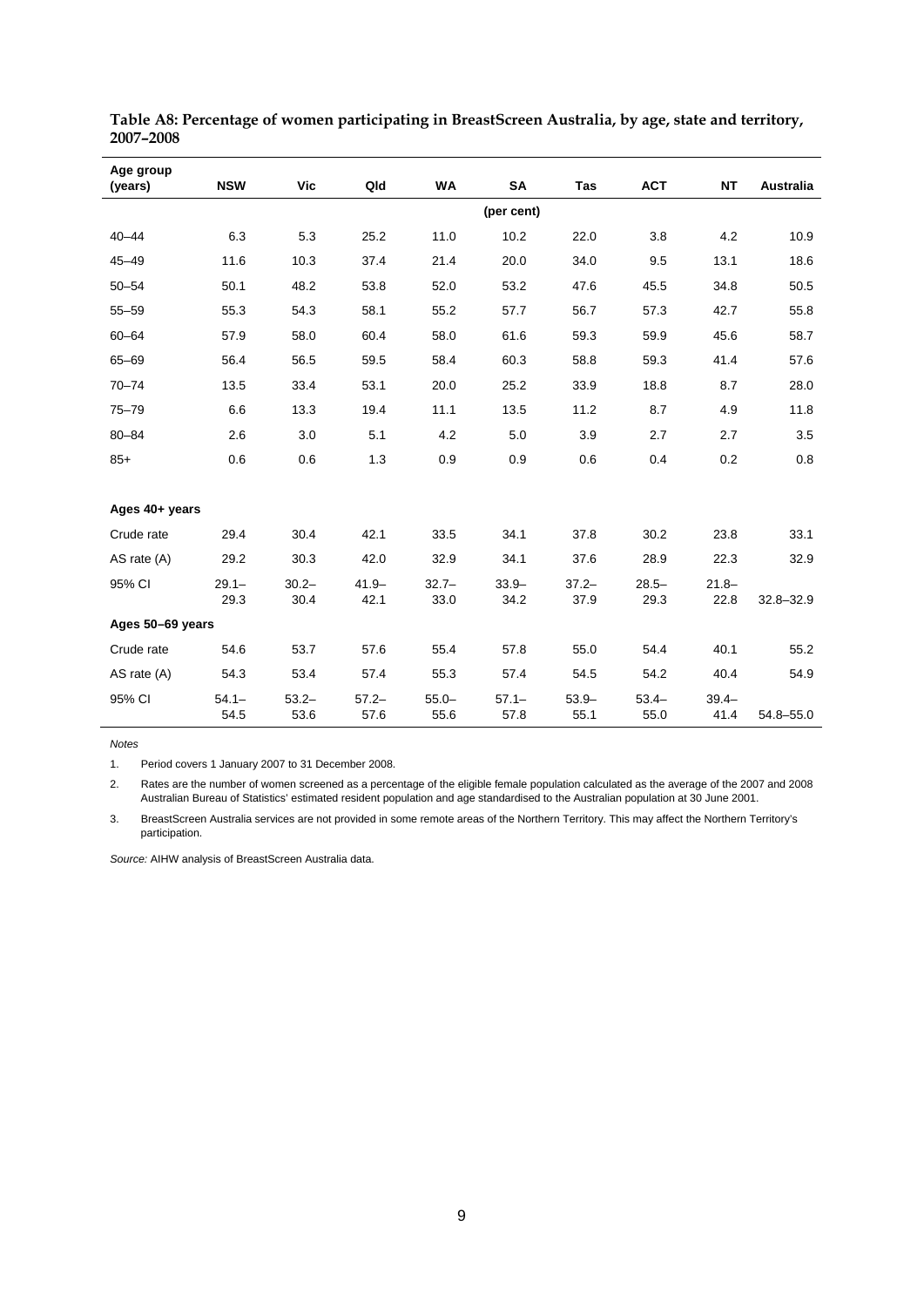| Age group (years) | Number/<br>rate | Major<br>cities | Inner<br>regional | Outer<br>regional | Remote        | Very<br>remote | Australia     |
|-------------------|-----------------|-----------------|-------------------|-------------------|---------------|----------------|---------------|
| $40 - 44$         | Number          | 51,296          | 17,038            | 11,907            | 1,998         | 1,083          | 83,321        |
|                   | Rate            | 9.7             | 11.5              | 16.9              | 18.0          | 19.8           | 10.9          |
| $45 - 49$         | Number          | 88,755          | 30,464            | 20,024            | 3,285         | 1,637          | 144,164       |
|                   | Rate            | 16.9            | 19.2              | 26.9              | 28.8          | 32.3           | 18.6          |
| $50 - 54$         | Number          | 236,225         | 75,342            | 37,012            | 5,130         | 2,172          | 355,882       |
|                   | Rate            | 49.7            | 51.6              | 53.9              | 50.4          | 47.5           | 50.5          |
| $55 - 59$         | Number          | 234,576         | 79,071            | 37,511            | 4,740         | 1,865          | 357,763       |
|                   | Rate            | 54.7            | 57.5              | 59.1              | 55.5          | 52.5           | 55.8          |
| $60 - 64$         | Number          | 206,327         | 75,604            | 34,003            | 4,080         | 1,407          | 321,421       |
|                   | Rate            | 57.5            | 61.0              | 61.6              | 62.1          | 50.6           | 58.7          |
| 65-69             | Number          | 150,074         | 58,227            | 26,150            | 2,973         | 913            | 238,337       |
|                   | Rate            | 56.0            | 60.1              | 61.5              | 61.9          | 51.4           | 57.6          |
| $70 - 74$         | Number          | 57,954          | 23,911            | 11,408            | 1,298         | 436            | 95,006        |
|                   | Rate            | 25.9            | 30.7              | 34.7              | 36.3          | 35.9           | 28.0          |
| $75 - 79$         | Number          | 21,444          | 8,367             | 4,397             | 612           | 187            | 35,007        |
|                   | Rate            | 10.7            | 12.5              | 16.1              | 22.2          | 21.1           | 11.8          |
| 80-84             | Number          | 5,185           | 1,889             | 1,271             | 193           | 56             | 8,594         |
|                   | Rate            | 3.1             | 3.6               | 6.1               | 9.5           | 8.9            | 3.5           |
| $85+$             | Number          | 1,094           | 387               | 274               | 56            | 11             | 1,821         |
|                   | Rate            | 0.7             | 0.8               | 1.4               | 3.1           | 2.3            | 0.8           |
| Ages 40+ years    | <b>Number</b>   | 1,052,930       | 370,299           | 183,956           | 24,365        | 9,766          | 1,641,316     |
|                   | Crude rate      | 31.5            | 34.9              | 38.7              | 38.8          | 37.0           | 33.1          |
|                   | AS rate (A)     | 31.6            | 34.1              | 37.7              | 38.0          | 35.9           | 32.9          |
|                   | 95% CI          | $31.6 - 31.7$   | $34.0 - 34.2$     | $37.5 - 37.8$     | $37.5 - 38.5$ | $35.2 - 36.7$  | $32.8 - 32.9$ |
| Ages 50-69 years  | <b>Number</b>   | 827,202         | 288,243           | 134,677           | 16,924        | 6,357          | 1,273,403     |
|                   | Crude rate      | 54.0            | 57.1              | 58.6              | 56.2          | 50.1           | 55.2          |
|                   | AS rate (A)     | 53.8            | 56.7              | 58.3              | 56.3          | 50.2           | 54.9          |
|                   | 95% CI          | $53.7 - 54.0$   | 56.5-56.9         | 58.0-58.6         | $55.5 - 57.2$ | 49.0-51.4      | 54.8-55.0     |

| Table A9: Participation in BreastScreen Australia, by age and geographic region, 2007-2008 |  |  |
|--------------------------------------------------------------------------------------------|--|--|
|                                                                                            |  |  |

1. Period covers 1 January 2007 to 31 December 2008.

2. Rates are the number of women screened as a percentage of the eligible female population calculated as the average of the 2007 and 2008 Australian Bureau of Statistics' estimated resident population and age standardised to the Australian population at 30 June 2001.

3. The Australian Standard Geographical Classification was used to create the above categories.

4. Totals may not add up due to rounding.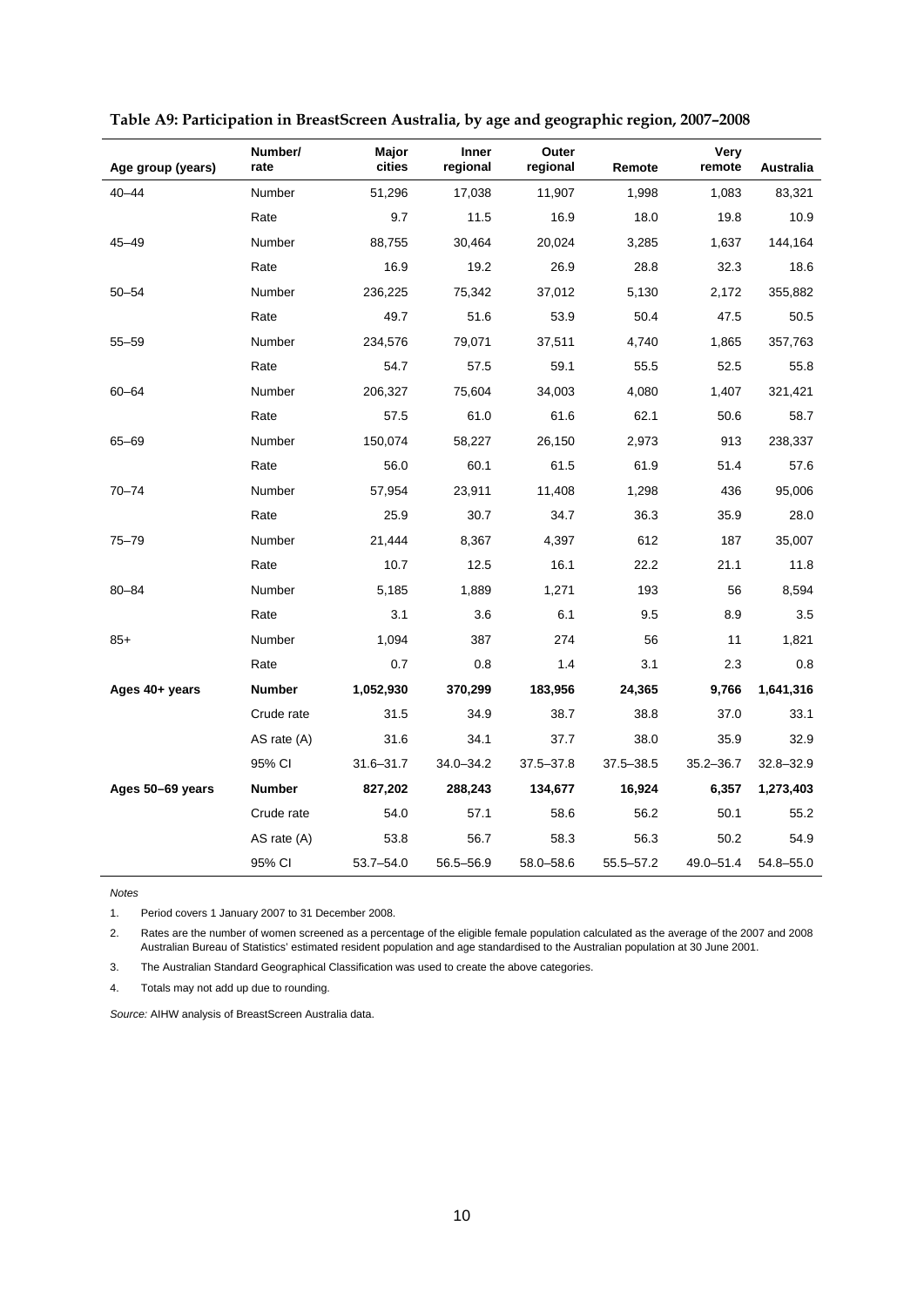| Age group<br>(years) | Number/<br>rate | 1 (lowest)    | $\mathbf{2}$ | 3             | 4             | 5<br>(highest) | <b>Australia</b> |
|----------------------|-----------------|---------------|--------------|---------------|---------------|----------------|------------------|
| $40 - 44$            | Number          | 14,516        | 16,010       | 17,928        | 19,014        | 15,853         | 83,321           |
|                      | Rate            | 10.1          | 10.9         | 11.6          | 12.2          | 9.7            | 10.9             |
| 45-49                | Number          | 26,121        | 27,957       | 31,041        | 31,275        | 27,770         | 144,164          |
|                      | Rate            | 17.6          | 18.3         | 20.1          | 20.2          | 16.8           | 18.6             |
| $50 - 54$            | Number          | 66,161        | 70,448       | 71,802        | 70,808        | 76,663         | 355,882          |
|                      | Rate            | 48.0          | 49.5         | 52.1          | 51.6          | 51.2           | 50.5             |
| $55 - 59$            | Number          | 69,351        | 72,258       | 71,475        | 69,876        | 74,803         | 357,763          |
|                      | Rate            | 54.2          | 54.6         | 58.0          | 56.9          | 55.3           | 55.8             |
| $60 - 64$            | Number          | 65,426        | 66,524       | 64,714        | 60,660        | 64,096         | 321,421          |
|                      | Rate            | 58.3          | 56.9         | 61.7          | 59.6          | 57.4           | 58.7             |
| 65-69                | Number          | 51,847        | 51,982       | 47,708        | 43,360        | 43,441         | 238,337          |
|                      | Rate            | 57.6          | 56.4         | 59.3          | 59.2          | 55.6           | 57.6             |
| $70 - 74$            | Number          | 20,817        | 20,012       | 19,730        | 19,532        | 14,915         | 95,006           |
|                      | Rate            | 27.5          | 25.8         | 29.6          | 33.6          | 24.2           | 28.0             |
| $75 - 79$            | Number          | 7,675         | 7,523        | 6,974         | 6,943         | 5,892          | 35,007           |
|                      | Rate            | 11.7          | 11.1         | 12.1          | 13.5          | 10.7           | 11.8             |
| $80 - 84$            | Number          | 1,840         | 1,966        | 1,644         | 1,567         | 1,577          | 8,594            |
|                      | Rate            | 3.6           | 3.6          | 3.5           | 3.7           | 3.2            | 3.5              |
| $85+$                | Number          | 356           | 428          | 350           | 344           | 343            | 1,821            |
|                      | Rate            | 0.8           | 0.9          | 0.8           | 0.8           | 0.6            | 0.8              |
| Ages 40+ years       | <b>Number</b>   | 324,109       | 335,108      | 333,366       | 323,379       | 325,353        | 1,641,316        |
|                      | Crude rate      | 32.4          | 32.5         | 34.4          | 34.4          | 31.9           | 33.1             |
|                      | AS rate (A)     | 31.9          | 32.1         | 34.3          | 34.4          | 31.8           | 32.9             |
|                      | 95% CI          | $31.8 - 32.0$ | 31.9-32.2    | $34.2 - 34.5$ | $34.3 - 34.6$ | $31.7 - 31.9$  | $32.8 - 32.9$    |
| Ages 50-69 years     | <b>Number</b>   | 252,785       | 261,211      | 255,699       | 244,705       | 259,003        | 1,273,403        |
|                      | Crude rate      | 54.0          | 54.0         | 57.3          | 56.3          | 54.6           | 55.2             |
|                      | AS rate (A)     | 53.6          | 53.7         | 57.0          | 56.1          | 54.4           | 54.9             |
|                      | 95% CI          | 53.3-53.8     | 53.5 - 53.9  | 56.8-57.3     | 55.9 - 56.3   | 54.2-54.6      | 54.8-55.0        |

| Table A10: Participation in BreastScreen Australia, by age and socioeconomic status, 2007-2008 |  |  |
|------------------------------------------------------------------------------------------------|--|--|
|                                                                                                |  |  |

1. Period covers 1 January 2007 to 31 December 2008.

2. Rates are the number of women screened as a percentage of the eligible female population calculated as the average of the 2007 and 2008 Australian Bureau of Statistics' estimated resident population and age standardised to the Australian population at 30 June 2001.

3. 1 corresponds to the most disadvantaged socioeconomic status and 5 to the least disadvantaged socioeconomic status.

4. Totals may not add up due to rounding.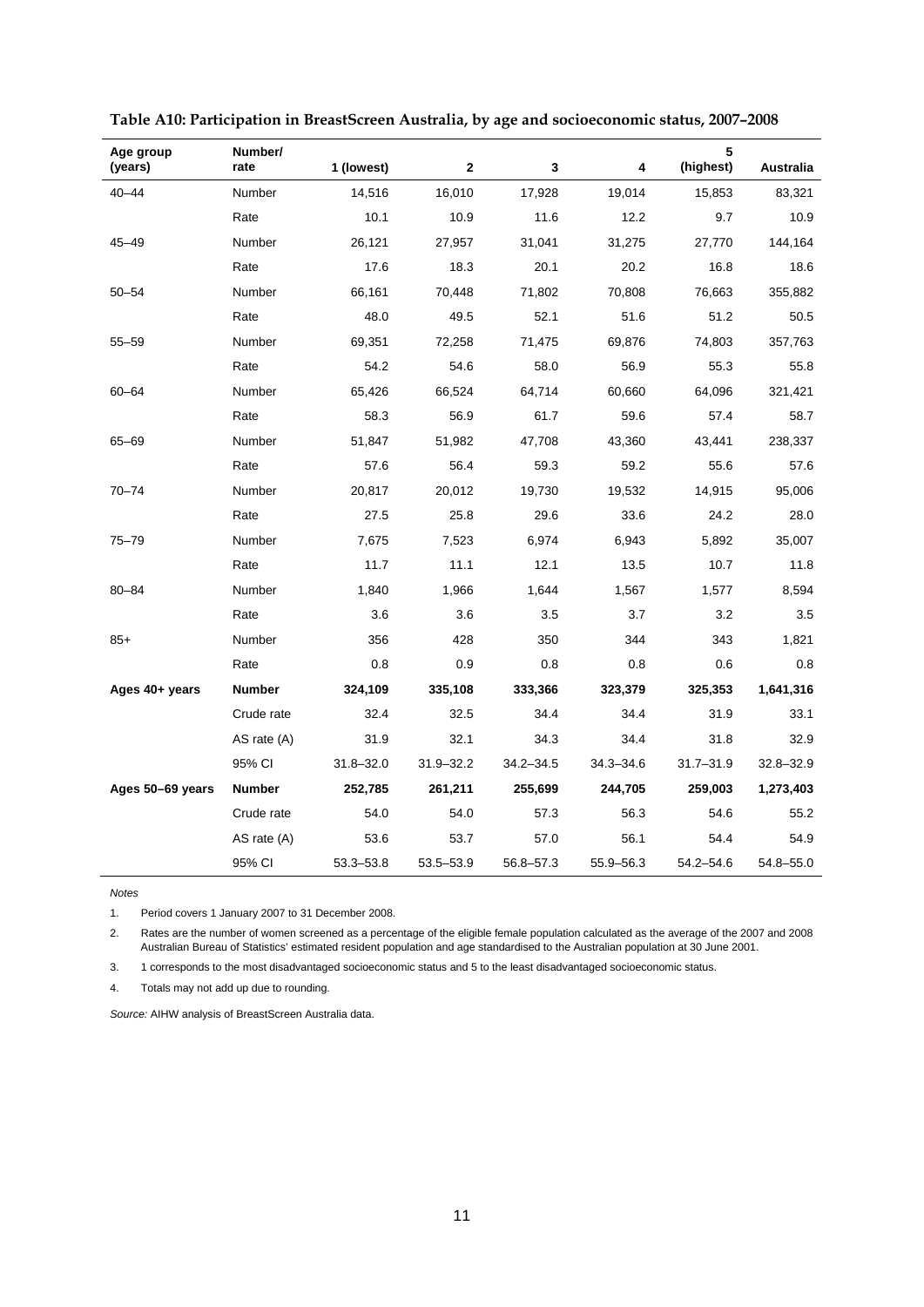|                   |               | Aboriginal and<br><b>Torres Strait</b> |                |                          |
|-------------------|---------------|----------------------------------------|----------------|--------------------------|
| Age group (years) | Number/rate   | <b>Islander</b>                        | Non-Indigenous | Australia <sup>(a)</sup> |
| $40 - 44$         | Number        | 1,587                                  | 81,507         | 83,321                   |
|                   | Rate          | 9.7                                    | 10.9           | 10.9                     |
| $45 - 49$         | Number        | 2,174                                  | 141,581        | 144,164                  |
|                   | Rate          | 15.7                                   | 18.6           | 18.6                     |
| $50 - 54$         | Number        | 3,394                                  | 349,855        | 355,882                  |
|                   | Rate          | 31.2                                   | 50.4           | 50.5                     |
| $55 - 59$         | Number        | 3,065                                  | 352,420        | 357,763                  |
|                   | Rate          | 37.4                                   | 55.6           | 55.8                     |
| $60 - 64$         | Number        | 2,204                                  | 317,462        | 321,421                  |
|                   | Rate          | 38.6                                   | 58.6           | 58.7                     |
| $65 - 69$         | Number        | 1,526                                  | 235,417        | 238,337                  |
|                   | Rate          | 40.0                                   | 57.4           | 57.6                     |
| $70 - 74$         | Number        | 526                                    | 93,623         | 95,006                   |
|                   | Rate          | 20.3                                   | 27.8           | 28.0                     |
| $75+$             | Number        | 248                                    | 44,770         | 45,422                   |
|                   | Rate          | 7.7                                    | 5.8            | 5.8                      |
| Ages 40+ years    | <b>Number</b> | 14,724                                 | 1,616,635      | 1,641,316                |
|                   | Crude rate    | 22.8                                   | 33.0           | 33.1                     |
|                   | AS rate (A)   | 23.2                                   | 32.7           | 32.7                     |
|                   | 95% CI        | $22.8 - 23.6$                          | $32.6 - 32.7$  | $32.7 - 32.8$            |
| Ages 50-69 years  | <b>Number</b> | 10,189                                 | 1,255,154      | 1,273,403                |
|                   | Crude rate    | 35.6                                   | 55.1           | 55.2                     |
|                   | AS rate (A)   | 36.0                                   | 54.8           | 54.9                     |
|                   | 95% CI        | $35.3 - 36.7$                          | 54.7-54.9      | 54.8-55.0                |

| Table A11: Participation in BreastScreen Australia, by age and Aboriginal and Torres Strait |  |
|---------------------------------------------------------------------------------------------|--|
| Islander status, 2007–2008                                                                  |  |

(a) Includes women in the 'not stated' category for Aboriginal and Torres Strait Islander status.

*Notes* 

1. Period covers 1 January 2007 to 31 December 2008.

2. Rates are the number of women screened as a percentage of the eligible female population calculated as the average of the 2007 and 2008 Australian Bureau of Statistics' estimated resident population and age standardised to the Australian population at 30 June 2001.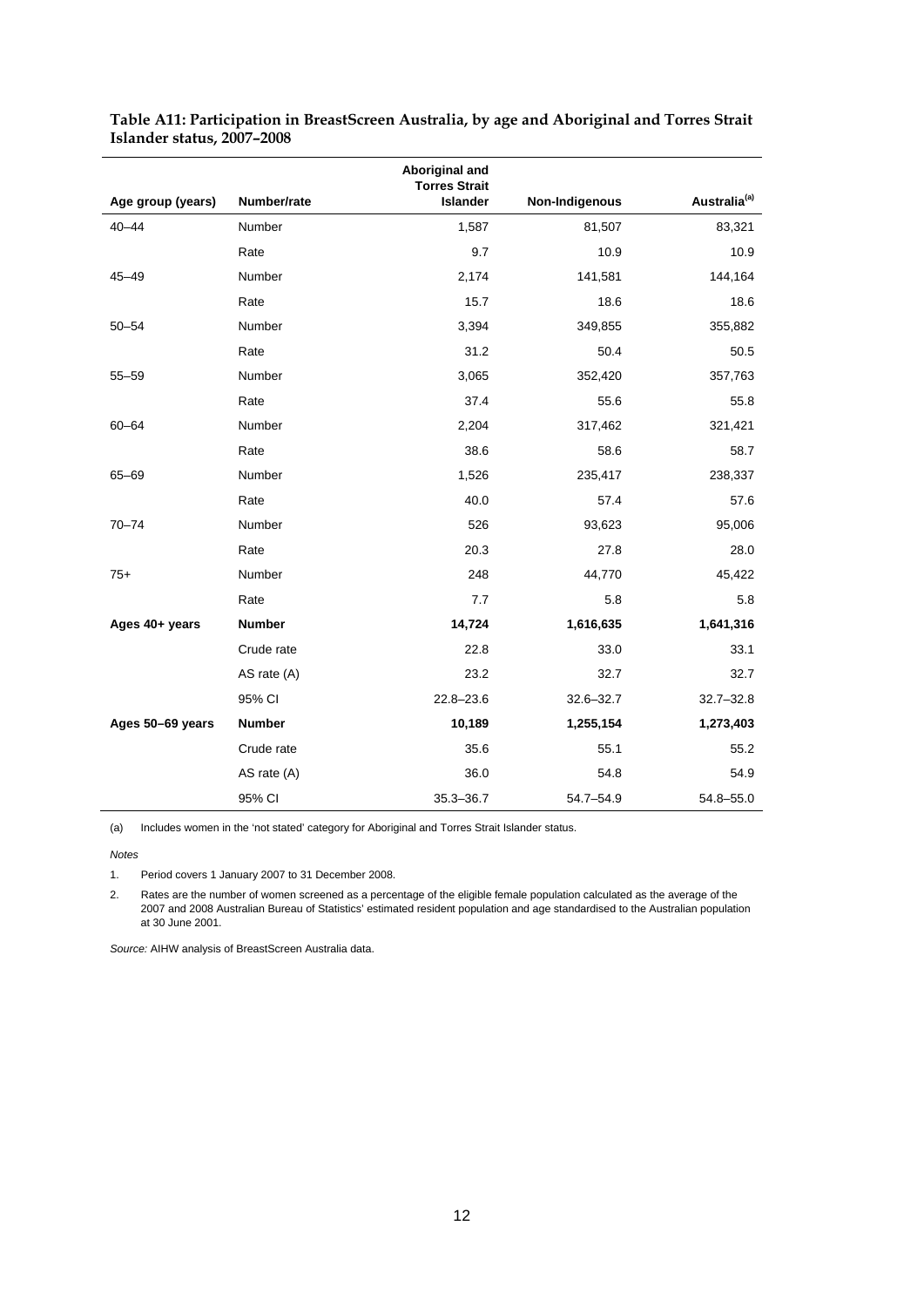| Age group (years) | Number/rate   | <b>English-speaking</b> | Non-English-speaking | Australia <sup>(a)</sup> |
|-------------------|---------------|-------------------------|----------------------|--------------------------|
| $40 - 44$         | Number        | 73,337                  | 9,839                | 83,320                   |
|                   | Rate          | 11.8                    | 6.9                  | 10.9                     |
| $45 - 49$         | Number        | 125,832                 | 18,037               | 144,164                  |
|                   | Rate          | 19.6                    | 13.3                 | 18.6                     |
| $50 - 54$         | Number        | 305,934                 | 49,250               | 355,882                  |
|                   | Rate          | 52.1                    | 41.9                 | 50.5                     |
| $55 - 59$         | Number        | 309,787                 | 47,210               | 357,762                  |
|                   | Rate          | 57.3                    | 46.8                 | 55.8                     |
| $60 - 64$         | Number        | 280,271                 | 40,461               | 321,421                  |
|                   | Rate          | 60.4                    | 48.4                 | 58.7                     |
| 65-69             | Number        | 204,005                 | 33,679               | 238,337                  |
|                   | Rate          | 60.3                    | 44.5                 | 57.6                     |
| $70 - 74$         | Number        | 81,893                  | 12,654               | 95,006                   |
|                   | Rate          | 29.7                    | 19.7                 | 28.0                     |
| $75 - 79$         | Number        | 31,128                  | 3,728                | 35,007                   |
|                   | Rate          | 12.5                    | 7.7                  | 11.8                     |
| $80 - 84$         | Number        | 7,823                   | 741                  | 8,594                    |
|                   | Rate          | 3.8                     | 2.0                  | 3.5                      |
| $85+$             | Number        | 1,702                   | 104                  | 1,821                    |
|                   | Rate          | 0.8                     | 0.4                  | 0.8                      |
| Ages 40+ years    | Number        | 1,421,712               | 215,703              | 1,641,314                |
|                   | Crude rate    | 34.4                    | 25.9                 | 33.1                     |
|                   | AS rate (A)   | 34.2                    | 25.9                 | 32.9                     |
|                   | 95% CI        | $34.1 - 34.3$           | $25.8 - 26.0$        | 32.8-32.9                |
| Ages 50-69 years  | <b>Number</b> | 1,099,997               | 170,600              | 1,273,402                |
|                   | Crude rate    | 57.0                    | 45.2                 | 55.2                     |
|                   | AS rate (A)   | 56.7                    | 45.1                 | 54.9                     |
|                   | 95% CI        | 56.6-56.8               | 44.8-45.3            | 54.8-55.0                |

**Table A12: Participation in BreastScreen Australia, by age and main language spoken at home, 2007–2008** 

(a) Includes women in the 'not stated' category for main language other than English spoken at home.

*Notes* 

1. Period covers 1 January 2007 to 31 December 2008.

2. Rates are the number of women screened as a percentage of the eligible female population calculated as the average of the 2007 and 2008 Australian Bureau of Statistics' estimated resident population and age standardised to the Australian population at 30 June 2001.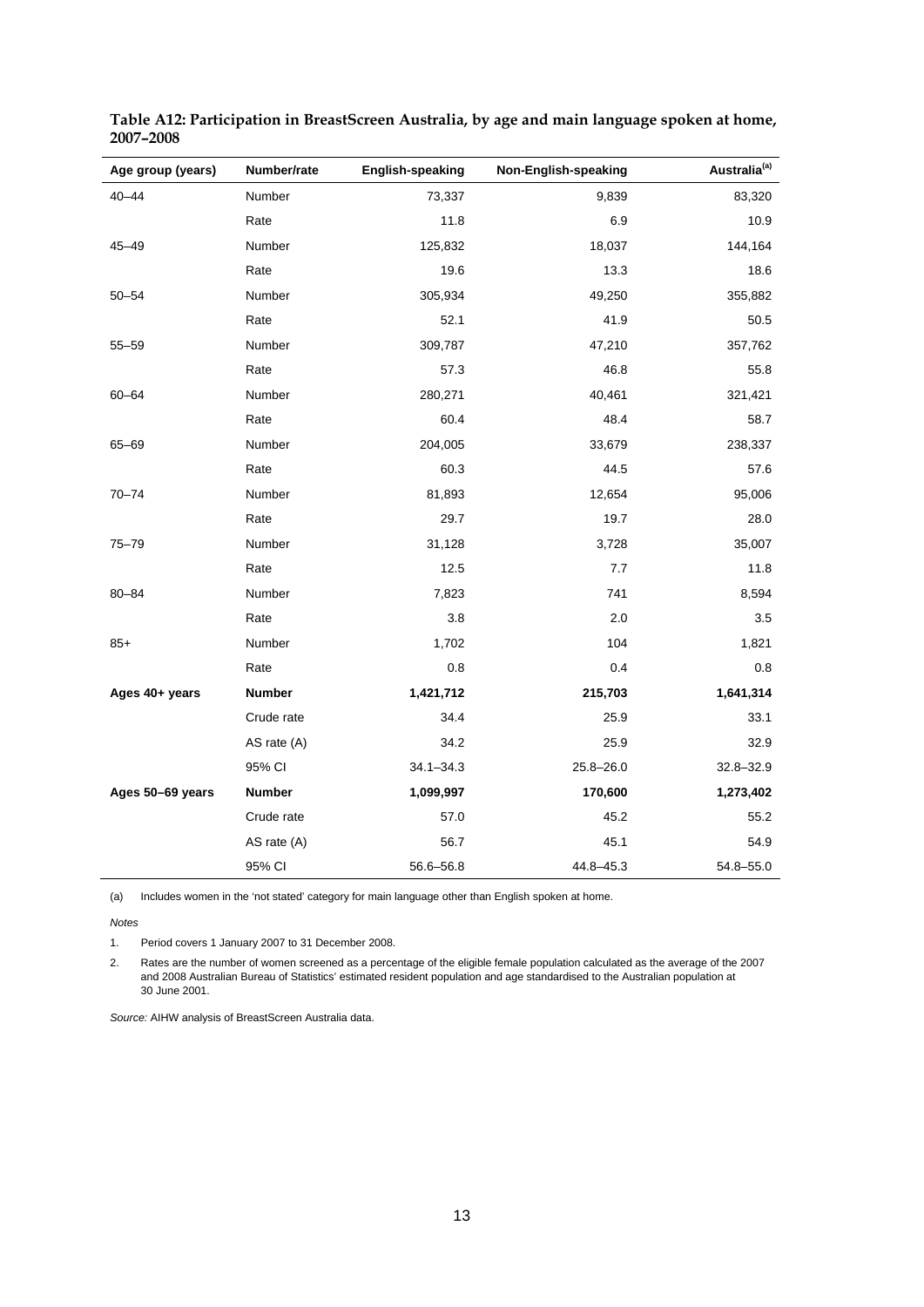## **Indicator 2 Detection of invasive cancers for 2007**

#### **All-size invasive cancers**

| Age              |                 |                |                |              |                |                |                |              |                |                  |
|------------------|-----------------|----------------|----------------|--------------|----------------|----------------|----------------|--------------|----------------|------------------|
| group<br>(years) | <b>Number</b>   | <b>NSW</b>     | Vic            | Qld          | <b>WA</b>      | SA             | Tas            | <b>ACT</b>   | <b>NT</b>      | <b>Australia</b> |
| $40 - 44$        | Screened        | 6,410          | 4,145          | 11,460       | 2,827          | 1,823          | 1,078          | 119          | 126            | 27,988           |
|                  | Cases           | 13             | 12             | 36           | 5              | $\sqrt{5}$     | $\overline{4}$ | $\mathbf{1}$ | $\mathbf 0$    | 76               |
| $45 - 49$        | Screened        | 6,761          | 5,183          | 6,943        | 3,015          | 1,912          | 885            | 184          | 212            | 25,095           |
|                  | Cases           | 30             | 21             | 26           | 14             | 8              | $\mathbf{1}$   | 3            | $\mathbf 0$    | 103              |
| $50 - 54$        | Screened        | 16,100         | 12,364         | 5,964        | 5,150          | 2,925          | 763            | 927          | 421            | 44,614           |
|                  | Cases           | 68             | 49             | 35           | 40             | 9              | 3              | 6            | 5              | 215              |
| $55 - 59$        | Screened        | 8,655          | 2,213          | 2,781        | 1,201          | 561            | 374            | 230          | 168            | 16,183           |
|                  | Cases           | 56             | 22             | 25           | 8              | $\mathbf{1}$   | $\mathbf 0$    | $\mathbf{1}$ | $\mathbf{1}$   | 114              |
| $60 - 64$        | Screened        | 5,929          | 1,071          | 1,818        | 542            | 297            | 203            | 93           | 69             | 10,022           |
|                  | Cases           | 51             | 15             | 19           | 4              | $\mathbf{1}$   | $\mathsf 3$    | $\mathbf 0$  | 3              | 96               |
| 65-69            | Screened        | 3,783          | 610            | 996          | 305            | 150            | 118            | 49           | 44             | 6,055            |
|                  | Cases           | 30             | 9              | 15           | 3              | 3              | $\overline{4}$ | $\Omega$     | $\mathbf{1}$   | 65               |
| $70 - 74$        | Screened        | 802            | 248            | 308          | 82             | 37             | 48             | 14           | $\overline{7}$ | 1,546            |
|                  | Cases           | $\overline{7}$ | $\overline{4}$ | 6            | $\mathbf{1}$   | $\overline{2}$ | $\mathbf{1}$   | $\mathbf 0$  | 0              | 21               |
| $75 - 79$        | Screened        | 343            | 120            | 207          | 56             | 28             | 22             | 5            | 3              | 784              |
|                  | Cases           | $\overline{4}$ | $\Omega$       | $\mathbf{1}$ | $\overline{4}$ | 4              | $\Omega$       | $\mathbf{0}$ | $\Omega$       | 13               |
| $80 - 84$        | Screened        | 130            | 36             | 94           | 32             | 8              | 8              | 1            | $\mathbf{1}$   | 310              |
|                  | Cases           | 6              | 2              | 3            | 0              | 0              | $\overline{2}$ | 0            | 0              | 13               |
| $85+$            | Screened        | 40             | 18             | 30           | 11             | 3              | 3              | $\Omega$     | 0              | 105              |
|                  | Cases           | $\mathbf 0$    | 2              | $\mathbf{1}$ | $\overline{c}$ | $\mathbf 0$    | 0              | 0            | 0              | 5                |
| Ages 40+ years   |                 |                |                |              |                |                |                |              |                |                  |
|                  | <b>Screened</b> | 48,953         | 26,008         | 30,601       | 13,221         | 7,744          | 3,502          | 1,622        | 1,051          | 132,702          |
|                  | Cases           | 265            | 136            | 167          | 81             | 33             | 18             | 11           | 10             | 721              |
| Ages 50-69 years |                 |                |                |              |                |                |                |              |                |                  |
|                  | <b>Screened</b> | 34,467         | 16,258         | 11,559       | 7,198          | 3,933          | 1,458          | 1,299        | 702            | 76,874           |
|                  | Cases           | 205            | 95             | 94           | 55             | 14             | 10             | 7            | 10             | 490              |

**Table A13: Number of women screened and cases of all-size cancer detected, first screening round, by age, state and territory, 2007**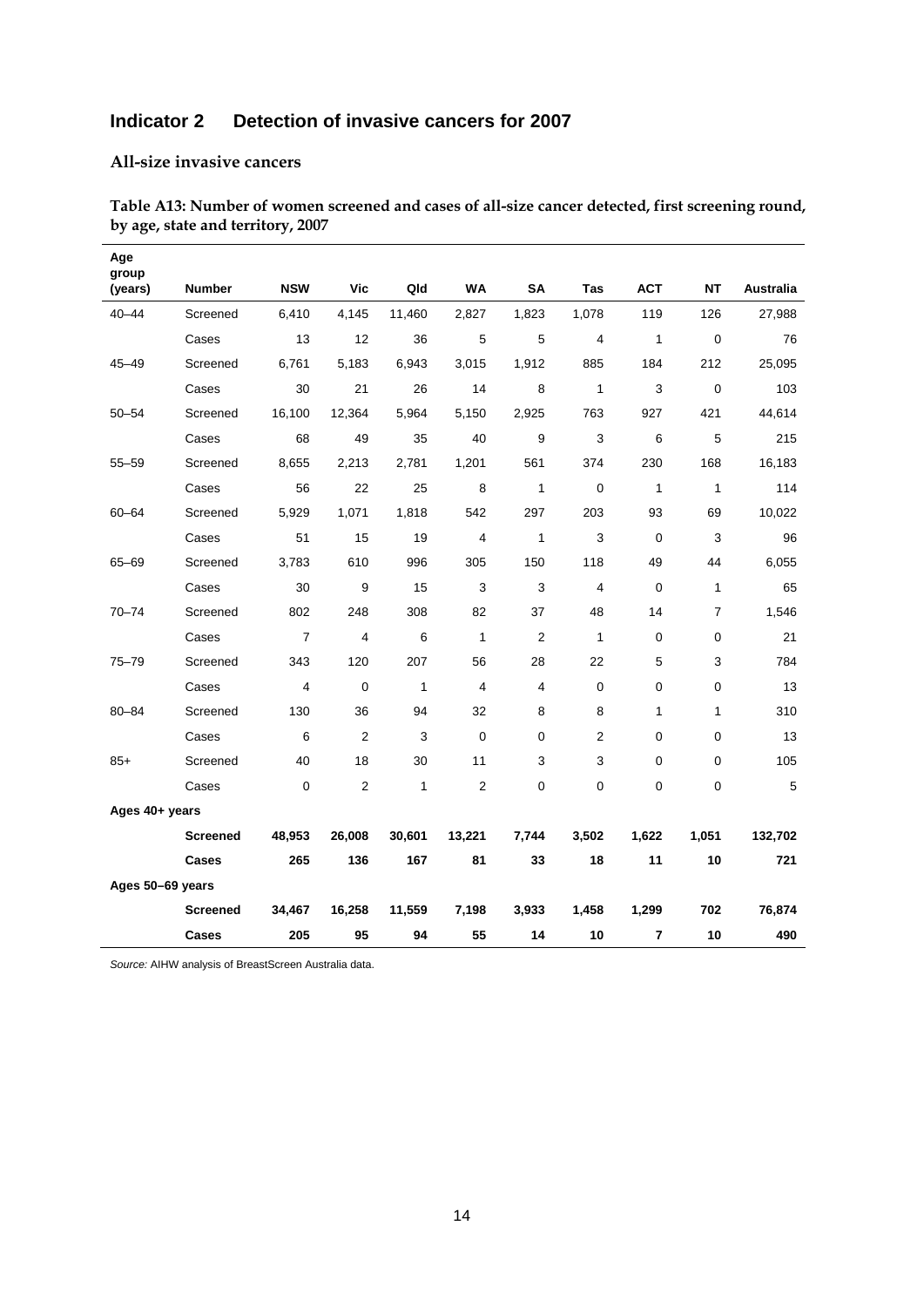| Age group<br>(years) | <b>NSW</b>       | Vic               | Qld               | <b>WA</b>         | SA                | Tas               | <b>ACT</b>           | <b>NT</b>         | Australia        |
|----------------------|------------------|-------------------|-------------------|-------------------|-------------------|-------------------|----------------------|-------------------|------------------|
| $40 - 44$            | 20.3             | 29.0              | 31.4              | 17.7              | 27.4              | 37.1              | 84.0                 | 0.0               | 27.2             |
| $45 - 49$            | 44.4             | 40.5              | 37.4              | 46.4              | 41.8              | 11.3              | 163.0                | 0.0               | 41.0             |
| $50 - 54$            | 42.2             | 39.6              | 58.7              | 77.7              | 30.8              | 39.3              | 64.7                 | 118.8             | 48.2             |
| $55 - 59$            | 64.7             | 99.4              | 89.9              | 66.6              | 17.8              | 0.0               | 43.5                 | 59.5              | 70.4             |
| $60 - 64$            | 86.0             | 140.1             | 104.5             | 73.8              | 33.7              | 147.8             | 0.0                  | 434.8             | 95.8             |
| $65 - 69$            | 79.3             | 147.5             | 150.6             | 98.4              | 200.0             | 339.0             | 0.0                  | 227.3             | 107.3            |
| $70 - 74$            | 87.3             | 161.3             | 194.8             | 122.0             | 540.5             | 208.3             | 0.0                  | 0.0               | 135.8            |
| $75 - 79$            | 116.6            | 0.0               | 48.3              | 714.3             | 1428.6            | 0.0               | 0.0                  | 0.0               | 165.8            |
| $80 - 84$            | 461.5            | 555.6             | 319.1             | 0.0               | 0.0               | 2500.0            | 0.0                  | 0.0               | 419.4            |
| $85+$                | 0.0              | 1111.1            | 333.3             | 1818.2            | 0.0               | 0.0               | $\ddot{\phantom{0}}$ | 0.0               | 476.2            |
| Ages 40+ years       |                  |                   |                   |                   |                   |                   |                      |                   |                  |
| Crude rate           | 54.1             | 52.3              | 54.6              | 61.3              | 42.6              | 51.4              | 67.8                 | 95.1              | 54.3             |
| AS rate              | 66.6             | 98.1              | 93.9              | 88.4              | 109.2             | 115.6             | $\ddot{\phantom{0}}$ | 159.0             | 79.2             |
| 95% CI               | $57.8 -$<br>76.2 | $74.9 -$<br>124.5 | $75.3 -$<br>114.8 | $58.8 -$<br>123.2 | $52.9 -$<br>182.2 | $56.8 -$<br>199.3 | $\ddot{\phantom{a}}$ | $\ddotsc$         | $71.9 -$<br>86.9 |
| Ages 50-69 years     |                  |                   |                   |                   |                   |                   |                      |                   |                  |
| Crude rate           | 59.5             | 58.4              | 81.3              | 76.4              | 35.6              | 68.6              | 53.9                 | 142.5             | 63.7             |
| AS rate              | 66.6             | 102.2             | 96.3              | 77.5              | 59.6              | 112.3             | 30.1                 | 203.4             | 77.7             |
| 95% CI               | $57.2 -$<br>77.1 | $75.4 -$<br>133.5 | $75.7 -$<br>120.4 | $48.1 -$<br>113.3 | $18.9 -$<br>120.5 | $48.0 -$<br>215.9 | $7.7-$<br>69.9       | $71.4 -$<br>416.1 | $69.8 -$<br>86.0 |

**Table A14: Detection rates of all-size invasive cancers, first screening round, by age, state and territory, 2007**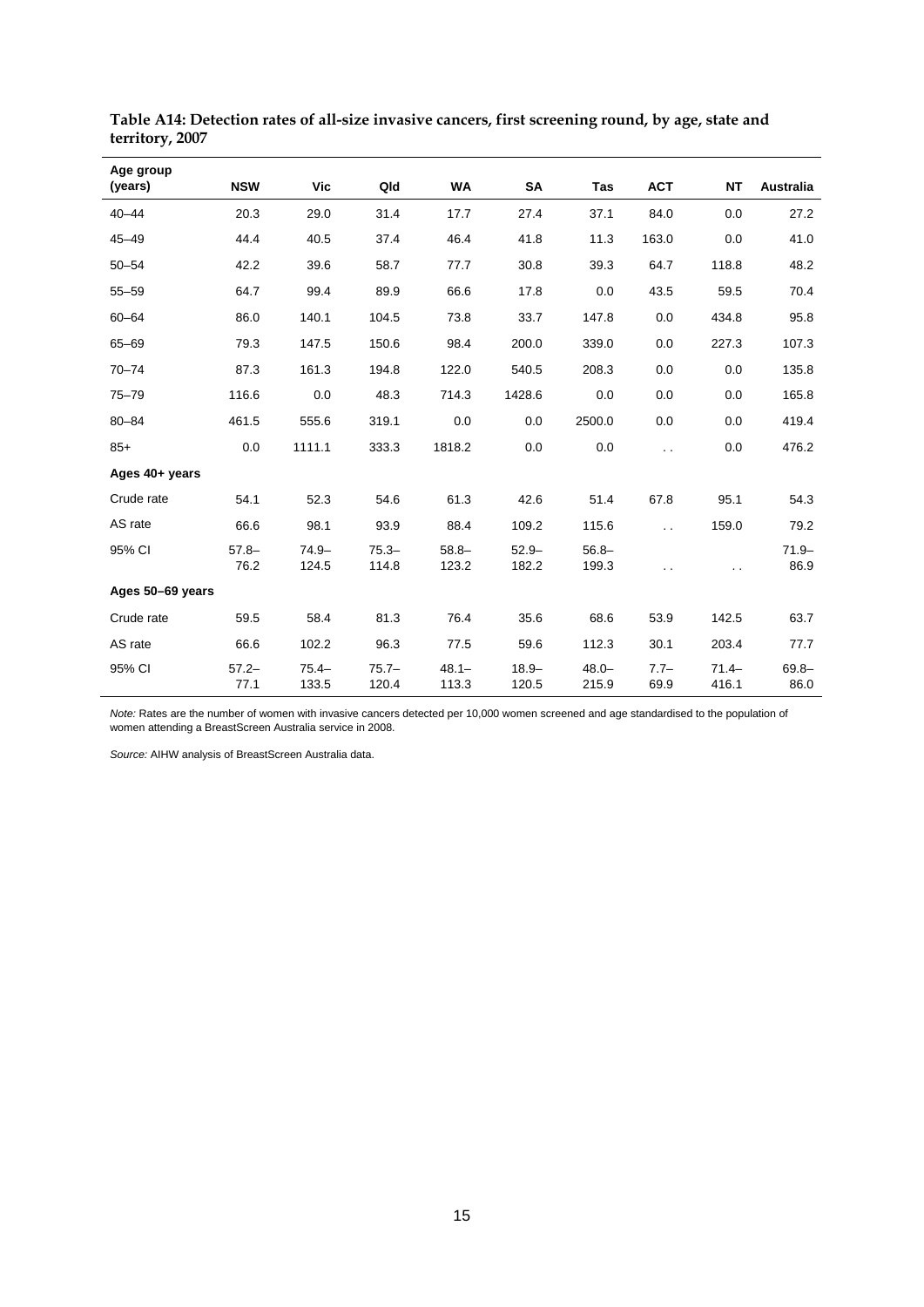| Age group (years) | <b>Number</b>   | <b>NSW</b>   | Vic            | Qld          | WA           | SΑ             | Tas          | <b>ACT</b>   | <b>NT</b>      | Australia |
|-------------------|-----------------|--------------|----------------|--------------|--------------|----------------|--------------|--------------|----------------|-----------|
| $40 - 44$         | Screened        | 1,551        | 1,060          | 8,799        | 1,822        | 1,209          | 774          | 4            | 94             | 15,313    |
|                   | Cases           | $\mathbf{1}$ | $\mathbf{1}$   | 13           | 4            | 3              | $\mathbf{1}$ | 0            | 0              | 23        |
| 45-49             | Screened        | 8,380        | 4,939          | 22,838       | 5,864        | 4,250          | 2,295        | 425          | 368            | 49,359    |
|                   | Cases           | 24           | 12             | 57           | 20           | 5              | 9            | $\mathbf{1}$ | $\mathbf{1}$   | 129       |
| $50 - 54$         | Screened        | 43,195       | 29,867         | 31,151       | 14,107       | 11,036         | 3,489        | 2,069        | 855            | 135,769   |
|                   | Cases           | 128          | 86             | 102          | 35           | 37             | 9            | 6            | 4              | 407       |
| $55 - 59$         | Screened        | 51,545       | 41,333         | 34,809       | 16,631       | 14,351         | 4,424        | 3,188        | 1,033          | 167,314   |
|                   | Cases           | 188          | 165            | 146          | 61           | 56             | 13           | 11           | $\overline{2}$ | 642       |
| 60-64             | Screened        | 47,571       | 38,238         | 29,869       | 14,049       | 13,006         | 3,905        | 2,610        | 715            | 149,963   |
|                   | Cases           | 220          | 193            | 179          | 65           | 78             | 19           | 15           | 3              | 772       |
| $65 - 69$         | Screened        | 36,566       | 28,817         | 22,225       | 11,183       | 9,945          | 2,996        | 1,802        | 448            | 113,982   |
|                   | Cases           | 194          | 165            | 110          | 73           | 48             | 15           | 11           | $\mathbf{1}$   | 617       |
| $70 - 74$         | Screened        | 6,933        | 17,190         | 15,884       | 2,916        | 3,506          | 2,055        | 393          | 49             | 48,926    |
|                   | Cases           | 48           | 111            | 120          | 24           | 26             | 12           | 4            | 0              | 345       |
| $75 - 79$         | Screened        | 3,264        | 6,745          | 4,925        | 1,357        | 1,810          | 458          | 155          | 17             | 18,731    |
|                   | Cases           | 26           | 39             | 46           | 8            | 17             | $\mathbf{1}$ | $\mathbf 0$  | 0              | 137       |
| 80-84             | Screened        | 1,026        | 930            | 1,023        | 396          | 555            | 128          | 39           | 5              | 4,102     |
|                   | Cases           | 13           | 9              | 11           | 5            | $\overline{4}$ | $\mathbf{1}$ | 0            | 0              | 43        |
| $85+$             | Screened        | 210          | 159            | 278          | 73           | 96             | 15           | 4            | 0              | 835       |
|                   | Cases           | 5            | $\overline{c}$ | $\mathbf{1}$ | $\mathbf{1}$ | $\mathbf{1}$   | $\mathbf 0$  | 0            | $\pmb{0}$      | 10        |
| Ages 40+ years    |                 |              |                |              |              |                |              |              |                |           |
|                   | <b>Screened</b> | 200,241      | 169,278        | 171,801      | 68,398       | 59,764         | 20,539       | 10,689       | 3,584          | 704,294   |
|                   | Cases           | 847          | 783            | 785          | 296          | 275            | 80           | 48           | 11             | 3,125     |
| Ages 50-69 years  |                 |              |                |              |              |                |              |              |                |           |
|                   | <b>Screened</b> | 178,877      | 138,255        | 118,054      | 55,970       | 48,338         | 14,814       | 9,669        | 3,051          | 567,028   |
|                   | Cases           | 730          | 609            | 537          | 234          | 219            | 56           | 43           | 10             | 2,438     |

**Table A15: Number of women screened and cases of all-size invasive cancer detected, subsequent screening rounds, by age, state and territory, 2007**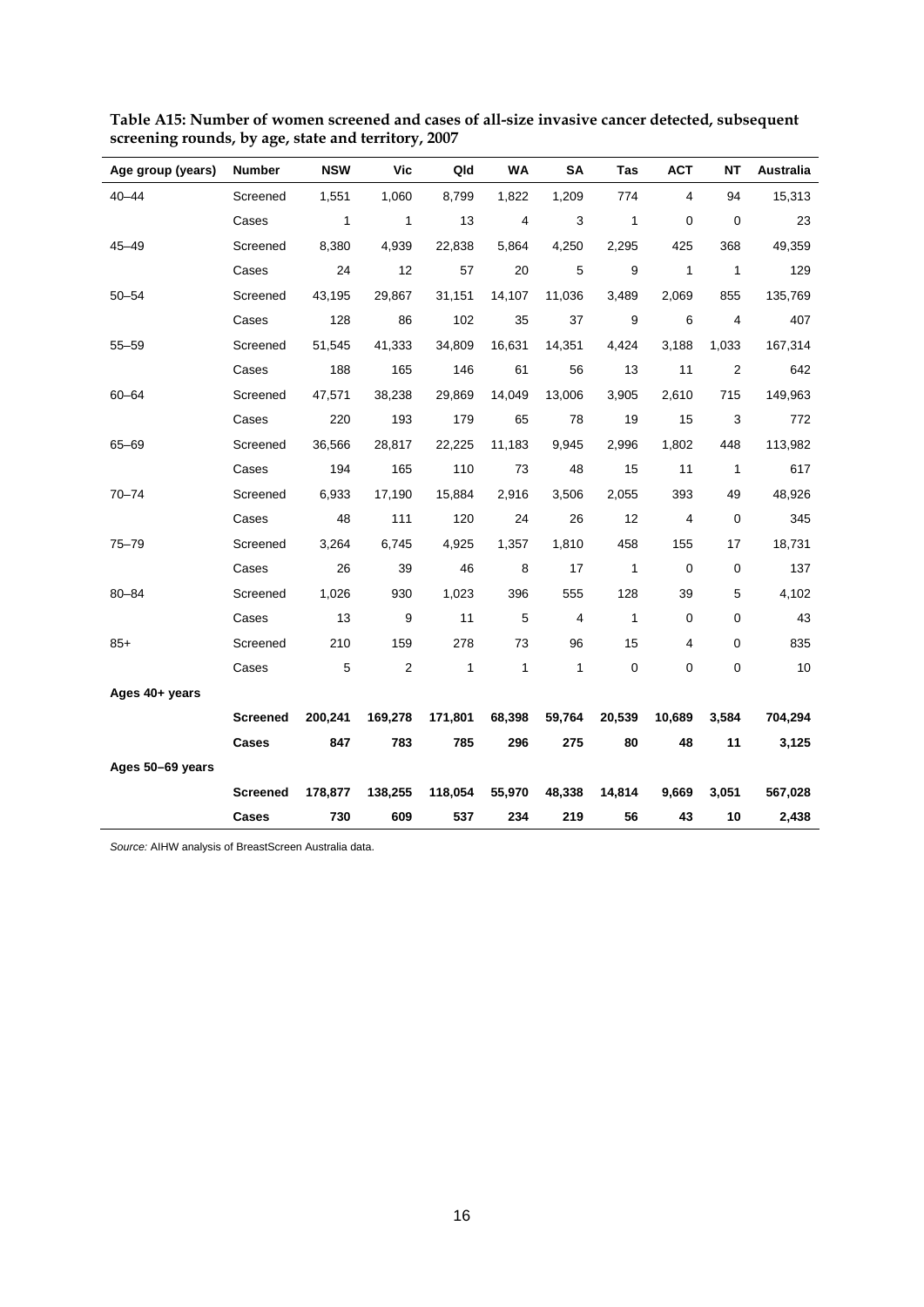| Age group<br>(years) | <b>NSW</b>       | <b>Vic</b>       | Qld              | <b>WA</b>        | <b>SA</b>        | Tas              | <b>ACT</b>       | <b>NT</b>            | Australia        |
|----------------------|------------------|------------------|------------------|------------------|------------------|------------------|------------------|----------------------|------------------|
| $40 - 44$            | 6.4              | 9.4              | 14.8             | 22.0             | 24.8             | 12.9             | 0.0              | 0.0                  | 15.0             |
| $45 - 49$            | 28.6             | 24.3             | 25.0             | 34.1             | 11.8             | 39.2             | 23.5             | 27.2                 | 26.1             |
| $50 - 54$            | 29.6             | 28.8             | 32.7             | 24.8             | 33.5             | 25.8             | 29.0             | 46.8                 | 30.0             |
| $55 - 59$            | 36.5             | 39.9             | 41.9             | 36.7             | 39.0             | 29.4             | 34.5             | 19.4                 | 38.4             |
| $60 - 64$            | 46.2             | 50.5             | 59.9             | 46.3             | 60.0             | 48.7             | 57.5             | 42.0                 | 51.5             |
| 65-69                | 53.1             | 57.3             | 49.5             | 65.3             | 48.3             | 50.1             | 61.0             | 22.3                 | 54.1             |
| $70 - 74$            | 69.2             | 64.6             | 75.5             | 82.3             | 74.2             | 58.4             | 101.8            | 0.0                  | 70.5             |
| $75 - 79$            | 79.7             | 57.8             | 93.4             | 59.0             | 93.9             | 21.8             | 0.0              | 0.0                  | 73.1             |
| $80 - 84$            | 126.7            | 96.8             | 107.5            | 126.3            | 72.1             | 78.1             | 0.0              | 0.0                  | 104.8            |
| $85+$                | 238.1            | 125.8            | 36.0             | 137.0            | 104.2            | 0.0              | 0.0              | $\ddot{\phantom{0}}$ | 119.8            |
| Ages 40+ years       |                  |                  |                  |                  |                  |                  |                  |                      |                  |
| Crude rate           | 42.3             | 46.3             | 45.7             | 43.3             | 46.0             | 39.0             | 44.9             | 30.7                 | 44.4             |
| AS rate              | 40.6             | 41.4             | 45.0             | 42.8             | 43.5             | 37.2             | 41.9             | $\ddot{\phantom{0}}$ | 42.1             |
| 95% CI               | $37.7 -$<br>43.6 | $38.2 -$<br>44.7 | $41.8 -$<br>48.4 | $38.0 -$<br>48.0 | $38.4 -$<br>49.1 | $29.3 -$<br>46.5 | $30.4 -$<br>56.2 | $\ddot{\phantom{0}}$ | $40.7 -$<br>43.7 |
| Ages 50-69 years     |                  |                  |                  |                  |                  |                  |                  |                      |                  |
| Crude rate           | 40.8             | 44.0             | 45.5             | 41.8             | 45.3             | 37.8             | 44.5             | 32.8                 | 43.0             |
| AS rate              | 40.2             | 42.8             | 45.4             | 41.2             | 44.6             | 37.2             | 43.8             | 33.3                 | 42.3             |
| 95% CI               | $37.3 -$<br>43.2 | $39.4 -$<br>46.3 | $41.6 -$<br>49.4 | $36.1 -$<br>46.8 | $38.8 -$<br>50.9 | $28.1 -$<br>48.3 | $31.6 -$<br>59.2 | $15.8 -$<br>61.5     | $40.7 -$<br>44.1 |

**Table A16: Detection rates of all-size invasive cancers, subsequent screening rounds, by age, state and territory, 2007**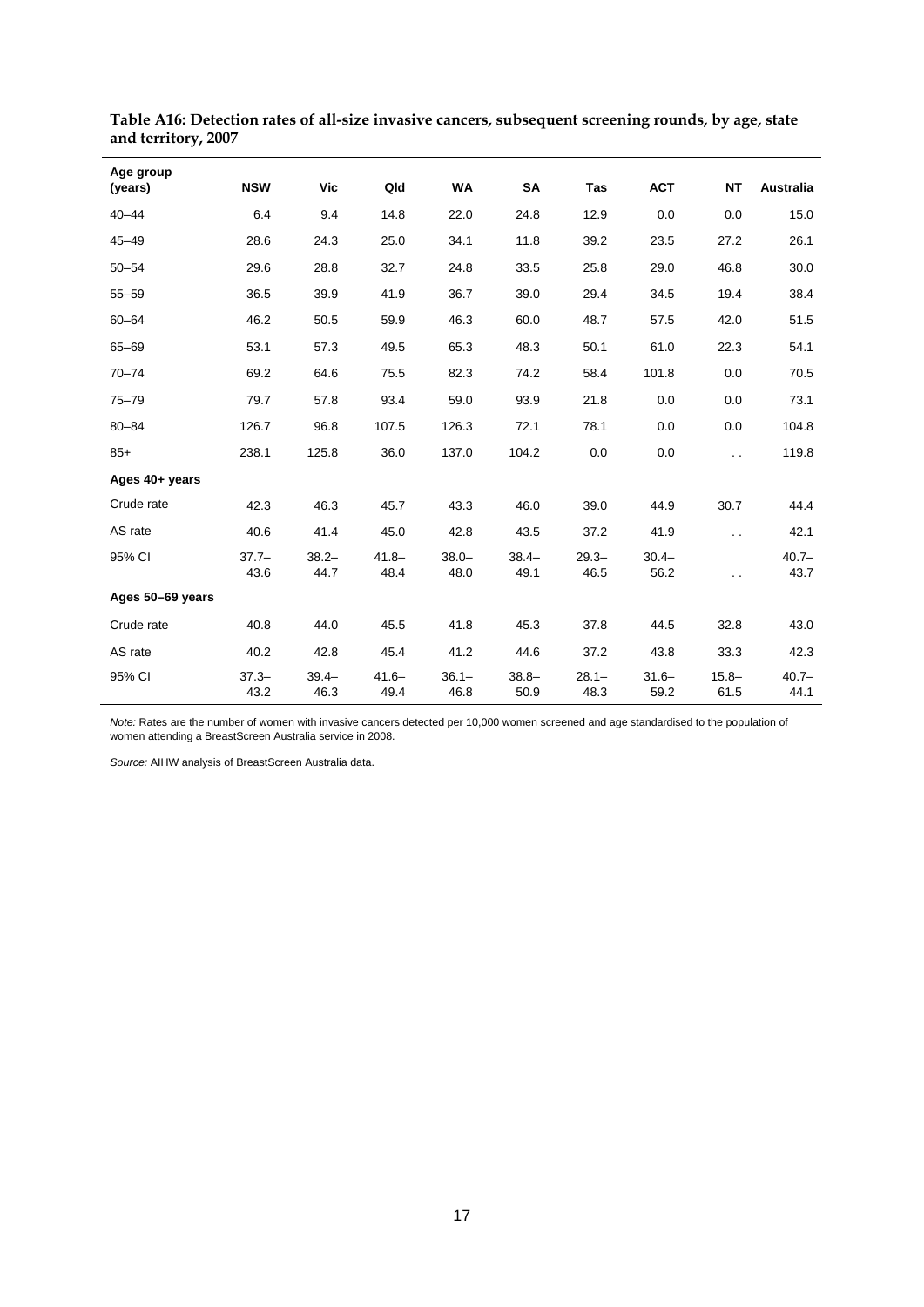### **Small (≤15 mm) invasive cancers**

| Age group<br>(years) | <b>Number</b>   | <b>NSW</b>     | Vic            | Qld          | <b>WA</b>      | <b>SA</b>      | <b>Tas</b>     | <b>ACT</b>   | NΤ             | <b>Australia</b> |
|----------------------|-----------------|----------------|----------------|--------------|----------------|----------------|----------------|--------------|----------------|------------------|
| $40 - 44$            | Screened        | 6,410          | 4,145          | 11,460       | 2,827          | 1,823          | 1,078          | 119          | 126            | 27,988           |
|                      | Cases           | 4              | 4              | 19           | $\mathbf{1}$   | 2              | $\mathbf 0$    | $\mathbf 0$  | $\mathbf 0$    | 30               |
| $45 - 49$            | Screened        | 6,761          | 5,183          | 6,943        | 3,015          | 1,912          | 885            | 184          | 212            | 25,095           |
|                      | Cases           | 18             | $\overline{7}$ | 8            | 6              | 5              | 0              | 3            | $\Omega$       | 47               |
| $50 - 54$            | Screened        | 16,100         | 12,364         | 5,964        | 5,150          | 2,925          | 763            | 927          | 421            | 44,614           |
|                      | Cases           | 35             | 25             | 18           | 24             | 5              | $\mathbf{1}$   | $\mathbf{1}$ | 3              | 112              |
| $55 - 59$            | Screened        | 8,655          | 2,213          | 2,781        | 1,201          | 561            | 374            | 230          | 168            | 16,183           |
|                      | Cases           | 33             | 11             | 12           | 5              | $\mathbf{1}$   | 0              | $\mathbf{1}$ | $\mathbf{1}$   | 64               |
| 60-64                | Screened        | 5,929          | 1,071          | 1,818        | 542            | 297            | 203            | 93           | 69             | 10,022           |
|                      | Cases           | 28             | 6              | 8            | 2              | $\mathbf{1}$   | 3              | $\mathbf 0$  | $\mathbf 0$    | 48               |
| $65 - 69$            | Screened        | 3,783          | 610            | 996          | 305            | 150            | 118            | 49           | 44             | 6,055            |
|                      | Cases           | 18             | 5              | 6            | $\overline{2}$ | $\mathbf{1}$   | $\overline{2}$ | 0            | 1              | 35               |
| $70 - 74$            | Screened        | 802            | 248            | 308          | 82             | 37             | 48             | 14           | $\overline{7}$ | 1,546            |
|                      | Cases           | 4              | $\overline{2}$ | $\mathbf{1}$ | $\mathbf{1}$   | 2              | 0              | 0            | 0              | 10               |
| $75 - 79$            | Screened        | 343            | 120            | 207          | 56             | 28             | 22             | 5            | 3              | 784              |
|                      | Cases           | $\overline{2}$ | $\mathbf 0$    | $\mathbf 0$  | $\mathbf{1}$   | $\overline{2}$ | $\pmb{0}$      | $\pmb{0}$    | 0              | 5                |
| $80 - 84$            | Screened        | 130            | 36             | 94           | 32             | 8              | 8              | $\mathbf{1}$ | 1              | 310              |
|                      | Cases           | $\overline{2}$ | $\overline{2}$ | $\mathbf 0$  | $\mathbf 0$    | $\mathbf 0$    | 1              | 0            | 0              | 5                |
| $85+$                | Screened        | 40             | 18             | 30           | 11             | 3              | 3              | 0            | $\mathbf 0$    | 105              |
|                      | Cases           | $\mathbf 0$    | $\mathbf 0$    | 0            | $\mathbf{1}$   | $\mathbf 0$    | 0              | 0            | 0              | $\mathbf{1}$     |
| Ages 40+ years       |                 |                |                |              |                |                |                |              |                |                  |
|                      | <b>Screened</b> | 48,953         | 26,008         | 30,601       | 13,221         | 7,744          | 3,502          | 1,622        | 1,051          | 132,702          |
|                      | Cases           | 144            | 62             | 72           | 43             | 19             | $\overline{7}$ | 5            | 5              | 357              |
| Ages 50-69 years     |                 |                |                |              |                |                |                |              |                |                  |
|                      | <b>Screened</b> | 34,467         | 16,258         | 11,559       | 7,198          | 3,933          | 1,458          | 1,299        | 702            | 76,874           |
|                      | Cases           | 114            | 47             | 44           | 33             | 8              | 6              | $\mathbf 2$  | 5              | 259              |

**Table A17: Number of women screened and cases of small (≤15 mm) invasive cancer detected, first screening round, by age, state and territory, 2007**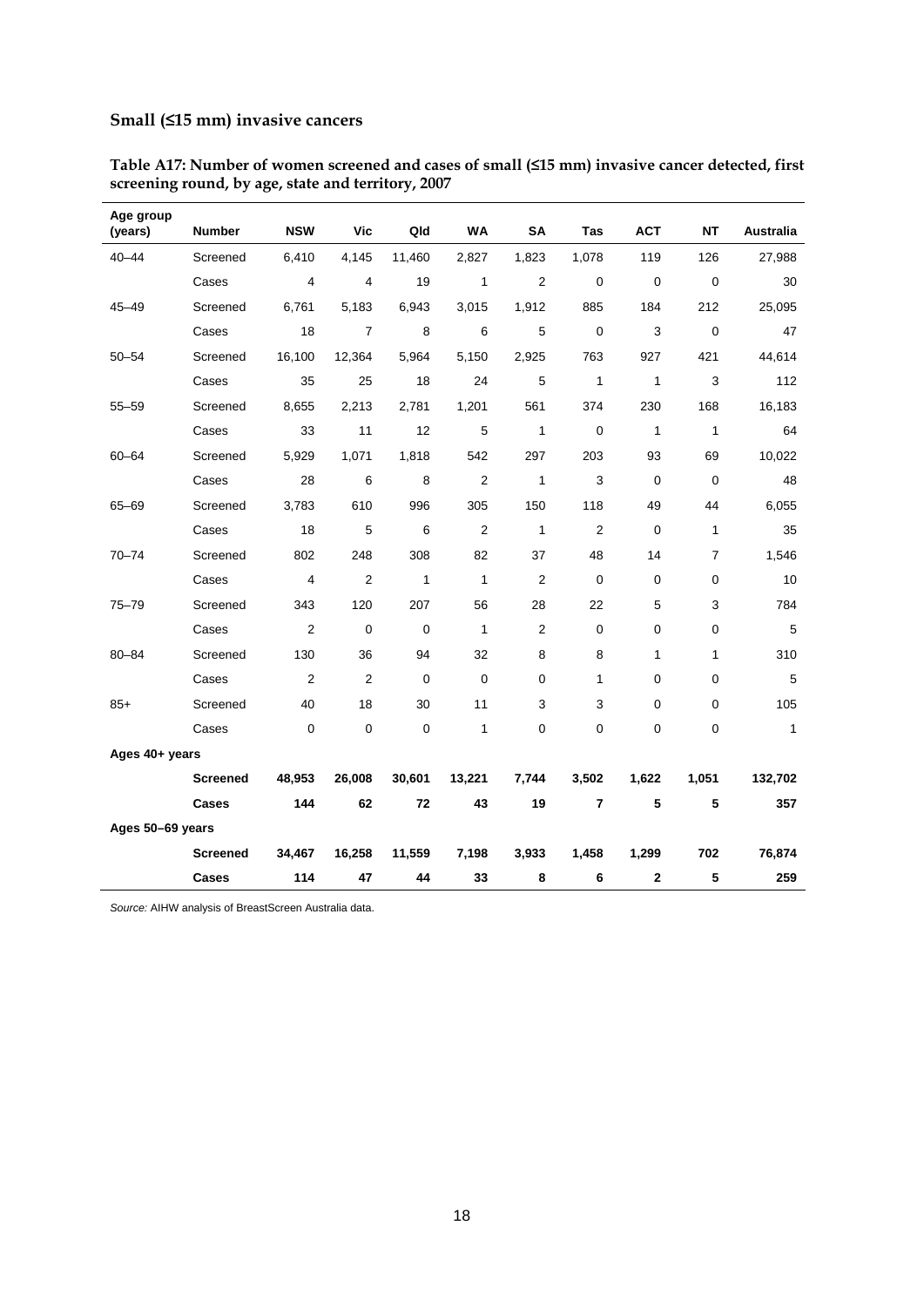| Age group<br>(years) | <b>NSW</b>    | Vic                           | Qld       | WA            | SA             | Tas        | <b>ACT</b>           | <b>NT</b>               | Australia     |
|----------------------|---------------|-------------------------------|-----------|---------------|----------------|------------|----------------------|-------------------------|---------------|
| $40 - 44$            | 6.2           | 9.7                           | 16.6      | 3.5           | 11.0           | 0.0        | 0.0                  | 0.0                     | 10.7          |
| $45 - 49$            | 26.6          | 13.5                          | 11.5      | 19.9          | 26.2           | 0.0        | 163.0                | 0.0                     | 18.7          |
| $50 - 54$            | 21.7          | 20.2                          | 30.2      | 46.6          | 17.1           | 13.1       | 10.8                 | 71.3                    | 25.1          |
| $55 - 59$            | 38.1          | 49.7                          | 43.1      | 41.6          | 17.8           | 0.0        | 43.5                 | 59.5                    | 39.5          |
| $60 - 64$            | 47.2          | 56.0                          | 44.0      | 36.9          | 33.7           | 147.8      | 0.0                  | 0.0                     | 47.9          |
| $65 - 69$            | 47.6          | 82.0                          | 60.2      | 65.6          | 66.7           | 169.5      | 0.0                  | 227.3                   | 57.8          |
| $70 - 74$            | 49.9          | 80.6                          | 32.5      | 122.0         | 540.5          | 0.0        | 0.0                  | 0.0                     | 64.7          |
| $75 - 79$            | 58.3          | 0.0                           | 0.0       | 178.6         | 714.3          | 0.0        | 0.0                  | 0.0                     | 63.8          |
| $80 - 84$            | 153.8         | 555.6                         | 0.0       | 0.0           | 0.0            | 1,250.0    | 0.0                  | 0.0                     | 161.3         |
| $85+$                | 0.0           | 0.0                           | 0.0       | 909.1         | 0.0            | 0.0        | $\ddot{\phantom{0}}$ | . .                     | 95.2          |
| Ages 40+ years       |               |                               |           |               |                |            |                      |                         |               |
| Crude rate           | 29.4          | 23.8                          | 23.5      | 32.5          | 24.5           | 20.0       | 30.8                 | 47.6                    | 26.9          |
| AS rate              | 36.8          | 47.5                          | 37.2      | 49.4          | 70.5           | 64.0       | $\ddot{\phantom{0}}$ | $\ddot{\phantom{0}}$    | 40.1          |
| 95% CI               | $30.3 - 44.1$ | $31.5 - 66.9$                 | 26.2-50.4 | $27.0 - 77.5$ | $24.8 - 135.1$ | 23.6-135.7 | . .                  |                         | $35.0 - 45.6$ |
| Ages 50-69 years     |               |                               |           |               |                |            |                      |                         |               |
| Crude rate           | 33.1          | 28.9                          | 38.1      | 45.8          | 20.3           | 41.2       | 15.4                 | 71.2                    | 33.7          |
| AS rate              | 37.7          | 49.2                          | 43.0      | 46.3          | 30.8           | 73.2       | 15.1                 | 79.0                    | 41.1          |
| 95% CI               |               | 30.6-45.7 31.0-71.8 29.8-59.5 |           | 24.1–75.1     | $4.9 - 75.1$   | 24.3-164.1 |                      | $-0.4 - 61.2$ 7.8-219.6 | $35.4 - 47.3$ |

**Table A18: Detection rates of small (≤15 mm) invasive cancers, first screening round, by age, state and territory, 2007**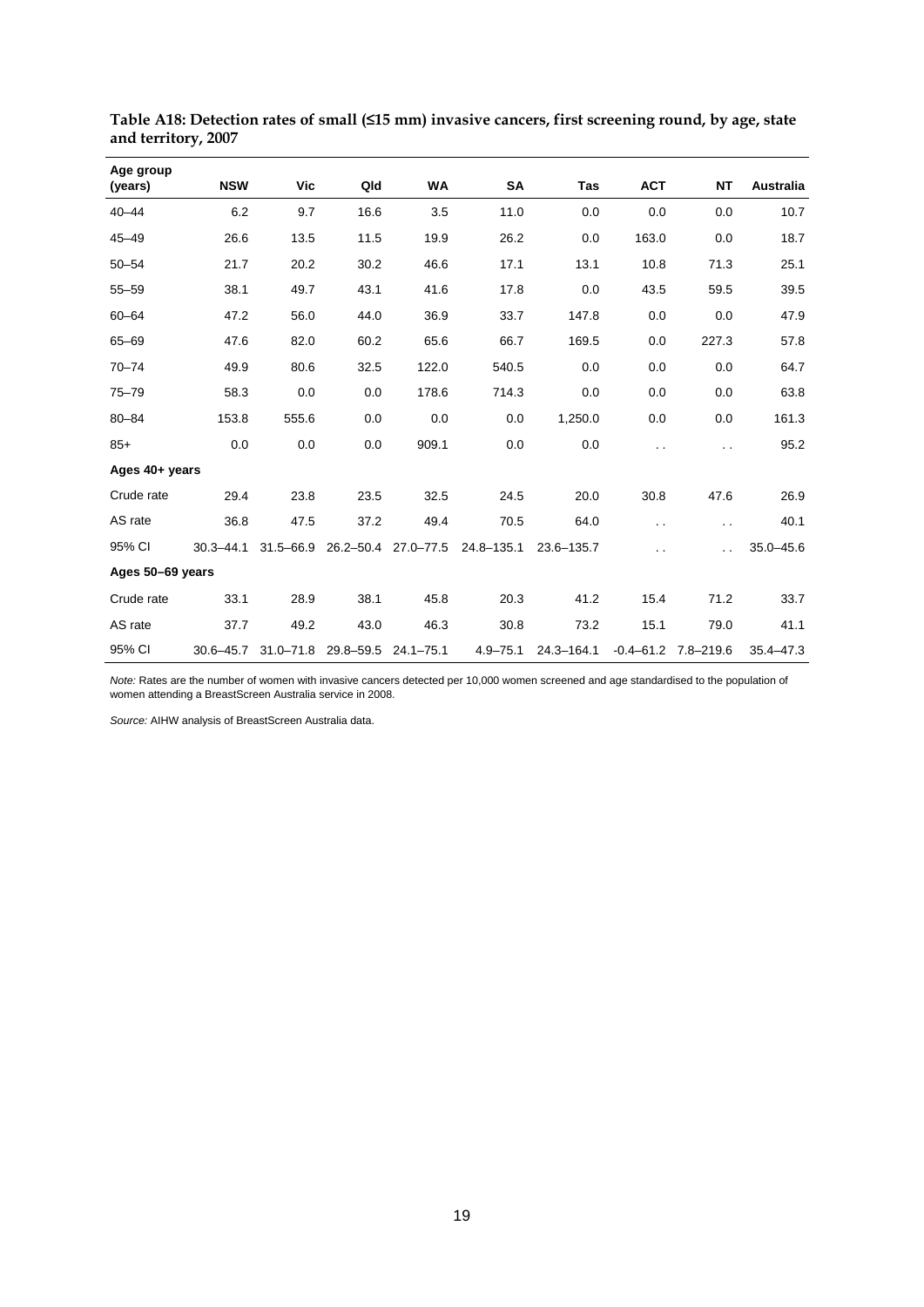| Age group (years) | <b>Number</b>   | <b>NSW</b>     | Vic          | Qld       | WA             | <b>SA</b>      | Tas            | <b>ACT</b>     | <b>NT</b>      | Australia |
|-------------------|-----------------|----------------|--------------|-----------|----------------|----------------|----------------|----------------|----------------|-----------|
| 40-44             | Screened        | 1,551          | 1,060        | 8,799     | 1,822          | 1,209          | 774            | 4              | 94             | 15,313    |
|                   | Cases           | $\mathbf{1}$   | 0            | 4         | $\overline{2}$ | $\mathbf{1}$   | $\mathbf{1}$   | 0              | 0              | 9         |
| $45 - 49$         | Screened        | 8,380          | 4,939        | 22,838    | 5,864          | 4,250          | 2,295          | 425            | 368            | 49,359    |
|                   | Cases           | 12             | 6            | 32        | 12             | 3              | $\overline{4}$ | 1              | $\mathbf{1}$   | 71        |
| $50 - 54$         | Screened        | 43,195         | 29,867       | 31,151    | 14,107         | 11,036         | 3,489          | 2,069          | 855            | 135,769   |
|                   | Cases           | 77             | 49           | 61        | 19             | 29             | 5              | 4              | $\mathbf{1}$   | 245       |
| $55 - 59$         | Screened        | 51,545         | 41,333       | 34,809    | 16,631         | 14,351         | 4,424          | 3,188          | 1,033          | 167,314   |
|                   | Cases           | 120            | 105          | 84        | 43             | 39             | 10             | $\overline{7}$ | $\mathbf{1}$   | 409       |
| 60-64             | Screened        | 47,571         | 38,238       | 29,869    | 14,049         | 13,006         | 3,905          | 2,610          | 715            | 149,963   |
|                   | Cases           | 137            | 120          | 102       | 37             | 44             | 11             | 10             | $\overline{2}$ | 463       |
| $65 - 69$         | Screened        | 36,566         | 28,817       | 22,225    | 11,183         | 9,945          | 2,996          | 1,802          | 448            | 113,982   |
|                   | Cases           | 132            | 110          | 72        | 47             | 39             | 11             | 10             | 0              | 421       |
| $70 - 74$         | Screened        | 6,933          | 17,190       | 15,884    | 2,916          | 3,506          | 2,055          | 393            | 49             | 48,926    |
|                   | Cases           | 25             | 80           | 75        | 16             | 18             | 10             | $\mathbf{1}$   | $\mathbf 0$    | 225       |
| $75 - 79$         | Screened        | 3,264          | 6,745        | 4,925     | 1,357          | 1,810          | 458            | 155            | 17             | 18,731    |
|                   | Cases           | 18             | 19           | 27        | 4              | 11             | $\mathbf{1}$   | $\mathbf 0$    | $\pmb{0}$      | 80        |
| 80-84             | Screened        | 1,026          | 930          | 1,023     | 396            | 555            | 128            | 39             | 5              | 4,102     |
|                   | Cases           | $\overline{7}$ | 6            | 6         | $\mathbf 0$    | $\overline{1}$ | $\mathbf{1}$   | $\mathbf 0$    | 0              | 21        |
| $85+$             | Screened        | 210            | 159          | 278       | 73             | 96             | 15             | 4              | 0              | 835       |
|                   | Cases           | 2              | $\mathbf{1}$ | $\pmb{0}$ | $\mathbf{1}$   | $\mathbf 0$    | $\mathbf 0$    | 0              | 0              | 4         |
| Ages 40+ years    |                 |                |              |           |                |                |                |                |                |           |
|                   | <b>Screened</b> | 200,241        | 169,278      | 171,801   | 68,398         | 59,764         | 20,539         | 10,689         | 3,584          | 704,294   |
|                   | Cases           | 531            | 496          | 463       | 181            | 185            | 54             | 33             | 5              | 1,948     |
| Ages 50-69 years  |                 |                |              |           |                |                |                |                |                |           |
|                   | <b>Screened</b> | 178,877        | 138,255      | 118,054   | 55,970         | 48,338         | 14,814         | 9,669          | 3,051          | 567,028   |
|                   | Cases           | 466            | 384          | 319       | 146            | 151            | 37             | 31             | 4              | 1,538     |

**Table A19: Number of women screened and cases of small (≤15 mm) invasive cancer detected, subsequent screening rounds, by age, state and territory, 2007**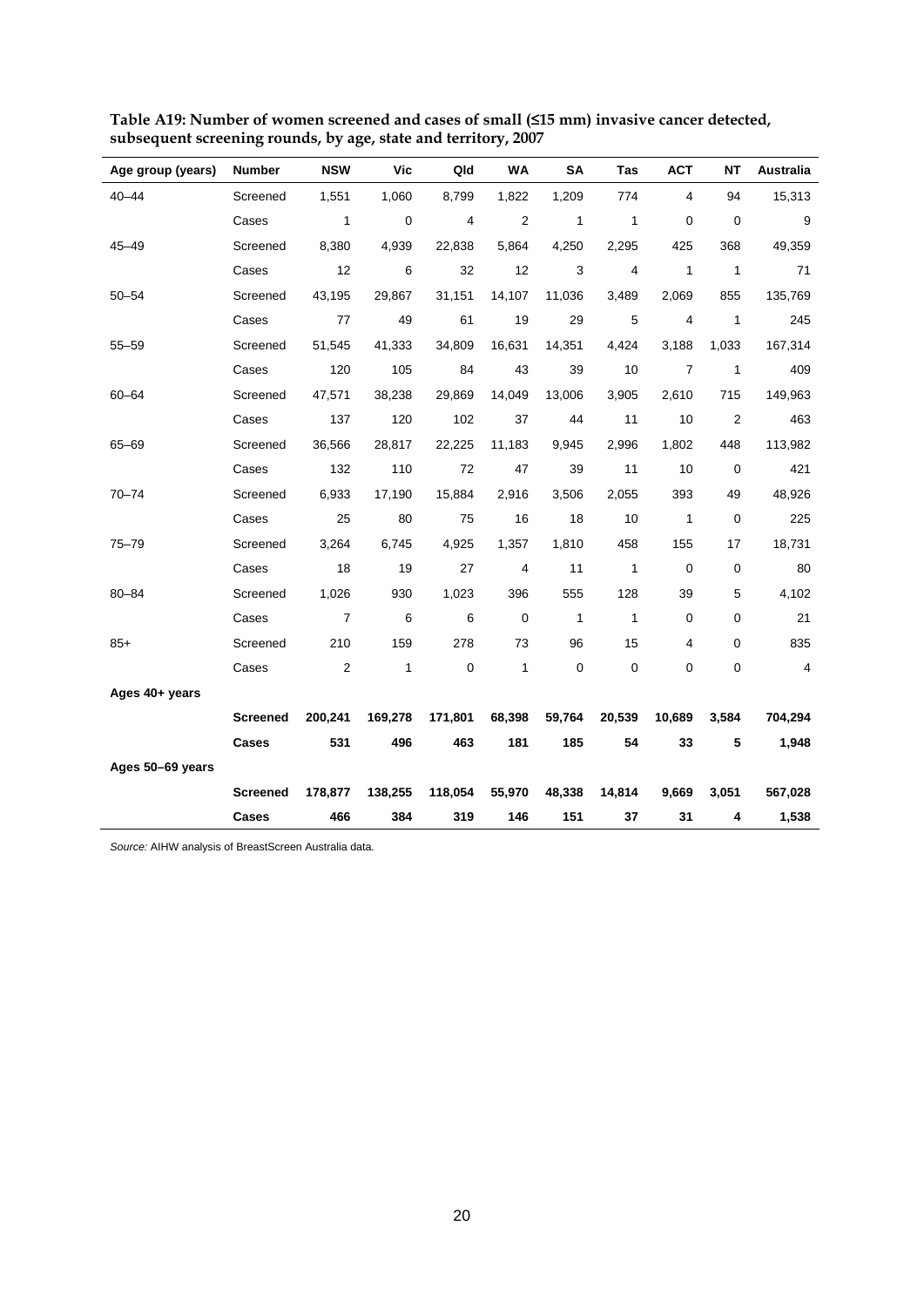| Age group<br>(years) | <b>NSW</b> | Vic                 | Qld  | WA    | SA   | <b>Tas</b>                                                            | <b>ACT</b> | <b>NT</b>            | Australia     |
|----------------------|------------|---------------------|------|-------|------|-----------------------------------------------------------------------|------------|----------------------|---------------|
| $40 - 44$            | 6.4        | 0.0                 | 4.5  | 11.0  | 8.3  | 12.9                                                                  | 0.0        | 0.0                  | 5.9           |
| $45 - 49$            | 14.3       | 12.1                | 14.0 | 20.5  | 7.1  | 17.4                                                                  | 23.5       | 27.2                 | 14.4          |
| $50 - 54$            | 17.8       | 16.4                | 19.6 | 13.5  | 26.3 | 14.3                                                                  | 19.3       | 11.7                 | 18.0          |
| $55 - 59$            | 23.3       | 25.4                | 24.1 | 25.9  | 27.2 | 22.6                                                                  | 22.0       | 9.7                  | 24.4          |
| $60 - 64$            | 28.8       | 31.4                | 34.1 | 26.3  | 33.8 | 28.2                                                                  | 38.3       | 28.0                 | 30.9          |
| $65 - 69$            | 36.1       | 38.2                | 32.4 | 42.0  | 39.2 | 36.7                                                                  | 55.5       | 0.0                  | 36.9          |
| $70 - 74$            | 36.1       | 46.5                | 47.2 | 54.9  | 51.3 | 48.7                                                                  | 25.4       | 0.0                  | 46.0          |
| $75 - 79$            | 55.1       | 28.2                | 54.8 | 29.5  | 60.8 | 21.8                                                                  | 0.0        | 0.0                  | 42.7          |
| $80 - 84$            | 68.2       | 64.5                | 58.7 | 0.0   | 18.0 | 78.1                                                                  | 0.0        | 0.0                  | 51.2          |
| $85+$                | 95.2       | 62.9                | 0.0  | 137.0 | 0.0  | 0.0                                                                   | 0.0        | $\ddot{\phantom{a}}$ | 47.9          |
| Ages 40+ years       |            |                     |      |       |      |                                                                       |            |                      |               |
| Crude rate           | 26.5       | 29.3                | 26.9 | 26.5  | 31.0 | 26.3                                                                  | 30.9       | 14.0                 | 27.7          |
| AS rate              | 25.1       | 25.6                | 26.5 | 26.1  | 29.3 | 24.7                                                                  | 28.2       | $\ddot{\phantom{1}}$ | 26.1          |
| 95% CI               |            | 22.9-27.5 23.2-28.1 |      |       |      | 24.1-29.1 22.4-30.2 25.1-33.9 18.4-32.5 19.0-40.2                     |            |                      | $24.9 - 27.3$ |
| Ages 50-69 years     |            |                     |      |       |      |                                                                       |            |                      |               |
| Crude rate           | 26.1       | 27.8                | 27.0 | 26.1  | 31.2 | 25.0                                                                  | 32.1       | 13.1                 | 27.1          |
| AS rate              | 25.6       | 26.8                | 27.0 | 25.6  | 30.9 | 24.4                                                                  | 31.7       | 13.1                 | 26.7          |
| 95% CI               |            |                     |      |       |      | 23.3-28.0 24.2-29.7 24.1-30.1 21.6-30.1 26.1-36.3 17.1-33.6 21.4-45.1 |            | $3.5 - 33.7$         | $25.3 - 28.0$ |

**Table A20: Detection rates of small (≤15 mm) invasive cancers, subsequent screening rounds, by age, state and territory, 2007**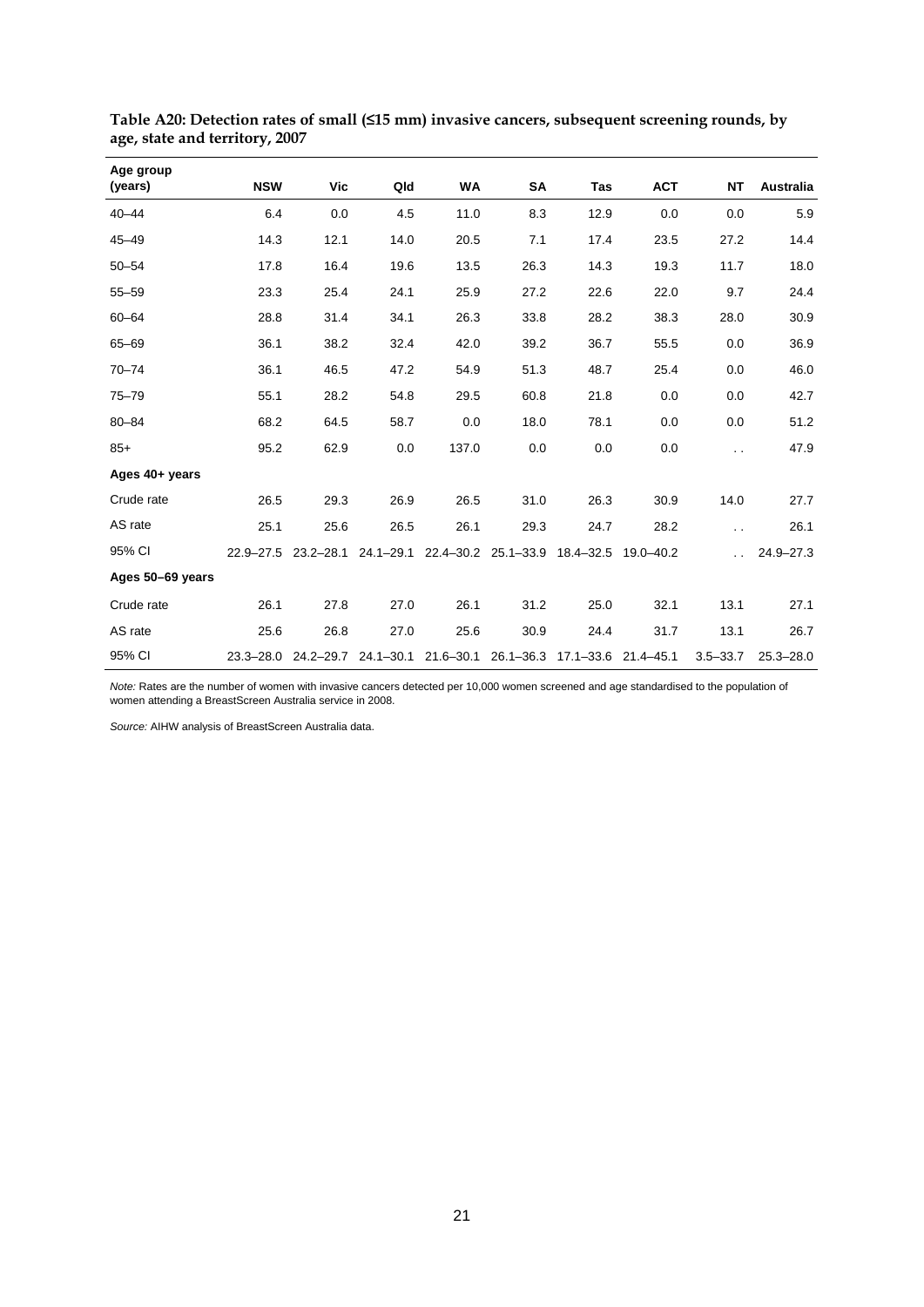# **Indicator 2 Detection of invasive cancers for 2008**

#### **All-size invasive cancers**

| Age group (years) | <b>Number</b>   | <b>NSW</b>     | <b>Vic</b>     | Qld                     | <b>WA</b>      | <b>SA</b>                 | Tas            | <b>ACT</b>     | <b>NT</b>      | Australia    |
|-------------------|-----------------|----------------|----------------|-------------------------|----------------|---------------------------|----------------|----------------|----------------|--------------|
| $40 - 44$         | Screened        | 6,511          | 4,021          | 11,061                  | 2,802          | 1,847                     | 1,193          | 350            | 77             | 27,862       |
|                   | Cases           | 15             | $\overline{7}$ | 37                      | $\overline{7}$ | 4                         | 3              | 0              | $\mathbf{1}$   | 74           |
| $45 - 49$         | Screened        | 8,039          | 4,924          | 6,777                   | 3,126          | 1,883                     | 933            | 480            | 152            | 26,314       |
|                   | Cases           | 24             | 21             | 31                      | 23             | 5                         | $\overline{4}$ | 3              | $\mathbf 0$    | 111          |
| $50 - 54$         | Screened        | 19,706         | 11,313         | 7,637                   | 5,734          | 5,006                     | 764            | 802            | 410            | 51,372       |
|                   | Cases           | 100            | 59             | 60                      | 27             | 23                        | 5              | $\overline{7}$ | $\mathbf{1}$   | 282          |
| $55 - 59$         | Screened        | 11,570         | 2,598          | 3,414                   | 1,391          | 656                       | 410            | 196            | 207            | 20,442       |
|                   | Cases           | 75             | 22             | 26                      | 13             | $\ensuremath{\mathsf{3}}$ | $\overline{2}$ | $\mathbf{1}$   | $\mathbf{1}$   | 143          |
| $60 - 64$         | Screened        | 9,224          | 1,379          | 1,967                   | 665            | 355                       | 239            | 102            | 90             | 14,021       |
|                   | Cases           | 64             | $\bf 8$        | 16                      | $\,8\,$        | 8                         | 3              | 3              | $\mathbf 0$    | 110          |
| 65-69             | Screened        | 5,867          | 741            | 1,105                   | 323            | 165                       | 134            | 41             | 44             | 8,420        |
|                   | Cases           | 39             | 11             | 15                      | $\mathbf 5$    | 3                         | $\sqrt{2}$     | 0              | $\mathbf{1}$   | 76           |
| $70 - 74$         | Screened        | 1,239          | 228            | 356                     | 114            | 62                        | 34             | 19             | 8              | 2,060        |
|                   | Cases           | 15             | 6              | $\overline{\mathbf{4}}$ | 3              | $\overline{2}$            | 0              | $\mathbf 0$    | 0              | 30           |
| $75 - 79$         | Screened        | 559            | 94             | 189                     | 57             | 26                        | 19             | 3              | 4              | 951          |
|                   | Cases           | 11             | $\mathbf{1}$   | 3                       | $\mathbf 0$    | $\mathbf{1}$              | 0              | 0              | 0              | 16           |
| $80 - 84$         | Screened        | 182            | 50             | 89                      | 21             | 11                        | 1              | 5              | $\overline{2}$ | 361          |
|                   | Cases           | $\overline{7}$ | $\overline{2}$ | $\overline{2}$          | $\mathbf 0$    | $\mathbf 0$               | 0              | 1              | 0              | 12           |
| $85+$             | Screened        | 54             | 15             | 32                      | 12             | $\overline{2}$            | 1              | 0              | 0              | 116          |
|                   | Cases           | 0              | 0              | 1                       | $\mathbf 0$    | $\mathbf 0$               | 0              | 0              | 0              | $\mathbf{1}$ |
| Ages 40+ years    |                 |                |                |                         |                |                           |                |                |                |              |
|                   | <b>Screened</b> | 62,951         | 25,363         | 32,627                  | 14,245         | 10,013                    | 3,728          | 1,998          | 994            | 151,919      |
|                   | <b>Cases</b>    | 350            | 137            | 195                     | 86             | 49                        | 19             | 15             | 4              | 855          |
| Ages 50-69 years  |                 |                |                |                         |                |                           |                |                |                |              |
|                   | <b>Screened</b> | 46,367         | 16,031         | 14,123                  | 8,113          | 6,182                     | 1,547          | 1,141          | 751            | 94,255       |
|                   | Cases           | 278            | 100            | 117                     | 53             | 37                        | 12             | 11             | 3              | 611          |

**Table A21: Number of women screened and cases of all-size cancer detected, first screening round, by age, state and territory, 2008**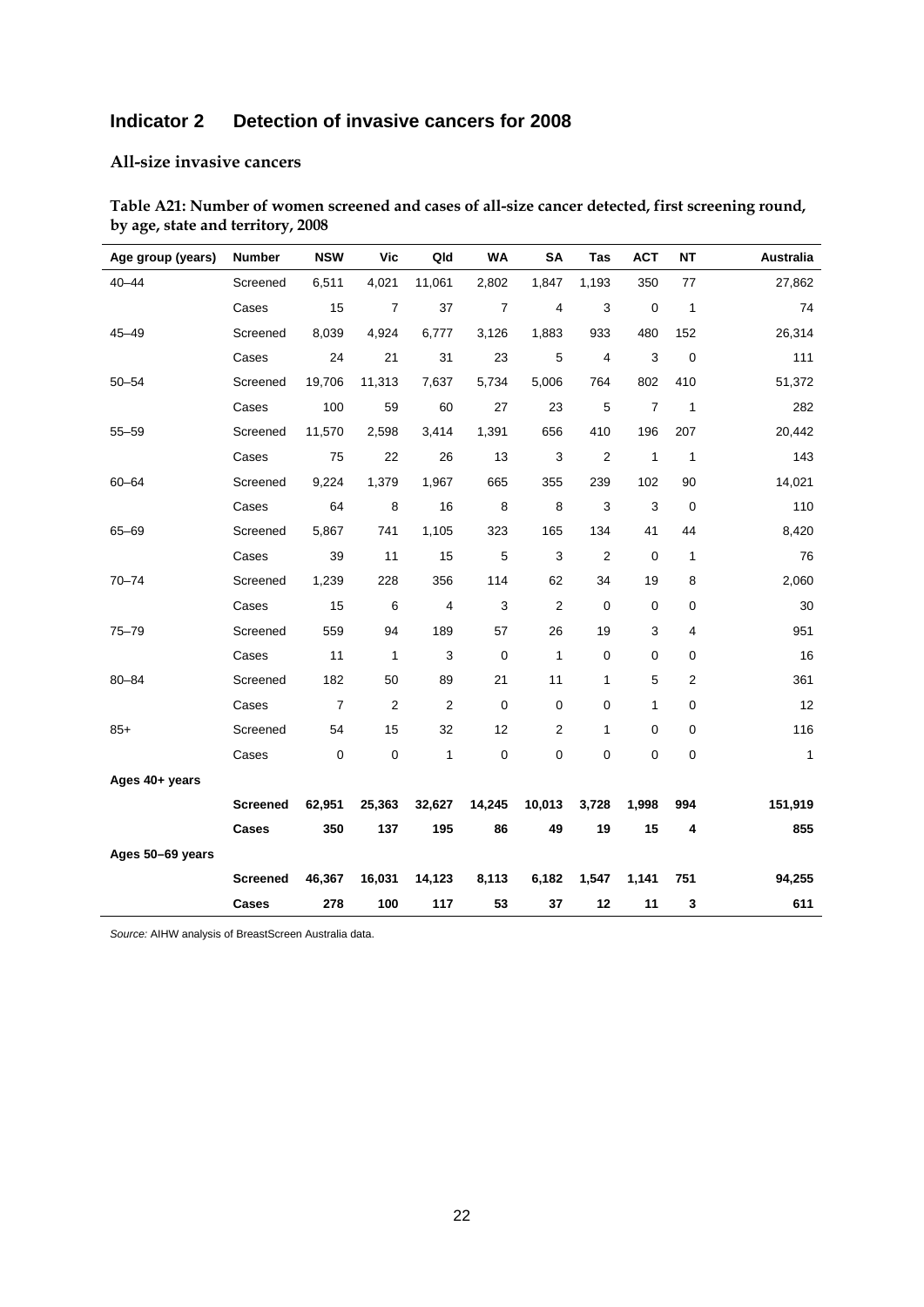| Age group<br>(years) | <b>NSW</b>       | <b>Vic</b>        | Qld               | <b>WA</b>         | SA                | <b>Tas</b>        | <b>ACT</b>           | <b>NT</b>            | Australia        |
|----------------------|------------------|-------------------|-------------------|-------------------|-------------------|-------------------|----------------------|----------------------|------------------|
| $40 - 44$            | 23.0             | 17.4              | 33.5              | 25.0              | 21.7              | 25.1              | 0.0                  | 129.9                | 26.6             |
| $45 - 49$            | 29.9             | 42.6              | 45.7              | 73.6              | 26.6              | 42.9              | 62.5                 | 0.0                  | 42.2             |
| $50 - 54$            | 50.7             | 52.2              | 78.6              | 47.1              | 45.9              | 65.4              | 87.3                 | 24.4                 | 54.9             |
| $55 - 59$            | 64.8             | 84.7              | 76.2              | 93.5              | 45.7              | 48.8              | 51.0                 | 48.3                 | 70.0             |
| $60 - 64$            | 69.4             | 58.0              | 81.3              | 120.3             | 225.4             | 125.5             | 294.1                | 0.0                  | 78.5             |
| $65 - 69$            | 66.5             | 148.4             | 135.7             | 154.8             | 181.8             | 149.3             | 0.0                  | 227.3                | 90.3             |
| $70 - 74$            | 121.1            | 263.2             | 112.4             | 263.2             | 322.6             | 0.0               | 0.0                  | 0.0                  | 145.6            |
| $75 - 79$            | 196.8            | 106.4             | 158.7             | 0.0               | 384.6             | 0.0               | 0.0                  | 0.0                  | 168.2            |
| $80 - 84$            | 384.6            | 400.0             | 224.7             | 0.0               | 0.0               | 0.0               | 2000.0               | 0.0                  | 332.4            |
| $85+$                | 0.0              | 0.0               | 312.5             | 0.0               | 0.0               | 0.0               | $\ddot{\phantom{0}}$ | 0.0                  | 86.2             |
| Ages 40+ years       |                  |                   |                   |                   |                   |                   |                      |                      |                  |
| Crude rate           | 55.6             | 54.0              | 59.8              | 60.4              | 48.9              | 51.0              | 75.1                 | 40.2                 | 56.3             |
| AS rate              | 65.1             | 86.4              | 86.4              | 99.4              | 120.3             | 76.8              | $\ddot{\phantom{a}}$ | 55.6                 | 74.3             |
| 95% CI               | $57.8 -$<br>73.0 | $65.9 -$<br>109.7 | $70.3 -$<br>104.3 | $68.3 -$<br>136.1 | $70.6 -$<br>181.7 | $36.1 -$<br>134.3 | $\ddot{\phantom{a}}$ | $\ddot{\phantom{0}}$ | $68.2 -$<br>80.7 |
| Ages 50-69 years     |                  |                   |                   |                   |                   |                   |                      |                      |                  |
| Crude rate           | 60.0             | 62.4              | 82.8              | 65.3              | 59.9              | 77.6              | 96.4                 | 39.9                 | 64.8             |
| AS rate              | 62.4             | 80.8              | 89.3              | 98.9              | 117.2             | 91.9              | 113.7                | 62.9                 | 71.7             |
| 95% CI               | $55.0 -$<br>70.5 | $59.8 -$<br>105.1 | $71.0 -$<br>110.3 | $65.0 -$<br>140.6 | $64.3 -$<br>184.9 | $41.8 -$<br>169.2 | $36.3 -$<br>235.6    | $0.7 -$<br>213.4     | $65.4 -$<br>78.5 |

**Table A22: Detection rates of all-size invasive cancers, first screening round, by age, state and territory, 2008**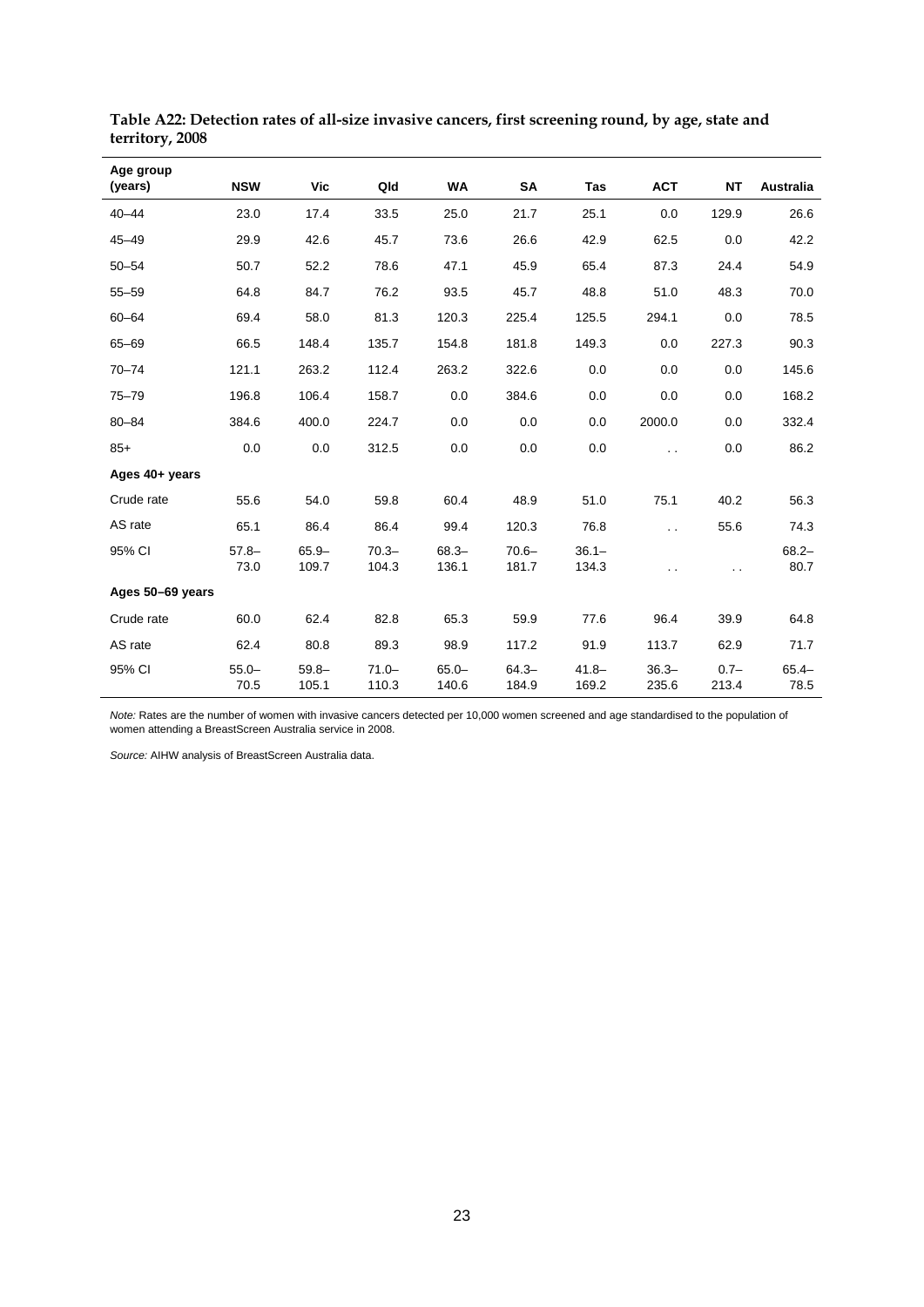| Age group (years) | Number          | <b>NSW</b>   | Vic          | Qld     | WA           | <b>SA</b>      | <b>Tas</b>     | <b>ACT</b>     | <b>NT</b>      | Australia |
|-------------------|-----------------|--------------|--------------|---------|--------------|----------------|----------------|----------------|----------------|-----------|
| $40 - 44$         | Screened        | 1,170        | 1,025        | 8,889   | 1,492        | 1,122          | 877            | 6              | 66             | 14,647    |
|                   | Cases           | $\mathbf{1}$ | $\mathbf{1}$ | 17      | 3            | $\mathsf 3$    | $\overline{2}$ | 0              | $\mathbf 0$    | 27        |
| $45 - 49$         | Screened        | 6,864        | 4,601        | 24,003  | 5,472        | 4,225          | 2,572          | 199            | 337            | 48,273    |
|                   | Cases           | 17           | 10           | 60      | 11           | 13             | $\overline{7}$ | 0              | $\mathbf 0$    | 118       |
| $50 - 54$         | Screened        | 40,098       | 30,013       | 33,196  | 13,723       | 11,152         | 3,698          | 1,788          | 762            | 134,430   |
|                   | Cases           | 138          | 106          | 123     | 35           | 37             | 8              | 9              | 4              | 460       |
| $55 - 59$         | Screened        | 48,030       | 39,806       | 36,631  | 17,802       | 15,289         | 4,537          | 2,753          | 957            | 165,805   |
|                   | Cases           | 189          | 187          | 154     | 82           | 38             | 12             | 15             | 5              | 682       |
| $60 - 64$         | Screened        | 46,423       | 37,797       | 33,516  | 16,207       | 14,998         | 4,626          | 2,400          | 800            | 156,767   |
|                   | Cases           | 233          | 211          | 181     | 88           | 89             | 29             | 14             | 3              | 848       |
| 65-69             | Screened        | 35,072       | 28,517       | 24,543  | 12,246       | 11,063         | 3,462          | 1,574          | 387            | 116,864   |
|                   | Cases           | 222          | 186          | 176     | 90           | 83             | 23             | 9              | $\overline{2}$ | 791       |
| $70 - 74$         | Screened        | 7,307        | 11,575       | 17,115  | 3,485        | 3,885          | 969            | 389            | 49             | 44,774    |
|                   | Cases           | 69           | 75           | 95      | 38           | 35             | $\,$ 5 $\,$    | $\overline{2}$ | 1              | 320       |
| $75 - 79$         | Screened        | 2,963        | 3,315        | 5,533   | 1,594        | 1,799          | 391            | 135            | 16             | 15,746    |
|                   | Cases           | 26           | 39           | 39      | 22           | 20             | $\overline{4}$ | 0              | 1              | 151       |
| $80 - 84$         | Screened        | 972          | 905          | 1,168   | 465          | 601            | 114            | 35             | 6              | 4,266     |
|                   | Cases           | 10           | $\mathbf{1}$ | 9       | 6            | $\overline{4}$ | $\mathbf{1}$   | 0              | 0              | 31        |
| $85+$             | Screened        | 184          | 179          | 316     | 95           | 112            | 20             | $\overline{7}$ | 1              | 914       |
|                   | Cases           | 3            | $\mathbf{1}$ | 1       | $\mathbf{1}$ | $\mathbf 0$    | $\mathbf 0$    | 0              | $\pmb{0}$      | 6         |
| Ages 40+ years    |                 |              |              |         |              |                |                |                |                |           |
|                   | <b>Screened</b> | 189,083      | 157,733      | 184,910 | 72,581       | 64,246         | 21,266         | 9,286          | 3,381          | 702,486   |
|                   | Cases           | 908          | 817          | 855     | 376          | 322            | 91             | 49             | 16             | 3,434     |
| Ages 50-69 years  |                 |              |              |         |              |                |                |                |                |           |
|                   | <b>Screened</b> | 169,623      | 136,133      | 127,886 | 59,978       | 52,502         | 16,323         | 8,515          | 2,906          | 573,866   |
|                   | Cases           | 782          | 690          | 634     | 295          | 247            | 72             | 47             | 14             | 2,781     |

**Table A23: Number of women screened and cases of all-size invasive cancer detected, subsequent screening rounds, by age, state and territory, 2008**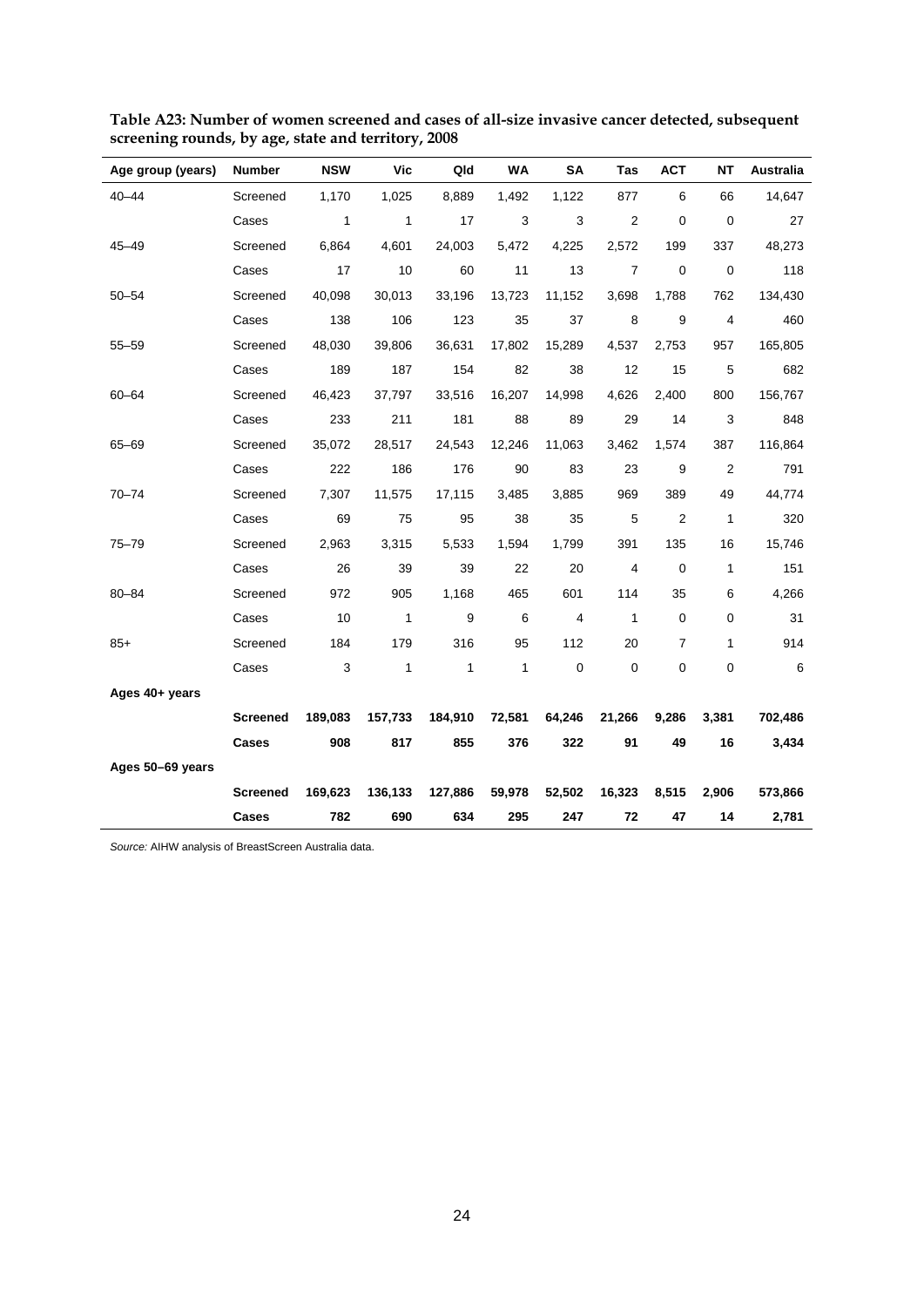| Age group<br>(years) | <b>NSW</b>       | <b>Vic</b>       | Qld              | WA               | SA               | Tas              | <b>ACT</b>       | <b>NT</b>         | Australia        |
|----------------------|------------------|------------------|------------------|------------------|------------------|------------------|------------------|-------------------|------------------|
| $40 - 44$            | 8.5              | 9.8              | 19.1             | 20.1             | 26.7             | 22.8             | 0.0              | 0.0               | 18.4             |
| $45 - 49$            | 24.8             | 21.7             | 25.0             | 20.1             | 30.8             | 27.2             | 0.0              | 0.0               | 24.4             |
| $50 - 54$            | 34.4             | 35.3             | 37.1             | 25.5             | 33.2             | 21.6             | 50.3             | 52.5              | 34.2             |
| $55 - 59$            | 39.4             | 47.0             | 42.0             | 46.1             | 24.9             | 26.4             | 54.5             | 52.2              | 41.1             |
| $60 - 64$            | 50.2             | 55.8             | 54.0             | 54.3             | 59.3             | 62.7             | 58.3             | 37.5              | 54.1             |
| $65 - 69$            | 63.3             | 65.2             | 71.7             | 73.5             | 75.0             | 66.4             | 57.2             | 51.7              | 67.7             |
| $70 - 74$            | 94.4             | 64.8             | 55.5             | 109.0            | 90.1             | 51.6             | 51.4             | 204.1             | 71.5             |
| $75 - 79$            | 87.7             | 117.6            | 70.5             | 138.0            | 111.2            | 102.3            | 0.0              | 625.0             | 95.9             |
| $80 - 84$            | 102.9            | 11.0             | 77.1             | 129.0            | 66.6             | 87.7             | 0.0              | 0.0               | 72.7             |
| $85+$                | 163.0            | 55.9             | 31.6             | 105.3            | 0.0              | 0.0              | 0.0              | 0.0               | 65.6             |
| Ages 40+ years       |                  |                  |                  |                  |                  |                  |                  |                   |                  |
| Crude rate           | 48.0             | 51.8             | 46.2             | 51.8             | 50.1             | 42.8             | 52.8             | 47.3              | 48.9             |
| AS rate              | 45.6             | 47.0             | 46.5             | 49.5             | 47.0             | 41.6             | 45.7             | 61.3              | 46.5             |
| 95% CI               | $42.5 -$<br>48.9 | $43.6 -$<br>50.6 | $43.4 -$<br>49.8 | $44.5 -$<br>54.8 | $41.8 -$<br>52.6 | $33.4-$<br>51.1  | $33.6 -$<br>60.7 | $27.9 -$<br>109.9 | $44.9 -$<br>48.1 |
| Ages 50-69 years     |                  |                  |                  |                  |                  |                  |                  |                   |                  |
| Crude rate           | 46.1             | 50.7             | 49.6             | 49.2             | 47.0             | 44.1             | 55.2             | 48.2              | 48.5             |
| AS rate              | 45.2             | 49.4             | 49.3             | 47.6             | 45.4             | 41.9             | 54.8             | 48.4              | 47.5             |
| 95% CI               | $42.1 -$<br>48.5 | $45.8 -$<br>53.3 | $45.5 -$<br>53.3 | $42.3 -$<br>53.4 | $39.8 -$<br>51.5 | $32.7 -$<br>52.8 | $40.1 -$<br>73.2 | $26.1 -$<br>81.8  | $45.7 -$<br>49.3 |

**Table A24: Detection rates of all-size invasive cancers, subsequent screening rounds, by age, state and territory, 2008**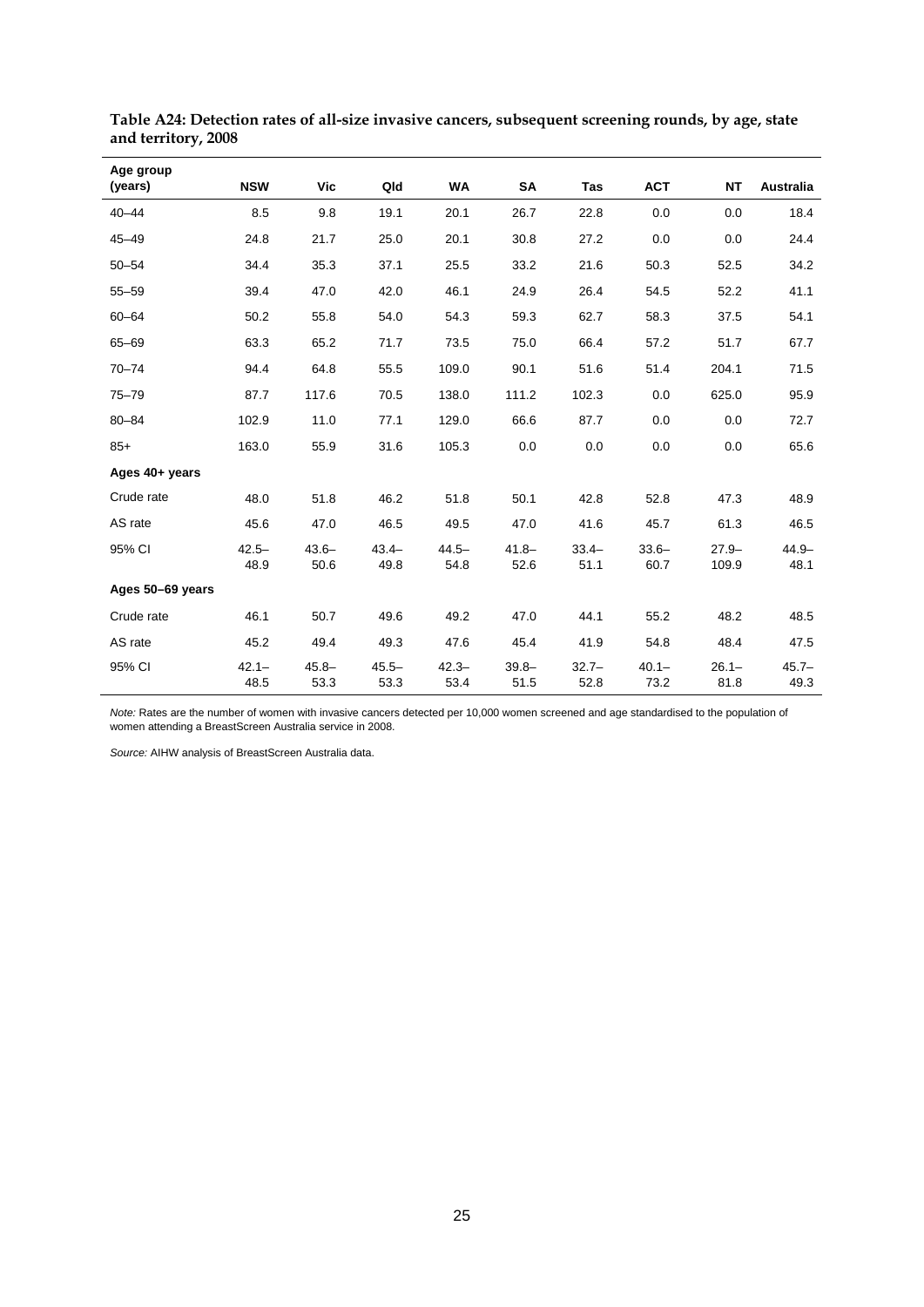### **Small (≤15 mm) invasive cancers**

| Age group<br>(years) | <b>Number</b>   | <b>NSW</b>     | Vic            | Qld            | WA             | <b>SA</b>      | Tas            | <b>ACT</b>   | <b>NT</b>      | <b>Australia</b>        |
|----------------------|-----------------|----------------|----------------|----------------|----------------|----------------|----------------|--------------|----------------|-------------------------|
| $40 - 44$            | Screened        | 6,511          | 4,021          | 11,061         | 2,802          | 1,847          | 1,193          | 350          | 77             | 27,862                  |
|                      | Cases           | 8              | 3              | 20             | 3              | 2              | $\overline{2}$ | $\mathbf 0$  | $\mathbf{1}$   | 39                      |
| $45 - 49$            | Screened        | 8,039          | 4,924          | 6,777          | 3,126          | 1,883          | 933            | 480          | 152            | 26,314                  |
|                      | Cases           | 12             | 8              | 14             | 12             | 4              | $\overline{2}$ | $\mathbf{1}$ | $\mathbf 0$    | 53                      |
| $50 - 54$            | Screened        | 19,706         | 11,313         | 7,637          | 5,734          | 5,006          | 764            | 802          | 410            | 51,372                  |
|                      | Cases           | 54             | 35             | 34             | 15             | 13             | 3              | 3            | $\mathbf{1}$   | 158                     |
| $55 - 59$            | Screened        | 11,570         | 2,598          | 3,414          | 1,391          | 656            | 410            | 196          | 207            | 20,442                  |
|                      | Cases           | 44             | 14             | 8              | $\overline{7}$ | $\overline{2}$ | 0              | $\mathbf 0$  | $\mathbf 0$    | 75                      |
| 60-64                | Screened        | 9,224          | 1,379          | 1,967          | 665            | 355            | 239            | 102          | 90             | 14,021                  |
|                      | Cases           | 40             | 3              | 11             | 4              | 3              | $\mathbf{1}$   | $\mathbf{1}$ | $\mathbf 0$    | 63                      |
| $65 - 69$            | Screened        | 5,867          | 741            | 1,105          | 323            | 165            | 134            | 41           | 44             | 8,420                   |
|                      | Cases           | 29             | 3              | 8              | $\mathbf{1}$   | $\overline{2}$ | $\mathbf 0$    | $\mathbf 0$  | 0              | 43                      |
| 70-74                | Screened        | 1,239          | 228            | 356            | 114            | 62             | 34             | 19           | 8              | 2,060                   |
|                      | Cases           | $\overline{7}$ | $\overline{2}$ | $\mathbf{1}$   | $\overline{c}$ | $\mathbf 0$    | $\mathbf 0$    | $\mathbf 0$  | 0              | 12                      |
| $75 - 79$            | Screened        | 559            | 94             | 189            | 57             | 26             | 19             | 3            | $\overline{4}$ | 951                     |
|                      | Cases           | 4              | $\mathbf 0$    | $\overline{2}$ | $\mathbf 0$    | $\mathbf{1}$   | $\mathbf 0$    | 0            | 0              | $\overline{7}$          |
| $80 - 84$            | Screened        | 182            | 50             | 89             | 21             | 11             | 1              | 5            | 2              | 361                     |
|                      | Cases           | $\mathbf{1}$   | $\overline{2}$ | $\mathbf 0$    | $\mathbf 0$    | $\mathbf 0$    | 0              | 1            | 0              | $\overline{\mathbf{4}}$ |
| $85+$                | Screened        | 54             | 15             | 32             | 12             | 2              | 1              | 0            | 0              | 116                     |
|                      | Cases           | $\mathbf 0$    | $\mathbf 0$    | $\mathbf{1}$   | $\mathbf 0$    | 0              | 0              | 0            | 0              | $\mathbf{1}$            |
| Ages 40+ years       |                 |                |                |                |                |                |                |              |                |                         |
|                      | <b>Screened</b> | 62,951         | 25,363         | 32,627         | 14,245         | 10,013         | 3,728          | 1,998        | 994            | 151,919                 |
|                      | Cases           | 199            | 70             | 99             | 44             | 27             | 8              | 6            | $\mathbf{2}$   | 455                     |
| Ages 50-69 years     |                 |                |                |                |                |                |                |              |                |                         |
|                      | <b>Screened</b> | 46,367         | 16,031         | 14,123         | 8,113          | 6,182          | 1,547          | 1,141        | 751            | 94,255                  |
|                      | Cases           | 167            | 55             | 61             | 27             | 20             | 4              | 4            | 1              | 339                     |

**Table A25: Number of women screened and cases of small (≤15 mm) invasive cancer detected, first screening round, by age, state and territory, 2008**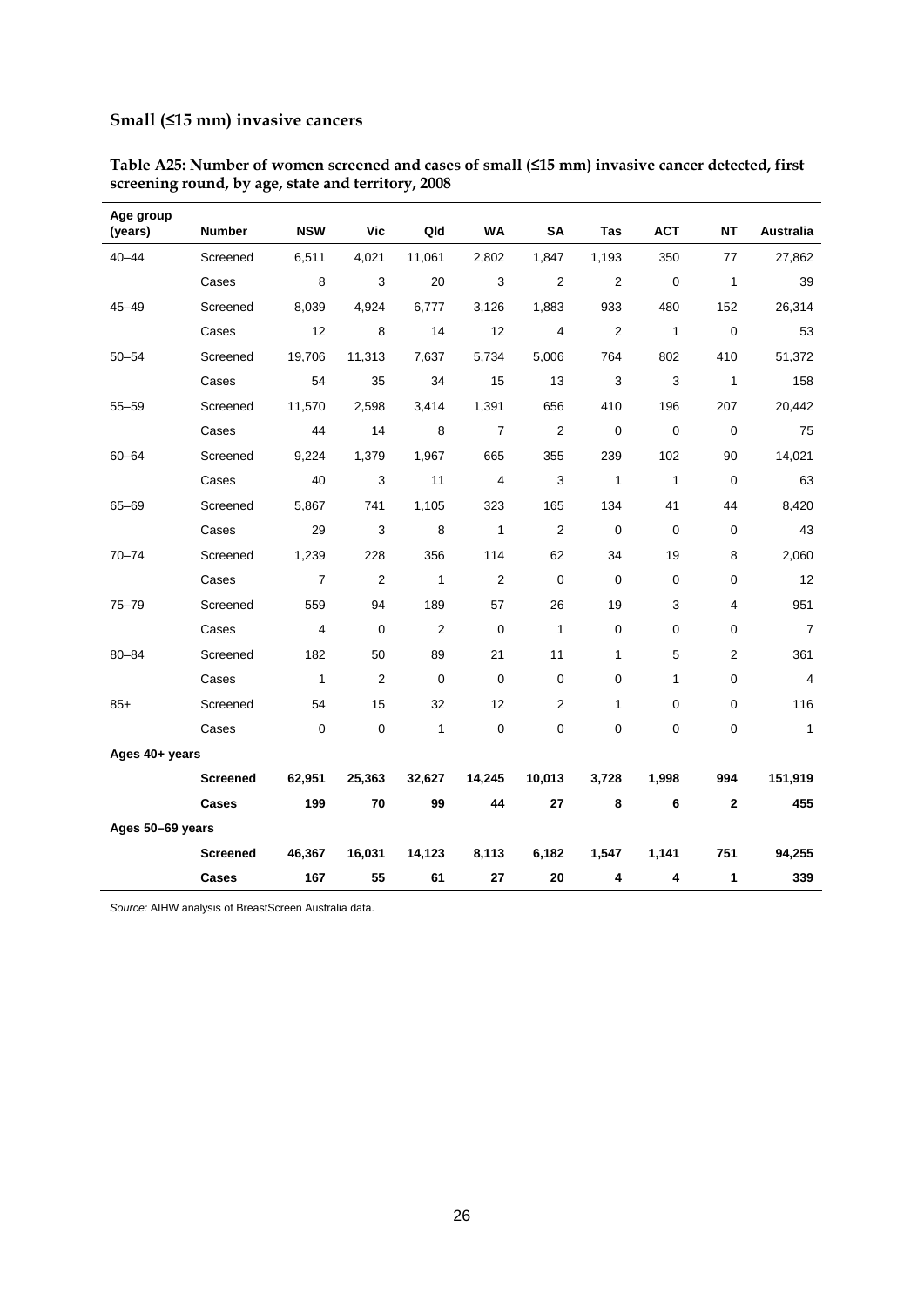| Age group (years) |            |            |       |           |                                                                                           |      |                      |                      |                 |
|-------------------|------------|------------|-------|-----------|-------------------------------------------------------------------------------------------|------|----------------------|----------------------|-----------------|
|                   | <b>NSW</b> | <b>Vic</b> | Qld   | <b>WA</b> | SA                                                                                        | Tas  | <b>ACT</b>           |                      | NT Australia    |
| $40 - 44$         | 12.3       | 7.5        | 18.1  | 10.7      | 10.8                                                                                      | 16.8 | 0.0                  | 129.9                | 14.0            |
| $45 - 49$         | 14.9       | 16.2       | 20.7  | 38.4      | 21.2                                                                                      | 21.4 | 20.8                 | 0.0                  | 20.1            |
| $50 - 54$         | 27.4       | 30.9       | 44.5  | 26.2      | 26.0                                                                                      | 39.3 | 37.4                 | 24.4                 | 30.8            |
| $55 - 59$         | 38.0       | 53.9       | 23.4  | 50.3      | 30.5                                                                                      | 0.0  | 0.0                  | 0.0                  | 36.7            |
| $60 - 64$         | 43.4       | 21.8       | 55.9  | 60.2      | 84.5                                                                                      | 41.8 | 98.0                 | 0.0                  | 44.9            |
| $65 - 69$         | 49.4       | 40.5       | 72.4  | 31.0      | 121.2                                                                                     | 0.0  | 0.0                  | 0.0                  | 51.1            |
| $70 - 74$         | 56.5       | 87.7       | 28.1  | 175.4     | 0.0                                                                                       | 0.0  | 0.0                  | 0.0                  | 58.3            |
| $75 - 79$         | 71.6       | 0.0        | 105.8 | 0.0       | 384.6                                                                                     | 0.0  | 0.0                  | 0.0                  | 73.6            |
| $80 - 84$         | 54.9       | 400.0      | 0.0   | 0.0       | 0.0                                                                                       | 0.0  | 2,000.0              | 0.0                  | 110.8           |
| $85+$             | 0.0        | 0.0        | 312.5 | 0.0       | 0.0                                                                                       | 0.0  |                      |                      | 86.2            |
| Ages 40+ years    |            |            |       |           |                                                                                           |      |                      |                      |                 |
| Crude rate        | 31.6       | 27.6       | 30.3  | 30.9      | 27.0                                                                                      | 21.5 | 30.0                 | 20.1                 | 30.0            |
| AS rate           | 36.9       | 37.5       | 43.3  | 46.7      | 56.9                                                                                      | 19.6 | $\ddot{\phantom{0}}$ | $\ddot{\phantom{0}}$ | 38.9            |
| 95% CI            |            |            |       |           | 31.5-42.8 25.4-52.0 32.0-56.3 26.6-72.0 24.4-100.1 3.8-46.6                               |      | $\ddot{\phantom{0}}$ |                      | $. 34.6 - 43.6$ |
| Ages 50-69 years  |            |            |       |           |                                                                                           |      |                      |                      |                 |
| Crude rate        | 36.0       | 34.3       | 43.2  | 33.3      | 32.4                                                                                      | 25.9 | 35.1                 | 13.3                 | 36.0            |
| AS rate           | 38.6       | 36.8       | 46.8  | 42.5      | 60.1                                                                                      | 21.6 | 35.5                 | 6.8                  | 39.8            |
| 95% CI            |            |            |       |           | 32.7-45.2 24.1-52.2 33.6-62.7 22.7-68.9 23.0-111.9 3.6-60.4 -2.0-115.9 0.2-37.8 35.1-44.9 |      |                      |                      |                 |

**Table A26: Detection rates of small (≤15 mm) invasive cancers, first screening round, by age, state and territory, 2008**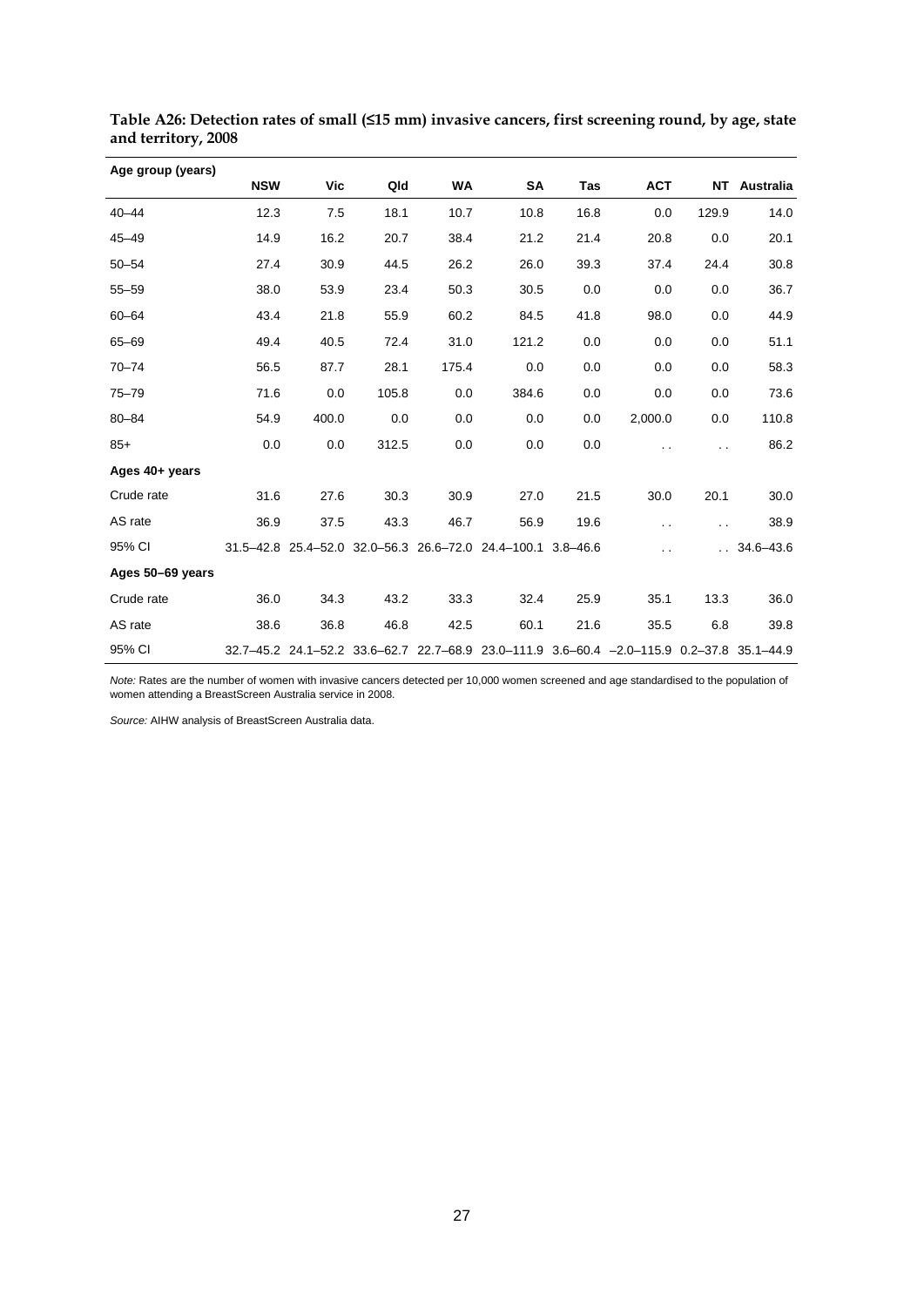| Age group (years) | Number          | <b>NSW</b>     | Vic          | Qld          | <b>WA</b>      | <b>SA</b>      | Tas          | <b>ACT</b>     | <b>NT</b>      | Australia      |
|-------------------|-----------------|----------------|--------------|--------------|----------------|----------------|--------------|----------------|----------------|----------------|
| $40 - 44$         | Screened        | 1,170          | 1,025        | 8,889        | 1,492          | 1,122          | 877          | 6              | 66             | 14,647         |
|                   | Cases           | $\mathbf 0$    | $\mathbf{1}$ | 11           | $\mathbf{1}$   | 3              | $\mathbf{1}$ | 0              | 0              | 17             |
| $45 - 49$         | Screened        | 6,864          | 4,601        | 24,003       | 5,472          | 4,225          | 2,572        | 199            | 337            | 48,273         |
|                   | Cases           | 6              | 3            | 30           | $\overline{7}$ | 9              | 6            | 0              | $\mathbf 0$    | 61             |
| $50 - 54$         | Screened        | 40,098         | 30,013       | 33,196       | 13,723         | 11,152         | 3,698        | 1,788          | 762            | 134,430        |
|                   | Cases           | 82             | 66           | 70           | 26             | 26             | 3            | 7              | $\overline{2}$ | 282            |
| $55 - 59$         | Screened        | 48,030         | 39,806       | 36,631       | 17,802         | 15,289         | 4,537        | 2,753          | 957            | 165,805        |
|                   | Cases           | 110            | 105          | 101          | 53             | 22             | 8            | 8              | $\overline{2}$ | 409            |
| $60 - 64$         | Screened        | 46,423         | 37,797       | 33,516       | 16,207         | 14,998         | 4,626        | 2,400          | 800            | 156,767        |
|                   | Cases           | 146            | 132          | 108          | 60             | 65             | 22           | $\overline{7}$ | 0              | 540            |
| 65-69             | Screened        | 35,072         | 28,517       | 24,543       | 12,246         | 11,063         | 3,462        | 1,574          | 387            | 116,864        |
|                   | Cases           | 150            | 117          | 118          | 52             | 59             | 16           | 6              | 1              | 519            |
| $70 - 74$         | Screened        | 7,307          | 11,575       | 17,115       | 3,485          | 3,885          | 969          | 389            | 49             | 44,774         |
|                   | Cases           | 49             | 43           | 56           | 29             | 20             | $\mathbf{1}$ | $\overline{2}$ | 1              | 201            |
| $75 - 79$         | Screened        | 2,963          | 3,315        | 5,533        | 1,594          | 1,799          | 391          | 135            | 16             | 15,746         |
|                   | Cases           | 11             | 22           | 28           | 13             | 16             | 2            | 0              | 1              | 93             |
| $80 - 84$         | Screened        | 972            | 905          | 1,168        | 465            | 601            | 114          | 35             | 6              | 4,266          |
|                   | Cases           | $\overline{7}$ | $\mathbf{1}$ | 6            | $\overline{2}$ | $\overline{4}$ | $\mathbf{1}$ | 0              | 0              | 21             |
| $85+$             | Screened        | 184            | 179          | 316          | 95             | 112            | 20           | 7              | 1              | 914            |
|                   | Cases           | $\mathbf{1}$   | $\mathbf{1}$ | $\mathbf{1}$ | 1              | $\mathbf 0$    | $\mathbf 0$  | 0              | $\pmb{0}$      | $\overline{4}$ |
| Ages 40+ years    |                 |                |              |              |                |                |              |                |                |                |
|                   | <b>Screened</b> | 189,083        | 157,733      | 184,910      | 72,581         | 64,246         | 21,266       | 9,286          | 3,381          | 702,486        |
|                   | Cases           | 562            | 491          | 529          | 244            | 224            | 60           | 30             | 7              | 2,147          |
| Ages 50-69 years  |                 |                |              |              |                |                |              |                |                |                |
|                   | <b>Screened</b> | 169,623        | 136,133      | 127,886      | 59,978         | 52,502         | 16,323       | 8,515          | 2,906          | 573,866        |
|                   | Cases           | 488            | 420          | 397          | 191            | 172            | 49           | 28             | 5              | 1,750          |

**Table A27: Number of women screened and cases of small (≤15 mm) invasive cancer detected, subsequent screening rounds, by age, state and territory, 2008**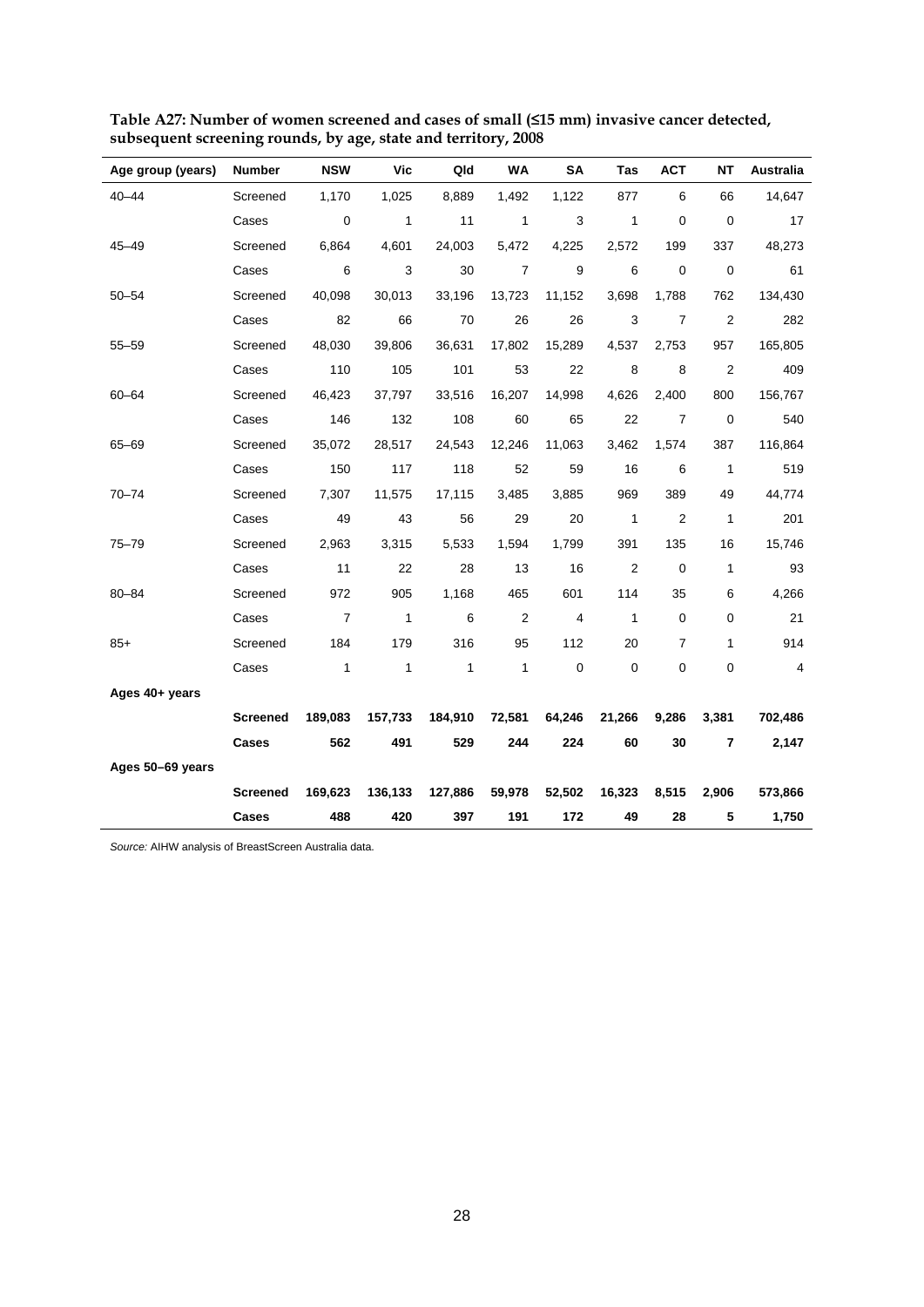| Age group (years) |            |      |                                                                                          |       |      |      |            |       |              |
|-------------------|------------|------|------------------------------------------------------------------------------------------|-------|------|------|------------|-------|--------------|
|                   | <b>NSW</b> | Vic  | Qld                                                                                      | WA    | SA   | Tas  | <b>ACT</b> |       | NT Australia |
| $40 - 44$         | 0.0        | 9.8  | 12.4                                                                                     | 6.7   | 26.7 | 11.4 | 0.0        | 0.0   | 11.6         |
| $45 - 49$         | 8.7        | 6.5  | 12.5                                                                                     | 12.8  | 21.3 | 23.3 | 0.0        | 0.0   | 12.6         |
| $50 - 54$         | 20.4       | 22.0 | 21.1                                                                                     | 18.9  | 23.3 | 8.1  | 39.1       | 26.2  | 21.0         |
| $55 - 59$         | 22.9       | 26.4 | 27.6                                                                                     | 29.8  | 14.4 | 17.6 | 29.1       | 20.9  | 24.7         |
| $60 - 64$         | 31.4       | 34.9 | 32.2                                                                                     | 37.0  | 43.3 | 47.6 | 29.2       | 0.0   | 34.4         |
| $65 - 69$         | 42.8       | 41.0 | 48.1                                                                                     | 42.5  | 53.3 | 46.2 | 38.1       | 25.8  | 44.4         |
| $70 - 74$         | 67.1       | 37.1 | 32.7                                                                                     | 83.2  | 51.5 | 10.3 | 51.4       | 204.1 | 44.9         |
| $75 - 79$         | 37.1       | 66.4 | 50.6                                                                                     | 81.6  | 88.9 | 51.2 | 0.0        | 625.0 | 59.1         |
| $80 - 84$         | 72.0       | 11.0 | 51.4                                                                                     | 43.0  | 66.6 | 87.7 | 0.0        | 0.0   | 49.2         |
| $85+$             | 54.3       | 55.9 | 31.6                                                                                     | 105.3 | 0.0  | 0.0  | 0.0        | 0.0   | 43.8         |
| Ages 40+ years    |            |      |                                                                                          |       |      |      |            |       |              |
| Crude rate        | 29.7       | 31.1 | 28.6                                                                                     | 33.6  | 34.9 | 28.2 | 32.3       | 20.7  | 30.6         |
| AS rate           | 27.6       | 28.0 | 28.9                                                                                     | 32.2  | 32.8 | 26.5 | 29.1       | 37.5  | 29.0         |
| 95% CI            |            |      | 25.3-30.1 25.4-30.8 26.4-31.5 28.2-36.6 28.5-37.6 20.2-34.2 19.4-41.8 9.4-87.3 27.7-30.2 |       |      |      |            |       |              |
| Ages 50-69 years  |            |      |                                                                                          |       |      |      |            |       |              |
| Crude rate        | 28.8       | 30.9 | 31.0                                                                                     | 31.8  | 32.8 | 30.0 | 32.9       | 17.2  | 30.5         |
| AS rate           | 28.1       | 30.1 | 30.8                                                                                     | 31.0  | 31.6 | 28.0 | 33.6       | 18.0  | 29.8         |
| 95% CI            |            |      | 25.7-30.8 27.3-33.1 27.8-34.0 26.7-35.7 27.0-36.7 20.7-37.0 22.1-48.8 5.6-42.4 28.5-31.3 |       |      |      |            |       |              |

**Table A28: Detection rates of small (≤15 mm) invasive cancers, subsequent screening rounds, by age, state and territory, 2008**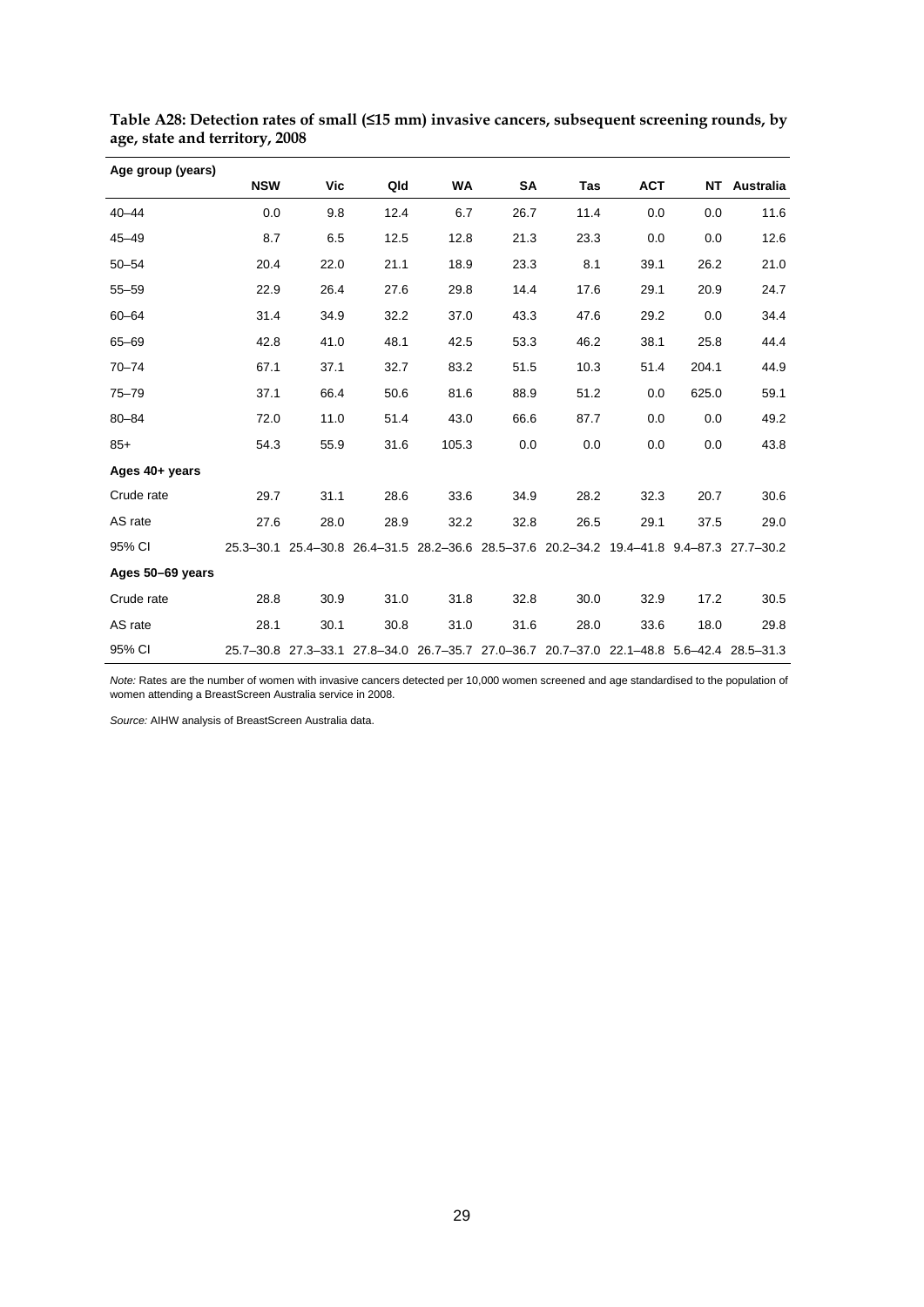#### **Indicator 3a Interval cancer**

| Age group<br>(years) | Number/<br>rate | <b>NSW</b>     | <b>Vic</b>      | Qld                     | <b>WA</b>      | <b>SA</b>      | <b>Tas</b>      | <b>ACT</b>      | <b>NT</b>   | <b>Australia</b> |
|----------------------|-----------------|----------------|-----------------|-------------------------|----------------|----------------|-----------------|-----------------|-------------|------------------|
| $40 - 49$            | Number          | 34             | 35              | 28                      | 6              | 9              | $\overline{4}$  | $\mathbf 0$     | $\mathbf 0$ | 116              |
|                      | Rate            | 7.3            | 11.7            | 5.2                     | 3.4            | 7.6            | 6.2             | 0.0             | 0.0         | 6.9              |
| $50 - 59$            | Number          | 36             | 29              | 19                      | 12             | 4              | 1               | $\mathbf{1}$    | $\mathbf 0$ | 102              |
|                      | Rate            | 6.8            | 6.0             | 6.4                     | 6.6            | 2.9            | 2.8             | 4.2             | 0.0         | 6.0              |
| $60 - 69$            | Number          | 12             | $\overline{4}$  | 8                       | $\pmb{0}$      | $\pmb{0}$      | $\sqrt{2}$      | $\pmb{0}$       | $\mathbf 0$ | 26               |
|                      | Rate            | 6.7            | 7.7             | 8.2                     | 0.0            | 0.0            | 21.5            | 0.0             | 0.0         | 6.7              |
| $70+$                | Number          | 1              | $\mathbf 0$     | $\overline{\mathbf{4}}$ | $\overline{2}$ | $\mathbf 0$    | $\mathbf{1}$    | $\mathbf{0}$    | $\mathbf 0$ | 8                |
|                      | Rate            | 2.1            | 0.0             | 13.1                    | 25.0           | 0.0            | 43.7            | 0.0             | 0.0         | 7.0              |
| Ages 40+ years       |                 |                |                 |                         |                |                |                 |                 |             |                  |
|                      | <b>Number</b>   | 83             | 68              | 59                      | 20             | 13             | 8               | 1               | $\bf{0}$    | 252              |
|                      | Crude rate      | 6.8            | 8.0             | 6.1                     | 5.0            | 4.8            | 7.2             | 3.3             | 0.0         | 6.5              |
|                      | AS rate         | 6.4            | 6.9             | 7.4                     | 5.4            | 2.3            | 13.1            | 1.8             | 0.0         | 6.5              |
|                      | 95% CI          | $4.8 -$<br>8.3 | $4.2 -$<br>10.1 | $5.0 -$<br>10.3         | $2.5 -$<br>9.4 | $1.1 -$<br>4.2 | $2.7 -$<br>30.9 | $0.0 -$<br>10.2 | $\ddotsc$   | $5.4 -$<br>7.6   |
| Ages 50-69 years     |                 |                |                 |                         |                |                |                 |                 |             |                  |
|                      | <b>Number</b>   | 48             | 33              | 27                      | 12             | 4              | 3               | 1               | $\bf{0}$    | 128              |
|                      | Crude rate      | 6.7            | 6.2             | 6.9                     | 5.7            | 2.7            | 6.7             | 3.6             | 0.0         | 6.1              |
|                      | AS rate         | 6.7            | 6.8             | 7.2                     | 3.7            | 1.6            | 11.1            | 2.4             | 0.0         | 6.3              |
|                      | 95% CI          | $4.8 -$<br>9.1 | $3.5 -$<br>11.0 | $4.5 -$<br>10.8         | $1.9 -$<br>6.4 | $0.4 -$<br>4.2 | $1.6 -$<br>34.1 | $0.1 -$<br>13.1 | $\ddotsc$   | $5.1 -$<br>7.8   |

**Table A29: Numbers and age-specific rates of interval cancer in women screened during 2003, 2004 and 2005, first screening round, 0–12 months, state and territory** 

*Note:* Rates are the number of interval cancers detected per 10,000 women-years and age standardised to the population of women attending a BreastScreen Australia service in 2008.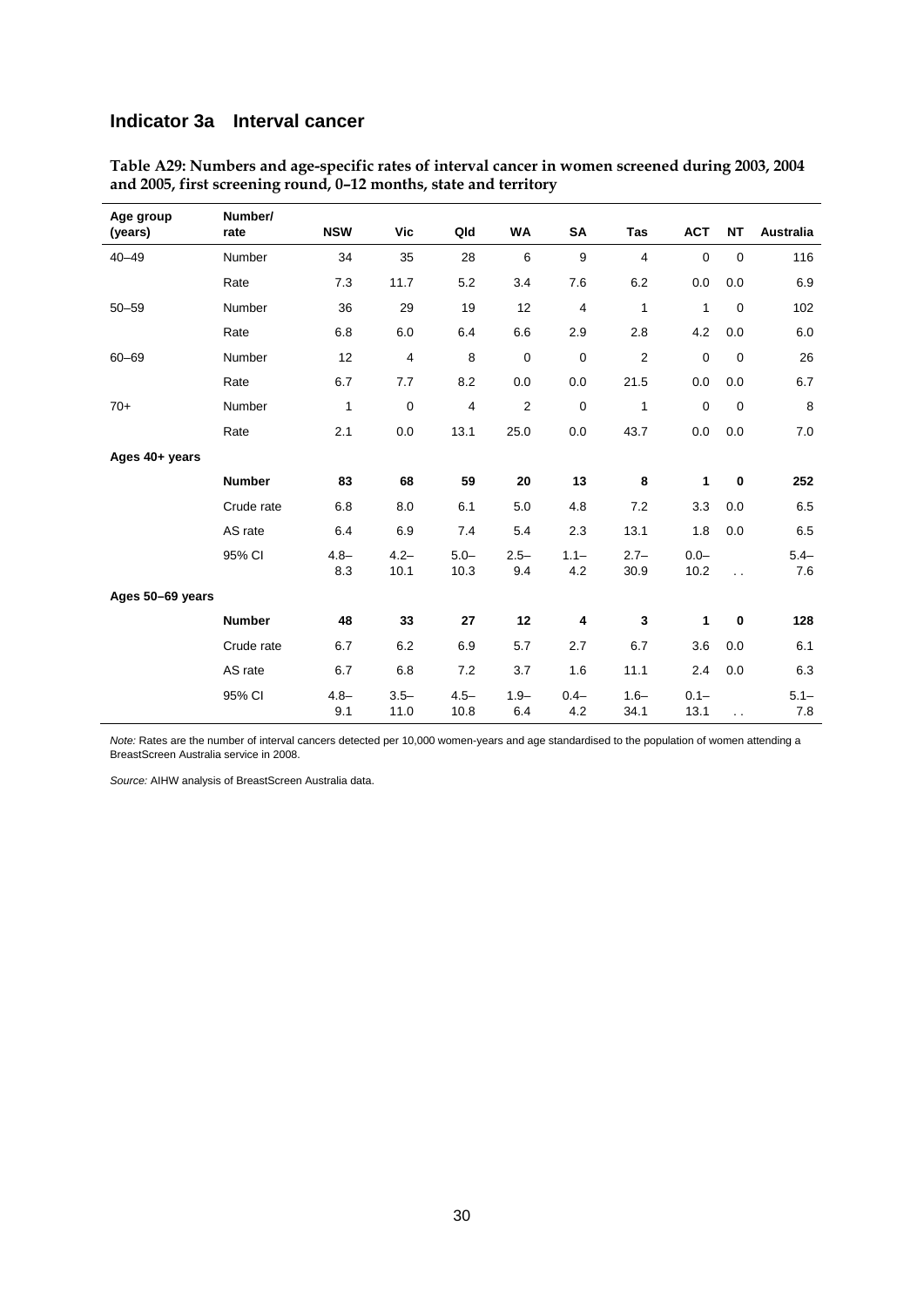| Age group<br>(years) | Number/<br>rate | <b>NSW</b>      | Vic              | Qld             | <b>WA</b>        | <b>SA</b>       | <b>Tas</b>      | <b>ACT</b>      | <b>NT</b>      | Australia        |
|----------------------|-----------------|-----------------|------------------|-----------------|------------------|-----------------|-----------------|-----------------|----------------|------------------|
| $40 - 49$            | Number          | 49              | 49               | 69              | 12               | 14              | 8               | $\mathbf 0$     | 1              | 202              |
|                      | Rate            | 11.0            | 16.4             | 13.2            | 7.6              | 12.6            | 13.3            | 0.0             | 10.5           | 12.6             |
| $50 - 59$            | Number          | 51              | 69               | 31              | 19               | 13              | 3               | 2               | $\pmb{0}$      | 188              |
|                      | Rate            | 10.2            | 14.4             | 10.7            | 11.6             | 9.8             | 8.8             | 8.9             | 0.0            | 11.5             |
| $60 - 69$            | Number          | 22              | 13               | 12              | $\boldsymbol{9}$ | 1               | $\mathbf 0$     | $\mathbf 0$     | $\pmb{0}$      | 57               |
|                      | Rate            | 13.3            | 25.0             | 12.5            | 34.2             | 7.8             | 0.0             | 0.0             | 0.0            | 15.5             |
| $70+$                | Number          | 10              | $\overline{2}$   | $\overline{2}$  | $\overline{2}$   | $\mathbf 0$     | $\mathbf 0$     | $\mathbf 0$     | $\mathbf 0$    | 16               |
|                      | Rate            | 22.3            | 10.0             | 6.6             | 31.0             | 0.0             | 0.0             | 0.0             | 0.0            | 14.7             |
| Ages 40+ years       |                 |                 |                  |                 |                  |                 |                 |                 |                |                  |
|                      | <b>Number</b>   | 132             | 133              | 114             | 42               | 28              | 11              | $\mathbf{2}$    | 1              | 463              |
|                      | Crude rate      | 11.4            | 15.6             | 12.1            | 11.8             | 10.7            | 10.5            | 7.0             | 4.2            | 12.4             |
|                      | AS rate         | 12.4            | 18.0             | 11.3            | 20.5             | 8.7             | 5.7             | 3.9             | 1.4            | 13.3             |
|                      | 95% CI          | $9.9 -$<br>15.2 | $13.1 -$<br>23.5 | $8.4 -$<br>14.7 | $12.3 -$<br>30.7 | $3.4 -$<br>15.7 | $1.8 -$<br>11.7 | $0.5 -$<br>13.9 | $0.0 -$<br>8.0 | $11.6 -$<br>15.1 |
| Ages 50-69 years     |                 |                 |                  |                 |                  |                 |                 |                 |                |                  |
|                      | <b>Number</b>   | 73              | 82               | 43              | 28               | 14              | 3               | $\mathbf 2$     | $\bf{0}$       | 245              |
|                      | Crude rate      | 11.0            | 15.4             | 11.2            | 14.7             | 9.6             | 6.9             | 7.6             | 0.0            | 12.2             |
|                      | AS rate         | 11.6            | 19.1             | 11.5            | 21.6             | 8.9             | 4.9             | 4.9             | 0.0            | 13.3             |
|                      | 95% CI          | $8.8 -$<br>14.8 | $13.1 -$<br>26.1 | $8.0 -$<br>15.9 | $12.3 -$<br>34.0 | $2.5 -$<br>18.4 | $1.0 -$<br>14.4 | $0.6 -$<br>17.8 | $\sim$ $\sim$  | $11.3 -$<br>15.4 |

**Table A30: Numbers and age-specific rates of interval cancer in women screened during 2003, 2004 and 2005, first screening round, 13–24 months, state and territory** 

*Note:* Rates are the number of interval cancers detected per 10,000 women-years and age standardised to the population of women attending a BreastScreen Australia service in 2008.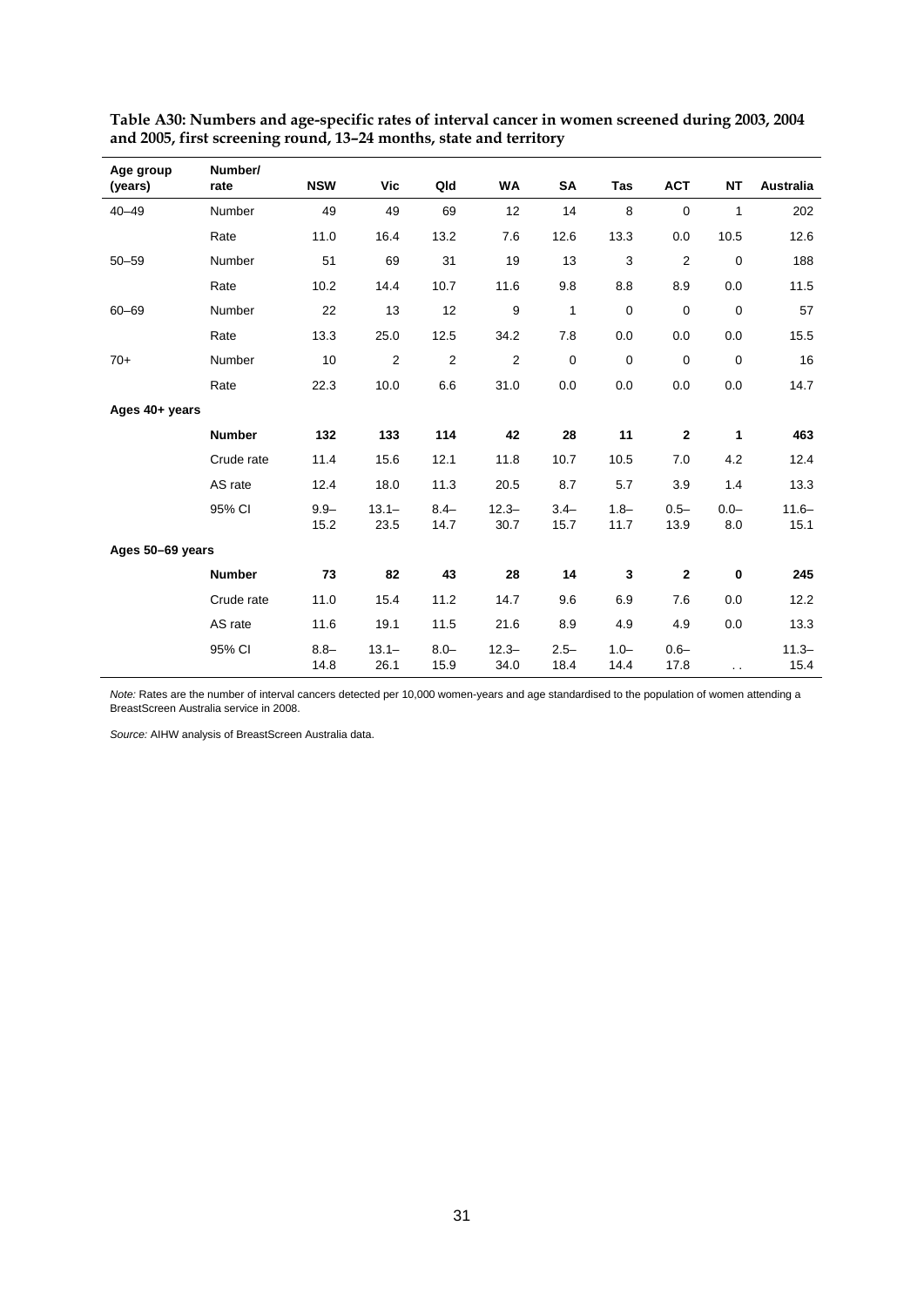| Age group<br>(years) | Number/<br>rate | <b>NSW</b>      | Vic             | Qld             | <b>WA</b>       | SA             | Tas              | <b>ACT</b>      | <b>NT</b>      | Australia       |
|----------------------|-----------------|-----------------|-----------------|-----------------|-----------------|----------------|------------------|-----------------|----------------|-----------------|
| $40 - 49$            | Number          | 83              | 84              | 97              | 18              | 23             | 12               | $\mathbf 0$     | 1              | 318             |
|                      | Rate            | 9.1             | 14.0            | 9.2             | 5.3             | 10.0           | 9.7              | 0.0             | 4.9            | 9.7             |
| $50 - 59$            | Number          | 87              | 98              | 50              | 31              | 17             | 4                | 3               | 0              | 290             |
|                      | Rate            | 8.4             | 10.2            | 8.5             | 9.0             | 6.3            | 5.8              | 6.5             | 0.0            | 8.7             |
| $60 - 69$            | Number          | 34              | 17              | 20              | 9               | $\mathbf{1}$   | $\boldsymbol{2}$ | $\mathbf 0$     | $\pmb{0}$      | 83              |
|                      | Rate            | 9.9             | 16.3            | 10.4            | 16.0            | 3.8            | 10.6             | 0.0             | 0.0            | 11.0            |
| $70+$                | Number          | 11              | $\overline{c}$  | 6               | $\overline{4}$  | $\mathbf 0$    | $\mathbf{1}$     | $\mathbf 0$     | $\mathbf 0$    | 24              |
|                      | Rate            | 11.9            | 5.0             | 9.9             | 27.7            | 0.0            | 26.6             | 0.0             | 0.0            | 10.8            |
| Ages 40+ years       |                 |                 |                 |                 |                 |                |                  |                 |                |                 |
|                      | <b>Number</b>   | 215             | 201             | 173             | 62              | 41             | 19               | 3               | 1              | 715             |
|                      | Crude rate      | 9.0             | 11.8            | 9.1             | 8.2             | 7.7            | 8.8              | 5.1             | 2.0            | 9.4             |
|                      | AS rate         | 9.3             | 12.4            | 9.4             | 12.4            | 5.4            | 9.7              | 2.8             | 0.7            | 9.8             |
|                      | 95% CI          | $7.8 -$<br>10.9 | $9.6 -$<br>15.6 | $7.4-$<br>11.5  | $8.2 -$<br>17.5 | $2.7 -$<br>8.8 | $3.4 -$<br>18.5  | $0.6 -$<br>8.3  | $0.0 -$<br>3.7 | $8.8 -$<br>10.8 |
| Ages 50-69 years     |                 |                 |                 |                 |                 |                |                  |                 |                |                 |
|                      | <b>Number</b>   | 121             | 115             | 70              | 40              | 18             | 6                | 3               | 0              | 373             |
|                      | Crude rate      | 8.8             | 10.8            | 9.0             | 10.0            | 6.1            | 6.8              | 5.6             | 0.0            | 9.1             |
|                      | AS rate         | 9.1             | 12.9            | 9.3             | 12.1            | 5.2            | 7.9              | 3.6             | 0.0            | 9.7             |
|                      | 95% CI          | $7.4 -$<br>11.0 | $9.5 -$<br>16.9 | $7.1 -$<br>12.0 | $7.5 -$<br>17.8 | $1.9 -$<br>9.8 | $2.2 -$<br>18.5  | $0.7 -$<br>10.6 | $\sim$         | $8.6 -$<br>11.0 |

**Table A31: Numbers and age-specific rates of interval cancer in women screened during 2003, 2004 and 2005, first screening round, 0–24 months, state and territory** 

*Note:* Rates are the number of interval cancers detected per 10,000 women-years and age standardised to the population of women attending a BreastScreen Australia service in 2008.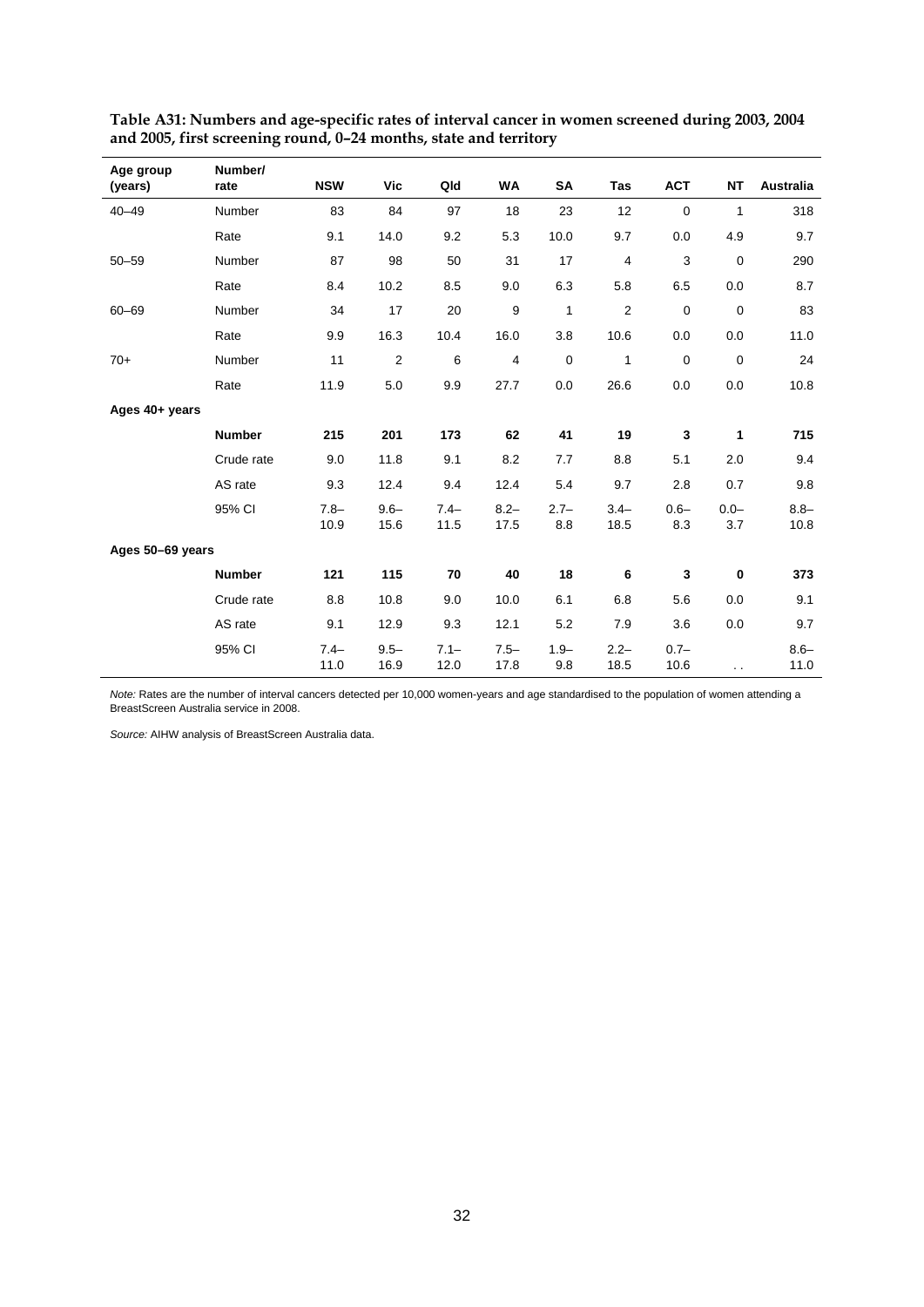| Age group<br>(years) | Number/<br>rate | <b>NSW</b>     | Vic            | Qld            | WA             | <b>SA</b>      | Tas             | <b>ACT</b>     | <b>NT</b>       | Australia      |
|----------------------|-----------------|----------------|----------------|----------------|----------------|----------------|-----------------|----------------|-----------------|----------------|
| $40 - 49$            | <b>Number</b>   | 48             | 17             | 67             | 22             | 13             | 6               | $\mathbf 0$    | $\mathbf 0$     | 173            |
|                      | Rate            | 6.8            | 10.1           | 7.7            | 10.0           | 7.8            | 7.7             | 0.0            | 0.0             | 7.7            |
| $50 - 59$            | Number          | 172            | 140            | 122            | 64             | 47             | 22              | 4              | $\overline{2}$  | 573            |
|                      | Rate            | 6.3            | 6.5            | 6.6            | 7.2            | 5.7            | 9.0             | 2.8            | 3.9             | 6.5            |
| $60 - 69$            | Number          | 132            | 125            | 88             | 43             | 40             | 16              | 5              | 1               | 450            |
|                      | Rate            | 6.0            | 7.0            | 6.8            | 6.3            | 6.1            | 8.2             | 5.0            | 3.7             | 6.5            |
| $70+$                | Number          | 61             | 40             | 33             | 12             | 8              | 5               | 1              | 0               | 160            |
|                      | Rate            | 6.1            | 4.9            | 5.8            | 9.8            | 5.0            | 6.9             | 6.4            | 0.0             | 5.8            |
| Ages 40+ years       |                 |                |                |                |                |                |                 |                |                 |                |
|                      | <b>Number</b>   | 413            | 322            | 310            | 141            | 108            | 49              | 10             | 3               | 1,356          |
|                      | Crude rate      | 6.2            | 6.5            | 6.8            | 7.4            | 6.0            | 8.3             | 3.5            | 3.0             | 6.5            |
|                      | AS rate         | 6.3            | 7.0            | 6.8            | 7.5            | 6.1            | 8.4             | 3.4            | 3.0             | 6.6            |
|                      | 95% CI          | $5.7 -$<br>6.9 | $6.1 -$<br>8.0 | $6.0 -$<br>7.6 | $6.3 -$<br>8.8 | $5.0 -$<br>7.4 | $6.2 -$<br>11.1 | $1.6 -$<br>6.4 | $0.6 -$<br>8.9  | $6.2 -$<br>6.9 |
| Ages 50-69 years     |                 |                |                |                |                |                |                 |                |                 |                |
|                      | <b>Number</b>   | 304            | 265            | 210            | 107            | 87             | 38              | 9              | 3               | 1,023          |
|                      | Crude rate      | 6.2            | 6.7            | 6.7            | 6.8            | 5.9            | 8.6             | 3.7            | 3.9             | 6.5            |
|                      | AS rate         | 6.2            | 6.7            | 6.7            | 6.8            | 5.9            | 8.6             | 3.7            | 3.8             | 6.5            |
|                      | 95% CI          | $5.5 -$<br>6.9 | $5.9 -$<br>7.6 | $5.8 -$<br>7.6 | $5.6 -$<br>8.2 | $4.7 -$<br>7.2 | $6.1 -$<br>11.9 | $1.7 -$<br>7.1 | $0.7 -$<br>11.4 | $6.1 -$<br>6.9 |

**Table A32: Numbers and age-specific rates of interval cancer in women screened during 2003, 2004 and 2005, subsequent screening rounds, 0–12 months, state and territory** 

*Note:* Rates are the number of interval cancers detected per 10,000 women-years and age standardised to the population of women attending a BreastScreen Australia service in 2008.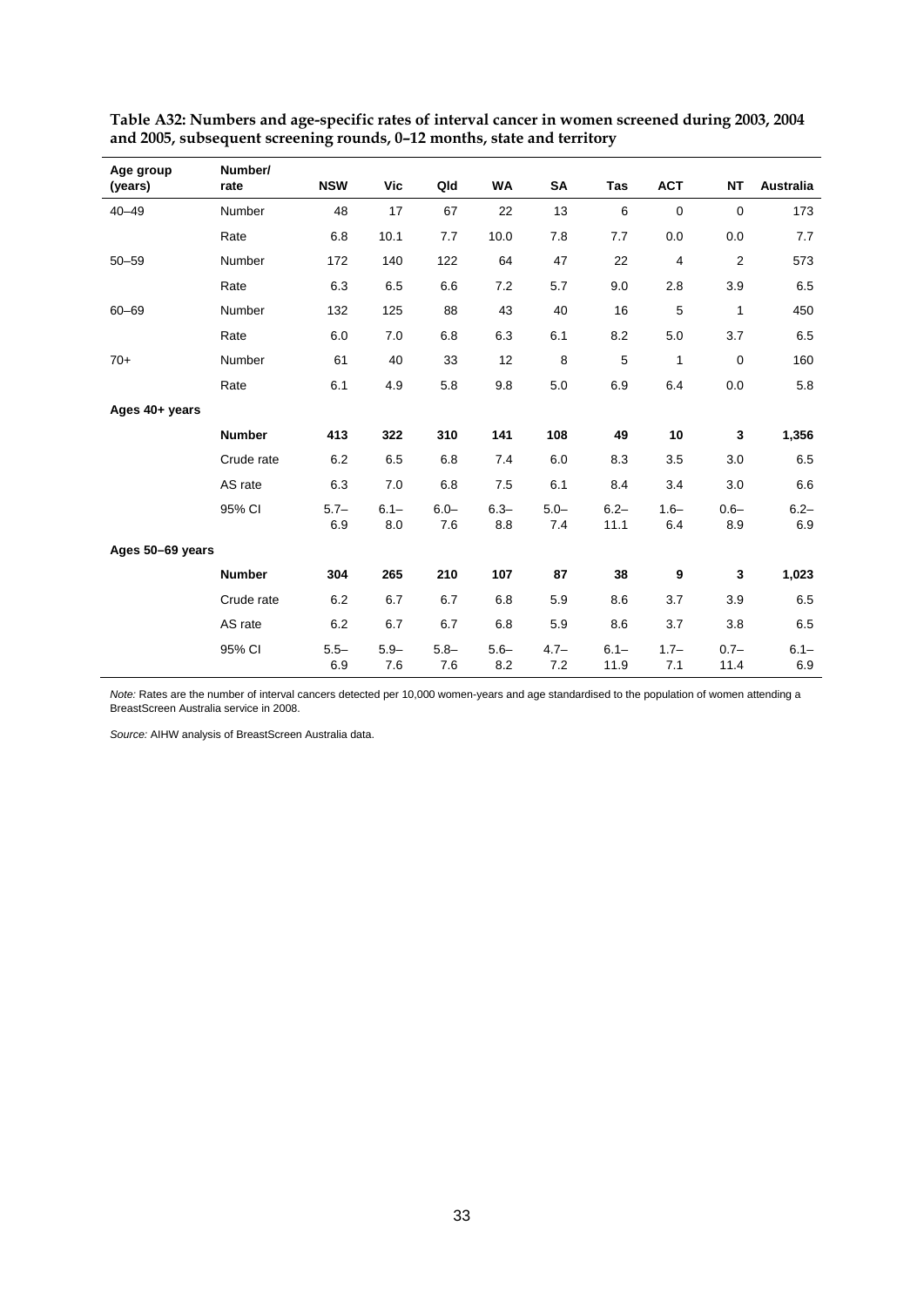| Age group<br>(years) | Number/<br>rate | <b>NSW</b>       | Vic              | Qld              | <b>WA</b>       | SA               | Tas              | <b>ACT</b>      | <b>NT</b>       | <b>Australia</b> |
|----------------------|-----------------|------------------|------------------|------------------|-----------------|------------------|------------------|-----------------|-----------------|------------------|
| $40 - 49$            | Number          | 92               | 25               | 104              | 18              | 17               | 4                | $\mathbf 0$     | 1               | 261              |
|                      | Rate            | 14.0             | 14.9             | 12.3             | 10.6            | 12.0             | 5.9              | 0.0             | 7.4             | 12.5             |
| $50 - 59$            | Number          | 311              | 292              | 241              | 79              | 95               | 32               | 12              | 5               | 1,067            |
|                      | Rate            | 12.8             | 13.5             | 13.3             | 10.6            | 12.4             | 14.3             | 9.2             | 11.1            | 12.8             |
| $60 - 69$            | Number          | 241              | 241              | 165              | 65              | 69               | 23               | 9               | 4               | 817              |
|                      | Rate            | 12.3             | 13.5             | 12.8             | 11.6            | 11.4             | 13.0             | 10.0            | 16.6            | 12.6             |
| $70+$                | Number          | 109              | 88               | 71               | 10              | 17               | 6                | 1               | 1               | 303              |
|                      | Rate            | 12.1             | 10.9             | 12.4             | 10.6            | 10.7             | 11.6             | 6.6             | 19.8            | 11.6             |
| Ages 40+ years       |                 |                  |                  |                  |                 |                  |                  |                 |                 |                  |
|                      | <b>Number</b>   | 753              | 646              | 581              | 172             | 198              | 65               | 22              | 11              | 2,448            |
|                      | Crude rate      | 12.7             | 13.1             | 12.9             | 11.0            | 11.9             | 12.5             | 8.5             | 12.5            | 12.6             |
|                      | AS rate         | 12.7             | 13.5             | 12.9             | 10.9            | 11.9             | 12.5             | 8.0             | 13.2            | 12.6             |
|                      | 95% CI          | $11.8 -$<br>13.7 | $12.3 -$<br>14.8 | $11.9 -$<br>14.0 | $9.4 -$<br>12.7 | $10.3 -$<br>13.7 | $9.6 -$<br>15.9  | $5.0 -$<br>12.1 | $6.4 -$<br>23.9 | $12.1 -$<br>13.1 |
| Ages 50-69 years     |                 |                  |                  |                  |                 |                  |                  |                 |                 |                  |
|                      | <b>Number</b>   | 552              | 533              | 406              | 144             | 164              | 55               | 21              | 9               | 1,884            |
|                      | Crude rate      | 12.6             | 13.5             | 13.1             | 11.0            | 12.0             | 13.7             | 9.5             | 13.0            | 12.7             |
|                      | AS rate         | 12.6             | 13.5             | 13.1             | 11.0            | 12.0             | 13.7             | 9.5             | 13.5            | 12.7             |
|                      | 95% CI          | $11.5 -$<br>13.6 | $12.4 -$<br>14.7 | $11.8 -$<br>14.4 | $9.3 -$<br>13.0 | $10.2 -$<br>14.0 | $10.3 -$<br>17.8 | $5.9 -$<br>14.6 | $6.0 -$<br>25.9 | $12.2 -$<br>13.3 |

**Table A33: Numbers and age-specific rates of interval cancer in women screened during 2003, 2004 and 2005, subsequent screening rounds, 13–24 months, state and territory** 

*Note:* Rates are the number of interval cancers detected per 10,000 women-years and age standardised to the population of women attending a BreastScreen Australia service in 2008.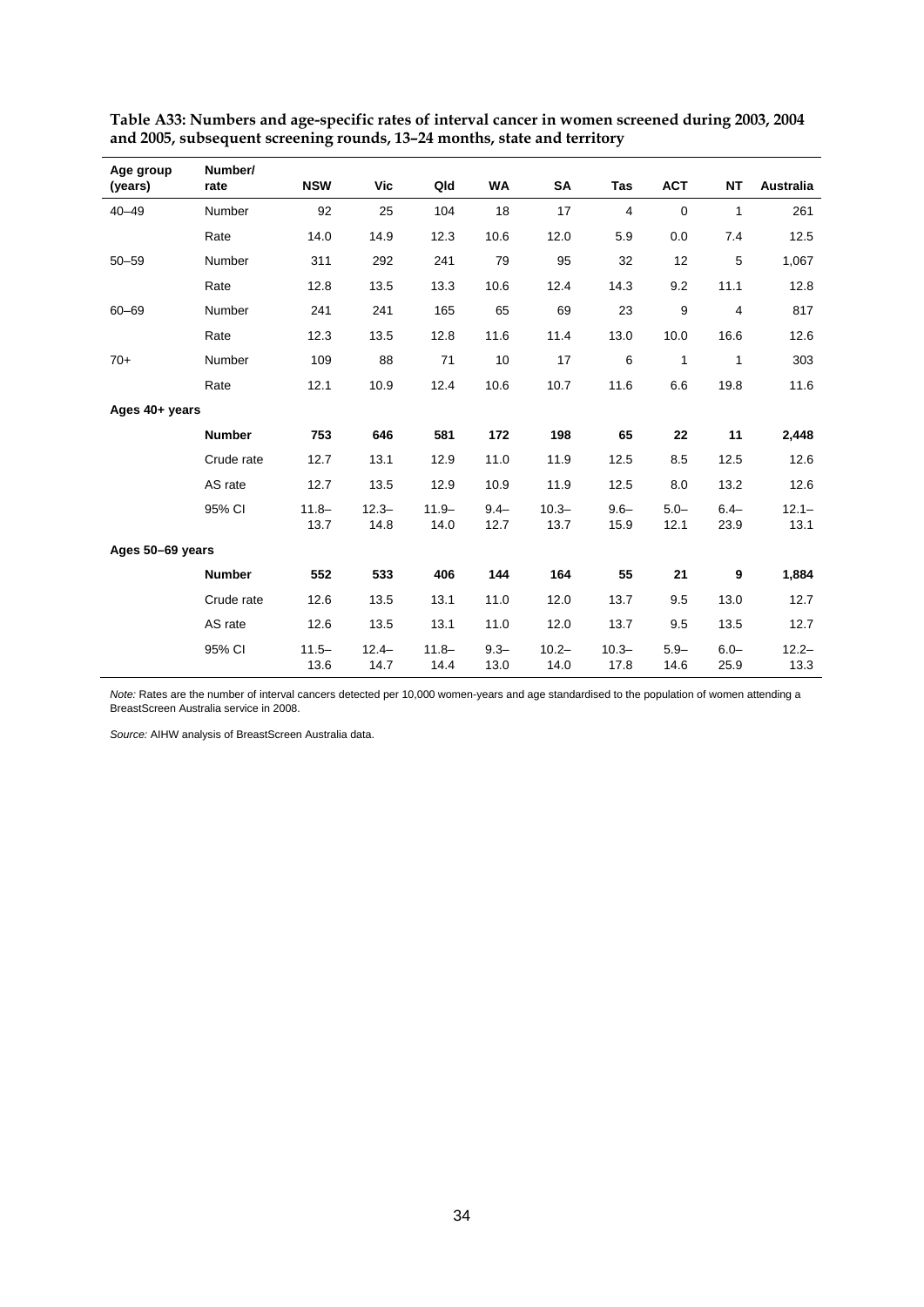| Age group<br>(years) | Number/<br>rate | <b>NSW</b>     | Vic             | Qld             | WA              | SA              | Tas             | <b>ACT</b>     | <b>NT</b>       | Australia      |
|----------------------|-----------------|----------------|-----------------|-----------------|-----------------|-----------------|-----------------|----------------|-----------------|----------------|
| $40 - 49$            | Number          | 140            | 42              | 171             | 40              | 30              | 10              | $\mathbf 0$    | 1               | 434            |
|                      | Rate            | 10.3           | 12.5            | 10.0            | 10.3            | 9.7             | 6.8             | 0.0            | 3.3             | 10.0           |
| $50 - 59$            | Number          | 483            | 432             | 363             | 143             | 142             | 54              | 16             | $\overline{7}$  | 1,640          |
|                      | Rate            | 9.4            | 10.0            | 9.9             | 8.8             | 8.9             | 11.5            | 5.8            | 7.3             | 9.5            |
| $60 - 69$            | Number          | 373            | 366             | 253             | 108             | 109             | 39              | 14             | 5               | 1,267          |
|                      | Rate            | 9.0            | 10.3            | 9.8             | 8.7             | 8.7             | 10.5            | 7.3            | 9.8             | 9.4            |
| $70+$                | Number          | 170            | 128             | 104             | 22              | 25              | 11              | $\overline{2}$ | $\mathbf{1}$    | 463            |
|                      | Rate            | 8.9            | 7.9             | 9.1             | 10.1            | 7.9             | 8.8             | 6.5            | 9.6             | 8.6            |
| Ages 40+ years       |                 |                |                 |                 |                 |                 |                 |                |                 |                |
|                      | <b>Number</b>   | 1,166          | 968             | 891             | 313             | 306             | 114             | 32             | 14              | 3,804          |
|                      | Crude rate      | 9.3            | 9.8             | 9.8             | 9.0             | 8.8             | 10.3            | 5.8            | 7.5             | 9.4            |
|                      | AS rate         | 9.3            | 10.3            | 9.8             | 9.1             | 8.9             | 10.3            | 5.6            | 7.8             | 9.5            |
|                      | 95% CI          | $8.8 -$<br>9.9 | $9.5 -$<br>11.0 | $9.2 -$<br>10.5 | $8.1 -$<br>10.1 | $7.9 -$<br>9.9  | $8.5 -$<br>12.4 | $3.8 -$<br>7.9 | $4.2 -$<br>13.2 | $9.2 -$<br>9.8 |
| Ages 50-69 years     |                 |                |                 |                 |                 |                 |                 |                |                 |                |
|                      | <b>Number</b>   | 856            | 798             | 616             | 251             | 251             | 93              | 30             | 12              | 2,907          |
|                      | Crude rate      | 9.2            | 10.1            | 9.9             | 8.7             | 8.8             | 11.1            | 6.4            | 8.2             | 9.5            |
|                      | AS rate         | 9.2            | 10.1            | 9.9             | 8.7             | 8.8             | 11.1            | 6.5            | 8.4             | 9.5            |
|                      | 95% CI          | $8.6 -$<br>9.8 | $9.4 -$<br>10.8 | $9.1 -$<br>10.7 | $7.7-$<br>9.9   | $7.8 -$<br>10.0 | $8.9 -$<br>13.5 | $4.4-$<br>9.3  | $4.3 -$<br>14.8 | $9.1 -$<br>9.8 |

**Table A34: Numbers and age-specific rates of interval cancer in women screened during 2003, 2004 and 2005, subsequent screening rounds, 0–24 months, by state and territory** 

*Note:* Rates are the number of interval cancers detected per 10,000 women-years and age standardised to the population of women attending a BreastScreen Australia service in 2008.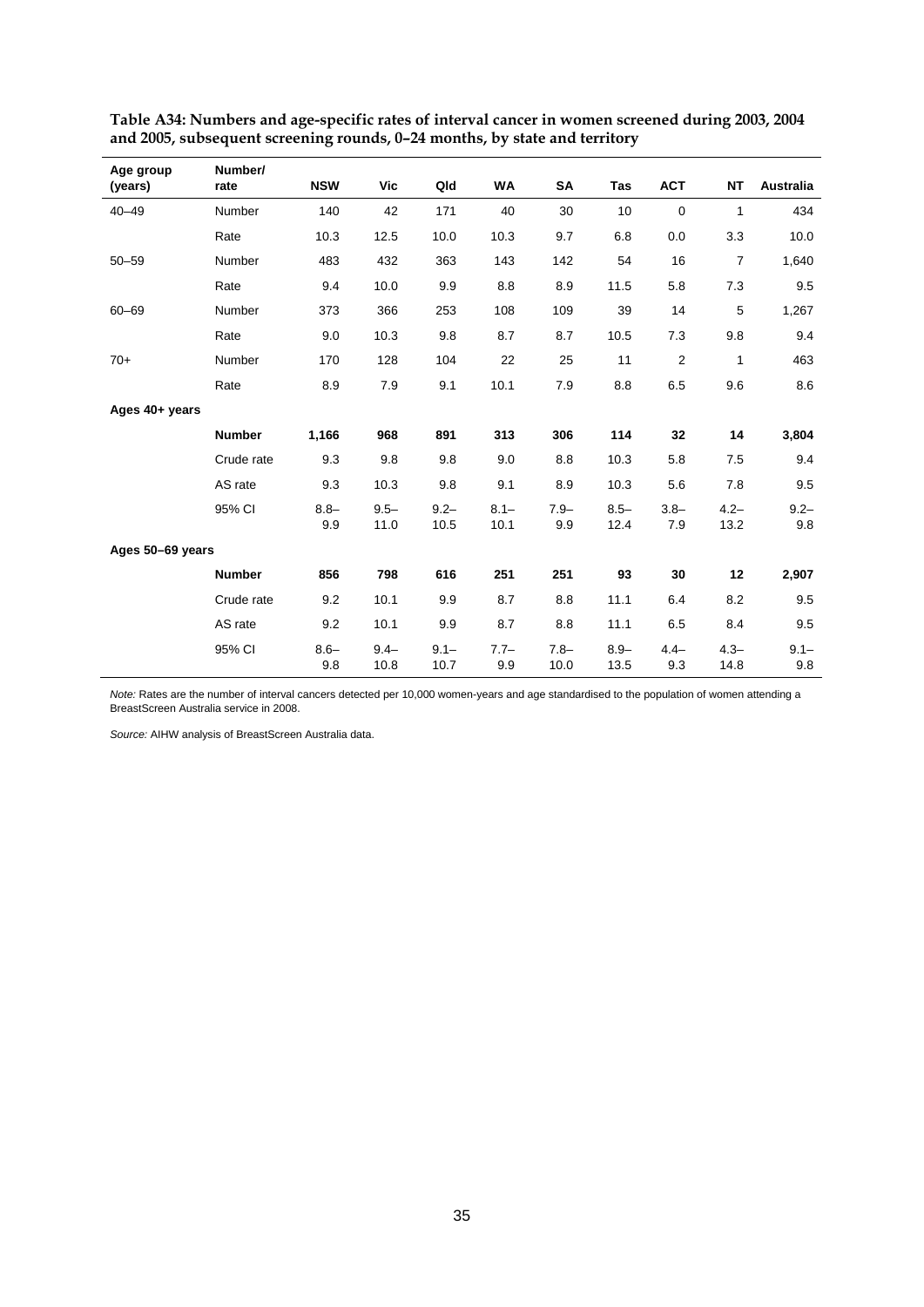# **Indicator 3b Program sensitivity**

| Age group<br>vears | <b>NSW</b>       | Vic               | Qld               | <b>WA</b>         | SA                | Tas               | <b>ACT</b>        | <b>NT</b>            | <b>Australia</b> |
|--------------------|------------------|-------------------|-------------------|-------------------|-------------------|-------------------|-------------------|----------------------|------------------|
|                    |                  |                   |                   |                   | (per cent)        |                   |                   |                      |                  |
| $40 - 49$          | 80.6             | 71.1              | 86.3              | 90.3              | 75.7              | 86.4              | 100.0             | 100.0                | 81.7             |
| $50 - 59$          | 88.6             | 89.8              | 90.6              | 91.5              | 95.6              | 91.3              | 94.4              | 100.0                | 90.5             |
| $60 - 69$          | 92.6             | 93.5              | 92.3              | 100.0             | 100.0             | 86.7              | 100.0             | 100.0                | 93.5             |
| $70+$              | 98.6             | 100.0             | 94.2              | 92.6              | 100.0             | 75.0              | 100.0             | $\ddot{\phantom{a}}$ | 96.4             |
|                    |                  |                   |                   |                   |                   |                   |                   |                      | Rate             |
| Ages 40+ years     |                  |                   |                   |                   |                   |                   |                   |                      |                  |
| Crude rate         | 88.6             | 86.6              | 89.8              | 92.3              | 91.5              | 87.5              | 96.4              | 100.0                | 89.2             |
| AS rate            | 89.7             | 89.4              | 90.9              | 94.4              | 94.8              | 87.7              | 97.6              | $\ddot{\phantom{a}}$ | 90.8             |
| 95% CI             | $82.5 -$<br>97.3 | $79.4 -$<br>100.0 | $82.2 -$<br>100.0 | $80.0 -$<br>100.0 | $75.0 -$<br>100.0 | $64.2 -$<br>100.0 | $57.6 -$<br>100.0 | . .                  | $86.5 -$<br>95.2 |
| Ages 50-69 years   |                  |                   |                   |                   |                   |                   |                   |                      |                  |
| Crude rate         | 90.0             | 90.5              | 91.2              | 93.0              | 96.2              | 89.5              | 95.8              | 100.0                | 91.3             |
| AS rate            | 90.4             | 91.5              | 91.4              | 95.3              | 97.6              | 89.2              | 96.9              | 100.0                | 91.8             |
| 95% CI             | $81.9 -$<br>99.6 | $79.5 -$<br>100.0 | $80.7 -$<br>100.0 | $77.9 -$<br>100.0 | $73.7 -$<br>100.0 | $61.7 -$<br>100.0 | $58.0 -$<br>100.0 | $45.5 -$<br>100.0    | $86.6 -$<br>97.2 |

**Table A35: Program sensitivity rates for women screened during 2003, 2004 and 2005, first screening round, 0–12 months, by state and territory** 

*Note:* Rates are the number of screen-detected cancers as a percentage of all cancers (screen-detected and interval cancers) and age standardised to the population of women attending a BreastScreen Australia service in 2008.

*Source:* AIHW analysis of BreastScreen Australia data.

|                                            | Table A36: Program sensitivity rates for women screened during 2003, 2004 and 2005, first screening |
|--------------------------------------------|-----------------------------------------------------------------------------------------------------|
| round, 0-24 months, by state and territory |                                                                                                     |

| Age group<br>vears | <b>NSW</b>      | Vic              | Qld              | <b>WA</b>        | SA                | Tas               | <b>ACT</b>        | <b>NT</b>            | <b>Australia</b> |
|--------------------|-----------------|------------------|------------------|------------------|-------------------|-------------------|-------------------|----------------------|------------------|
|                    |                 |                  |                  |                  | (per cent)        |                   |                   |                      |                  |
| $40 - 49$          | 74.2            | 50.6             | 64.5             | 82.4             | 54.9              | 61.3              | 100.0             | 85.7                 | 64.9             |
| $50 - 59$          | 84.6            | 72.2             | 78.6             | 87.2             | 83.7              | 70.0              | 89.5              | 100.0                | 80.0             |
| $60 - 69$          | 87.3            | 77.3             | 82.8             | 76.9             | 93.8              | 86.7              | 100.0             | 100.0                | 84.0             |
| $70+$              | 87.8            | 95.1             | 91.5             | 92.6             | 100.0             | 100.0             | 100.0             | . .                  | 91.6             |
|                    |                 |                  |                  |                  |                   |                   |                   |                      |                  |
| Ages 40+ years     |                 |                  |                  |                  |                   |                   |                   |                      |                  |
| Crude rate         | 83.0            | 68.5             | 75.1             | 85.2             | 77.3              | 70.9              | 93.1              | 94.1                 | 77.2             |
| AS rate            | 84.4            | 72.9             | 79.2             | 83.4             | 84.5              | 77.0              | 95.4              | $\ddot{\phantom{0}}$ | 80.2             |
| 95% CI             | $77.6 -$        | $64.7 -$         | $71.4 -$         | $71.5 -$         | $66.3 -$          | $55.4-$           | $55.8 -$          |                      | $76.4 -$         |
|                    | 91.5            | 81.7             | 87.4             | 96.5             | 100.0             | 100.0             | 100.0             | . .                  | 84.2             |
| Ages 50-69 years   |                 |                  |                  |                  |                   |                   |                   |                      |                  |
| Crude rate         | 85.5            | 73.1             | 80.0             | 85.1             | 85.0              | 75.6              | 92.0              | 100.0                | 81.0             |
| AS rate            | 85.8            | 74.5             | 80.5             | 82.7             | 88.1              | 77.4              | 94.1              | 100.0                | 81.7             |
| 95% CI             | $77.7-$<br>94.5 | $64.7 -$<br>85.2 | $71.1 -$<br>90.7 | $68.5 -$<br>98.7 | $66.1 -$<br>100.0 | $52.9 -$<br>100.0 | $55.9 -$<br>100.0 | $45.5 -$<br>100.0    | $77.1 -$<br>86.6 |

*Note:* Rates are the number of screen-detected cancers as a percentage of all cancers (screen-detected and interval cancers) and age standardised to the population of women attending a BreastScreen Australia service in 2008.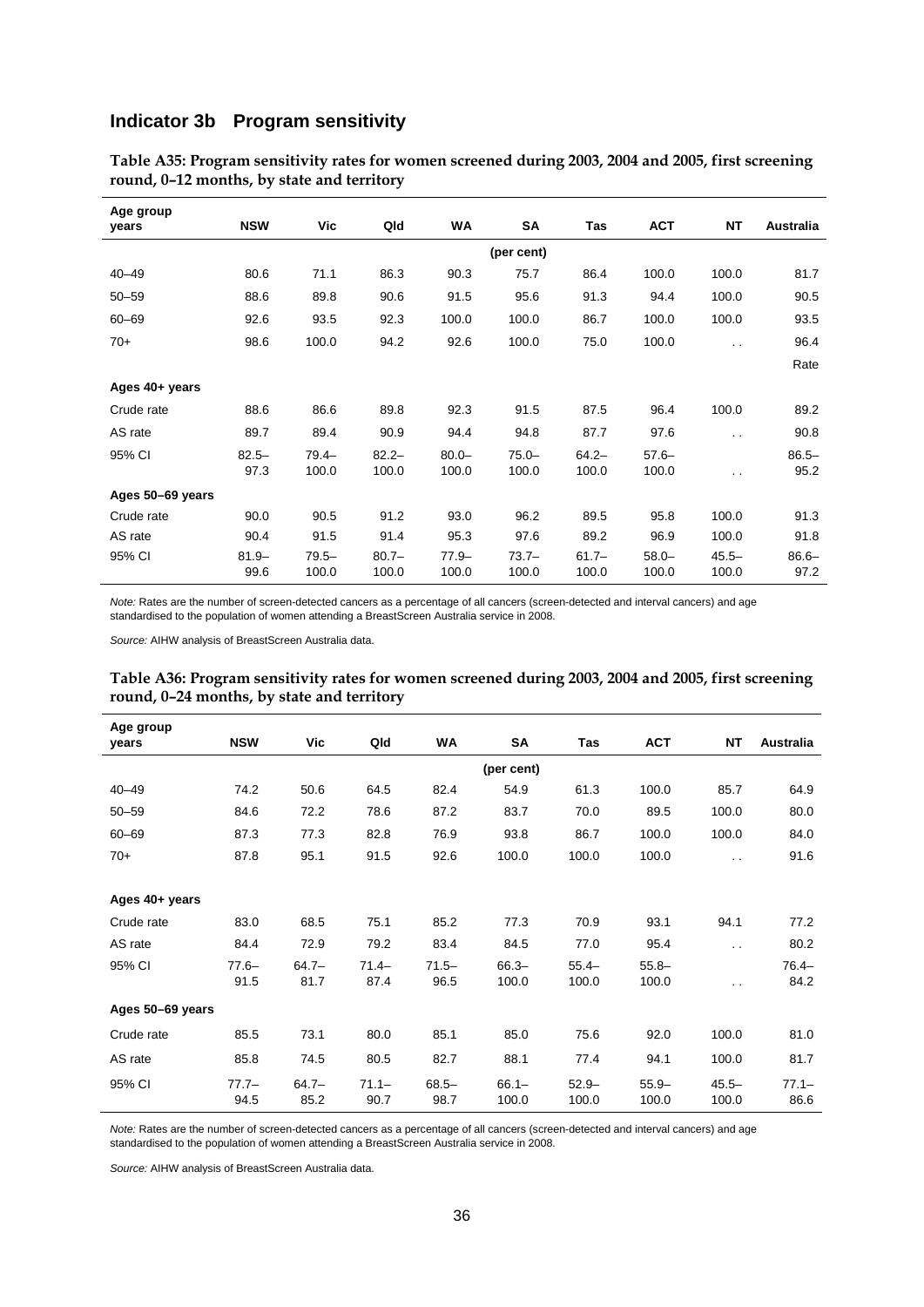| Age group<br>vears | <b>NSW</b>       | Vic              | Qld              | <b>WA</b>        | SA               | Tas              | <b>ACT</b>        | <b>NT</b>         | <b>Australia</b> |
|--------------------|------------------|------------------|------------------|------------------|------------------|------------------|-------------------|-------------------|------------------|
|                    |                  |                  |                  |                  | (per cent)       |                  |                   |                   |                  |
| $40 - 49$          | 75.1             | 63.0             | 74.3             | 67.6             | 74.5             | 64.0             | 100.0             | 100.0             | 73.3             |
| $50 - 59$          | 85.2             | 83.6             | 84.8             | 84.6             | 86.6             | 82.5             | 91.8              | 92.0              | 84.9             |
| $60 - 69$          | 90.2             | 87.2             | 89.4             | 89.8             | 90.2             | 85.8             | 91.7              | 93.3              | 89.2             |
| $70+$              | 91.8             | 92.6             | 92.6             | 89.7             | 94.2             | 90.9             | 91.7              | 100.0             | 92.2             |
|                    |                  |                  |                  |                  |                  |                  |                   |                   |                  |
| Ages 40+ years     |                  |                  |                  |                  |                  |                  |                   |                   |                  |
| Crude rate         | 88.0             | 86.7             | 86.8             | 86.2             | 88.6             | 83.8             | 92.5              | 93.3              | 87.3             |
| AS rate            | 86.1             | 82.8             | 85.6             | 84.5             | 86.8             | 81.8             | 92.9              | 94.2              | 85.4             |
| 95% CI             | $82.7 -$<br>89.5 | $78.2 -$<br>87.5 | $81.7 -$<br>89.6 | $78.8 -$<br>90.5 | $80.5 -$<br>93.4 | $71.8 -$<br>92.7 | $76.7 -$<br>100.0 | $66.2 -$<br>100.0 | $83.5 -$<br>87.3 |
| Ages 50-69 years   |                  |                  |                  |                  |                  |                  |                   |                   |                  |
| Crude rate         | 87.9             | 85.5             | 87.2             | 87.2             | 88.5             | 84.2             | 91.7              | 92.5              | 87.1             |
| AS rate            | 87.4             | 85.2             | 86.8             | 86.9             | 88.2             | 83.9             | 91.8              | 92.6              | 86.8             |
| 95% CI             | $83.7 -$<br>91.2 | $81.0 -$<br>89.6 | $82.4 -$<br>91.5 | $80.7 -$<br>93.5 | $81.5 -$<br>95.2 | $72.6 -$<br>96.5 | $74.3 -$<br>100.0 | $64.9 -$<br>100.0 | $84.7 -$<br>88.9 |

**Table A37: Program sensitivity rates for women screened during 2003, 2004 and 2005, subsequent screening rounds, 0–12 months, by state and territory** 

*Note:* Rates are the number of screen-detected cancers as a percentage of all cancers (screen-detected and interval cancers) and age standardised to the population of women attending a BreastScreen Australia service in 2008.

*Source:* AIHW analysis of BreastScreen Australia data.

| Table A38: Program sensitivity rates for women screened during 2003, 2004 and 2005, subsequent |  |
|------------------------------------------------------------------------------------------------|--|
| screening round, 0-24 months, by state and territory                                           |  |

| Age group<br>years | <b>NSW</b>       | Vic              | Qld              | <b>WA</b>        | SA               | Tas              | <b>ACT</b>        | <b>NT</b>         | <b>Australia</b> |
|--------------------|------------------|------------------|------------------|------------------|------------------|------------------|-------------------|-------------------|------------------|
|                    |                  |                  |                  |                  | (per cent)       |                  |                   |                   |                  |
| $40 - 49$          | 61.2             | 40.8             | 53.2             | 71.9             | 55.9             | 69.6             | 100.0             | 75.0              | 57.2             |
| $50 - 59$          | 76.1             | 62.3             | 65.2             | 81.7             | 68.1             | 68.6             | 78.9              | 76.7              | 69.8             |
| $60 - 69$          | 83.4             | 69.9             | 74.6             | 85.3             | 77.1             | 76.8             | 85.9              | 73.7              | 77.5             |
| $70+$              | 86.2             | 79.6             | 79.9             | 91.2             | 83.8             | 89.3             | 91.7              | 66.7              | 83.1             |
|                    |                  |                  |                  |                  |                  |                  |                   |                   |                  |
| Ages 40+ years     |                  |                  |                  |                  |                  |                  |                   |                   |                  |
| Crude rate         | 80.1             | 68.4             | 69.5             | 83.7             | 73.2             | 75.1             | 84.8              | 75.0              | 74.3             |
| AS rate            | 77.4             | 63.4             | 68.0             | 82.4             | 70.8             | 73.2             | 85.3              | 74.6              | 71.8             |
| 95% CI             | $74.4 -$<br>80.5 | $60.1 -$<br>66.8 | $65.0 -$<br>71.2 | $76.7 -$<br>88.3 | $65.8 -$<br>76.1 | $64.2 -$<br>83.2 | $70.4 -$<br>100.0 | $52.8 -$<br>100.0 | $70.3 -$<br>73.4 |
| Ages 50-69 years   |                  |                  |                  |                  |                  |                  |                   |                   |                  |
| Crude rate         | 80.0             | 66.2             | 69.8             | 83.5             | 72.7             | 72.8             | 82.6              | 75.5              | 73.7             |
| AS rate            | 79.4             | 65.7             | 69.4             | 83.3             | 72.1             | 72.2             | 82.0              | 75.3              | 73.2             |
| 95% CI             | $76.0 -$<br>82.8 | $62.4 -$<br>69.0 | $65.8 -$<br>73.1 | $77.3-$<br>89.6  | $66.7 -$<br>77.8 | $62.5 -$<br>83.0 | $66.5 -$<br>100.0 | $52.9 -$<br>100.0 | $71.5 -$<br>75.0 |

*Note:* Rates are the number of screen-detected cancers as a percentage of all cancers (screen-detected and interval cancers) and age standardised to the population of women attending a BreastScreen Australia service in 2008.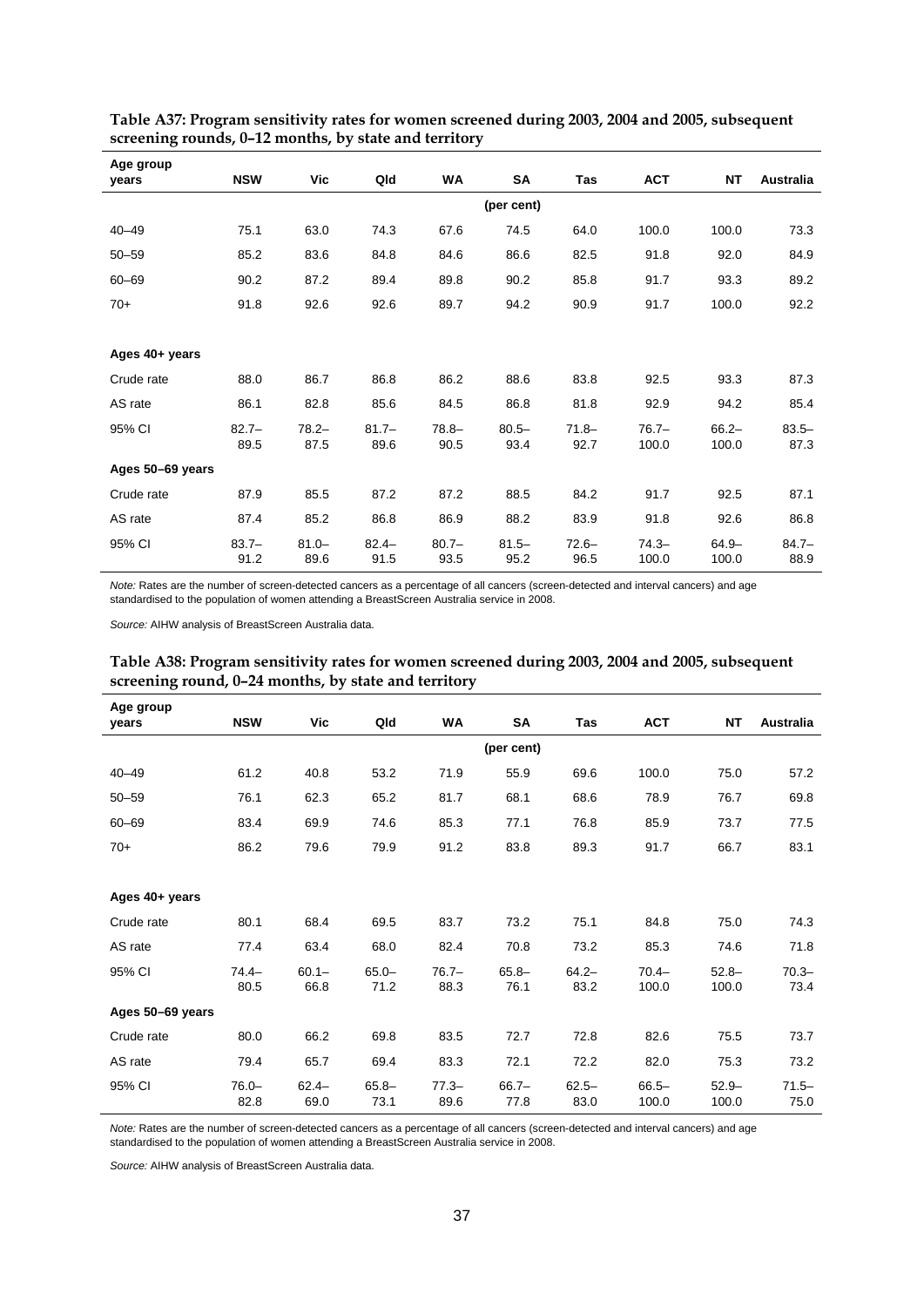# **Indicator 4 Detection of ductal carcinoma in situ (DCIS) for 2007**

| Age group (years) | <b>Number</b>   | <b>NSW</b> | Vic            | Qld         | WA             | SA             | <b>Tas</b>     | <b>ACT</b>     | <b>NT</b>   | <b>Australia</b> |
|-------------------|-----------------|------------|----------------|-------------|----------------|----------------|----------------|----------------|-------------|------------------|
| $40 - 49$         | Screened        | 13,171     | 9,328          | 18,403      | 5,842          | 3,735          | 1,963          | 303            | 338         | 53,083           |
|                   | Cases           | 10         | 10             | 18          | 12             | 1              | 1              | $\mathbf 0$    | $\mathbf 0$ | 52               |
| $50 - 59$         | Screened        | 24,755     | 14,577         | 8,745       | 6,351          | 3,486          | 1,137          | 1,157          | 589         | 60,797           |
|                   | Cases           | 33         | 27             | 18          | 16             | $\overline{4}$ | $\overline{2}$ | $\overline{4}$ | $\mathbf 0$ | 104              |
| $60 - 69$         | Screened        | 9,712      | 1,681          | 2,814       | 847            | 447            | 321            | 142            | 113         | 16,077           |
|                   | Cases           | 26         | $\overline{7}$ | 3           | $\overline{2}$ | 2              | 0              | 0              | $\mathbf 0$ | 40               |
| $70+$             | Screened        | 1,315      | 422            | 639         | 181            | 76             | 81             | 20             | 11          | 2,745            |
|                   | Cases           | 4          | 0              | $\mathbf 0$ | 0              | 1              | 0              | 0              | $\mathbf 0$ | 5                |
| Ages 40+ years    |                 |            |                |             |                |                |                |                |             |                  |
|                   | <b>Screened</b> | 48,953     | 26,008         | 30,601      | 13,221         | 7,744          | 3,502          | 1,622          | 1,051       | 132,702          |
|                   | Cases           | 73         | 44             | 39          | 30             | 8              | 3              | 4              | 0           | 201              |
| Ages 50-69 years  |                 |            |                |             |                |                |                |                |             |                  |
|                   | <b>Screened</b> | 34,467     | 16,258         | 11,559      | 7,198          | 3,933          | 1,458          | 1,299          | 702         | 76,874           |
|                   | Cases           | 59         | 34             | 21          | 18             | 6              | 2              | 4              | 0           | 144              |

**Table A39: Number of women screened and cases of DCIS detected, first screening round, by age, state and territory, 2007** 

*Source:* AIHW analysis of BreastScreen Australia data.

| Age group        |                  |                  |                 |                  |                 |                 |                 |           |                  |
|------------------|------------------|------------------|-----------------|------------------|-----------------|-----------------|-----------------|-----------|------------------|
| (years)          | <b>NSW</b>       | Vic              | Qld             | <b>WA</b>        | <b>SA</b>       | Tas             | <b>ACT</b>      | <b>NT</b> | <b>Australia</b> |
| $40 - 49$        | 7.6              | 10.7             | 9.8             | 20.5             | 2.7             | 5.1             | 0.0             | 0.0       | 9.8              |
| $50 - 59$        | 13.3             | 18.5             | 20.6            | 25.2             | 11.5            | 17.6            | 34.6            | 0.0       | 17.1             |
| $60 - 69$        | 26.8             | 41.6             | 10.7            | 23.6             | 44.7            | 0.0             | 0.0             | 0.0       | 24.9             |
| $70+$            | 30.4             | 0.0              | 0.0             | 0.0              | 131.6           | 0.0             | 0.0             | 0.0       | 18.2             |
| Ages 40+ years   |                  |                  |                 |                  |                 |                 |                 |           |                  |
| Crude rate       | 14.9             | 16.9             | 12.7            | 22.7             | 10.3            | 8.6             | 24.7            | 0.0       | 15.1             |
| AS rate          | 18.6             | 24.0             | 14.0            | 22.0             | 31.5            | 8.4             | 15.1            | 0.0       | 18.9             |
| 95% CI           | $14.1 -$<br>24.0 | $13.6 -$<br>36.9 | $8.6 -$<br>20.9 | $10.5 -$<br>37.1 | $6.6 -$<br>74.1 | $0.8 -$<br>26.5 | $4.1 -$<br>38.5 | . .       | $15.7 -$<br>22.4 |
| Ages 50-69 years |                  |                  |                 |                  |                 |                 |                 |           |                  |
| Crude rate       | 17.1             | 20.9             | 18.2            | 25.0             | 15.3            | 13.7            | 30.8            | 0.0       | 18.7             |
| AS rate          | 19.3             | 28.8             | 16.2            | 24.5             | 26.2            | 9.8             | 19.3            | 0.0       | 20.6             |
| 95% CI           | $14.4 -$<br>25.2 | $15.8 -$<br>45.6 | $9.5 -$<br>25.5 | $10.3 -$<br>44.7 | $3.9 -$<br>67.7 | $1.2 -$<br>35.4 | $5.2 -$<br>49.3 | . .       | $16.8 -$<br>24.8 |

| Table A40: Detection rate of DCIS, first screening round, by age, state and territory, 2007 |  |
|---------------------------------------------------------------------------------------------|--|
|                                                                                             |  |

*Note:* Rates are the number of cases of DCIS per 10,000 women screened and age standardised to the population of women attending a BreastScreen Australia service in 2008.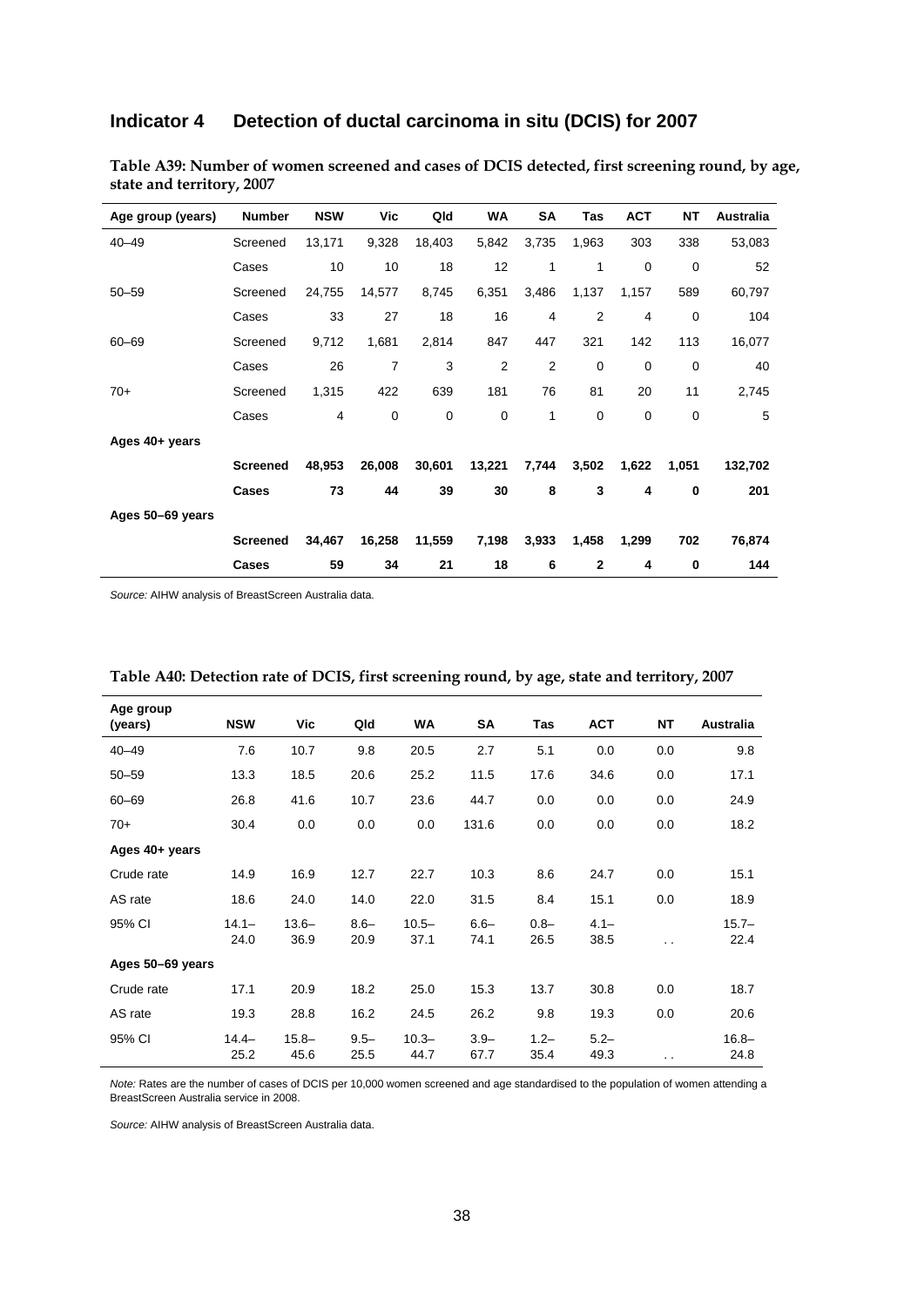| Age group (years) | <b>Number</b>   | <b>NSW</b> | Vic     | Qld     | WA     | SA     | Tas            | <b>ACT</b>     | <b>NT</b>   | Australia |
|-------------------|-----------------|------------|---------|---------|--------|--------|----------------|----------------|-------------|-----------|
| $40 - 49$         | Screened        | 9,931      | 5,999   | 31,637  | 7,686  | 5,459  | 3,069          | 429            | 462         | 64,672    |
|                   | Cases           | 8          | 5       | 23      | 4      | 5      | 3              | $\mathbf 0$    | $\mathbf 0$ | 48        |
| $50 - 59$         | Screened        | 94,740     | 71,200  | 65,960  | 30,738 | 25,387 | 7,913          | 5,257          | 1,888       | 303,083   |
|                   | Cases           | 84         | 78      | 68      | 44     | 24     | 3              | $\overline{2}$ | 4           | 307       |
| $60 - 69$         | Screened        | 84,137     | 67,055  | 52,094  | 25,232 | 22,951 | 6,901          | 4,412          | 1,163       | 263,945   |
|                   | Cases           | 90         | 81      | 70      | 47     | 28     | 5              | 3              | 1           | 325       |
| $70+$             | Screened        | 11,433     | 25,024  | 22,110  | 4,742  | 5,967  | 2,656          | 591            | 71          | 72,594    |
|                   | Cases           | 28         | 51      | 38      | 11     | 11     | $\overline{2}$ | 1              | $\mathbf 0$ | 142       |
| Ages 40+ years    |                 |            |         |         |        |        |                |                |             |           |
|                   | <b>Screened</b> | 200,241    | 169,278 | 171,801 | 68,398 | 59,764 | 20,539         | 10,689         | 3,584       | 704,294   |
|                   | Cases           | 210        | 215     | 199     | 106    | 68     | 13             | 6              | 5           | 822       |
| Ages 50-69 years  |                 |            |         |         |        |        |                |                |             |           |
|                   | <b>Screened</b> | 178,877    | 138,255 | 118,054 | 55,970 | 48,338 | 14,814         | 9,669          | 3,051       | 567,028   |
|                   | Cases           | 174        | 159     | 138     | 91     | 52     | 8              | 5              | 5           | 632       |

**Table A41: Number of women screened and cases of DCIS detected, subsequent screening round, by age, state and territory, 2007** 

| Age group<br>(years) | <b>NSW</b>      | Vic              | Qld              | WA               | SA              | Tas             | <b>ACT</b>      | NT              | <b>Australia</b> |
|----------------------|-----------------|------------------|------------------|------------------|-----------------|-----------------|-----------------|-----------------|------------------|
| $40 - 49$            | 8.1             | 8.3              | 7.3              | 5.2              | 9.2             | 9.8             | 0.0             | 0.0             | 7.4              |
| $50 - 59$            | 8.9             | 11.0             | 10.3             | 14.3             | 9.5             | 3.8             | 3.8             | 21.2            | 10.1             |
| $60 - 69$            | 10.7            | 12.1             | 13.4             | 18.6             | 12.2            | 7.2             | 6.8             | 8.6             | 12.3             |
| $70+$                | 24.5            | 20.4             | 17.2             | 23.2             | 18.4            | 7.5             | 16.9            | 0.0             | 19.6             |
| Ages 40+ years       |                 |                  |                  |                  |                 |                 |                 |                 |                  |
| Crude rate           | 10.5            | 12.7             | 11.6             | 15.5             | 11.4            | 6.3             | 5.6             | 14.0            | 11.7             |
| AS rate              | 10.7            | 11.7             | 11.5             | 15.3             | 11.1            | 6.1             | 5.4             | 12.2            | 11.3             |
| 95% CI               | $9.2 -$<br>12.3 | $10.0 -$<br>13.7 | $10.0 -$<br>13.3 | $12.5 -$<br>18.5 | $8.6 -$<br>14.1 | $3.2 -$<br>10.5 | $1.9 -$<br>11.9 | $3.9 -$<br>28.6 | $10.5 -$<br>12.1 |
| Ages 50-69 years     |                 |                  |                  |                  |                 |                 |                 |                 |                  |
| Crude rate           | 9.7             | 11.5             | 11.7             | 16.3             | 10.8            | 5.4             | 5.2             | 16.4            | 11.1             |
| AS rate              | 9.7             | 11.5             | 11.7             | 16.2             | 10.7            | 5.3             | 5.1             | 15.6            | 11.1             |
| 95% CI               | $8.3 -$<br>11.2 | $9.7 -$<br>13.4  | $9.8 -$<br>13.8  | $13.1 -$<br>19.9 | $8.0 -$<br>14.0 | $2.3 -$<br>10.5 | $1.7 -$<br>12.0 | $5.0 -$<br>36.6 | $10.2 -$<br>12.0 |

#### **Table A42: Detection rate of DCIS, subsequent screening round, by age, state and territory, 2007**

*Note:* Rates are the number of cases of DCIS per 10,000 women screened and age standardised to the population of women attending a BreastScreen Australia service in 2008.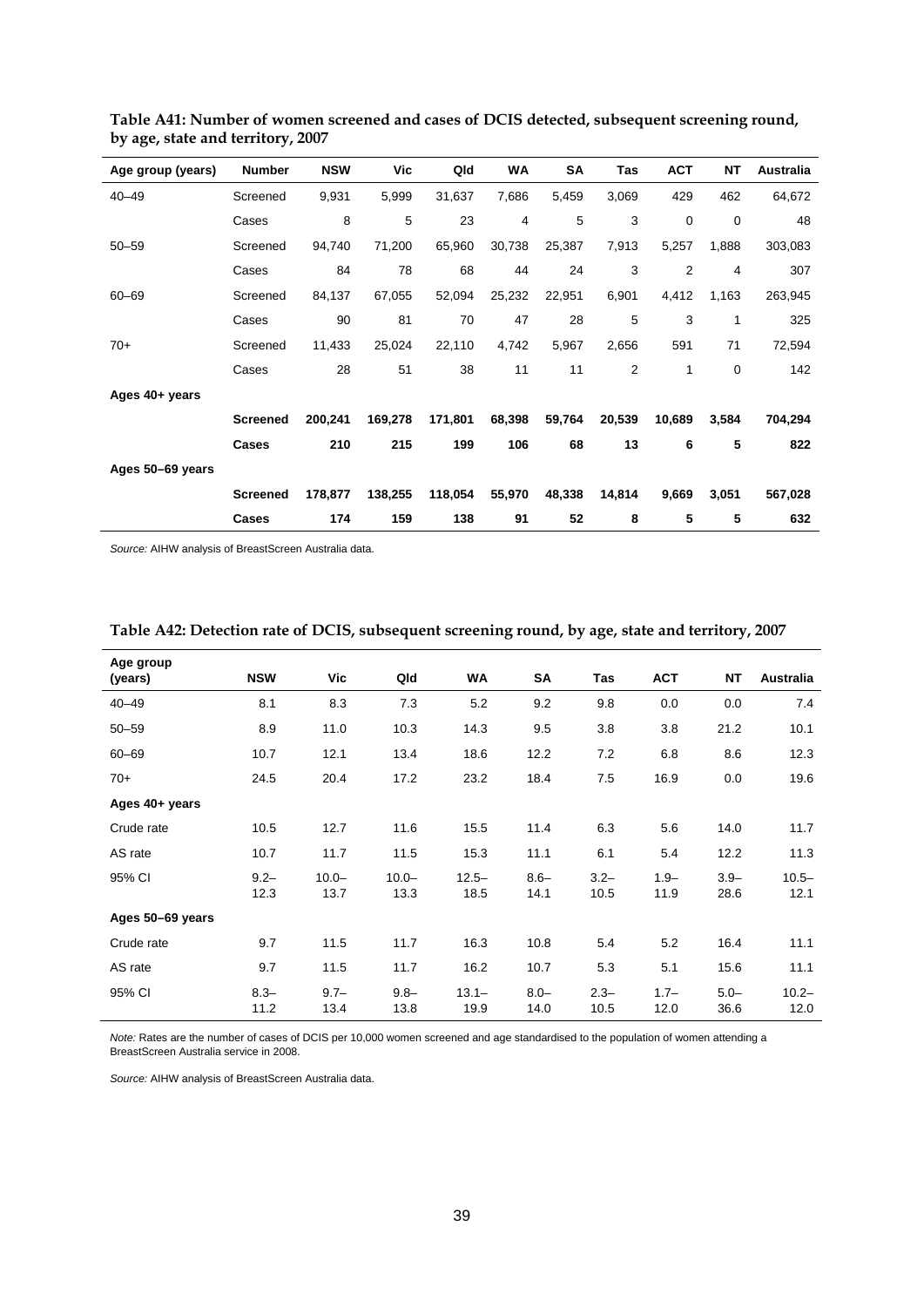### **Indicator 4 Detection of DCIS for 2008**

| Age group (years) | <b>Number</b>   | <b>NSW</b> | Vic    | Qld    | <b>WA</b> | <b>SA</b> | Tas   | <b>ACT</b>   | <b>NT</b>    | <b>Australia</b> |
|-------------------|-----------------|------------|--------|--------|-----------|-----------|-------|--------------|--------------|------------------|
| $40 - 49$         | Screened        | 14,550     | 8,945  | 17,838 | 5,929     | 3,730     | 2,126 | 830          | 229          | 54,177           |
|                   | Cases           | 13         | 15     | 20     | 11        | 1         | 3     | 1            | 0            | 64               |
| $50 - 59$         | Screened        | 31,276     | 13,911 | 11,051 | 7,125     | 5,662     | 1,174 | 998          | 617          | 71,814           |
|                   | Cases           | 37         | 23     | 22     | 16        | 11        | 3     | 1            | 1            | 114              |
| $60 - 69$         | Screened        | 15,091     | 2,120  | 3,072  | 988       | 520       | 373   | 143          | 134          | 22,441           |
|                   | Cases           | 13         | 6      | 3      | 2         | 1         | 1     | 1            | 1            | 28               |
| $70+$             | Screened        | 2,034      | 387    | 666    | 204       | 101       | 55    | 27           | 14           | 3,488            |
|                   | Cases           | 4          | 3      | 1      | 0         | 1         | 0     | 0            | 0            | 9                |
| Ages 40+ years    |                 |            |        |        |           |           |       |              |              |                  |
|                   | <b>Screened</b> | 62,951     | 25,363 | 32,627 | 14,246    | 10,013    | 3,728 | 1,998        | 994          | 151,920          |
|                   | Cases           | 67         | 47     | 46     | 29        | 14        | 7     | 3            | $\mathbf{2}$ | 215              |
| Ages 50-69 years  |                 |            |        |        |           |           |       |              |              |                  |
|                   | <b>Screened</b> | 46,367     | 16,031 | 14,123 | 8,113     | 6,182     | 1,547 | 1,141        | 751          | 94,255           |
|                   | Cases           | 50         | 29     | 25     | 18        | 12        | 4     | $\mathbf{2}$ | 2            | 142              |

**Table A43: Number of women screened and cases of DCIS detected, first screening round, by age, state and territory, 2008** 

*Source:* AIHW analysis of BreastScreen Australia data.

| Age group (years) | <b>NSW</b>      | Vic              | Qld             | WA              | <b>SA</b>       | Tas             | <b>ACT</b>       | <b>NT</b>        | <b>Australia</b> |
|-------------------|-----------------|------------------|-----------------|-----------------|-----------------|-----------------|------------------|------------------|------------------|
| $40 - 49$         | 8.9             | 16.8             | 11.2            | 18.6            | 2.7             | 14.1            | 12.0             | 0.0              | 11.8             |
| $50 - 59$         | 11.8            | 16.5             | 19.9            | 22.5            | 19.4            | 25.6            | 10.0             | 16.2             | 15.9             |
| $60 - 69$         | 8.6             | 28.3             | 9.8             | 20.2            | 19.2            | 26.8            | 69.9             | 74.6             | 12.5             |
| $70+$             | 19.7            | 77.5             | 15.0            | 0.0             | 99.0            | 0.0             | 0.0              | 0.0              | 25.8             |
| Ages 40+ years    |                 |                  |                 |                 |                 |                 |                  |                  |                  |
| Crude rate        | 10.6            | 18.5             | 14.1            | 20.4            | 14.0            | 18.8            | 15.0             | 20.1             | 14.2             |
| AS rate           | 11.0            | 25.6             | 14.8            | 19.3            | 23.5            | 22.4            | 30.2             | 32.9             | 14.9             |
| 95% CI            | $8.3 -$<br>14.2 | $15.3 -$<br>38.3 | $9.4 -$<br>21.5 | $9.4 -$<br>32.4 | $5.3 -$<br>50.7 | $4.4-$<br>54.2  | $-3.7-$<br>112.4 | $-0.4-$<br>131.9 | $12.5 -$<br>17.6 |
| Ages 50-69 years  |                 |                  |                 |                 |                 |                 |                  |                  |                  |
| Crude rate        | 10.8            | 18.1             | 17.7            | 22.2            | 19.4            | 25.9            | 17.5             | 26.6             | 15.1             |
| AS rate           | 10.4            | 21.7             | 15.4            | 21.5            | 19.3            | 26.1            | 36.6             | 42.1             | 14.4             |
| 95% CI            | $7.6 -$<br>13.8 | $12.0 -$<br>34.6 | $9.3 -$<br>23.6 | $9.3 -$<br>38.9 | $4.1 -$<br>42.9 | $5.1 -$<br>71.2 | $-2.6-$<br>152.9 | $-0.5-$<br>168.7 | $11.9 -$<br>17.2 |

#### **Table A44: Detection rate of DCIS, first screening round, by age, state and territory, 2008**

*Note:* Rates are the number of cases of DCIS per 10,000 women screened and age standardised to the population of women attending a BreastScreen Australia service in 2008.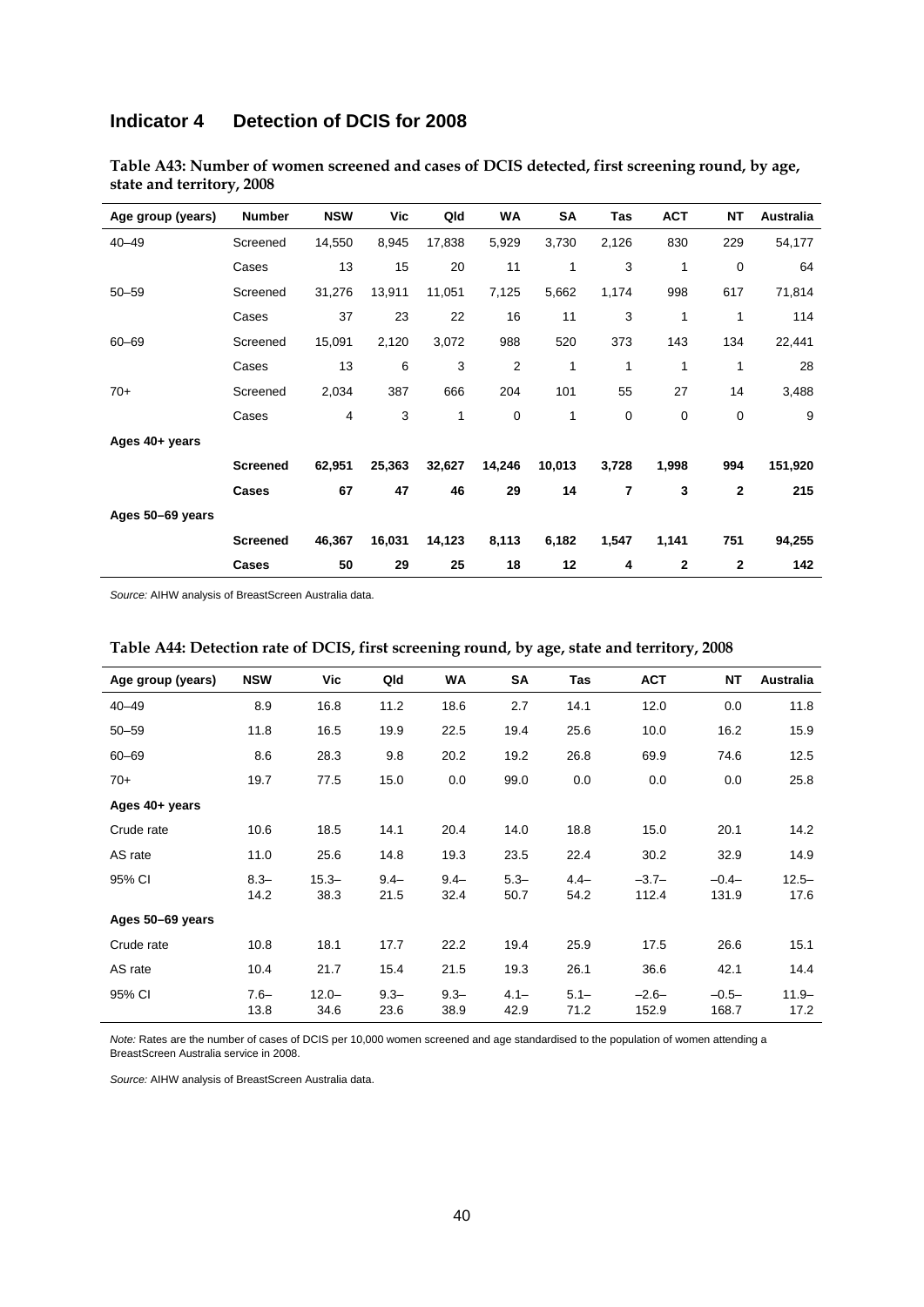| Age group (years) | <b>Number</b>   | <b>NSW</b> | Vic     | Qld     | WA     | SA     | Tas    | <b>ACT</b>  | <b>NT</b>   | Australia |
|-------------------|-----------------|------------|---------|---------|--------|--------|--------|-------------|-------------|-----------|
| $40 - 49$         | Screened        | 8,034      | 5,626   | 32,892  | 6,963  | 5,347  | 3,449  | 205         | 403         | 62,919    |
|                   | Cases           | 6          | 7       | 23      | 6      | 3      | 2      | $\mathbf 0$ | $\mathbf 0$ | 47        |
| $50 - 59$         | Screened        | 88,128     | 69,819  | 69,827  | 31,525 | 26,441 | 8,235  | 4,541       | 1,719       | 300,235   |
|                   | Cases           | 76         | 81      | 64      | 32     | 26     | 10     | 1           | 3           | 293       |
| $60 - 69$         | Screened        | 81,494     | 66,314  | 58,059  | 28,453 | 26,061 | 8,088  | 3,974       | 1,187       | 273,630   |
|                   | Cases           | 97         | 99      | 76      | 59     | 26     | 13     | 4           | 3           | 377       |
| $70+$             | Screened        | 11,427     | 15,974  | 24,132  | 5,639  | 6,397  | 1,494  | 566         | 72          | 65,701    |
|                   | Cases           | 11         | 25      | 45      | 11     | 5      | 1      | $\mathbf 0$ | $\mathbf 0$ | 98        |
| Ages 40+ years    |                 |            |         |         |        |        |        |             |             |           |
|                   | <b>Screened</b> | 189,083    | 157,733 | 184,910 | 72,580 | 64,246 | 21,266 | 9,286       | 3,381       | 702,485   |
|                   | Cases           | 190        | 212     | 208     | 108    | 60     | 26     | 5           | 6           | 815       |
| Ages 50-69 years  |                 |            |         |         |        |        |        |             |             |           |
|                   | <b>Screened</b> | 169,622    | 136,133 | 127,886 | 59,978 | 52,502 | 16,323 | 8,515       | 2,906       | 573,865   |
|                   | Cases           | 173        | 180     | 140     | 91     | 52     | 23     | 5           | 6           | 670       |

**Table A45: Number of women screened and cases of DCIS detected, subsequent screening round, by age, state and territory, 2008** 

| Age group        |                 |                  |                 |                  |                 |                 |                 |                 |                  |
|------------------|-----------------|------------------|-----------------|------------------|-----------------|-----------------|-----------------|-----------------|------------------|
| (years)          | <b>NSW</b>      | Vic              | Qld             | WA               | SA              | Tas             | <b>ACT</b>      | <b>NT</b>       | Australia        |
| $40 - 49$        | 7.5             | 12.4             | 7.0             | 8.6              | 5.6             | 5.8             | 0.0             | 0.0             | 7.5              |
| $50 - 59$        | 8.6             | 11.6             | 9.2             | 10.2             | 9.8             | 12.1            | 2.2             | 17.5            | 9.8              |
| $60 - 69$        | 11.9            | 14.9             | 13.1            | 20.7             | 10.0            | 16.1            | 10.1            | 25.3            | 13.8             |
| $70+$            | 9.6             | 15.7             | 18.6            | 19.5             | 7.8             | 6.7             | 0.0             | 0.0             | 14.9             |
| Ages 40+ years   |                 |                  |                 |                  |                 |                 |                 |                 |                  |
| Crude rate       | 10.0            | 13.4             | 11.2            | 14.9             | 9.3             | 12.2            | 5.4             | 17.7            | 11.6             |
| AS rate          | 9.7             | 13.2             | 11.0            | 14.4             | 9.1             | 12.2            | 4.4             | 16.4            | 11.3             |
| 95% CI           | $8.2 -$<br>11.3 | $11.2 -$<br>15.4 | $9.5 -$<br>12.6 | $11.8 -$<br>17.4 | $6.9 -$<br>11.8 | $7.9 -$<br>17.9 | $1.4 -$<br>10.4 | $6.0 -$<br>35.7 | $10.5 -$<br>12.1 |
| Ages 50-69 years |                 |                  |                 |                  |                 |                 |                 |                 |                  |
| Crude rate       | 10.2            | 13.2             | 10.9            | 15.2             | 9.9             | 14.1            | 5.9             | 20.6            | 11.7             |
| AS rate          | 10.1            | 13.1             | 10.9            | 14.8             | 9.9             | 13.9            | 5.7             | 20.9            | 11.5             |
| 95% CI           | $8.6 -$<br>11.7 | $11.2 -$<br>15.1 | $9.2 -$<br>12.9 | $11.9 -$<br>18.2 | $7.4-$<br>13.0  | $8.8 -$<br>20.9 | $1.8 -$<br>13.3 | $7.6 -$<br>45.6 | $10.7 -$<br>12.4 |

#### **Table A46: Detection rate of DCIS, subsequent screening round, by age, state and territory, 2008**

*Note:* Rates are the number of cases of DCIS per 10,000 women screened and age standardised to the population of women attending a BreastScreen Australia service in 2008.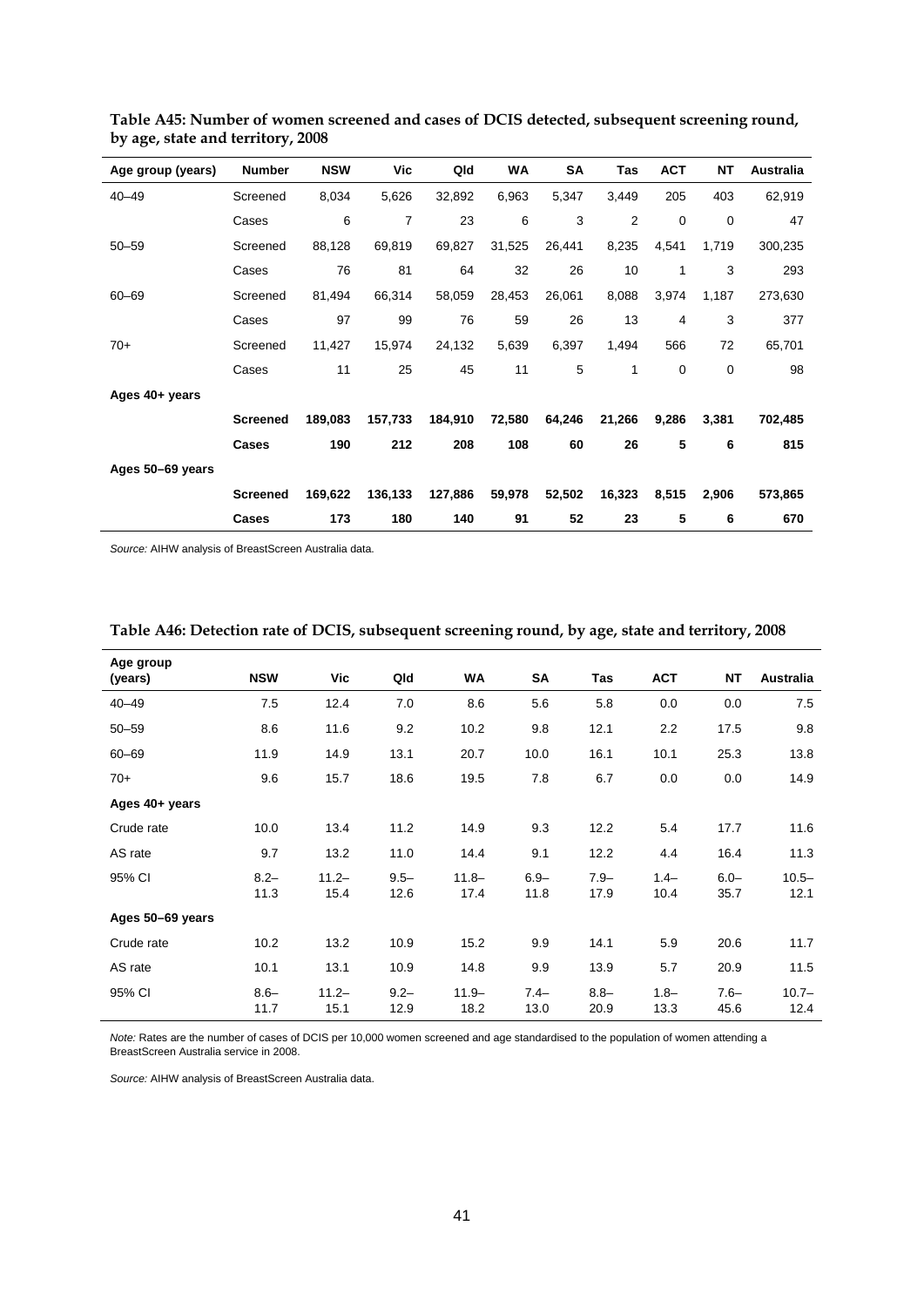### **Indicator 5 Recall to assessment for 2007**

| Age group<br>(years) | <b>Number</b>   | <b>NSW</b> | <b>Vic</b>     | Qld    | WA             | SΑ             | Tas   | <b>ACT</b>  | NΤ             | Australia |
|----------------------|-----------------|------------|----------------|--------|----------------|----------------|-------|-------------|----------------|-----------|
| $40 - 44$            | Screened        | 6,410      | 4,145          | 11,460 | 2,827          | 1,823          | 1,078 | 119         | 126            | 27,988    |
|                      | Cases           | 571        | 479            | 1,216  | 265            | 68             | 128   | 12          | 17             | 2,756     |
| $45 - 49$            | Screened        | 6,761      | 5,183          | 6,943  | 3,015          | 1,912          | 885   | 184         | 212            | 25,095    |
|                      | Cases           | 641        | 679            | 838    | 353            | 104            | 117   | 25          | 27             | 2,784     |
| $50 - 54$            | Screened        | 16,100     | 12,364         | 5,964  | 5,150          | 2,925          | 763   | 927         | 421            | 44,614    |
|                      | Cases           | 1,596      | 1,622          | 725    | 521            | 160            | 98    | 75          | 67             | 4,864     |
| $55 - 59$            | Screened        | 8,655      | 2,213          | 2,781  | 1,201          | 561            | 374   | 230         | 168            | 16,183    |
|                      | Cases           | 745        | 333            | 324    | 118            | 40             | 36    | 26          | 18             | 1,640     |
| $60 - 64$            | Screened        | 5,929      | 1,071          | 1,818  | 542            | 297            | 203   | 93          | 69             | 10,022    |
|                      | Cases           | 473        | 127            | 201    | 40             | 16             | 26    | 4           | $\overline{7}$ | 894       |
| 65-69                | Screened        | 3,783      | 610            | 997    | 305            | 150            | 118   | 49          | 44             | 6,056     |
|                      | Cases           | 305        | 73             | 108    | 30             | 13             | 15    | 5           | 4              | 553       |
| 70-74                | Screened        | 802        | 248            | 308    | 82             | 37             | 48    | 14          | 7              | 1,546     |
|                      | Cases           | 66         | 25             | 30     | 5              | $\overline{7}$ | 6     | 0           | 0              | 139       |
| $75 - 79$            | Screened        | 343        | 120            | 207    | 56             | 28             | 22    | 5           | 3              | 784       |
|                      | Cases           | 26         | 13             | 19     | $\overline{7}$ | 4              | 3     | 0           | 0              | 72        |
| $80 - 84$            | Screened        | 130        | 36             | 94     | 32             | 8              | 8     | 1           | 1              | 310       |
|                      | Cases           | 16         | $\overline{7}$ | 15     | 1              | 0              | 2     | 0           | 0              | 41        |
| $85+$                | Screened        | 40         | 18             | 30     | 11             | 3              | 3     | $\mathbf 0$ | $\mathbf 0$    | 105       |
|                      | Cases           | 0          | 4              | 3      | 3              | 0              | 1     | 0           | 0              | 11        |
| Ages 40+ years       |                 |            |                |        |                |                |       |             |                |           |
|                      | <b>Screened</b> | 48,953     | 26,008         | 30,602 | 13,221         | 7,744          | 3,502 | 1,622       | 1,051          | 132,703   |
|                      | Cases           | 4.439      | 3,362          | 3,479  | 1,343          | 412            | 432   | 147         | 140            | 13,754    |
| Ages 50-69 years     |                 |            |                |        |                |                |       |             |                |           |
|                      | Screened        | 34,467     | 16,258         | 11,560 | 7,198          | 3,933          | 1,458 | 1,299       | 702            | 76,875    |
|                      | <b>Cases</b>    | 3,119      | 2,155          | 1,358  | 709            | 229            | 175   | 110         | 96             | 7,951     |

**Table A47: Number of women screened and women recalled for assessment, mammographic reasons, first screening round, by age, state and territory, 2007**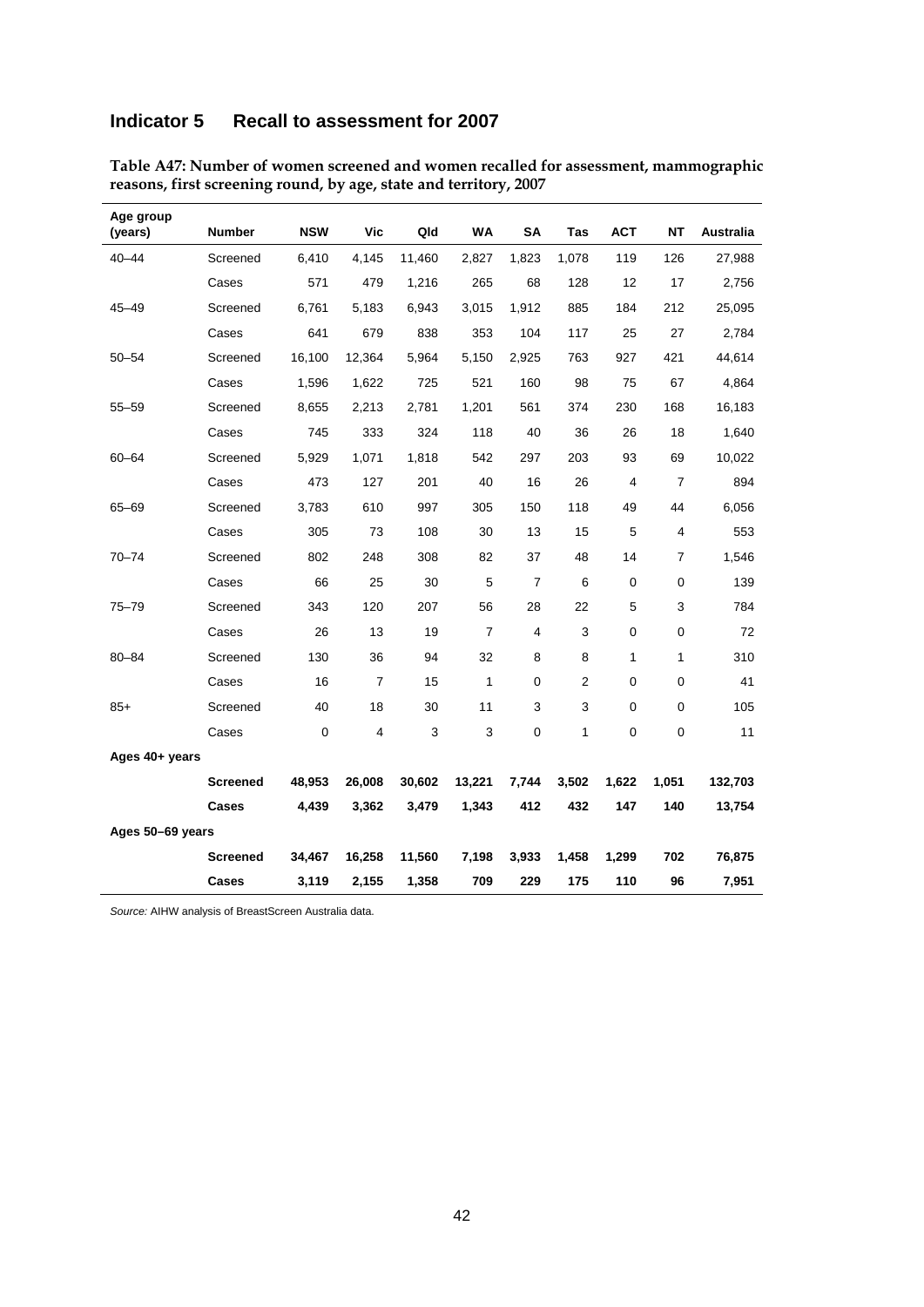| Age group<br>(years) | <b>NSW</b>  | Vic           | Qld           | <b>WA</b>    | SA          | Tas           | <b>ACT</b>           | <b>NT</b>            | <b>Australia</b> |
|----------------------|-------------|---------------|---------------|--------------|-------------|---------------|----------------------|----------------------|------------------|
|                      |             |               |               |              | (per cent)  |               |                      |                      |                  |
| $40 - 44$            | 8.9         | 11.6          | 10.6          | 9.4          | 3.7         | 11.9          | 10.1                 | 13.5                 | 9.8              |
| $45 - 49$            | 9.5         | 13.1          | 12.1          | 11.7         | 5.4         | 13.2          | 13.6                 | 12.7                 | 11.1             |
| $50 - 54$            | 9.9         | 13.1          | 12.2          | 10.1         | 5.5         | 12.8          | 8.1                  | 15.9                 | 10.9             |
| $55 - 59$            | 8.6         | 15.0          | 11.7          | 9.8          | 7.1         | 9.6           | 11.3                 | 10.7                 | 10.1             |
| $60 - 64$            | 8.0         | 11.9          | 11.1          | 7.4          | 5.4         | 12.8          | 4.3                  | 10.1                 | 8.9              |
| $65 - 69$            | 8.1         | 12.0          | 10.8          | 9.8          | 8.7         | 12.7          | 10.2                 | 9.1                  | 9.1              |
| $70 - 74$            | 8.2         | 10.1          | 9.7           | 6.1          | 18.9        | 12.5          | 0.0                  | 0.0                  | 9.0              |
| $75 - 79$            | 7.6         | 10.8          | 9.2           | 12.5         | 14.3        | 13.6          | 0.0                  | 0.0                  | 9.2              |
| $80 - 84$            | 12.3        | 19.4          | 16.0          | 3.1          | 0.0         | 25.0          | 0.0                  | 0.0                  | 13.2             |
| $85+$                | 0.0         | 22.2          | 10.0          | 27.3         | 0.0         | 33.3          | $\ddot{\phantom{a}}$ | $\ddot{\phantom{a}}$ | 10.5             |
| Ages 40+ years       |             |               |               |              |             |               |                      |                      |                  |
| Crude rate           | 9.1         | 12.9          | 11.4          | 10.2         | 5.3         | 12.3          | 9.1                  | 13.3                 | 10.4             |
| AS rate              | 8.7         | 12.9          | 11.4          | 9.4          | 7.1         | 12.2          | $\ddot{\phantom{0}}$ | $\ddot{\phantom{0}}$ | 9.9              |
| 95% CI               | $8.4 - 9.0$ | $12.1 - 13.6$ | $10.8 - 12.0$ | $8.5 - 10.3$ | $5.8 - 8.4$ | $10.5 - 14.0$ | . .                  | . .                  | $9.7 - 10.1$     |
| Ages 50-69 years     |             |               |               |              |             |               |                      |                      |                  |
| Crude rate           | 9.0         | 13.3          | 11.7          | 9.8          | 5.8         | 12.0          | 8.5                  | 13.7                 | 10.3             |
| AS rate              | 8.7         | 13.1          | 11.5          | 9.3          | 6.5         | 11.9          | 8.4                  | 11.7                 | 9.8              |
| 95% CI               | $8.4 - 9.0$ | $12.2 - 14.0$ | $10.8 - 12.2$ | $8.3 - 10.4$ | $5.3 - 7.9$ | $9.9 - 14.1$  | $6.1 - 11.0$         | $8.8 - 15.1$         | $9.6 - 10.1$     |

**Table A48: Recall to assessment rates, mammographic reasons, first screening round, by age, state and territory, 2007** 

*Note:* Rates are number of women recalled for assessment as a percentage of women screened and age standardised to the population of women attending a BreastScreen Australia service in 2008.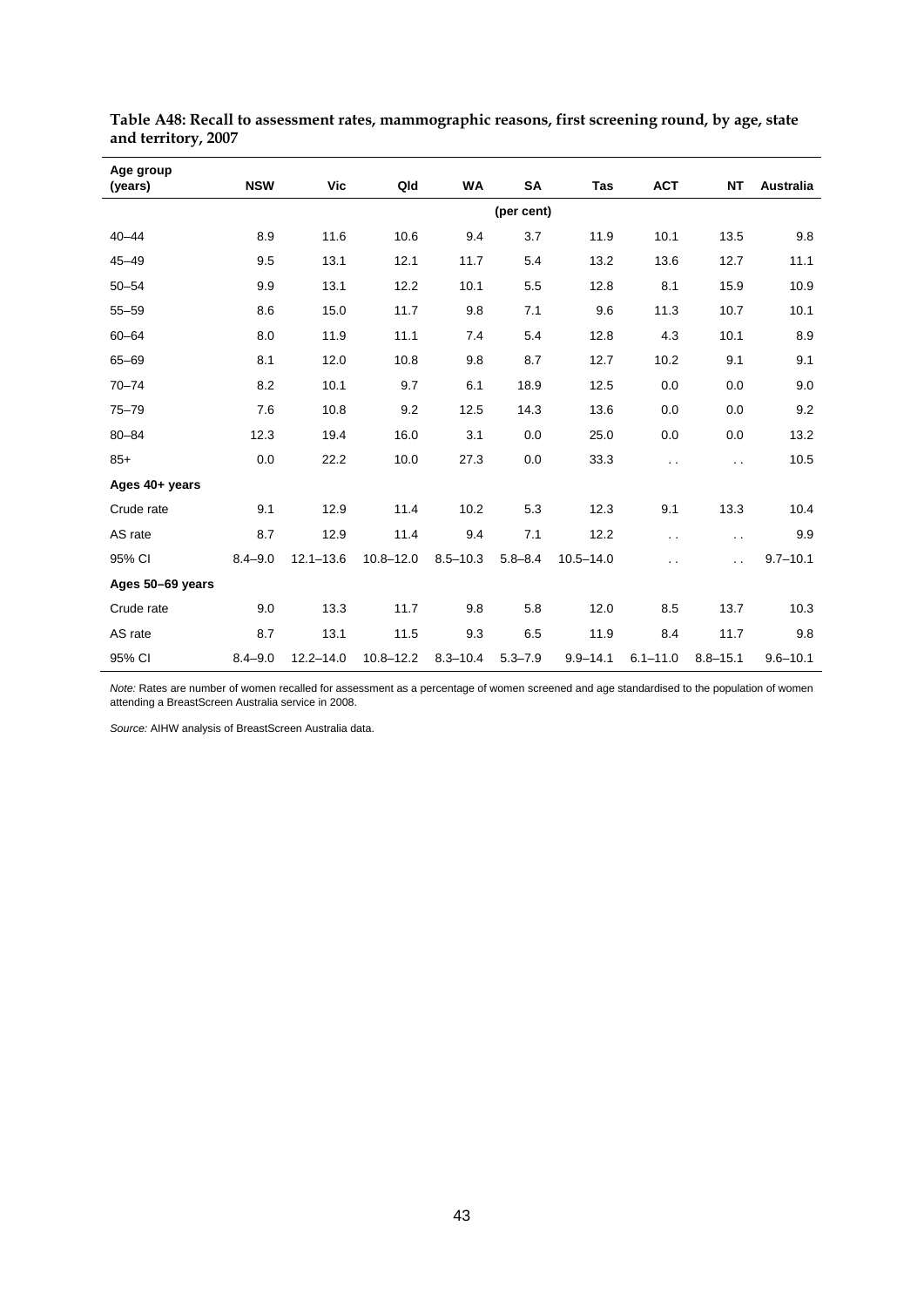| Age group (years) | <b>Number</b>   | <b>NSW</b> | Vic     | Qld     | WA                      | <b>SA</b> | Tas          | <b>ACT</b> | NΤ        | <b>Australia</b> |
|-------------------|-----------------|------------|---------|---------|-------------------------|-----------|--------------|------------|-----------|------------------|
| $40 - 44$         | Screened        | 1,551      | 1,060   | 8,799   | 1,822                   | 1,209     | 774          | 4          | 94        | 15,313           |
|                   | Cases           | 92         | 63      | 487     | 79                      | 27        | 52           | 0          | 10        | 810              |
| $45 - 49$         | Screened        | 8,380      | 4,939   | 22,838  | 5,864                   | 4,250     | 2,295        | 425        | 368       | 49,359           |
|                   | Cases           | 472        | 317     | 1,364   | 254                     | 103       | 184          | 21         | 28        | 2,743            |
| $50 - 54$         | Screened        | 43,195     | 29,867  | 31,151  | 14,107                  | 11,036    | 3,489        | 2,069      | 855       | 135,769          |
|                   | Cases           | 1,916      | 1,525   | 1,587   | 497                     | 232       | 176          | 75         | 51        | 6,059            |
| $55 - 59$         | Screened        | 51,545     | 41,333  | 34,809  | 16,631                  | 14,351    | 4,424        | 3,188      | 1,033     | 167,314          |
|                   | Cases           | 2,069      | 1,719   | 1,565   | 443                     | 281       | 203          | 93         | 31        | 6,404            |
| $60 - 64$         | Screened        | 47,571     | 38,238  | 29,870  | 14,049                  | 13,006    | 3,905        | 2,610      | 715       | 149,964          |
|                   | Cases           | 1,889      | 1,578   | 1,399   | 359                     | 259       | 159          | 74         | 22        | 5,739            |
| 65-69             | Screened        | 36,566     | 28,817  | 22,223  | 11,183                  | 9,945     | 2,996        | 1,802      | 448       | 113,980          |
|                   | Cases           | 1,392      | 1,189   | 1,003   | 285                     | 213       | 114          | 55         | 15        | 4,266            |
| $70 - 74$         | Screened        | 6,933      | 17,190  | 15,884  | 2,916                   | 3,506     | 2,055        | 393        | 49        | 48,926           |
|                   | Cases           | 307        | 730     | 681     | 90                      | 85        | 89           | 15         | 1         | 1,998            |
| $75 - 79$         | Screened        | 3,264      | 6,745   | 4,925   | 1,357                   | 1,810     | 458          | 155        | 17        | 18,731           |
|                   | Cases           | 143        | 300     | 221     | 33                      | 53        | 19           | 8          | 0         | 777              |
| $80 - 84$         | Screened        | 1,026      | 930     | 1,023   | 396                     | 555       | 128          | 39         | 5         | 4,102            |
|                   | Cases           | 39         | 53      | 50      | 15                      | 15        | 8            | 0          | 0         | 180              |
| $85+$             | Screened        | 210        | 159     | 278     | 73                      | 96        | 15           | 4          | 0         | 835              |
|                   | Cases           | 8          | 14      | 11      | $\overline{\mathbf{c}}$ | 1         | $\mathbf{1}$ | 0          | $\pmb{0}$ | 37               |
| Ages 40+ years    |                 |            |         |         |                         |           |              |            |           |                  |
|                   | <b>Screened</b> | 200,241    | 169,278 | 171,800 | 68,398                  | 59,764    | 20,539       | 10,689     | 3,584     | 704,293          |
|                   | Cases           | 8,327      | 7,488   | 8,368   | 2,057                   | 1,269     | 1,005        | 341        | 158       | 29,013           |
| Ages 50-69 years  |                 |            |         |         |                         |           |              |            |           |                  |
|                   | <b>Screened</b> | 178,877    | 138,255 | 118,053 | 55,970                  | 48,338    | 14,814       | 9,669      | 3,051     | 567,027          |
|                   | Cases           | 7,266      | 6,011   | 5,554   | 1,584                   | 985       | 652          | 297        | 119       | 22,468           |

**Table A49: Number of women screened and women recalled for assessment, mammographic reasons, subsequent screening rounds, by age, state and territory, 2007**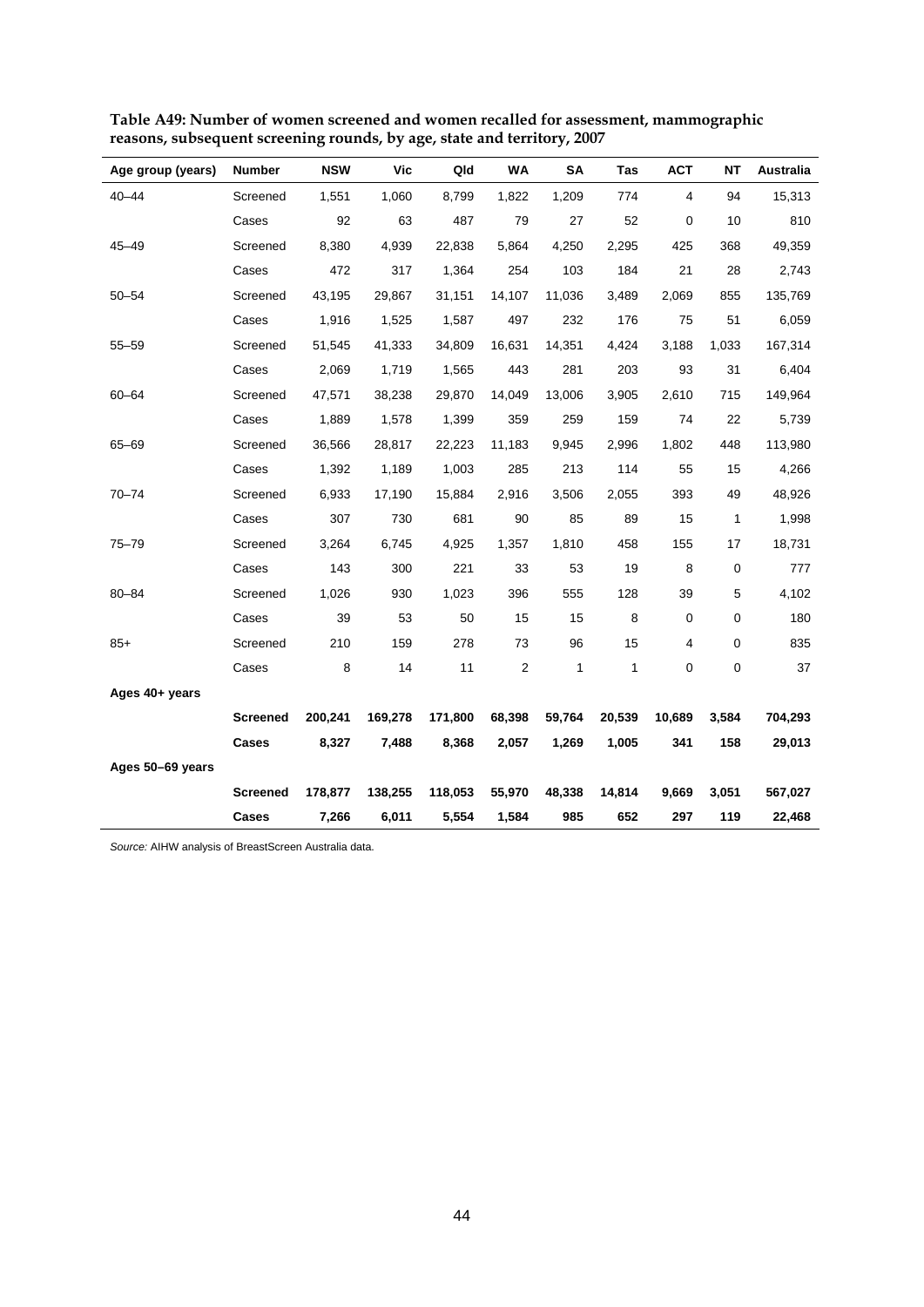| Age group (years) | <b>NSW</b>  | Vic         | Qld         | <b>WA</b>   | <b>SA</b>   | Tas         | <b>ACT</b>  | <b>NT</b>            | Australia   |
|-------------------|-------------|-------------|-------------|-------------|-------------|-------------|-------------|----------------------|-------------|
|                   |             |             |             |             | (per cent)  |             |             |                      |             |
| $40 - 44$         | 5.9         | 5.9         | 5.5         | 4.3         | 2.2         | 6.7         | 0.0         | 10.6                 | 5.3         |
| $45 - 49$         | 5.6         | 6.4         | 6.0         | 4.3         | 2.4         | 8.0         | 4.9         | 7.6                  | 5.6         |
| $50 - 54$         | 4.4         | 5.1         | 5.1         | 3.5         | 2.1         | 5.0         | 3.6         | 6.0                  | 4.5         |
| $55 - 59$         | 4.0         | 4.2         | 4.5         | 2.7         | 2.0         | 4.6         | 2.9         | 3.0                  | 3.8         |
| $60 - 64$         | 4.0         | 4.1         | 4.7         | 2.6         | 2.0         | 4.1         | 2.8         | 3.1                  | 3.8         |
| $65 - 69$         | 3.8         | 4.1         | 4.5         | 2.5         | 2.1         | 3.8         | 3.1         | 3.3                  | 3.7         |
| $70 - 74$         | 4.4         | 4.2         | 4.3         | 3.1         | 2.4         | 4.3         | 3.8         | 2.0                  | 4.1         |
| $75 - 79$         | 4.4         | 4.4         | 4.5         | 2.4         | 2.9         | 4.1         | 5.2         | 0.0                  | 4.1         |
| $80 - 84$         | 3.8         | 5.7         | 4.9         | 3.8         | 2.7         | 6.3         | 0.0         | 0.0                  | 4.4         |
| $85+$             | 3.8         | 8.8         | 4.0         | 2.7         | 1.0         | 6.7         | 0.0         | $\ddot{\phantom{0}}$ | 4.4         |
| Ages 40+ years    |             |             |             |             |             |             |             |                      |             |
| Crude rate        | 4.2         | 4.4         | 4.9         | 3.0         | 2.1         | 4.9         | 3.2         | 4.4                  | 4.1         |
| AS rate           | 4.3         | 4.7         | 4.8         | 3.1         | 2.1         | 4.9         | 3.2         | $\ddot{\phantom{0}}$ | 4.2         |
| 95% CI            | $4.2 - 4.4$ | $4.5 - 4.8$ | $4.7 - 4.9$ | $2.9 - 3.2$ | $2.0 - 2.2$ | $4.6 - 5.2$ | $2.8 - 3.6$ | $\ddot{\phantom{0}}$ | $4.2 - 4.3$ |
| Ages 50-69 years  |             |             |             |             |             |             |             |                      |             |
| Crude rate        | 4.1         | 4.3         | 4.7         | 2.8         | 2.0         | 4.4         | 3.1         | 3.9                  | 4.0         |
| AS rate           | 4.1         | 4.4         | 4.7         | 2.9         | 2.0         | 4.4         | 3.1         | 3.9                  | 4.0         |
| 95% CI            | $4.0 - 4.2$ | $4.3 - 4.5$ | $4.6 - 4.8$ | $2.7 - 3.0$ | $1.9 - 2.2$ | $4.1 - 4.8$ | $2.8 - 3.5$ | $3.2 - 4.7$          | $3.9 - 4.0$ |

**Table A50: Recall to assessment rates, mammographic reasons, subsequent screening rounds, by age, state and territory, 2007** 

*Note:* Rates are number of women recalled for assessment as a percentage of women screened and age standardised to the population of women attending a BreastScreen Australia service in 2008.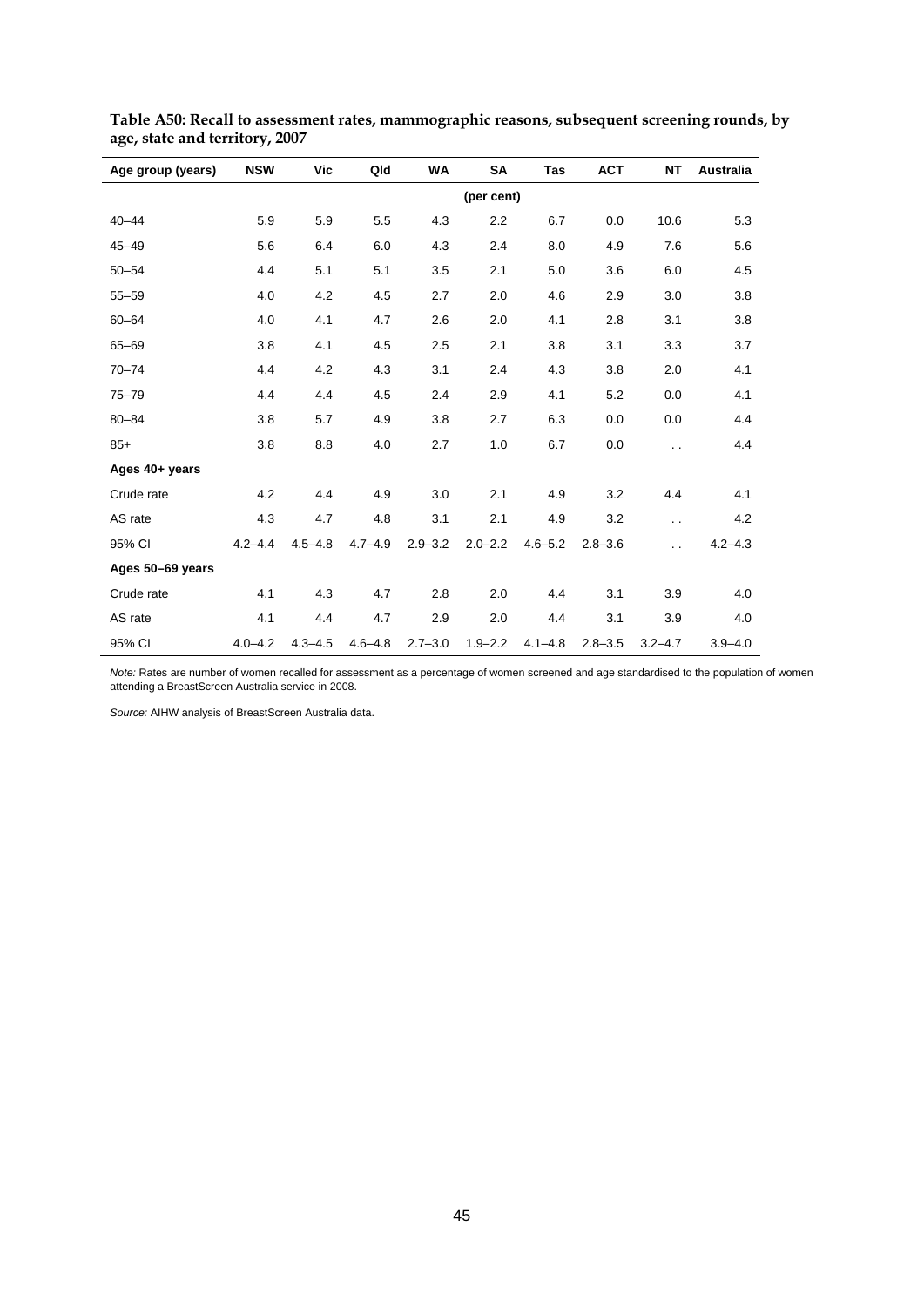| Age group<br>(years) | <b>Number</b>   | <b>NSW</b>   | Vic            | Qld              | WA             | <b>SA</b>   | Tas         | <b>ACT</b>  | NΤ          | <b>Australia</b> |
|----------------------|-----------------|--------------|----------------|------------------|----------------|-------------|-------------|-------------|-------------|------------------|
| $40 - 44$            | Screened        | 6,410        | 4,145          | 11,460           | 2,827          | 1,823       | 1,078       | 119         | 126         | 27,988           |
|                      | Cases           | 2            | 50             | 306              | 23             | $\mathbf 0$ | $\mathbf 0$ | $\mathbf 0$ | $\mathbf 0$ | 381              |
| $45 - 49$            | Screened        | 6,761        | 5,183          | 6,943            | 3,015          | 1,912       | 885         | 184         | 212         | 25,095           |
|                      | Cases           | 5            | 63             | 161              | 16             | 0           | $\mathbf 0$ | $\mathbf 0$ | 0           | 245              |
| 50–54                | Screened        | 16,100       | 12,364         | 5,964            | 5,150          | 2,925       | 763         | 927         | 421         | 44,614           |
|                      | Cases           | 2            | 80             | 75               | 24             | 0           | $\mathbf 0$ | $\mathbf 0$ | 0           | 181              |
| $55 - 59$            | Screened        | 8,655        | 2,213          | 2,781            | 1,201          | 561         | 374         | 230         | 168         | 16,183           |
|                      | Cases           | $\mathbf{1}$ | 19             | 37               | $\overline{2}$ | $\mathbf 0$ | $\mathbf 0$ | $\mathbf 0$ | $\mathbf 0$ | 59               |
| 60-64                | Screened        | 5,929        | 1,071          | 1,818            | 542            | 297         | 203         | 93          | 69          | 10,022           |
|                      | Cases           | $\mathbf{1}$ | 10             | 14               | 3              | $\mathbf 0$ | $\mathbf 0$ | $\mathbf 0$ | $\mathbf 0$ | 28               |
| 65-69                | Screened        | 3,783        | 610            | 997              | 305            | 150         | 118         | 49          | 44          | 6,056            |
|                      | Cases           | $\mathbf 0$  | $\overline{7}$ | 9                | 0              | 0           | 0           | $\mathbf 0$ | 0           | 16               |
| $70 - 74$            | Screened        | 802          | 248            | 308              | 82             | 37          | 48          | 14          | 7           | 1,546            |
|                      | Cases           | $\mathbf 0$  | 5              | 6                | $\mathbf 0$    | $\mathbf 0$ | 0           | $\pmb{0}$   | 0           | 11               |
| $75 - 79$            | Screened        | 343          | 120            | 207              | 56             | 28          | 22          | 5           | 3           | 784              |
|                      | Cases           | $\mathbf 0$  | 4              | $\overline{7}$   | 1              | $\Omega$    | $\mathbf 0$ | 0           | 0           | 12               |
| $80 - 84$            | Screened        | 130          | 36             | 94               | 32             | 8           | 8           | 1           | 1           | 310              |
|                      | Cases           | 0            | 1              | $\overline{2}$   | $\mathbf 0$    | 0           | 0           | 0           | 0           | 3                |
| $85+$                | Screened        | 40           | 18             | 30               | 11             | 3           | 3           | 0           | 0           | 105              |
|                      | Cases           | $\mathbf 0$  | $\mathbf 0$    | $\boldsymbol{2}$ | $\mathbf 0$    | $\mathbf 0$ | 0           | $\mathbf 0$ | 0           | $\overline{2}$   |
| Ages 40+ years       |                 |              |                |                  |                |             |             |             |             |                  |
|                      | <b>Screened</b> | 48,953       | 26,008         | 30,602           | 13,221         | 7,744       | 3,502       | 1,622       | 1,051       | 132,703          |
|                      | Cases           | 11           | 239            | 619              | 69             | 0           | 0           | 0           | 0           | 938              |
| Ages 50-69 years     |                 |              |                |                  |                |             |             |             |             |                  |
|                      | <b>Screened</b> | 34,467       | 16,258         | 11,560           | 7,198          | 3,933       | 1,458       | 1,299       | 702         | 76,875           |
|                      | Cases           | 4            | 116            | 135              | 29             | $\bf{0}$    | 0           | $\bf{0}$    | $\pmb{0}$   | 284              |

**Table A51: Number of women screened and women recalled for assessment, other reasons, first screening round, by age, state and territory, 2007**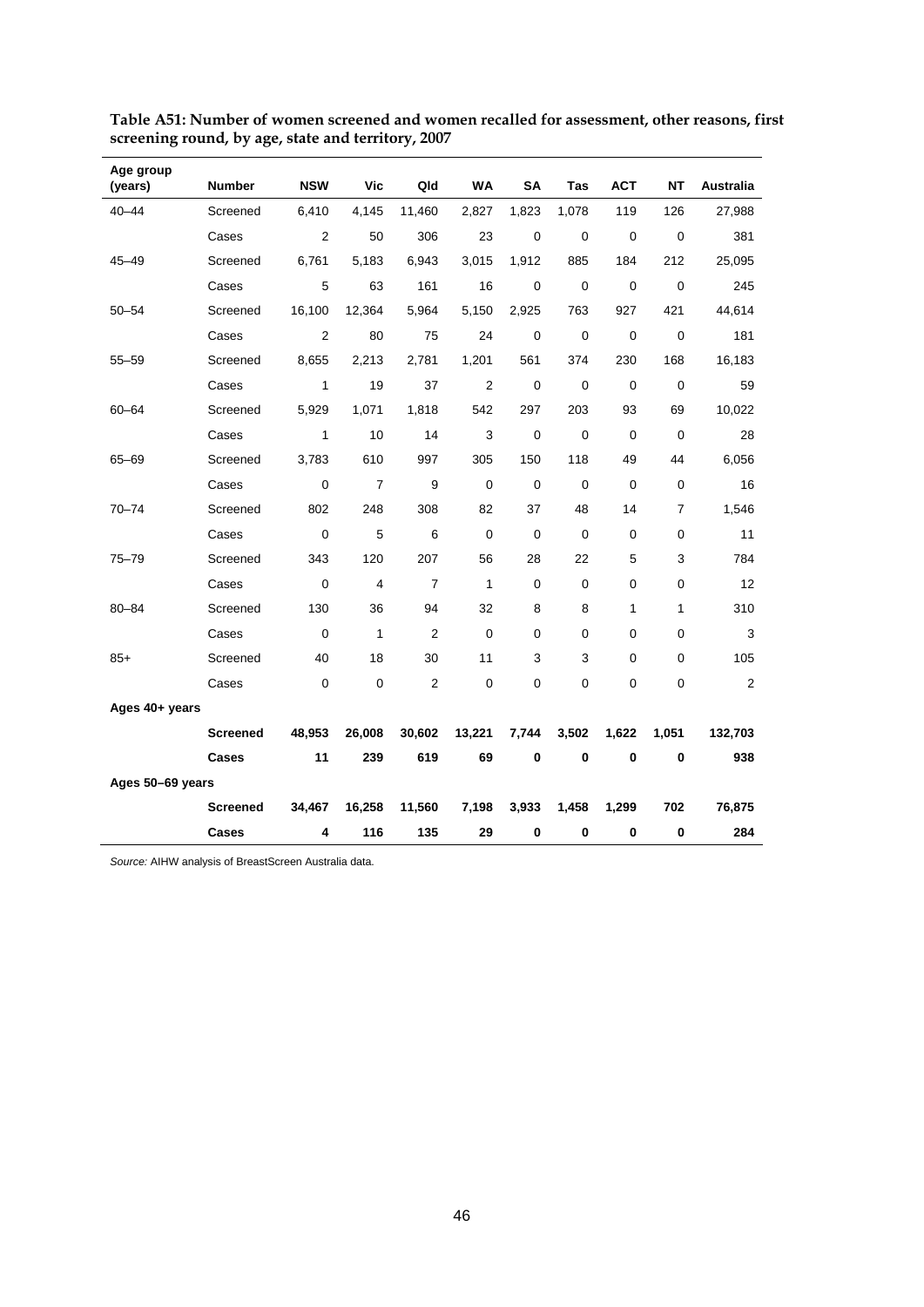| Age group        |             |             |             |             |            |                      |                      |           |                  |
|------------------|-------------|-------------|-------------|-------------|------------|----------------------|----------------------|-----------|------------------|
| (years)          | <b>NSW</b>  | <b>Vic</b>  | Qld         | <b>WA</b>   | <b>SA</b>  | Tas                  | <b>ACT</b>           | <b>NT</b> | <b>Australia</b> |
|                  |             |             |             |             | (per cent) |                      |                      |           |                  |
| $40 - 44$        | 0.0         | 1.2         | 2.7         | 0.8         | 0.0        | 0.0                  | 0.0                  | 0.0       | 1.4              |
| $45 - 49$        | 0.1         | 1.2         | 2.3         | 0.5         | 0.0        | 0.0                  | 0.0                  | 0.0       | 1.0              |
| $50 - 54$        | 0.0         | 0.6         | $1.3$       | 0.5         | 0.0        | 0.0                  | 0.0                  | 0.0       | 0.4              |
| $55 - 59$        | 0.0         | 0.9         | 1.3         | 0.2         | 0.0        | 0.0                  | 0.0                  | 0.0       | 0.4              |
| $60 - 64$        | 0.0         | 0.9         | 0.8         | 0.6         | 0.0        | 0.0                  | 0.0                  | 0.0       | 0.3              |
| 65-69            | 0.0         | 1.1         | 0.9         | 0.0         | 0.0        | 0.0                  | 0.0                  | 0.0       | 0.3              |
| $70 - 74$        | 0.0         | 2.0         | 1.9         | 0.0         | 0.0        | 0.0                  | 0.0                  | 0.0       | 0.7              |
| $75 - 79$        | 0.0         | 3.3         | 3.4         | 1.8         | 0.0        | 0.0                  | 0.0                  | 0.0       | 1.5              |
| $80 - 84$        | 0.0         | 2.8         | 2.1         | 0.0         | 0.0        | 0.0                  | 0.0                  | 0.0       | 1.0              |
| $85+$            | 0.0         | 0.0         | 6.7         | 0.0         | 0.0        | 0.0                  | $\ddot{\phantom{0}}$ | . .       | 1.9              |
| Ages 40+ years   |             |             |             |             |            |                      |                      |           |                  |
| Crude rate       | 0.0         | 0.9         | 2.0         | 0.5         | 0.0        | 0.0                  | 0.0                  | 0.0       | 0.7              |
| AS rate          | 0.0         | 1.0         | 1.4         | 0.4         | 0.0        | 0.0                  | $\ddot{\phantom{0}}$ | . .       | 0.5              |
| 95% CI           | $0.0 - 0.0$ | $0.8 - 1.3$ | $1.2 - 1.6$ | $0.2 - 0.5$ | $\sim$     | $\ddot{\phantom{0}}$ | . .                  | . .       | $0.4 - 0.5$      |
| Ages 50-69 years |             |             |             |             |            |                      |                      |           |                  |
| Crude rate       | 0.0         | 0.7         | 1.2         | 0.4         | 0.0        | 0.0                  | 0.0                  | 0.0       | 0.4              |
| AS rate          | 0.0         | 0.9         | 1.1         | 0.3         | 0.0        | 0.0                  | 0.0                  | 0.0       | 0.3              |
| 95% CI           | $0.0 - 0.0$ | $0.6 - 1.1$ | $0.9 - 1.3$ | $0.2 - 0.5$ | $\sim$     | $\sim$               | $\sim$ $\sim$        | $\sim$    | $0.3 - 0.4$      |

**Table A52: Recall to assessment rates, other reasons, first screening round, by age, state and territory, 2007** 

*Note:* Rates are number of women recalled for assessment as a percentage of women screened and age standardised to the population of women attending a BreastScreen Australia service in 2008.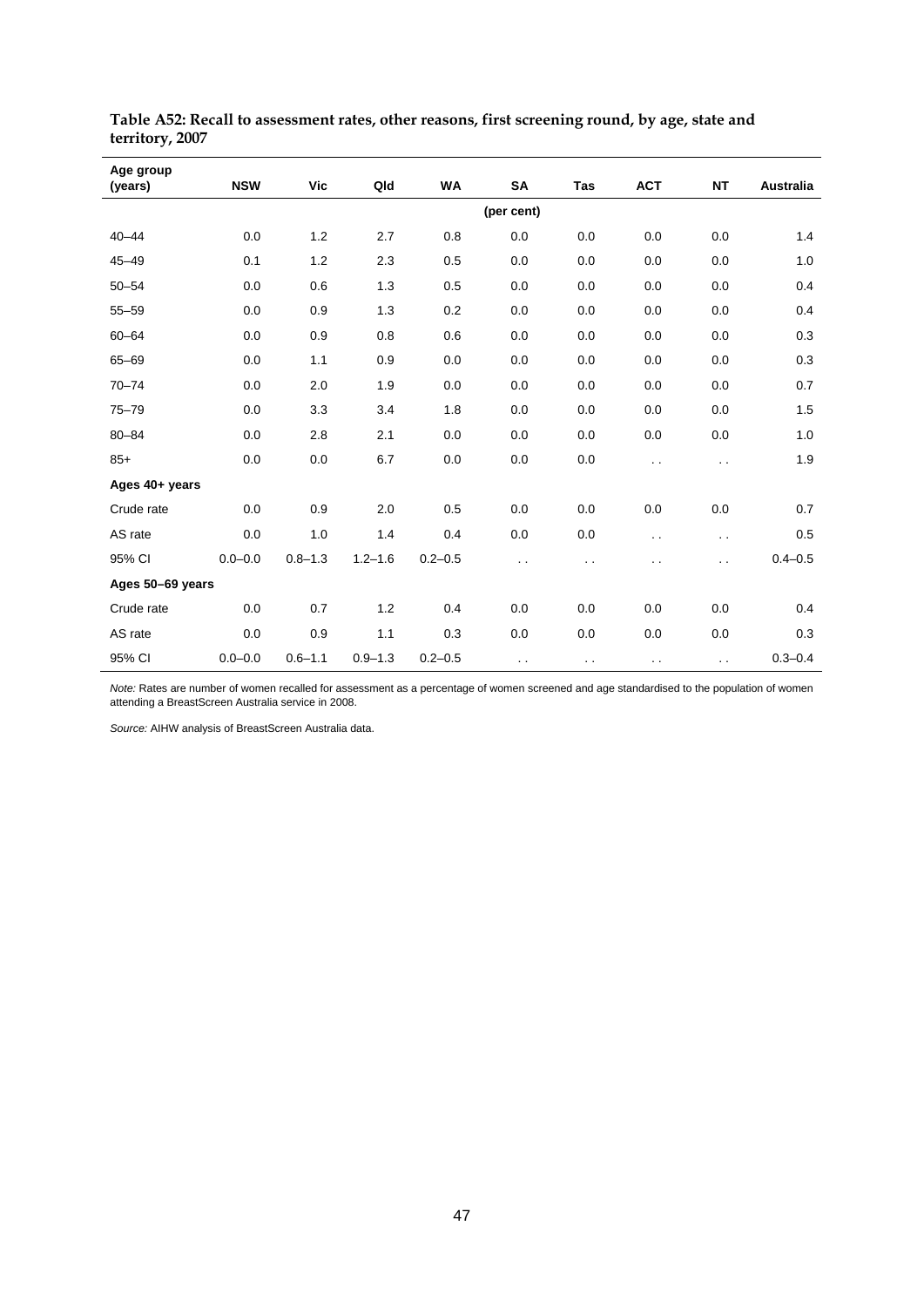| Age group (years) | <b>Number</b>   | <b>NSW</b>     | Vic        | Qld     | WA                       | <b>SA</b>   | Tas         | <b>ACT</b>  | <b>NT</b>   | Australia      |
|-------------------|-----------------|----------------|------------|---------|--------------------------|-------------|-------------|-------------|-------------|----------------|
| $40 - 44$         | Screened        | 1,551          | 1,060      | 8,799   | 1,822                    | 1,209       | 774         | 4           | 94          | 15,313         |
|                   | Cases           | 0              | 6          | 154     | 8                        | 0           | $\mathbf 0$ | 0           | 0           | 168            |
| $45 - 49$         | Screened        | 8,380          | 4,939      | 22,838  | 5,864                    | 4,250       | 2,295       | 425         | 368         | 49,359         |
|                   | Cases           | 2              | 45         | 338     | 24                       | $\mathbf 0$ | $\mathbf 0$ | $\mathbf 0$ | $\mathbf 0$ | 409            |
| $50 - 54$         | Screened        | 43,195         | 29,867     | 31,151  | 14,107                   | 11,036      | 3,489       | 2,069       | 855         | 135,769        |
|                   | Cases           | 12             | 135        | 325     | 35                       | $\mathbf 0$ | $\mathbf 0$ | $\mathbf 0$ | $\mathbf 0$ | 507            |
| $55 - 59$         | Screened        | 51,545         | 41,333     | 34,809  | 16,631                   | 14,351      | 4,424       | 3,188       | 1,033       | 167,314        |
|                   | Cases           | 6              | 113        | 309     | 27                       | 0           | $\mathbf 0$ | $\mathbf 0$ | $\mathbf 0$ | 455            |
| $60 - 64$         | Screened        | 47,571         | 38,238     | 29,870  | 14,049                   | 13,006      | 3,905       | 2,610       | 715         | 149,964        |
|                   | Cases           | 6              | 103        | 256     | 18                       | $\pmb{0}$   | $\mathbf 0$ | $\mathbf 0$ | $\mathbf 0$ | 383            |
| $65 - 69$         | Screened        | 36,566         | 28,817     | 22,223  | 11,183                   | 9,945       | 2,996       | 1,802       | 448         | 113,980        |
|                   | Cases           | $\mathbf{1}$   | 66         | 167     | 14                       | $\mathbf 0$ | $\mathbf 0$ | $\mathbf 0$ | $\mathbf 0$ | 248            |
| $70 - 74$         | Screened        | 6,933          | 17,190     | 15,884  | 2,916                    | 3,506       | 2,055       | 393         | 49          | 48,926         |
|                   | Cases           | $\mathbf{1}$   | 38         | 90      | 6                        | $\pmb{0}$   | $\pmb{0}$   | $\mathbf 0$ | $\pmb{0}$   | 135            |
| $75 - 79$         | Screened        | 3,264          | 6,745      | 4,925   | 1,357                    | 1,810       | 458         | 155         | 17          | 18,731         |
|                   | Cases           | $\overline{1}$ | 16         | 56      | 6                        | $\mathbf 0$ | $\mathbf 0$ | $\mathbf 0$ | 0           | 79             |
| 80-84             | Screened        | 1,026          | 930        | 1,023   | 396                      | 555         | 128         | 39          | 5           | 4,102          |
|                   | Cases           | $\mathbf 0$    | $\sqrt{3}$ | 19      | $\overline{\phantom{a}}$ | $\mathbf 0$ | $\mathbf 0$ | 0           | 0           | 23             |
| $85+$             | Screened        | 210            | 159        | 278     | 73                       | 96          | 15          | 4           | 0           | 835            |
|                   | Cases           | $\mathbf{1}$   | $\pmb{0}$  | 6       | $\pmb{0}$                | $\pmb{0}$   | $\mathbf 0$ | $\pmb{0}$   | 0           | $\overline{7}$ |
| Ages 40+ years    |                 |                |            |         |                          |             |             |             |             |                |
|                   | <b>Screened</b> | 200,241        | 169,278    | 171,800 | 68,398                   | 59,764      | 20,539      | 10,689      | 3,584       | 704,293        |
|                   | Cases           | 30             | 525        | 1,720   | 139                      | $\bf{0}$    | $\bf{0}$    | $\bf{0}$    | 0           | 2,414          |
| Ages 50-69 years  |                 |                |            |         |                          |             |             |             |             |                |
|                   | <b>Screened</b> | 178,877        | 138,255    | 118,053 | 55,970                   | 48,338      | 14,814      | 9,669       | 3,051       | 567,027        |
|                   | Cases           | 25             | 417        | 1,057   | 94                       | $\bf{0}$    | 0           | 0           | 0           | 1,593          |

**Table A53: Number of women screened and women recalled for assessment, other reasons, subsequent screening rounds, by age, state and territory, 2007**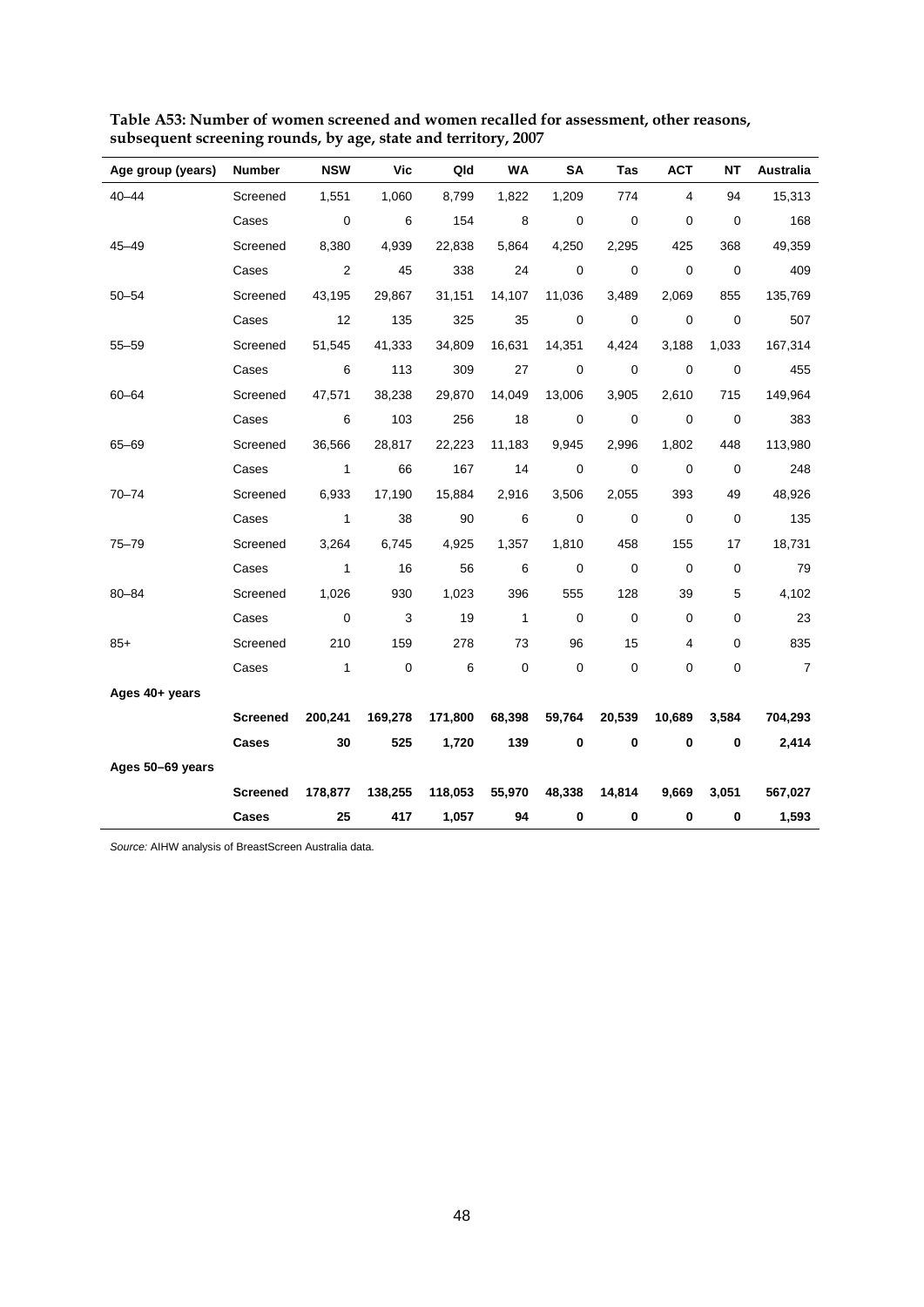| Age group<br>(years) | <b>NSW</b>  | Vic         | Qld         | WA          | SA            | Tas    | <b>ACT</b> | <b>NT</b>            | Australia   |
|----------------------|-------------|-------------|-------------|-------------|---------------|--------|------------|----------------------|-------------|
|                      |             |             |             |             | (per cent)    |        |            |                      |             |
| $40 - 44$            | 0.0         | 0.6         | 1.8         | 0.4         | 0.0           | 0.0    | 0.0        | 0.0                  | 1.1         |
| $45 - 49$            | 0.0         | 0.9         | 1.5         | 0.4         | 0.0           | 0.0    | 0.0        | 0.0                  | 0.8         |
| $50 - 54$            | 0.0         | 0.5         | 1.0         | 0.2         | 0.0           | 0.0    | 0.0        | 0.0                  | 0.4         |
| $55 - 59$            | 0.0         | 0.3         | 0.9         | 0.2         | 0.0           | 0.0    | 0.0        | 0.0                  | 0.3         |
| $60 - 64$            | 0.0         | 0.3         | 0.9         | 0.1         | 0.0           | 0.0    | 0.0        | 0.0                  | 0.3         |
| $65 - 69$            | 0.0         | 0.2         | 0.8         | 0.1         | 0.0           | 0.0    | 0.0        | 0.0                  | 0.2         |
| $70 - 74$            | 0.0         | 0.2         | 0.6         | 0.2         | 0.0           | 0.0    | 0.0        | 0.0                  | 0.3         |
| $75 - 79$            | 0.0         | 0.2         | 1.1         | 0.4         | 0.0           | 0.0    | 0.0        | 0.0                  | 0.4         |
| $80 - 84$            | 0.0         | 0.3         | 1.9         | 0.3         | 0.0           | 0.0    | 0.0        | 0.0                  | 0.6         |
| $85+$                | 0.5         | 0.0         | 2.2         | 0.0         | 0.0           | 0.0    | 0.0        | $\ddot{\phantom{a}}$ | 0.8         |
| Ages 40+ years       |             |             |             |             |               |        |            |                      |             |
| Crude rate           | 0.0         | 0.3         | 1.0         | 0.2         | 0.0           | 0.0    | 0.0        | 0.0                  | 0.3         |
| AS rate              | 0.0         | 0.4         | 1.0         | 0.2         | 0.0           | 0.0    | 0.0        | $\ddotsc$            | 0.4         |
| 95% CI               | $0.0 - 0.0$ | $0.3 - 0.4$ | $0.9 - 1.0$ | $0.2 - 0.3$ | . .           | . .    | . .        | $\ddot{\phantom{0}}$ | $0.4 - 0.4$ |
| Ages 50-69 years     |             |             |             |             |               |        |            |                      |             |
| Crude rate           | 0.0         | 0.3         | 0.9         | 0.2         | 0.0           | 0.0    | 0.0        | 0.0                  | 0.3         |
| AS rate              | 0.0         | 0.3         | 0.9         | 0.2         | 0.0           | 0.0    | 0.0        | 0.0                  | 0.3         |
| 95% CI               | $0.0 - 0.0$ | $0.3 - 0.3$ | $0.8 - 1.0$ | $0.1 - 0.2$ | $\sim$ $\sim$ | $\sim$ | $\sim$     | $\sim$ $\sim$        | $0.3 - 0.3$ |

**Table A54: Recall to assessment rates, other reasons, subsequent screening rounds, by age, state and territory, 2007** 

*Note:* Rates are number of women recalled for assessment as a percentage of women screened and age standardised to the population of women attending a BreastScreen Australia service in 2008.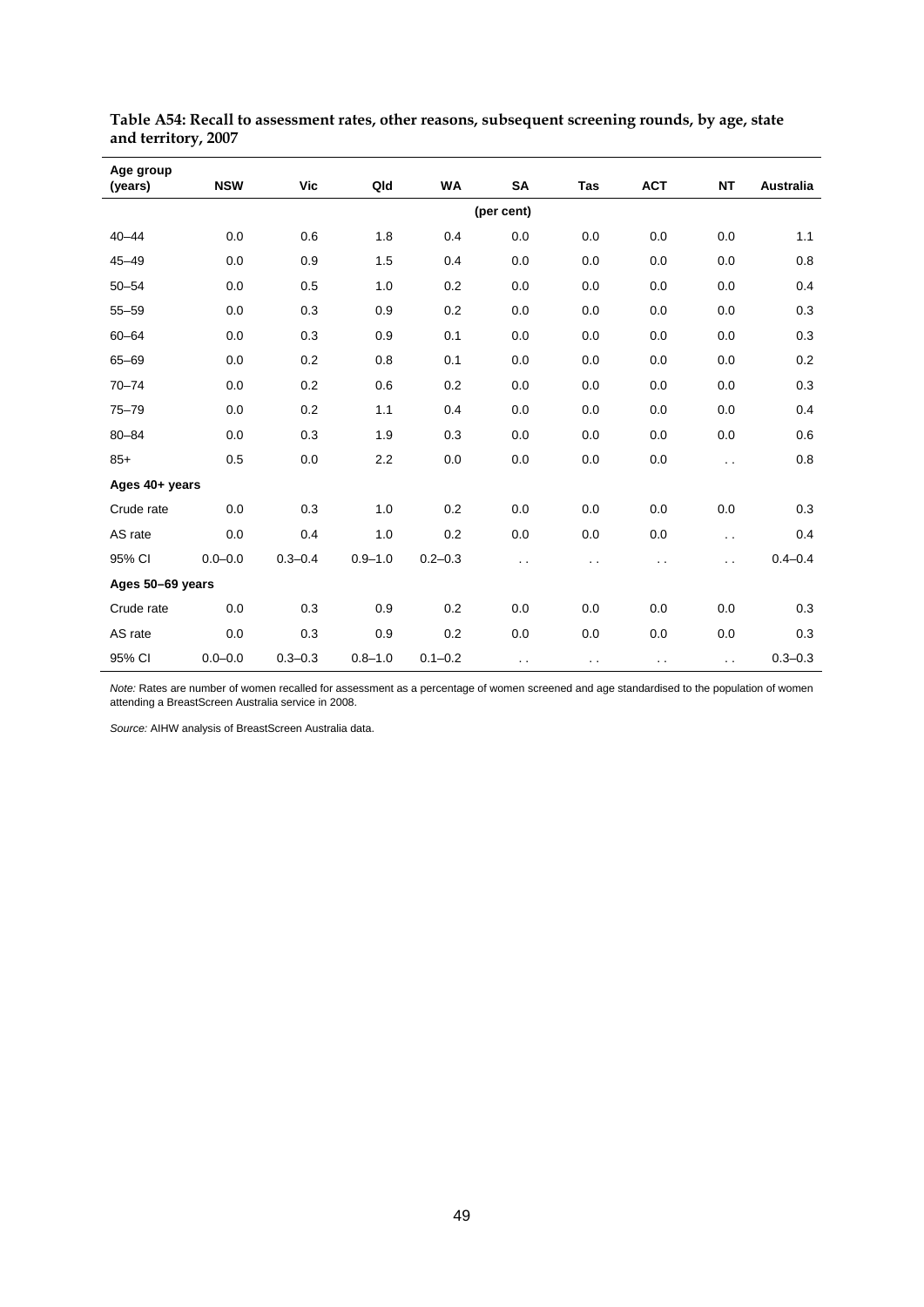### **Indicator 5 Recall to assessment for 2008**

| Age group<br>(years) | <b>Number</b>   | <b>NSW</b> | <b>Vic</b> | Qld    | <b>WA</b>      | <b>SA</b>      | <b>Tas</b>     | <b>ACT</b> | <b>NT</b>      | <b>Australia</b> |
|----------------------|-----------------|------------|------------|--------|----------------|----------------|----------------|------------|----------------|------------------|
| $40 - 44$            | Screened        | 6,511      | 4,021      | 11,061 | 2,803          | 1,847          | 1,193          | 350        | 77             | 27,863           |
|                      | Cases           | 630        | 428        | 1,305  | 265            | 77             | 157            | 29         | 12             | 2,903            |
| $45 - 49$            | Screened        | 8,039      | 4,924      | 6,777  | 3,126          | 1,883          | 933            | 480        | 152            | 26,314           |
|                      | Cases           | 816        | 641        | 897    | 368            | 75             | 118            | 47         | 35             | 2,997            |
| $50 - 54$            | Screened        | 19,705     | 11,313     | 7,637  | 5,734          | 5,006          | 764            | 802        | 410            | 51,371           |
|                      | Cases           | 1,855      | 1,461      | 1,059  | 595            | 273            | 111            | 96         | 57             | 5,507            |
| $55 - 59$            | Screened        | 11,571     | 2,598      | 3,414  | 1,391          | 656            | 410            | 196        | 207            | 20,443           |
|                      | Cases           | 916        | 370        | 477    | 132            | 38             | 48             | 17         | 23             | 2,021            |
| $60 - 64$            | Screened        | 9,223      | 1,379      | 1,967  | 665            | 355            | 239            | 102        | 90             | 14,020           |
|                      | Cases           | 655        | 150        | 239    | 65             | 25             | 29             | 13         | 10             | 1,186            |
| 65-69                | Screened        | 5,868      | 741        | 1,105  | 323            | 165            | 134            | 41         | 44             | 8,421            |
|                      | Cases           | 405        | 107        | 135    | 37             | 12             | 17             | 5          | 5              | 723              |
| $70 - 74$            | Screened        | 1,239      | 228        | 356    | 114            | 62             | 34             | 19         | 8              | 2,060            |
|                      | Cases           | 98         | 24         | 39     | 9              | 8              | 5              | 2          | 2              | 187              |
| $75 - 79$            | Screened        | 559        | 94         | 189    | 57             | 26             | 19             | 3          | 4              | 951              |
|                      | Cases           | 41         | 9          | 24     | $\overline{7}$ | $\overline{2}$ | $\overline{2}$ | 0          | 0              | 85               |
| $80 - 84$            | Screened        | 182        | 50         | 89     | 21             | 11             | 1              | 5          | $\overline{2}$ | 361              |
|                      | Cases           | 27         | 11         | 14     | 3              | $\mathbf 0$    | 0              | 1          | 0              | 56               |
| $85+$                | Screened        | 54         | 15         | 32     | 12             | $\overline{2}$ | 1              | 0          | $\mathbf 0$    | 116              |
|                      | Cases           | 4          | 1          | 5      | 0              | 1              | 0              | 0          | 0              | 11               |
| Ages 40+ years       |                 |            |            |        |                |                |                |            |                |                  |
|                      | <b>Screened</b> | 62,951     | 25,363     | 32,627 | 14,246         | 10,013         | 3,728          | 1,998      | 994            | 151,920          |
|                      | Cases           | 5,447      | 3,202      | 4,194  | 1,481          | 511            | 487            | 210        | 144            | 15,676           |
| Ages 50-69 years     |                 |            |            |        |                |                |                |            |                |                  |
|                      | Screened        | 46,367     | 16,031     | 14,123 | 8,113          | 6,182          | 1,547          | 1,141      | 751            | 94,255           |
|                      | Cases           | 3,831      | 2,088      | 1,910  | 829            | 348            | 205            | 131        | 95             | 9,437            |

**Table A55: Number of women screened and women recalled for assessment, mammographic reasons, first screening round, by age, state and territory, 2008**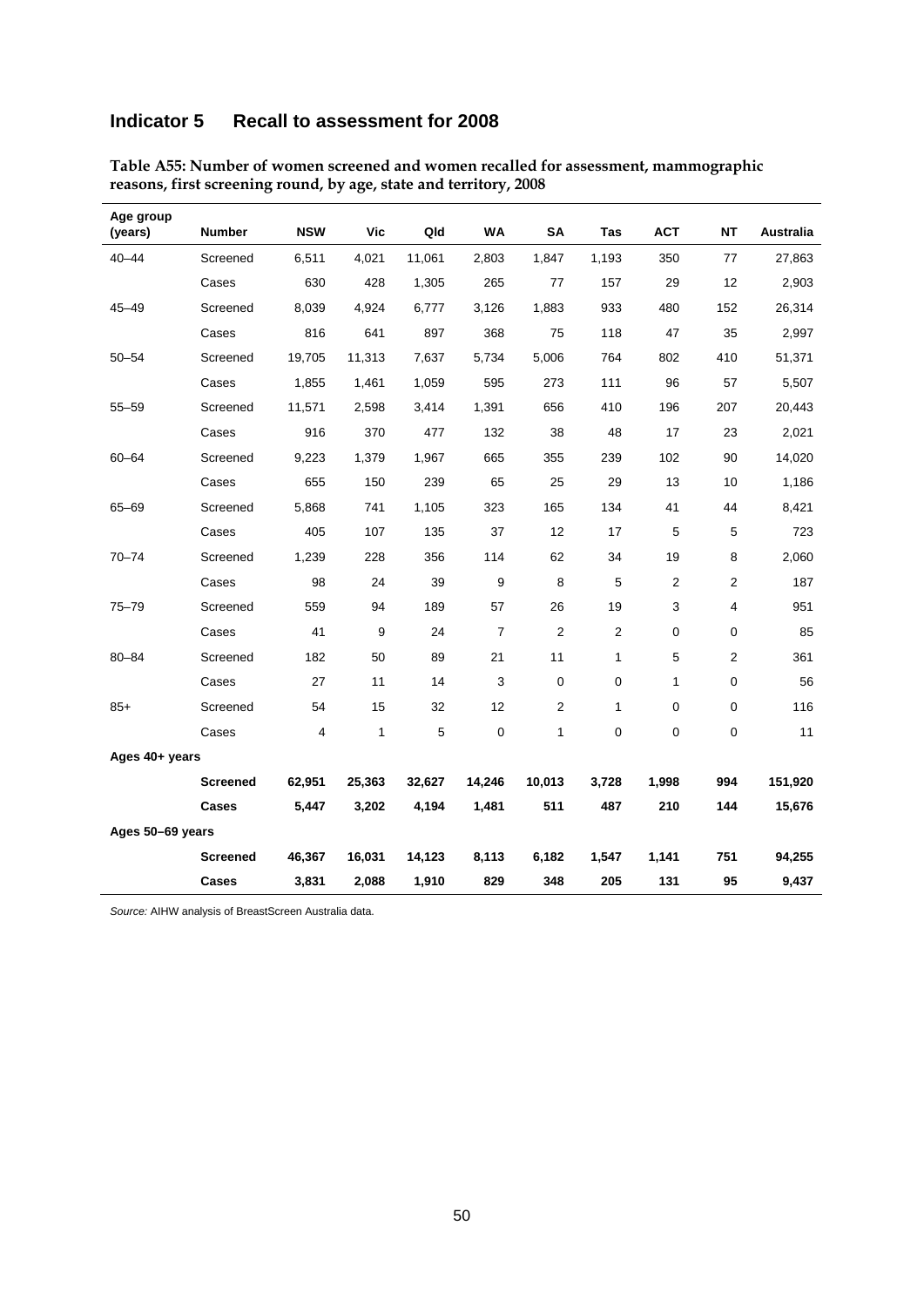| Age group<br>(years) | <b>NSW</b>  | Vic           | Qld           | <b>WA</b>    | SA          | Tas          | <b>ACT</b>           | <b>NT</b>            | Australia   |
|----------------------|-------------|---------------|---------------|--------------|-------------|--------------|----------------------|----------------------|-------------|
|                      |             |               |               |              | (per cent)  |              |                      |                      |             |
| $40 - 44$            | 9.7         | 10.6          | 11.8          | 9.5          | 4.2         | 13.2         | 8.3                  | 15.6                 | 10.4        |
| $45 - 49$            | 10.2        | 13.0          | 13.2          | 11.8         | 4.0         | 12.6         | 9.8                  | 23.0                 | 11.4        |
| $50 - 54$            | 9.4         | 12.9          | 13.9          | 10.4         | 5.5         | 14.5         | 12.0                 | 13.9                 | 10.7        |
| $55 - 59$            | 7.9         | 14.2          | 14.0          | 9.5          | 5.8         | 11.7         | 8.7                  | 11.1                 | 9.9         |
| $60 - 64$            | 7.1         | 10.9          | 12.2          | 9.8          | 7.0         | 12.1         | 12.7                 | 11.1                 | 8.5         |
| $65 - 69$            | 6.9         | 14.4          | 12.2          | 11.5         | 7.3         | 12.7         | 12.2                 | 11.4                 | 8.6         |
| $70 - 74$            | 7.9         | 10.5          | 11.0          | 7.9          | 12.9        | 14.7         | 10.5                 | 25.0                 | 9.1         |
| $75 - 79$            | 7.3         | 9.6           | 12.7          | 12.3         | 7.7         | 10.5         | 0.0                  | 0.0                  | 8.9         |
| $80 - 84$            | 14.8        | 22.0          | 15.7          | 14.3         | 0.0         | 0.0          | 20.0                 | 0.0                  | 15.5        |
| $85+$                | 7.4         | 6.7           | 15.6          | 0.0          | 50.0        | 0.0          | $\ddot{\phantom{0}}$ | $\ddot{\phantom{a}}$ | 9.5         |
| Ages 40+ years       |             |               |               |              |             |              |                      |                      |             |
| Crude rate           | 8.7         | 12.6          | 12.9          | 10.4         | 5.1         | 13.1         | 10.5                 | 14.5                 | 10.3        |
| AS rate              | 8.2         | 12.8          | 13.0          | 10.2         | 6.4         | 12.8         | $\ddot{\phantom{0}}$ | $\ddot{\phantom{0}}$ | 9.7         |
| 95% CI               | $8.0 - 8.5$ | $12.1 - 13.5$ | $12.4 - 13.6$ | $9.3 - 11.1$ | $5.3 - 7.5$ | $11.1 - 4.6$ | . .                  | $\ddot{\phantom{0}}$ | $9.5 - 9.9$ |
| Ages 50-69 years     |             |               |               |              |             |              |                      |                      |             |
| Crude rate           | 8.3         | 13.0          | 13.5          | 10.2         | 5.6         | 13.3         | 11.5                 | 12.6                 | 10.0        |
| AS rate              | 7.9         | 13.0          | 13.1          | 10.2         | 6.3         | 12.8         | 11.3                 | 11.9                 | 9.5         |
| 95% CI               | $7.7 - 8.2$ | $12.2 - 13.9$ | $12.5 - 13.9$ | $9.1 - 11.3$ | $5.1 - 7.5$ | $10.9 - 4.9$ | $8.4 - 14.5$         | $9.1 - 15.3$         | $9.3 - 9.7$ |

**Table A56: Recall to assessment rates, mammographic reasons, first screening round, by age, state and territory, 2008** 

*Note:* Rates are number of women recalled for assessment as a percentage of women screened and age standardised to the population of women attending a BreastScreen Australia service in 2008.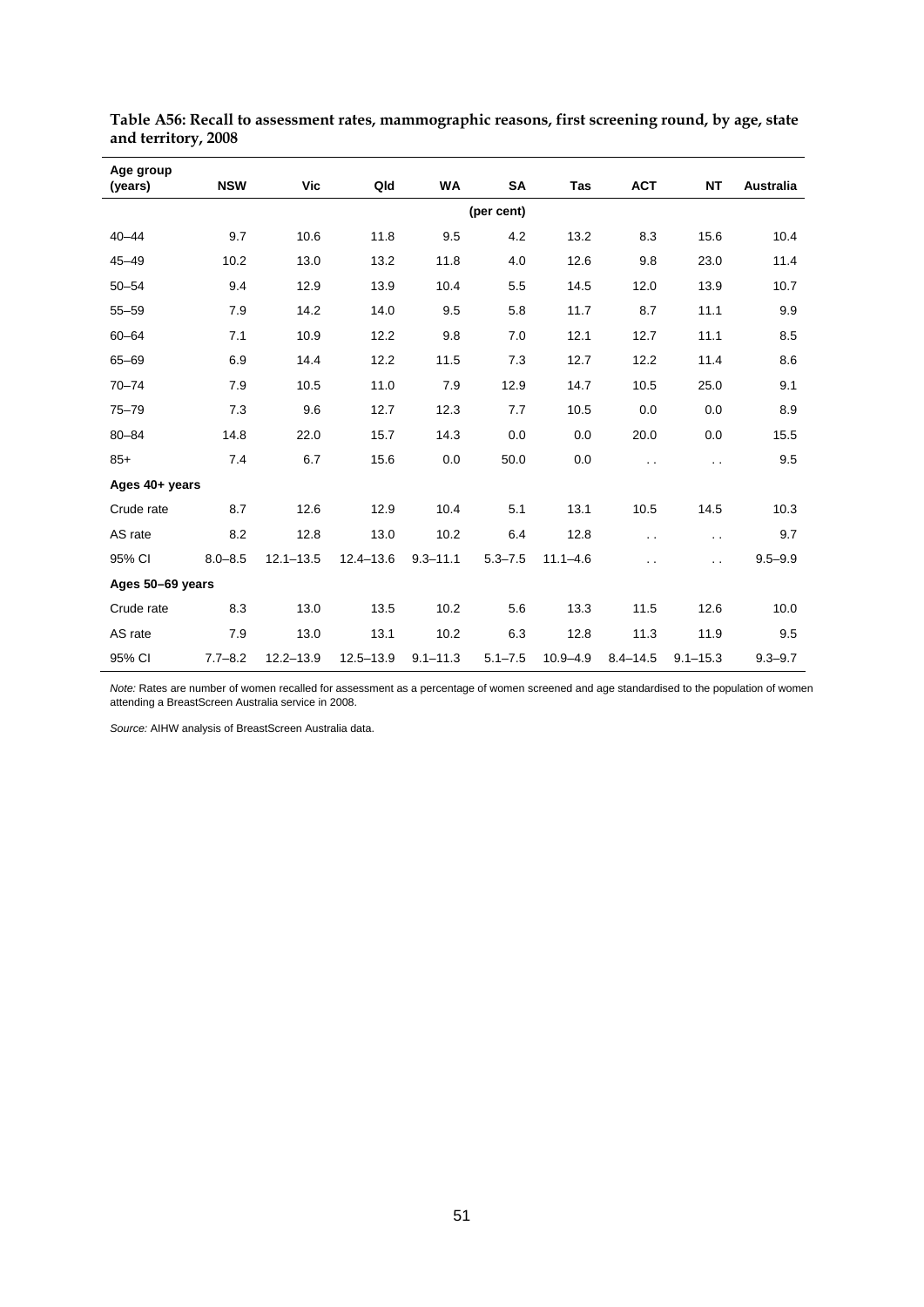| Age group<br>(years) | <b>Number</b>   | <b>NSW</b> | <b>Vic</b>     | Qld     | WA     | <b>SA</b>      | Tas    | <b>ACT</b>     | NΤ           | Australia |
|----------------------|-----------------|------------|----------------|---------|--------|----------------|--------|----------------|--------------|-----------|
| $40 - 44$            | Screened        | 1,170      | 1,025          | 8,889   | 1,491  | 1,122          | 877    | 6              | 66           | 14,646    |
|                      | Cases           | 45         | 76             | 539     | 68     | 35             | 66     | 0              | $\mathbf{1}$ | 830       |
| $45 - 49$            | Screened        | 6,864      | 4,601          | 24,003  | 5,472  | 4,225          | 2,572  | 199            | 337          | 48,273    |
|                      | Cases           | 428        | 330            | 1,441   | 256    | 109            | 171    | 11             | 20           | 2,766     |
| $50 - 54$            | Screened        | 40,096     | 30,013         | 33,196  | 13,723 | 11,152         | 3,698  | 1,788          | 762          | 134,428   |
|                      | Cases           | 1,848      | 1,690          | 1,693   | 497    | 252            | 175    | 64             | 42           | 6,261     |
| $55 - 59$            | Screened        | 48,032     | 39,806         | 36,631  | 17,802 | 15,289         | 4,537  | 2,753          | 957          | 165,807   |
|                      | Cases           | 1,882      | 1,893          | 1,542   | 512    | 288            | 175    | 84             | 38           | 6,414     |
| $60 - 64$            | Screened        | 46,423     | 37,797         | 33,516  | 16,207 | 14,998         | 4,626  | 2,400          | 800          | 156,767   |
|                      | Cases           | 1,775      | 1,701          | 1,443   | 440    | 305            | 203    | 87             | 31           | 5,985     |
| $65 - 69$            | Screened        | 35,071     | 28,517         | 24,543  | 12,246 | 11,063         | 3,462  | 1,574          | 387          | 116,863   |
|                      | Cases           | 1,364      | 1,305          | 1,101   | 384    | 252            | 163    | 42             | 16           | 4,627     |
| $70 - 74$            | Screened        | 7,308      | 11,575         | 17,115  | 3,485  | 3,885          | 969    | 389            | 49           | 44,775    |
|                      | Cases           | 297        | 524            | 762     | 126    | 92             | 32     | 13             | 5            | 1,851     |
| $75 - 79$            | Screened        | 2,963      | 3,315          | 5,533   | 1,594  | 1,799          | 391    | 135            | 16           | 15,746    |
|                      | Cases           | 136        | 162            | 241     | 54     | 48             | 21     | 4              | $\mathbf{1}$ | 667       |
| $80 - 84$            | Screened        | 972        | 905            | 1,168   | 465    | 601            | 114    | 35             | 6            | 4,266     |
|                      | Cases           | 39         | 34             | 56      | 17     | 13             | 6      | $\overline{2}$ | 0            | 167       |
| $85+$                | Screened        | 184        | 179            | 316     | 95     | 112            | 20     | $\overline{7}$ | 1            | 914       |
|                      | Cases           | 10         | $\overline{7}$ | 10      | 3      | $\overline{2}$ | 1      | 1              | 0            | 34        |
| Ages 40+ years       |                 |            |                |         |        |                |        |                |              |           |
|                      | <b>Screened</b> | 189,083    | 157,733        | 184,910 | 72,580 | 64,246         | 21,266 | 9,286          | 3,381        | 702,485   |
|                      | Cases           | 7,824      | 7,722          | 8,828   | 2,357  | 1,396          | 1,013  | 308            | 154          | 29,602    |
| Ages 50-69 years     |                 |            |                |         |        |                |        |                |              |           |
|                      | <b>Screened</b> | 169,622    | 136,133        | 127,886 | 59,978 | 52,502         | 16,323 | 8,515          | 2,906        | 573,865   |
|                      | Cases           | 6,869      | 6,589          | 5,779   | 1,833  | 1,097          | 716    | 277            | 127          | 23,287    |

| Table A57: Number of women screened and women recalled for assessment, mammographic |
|-------------------------------------------------------------------------------------|
| reasons, subsequent screening rounds, by age, state and territory, 2008             |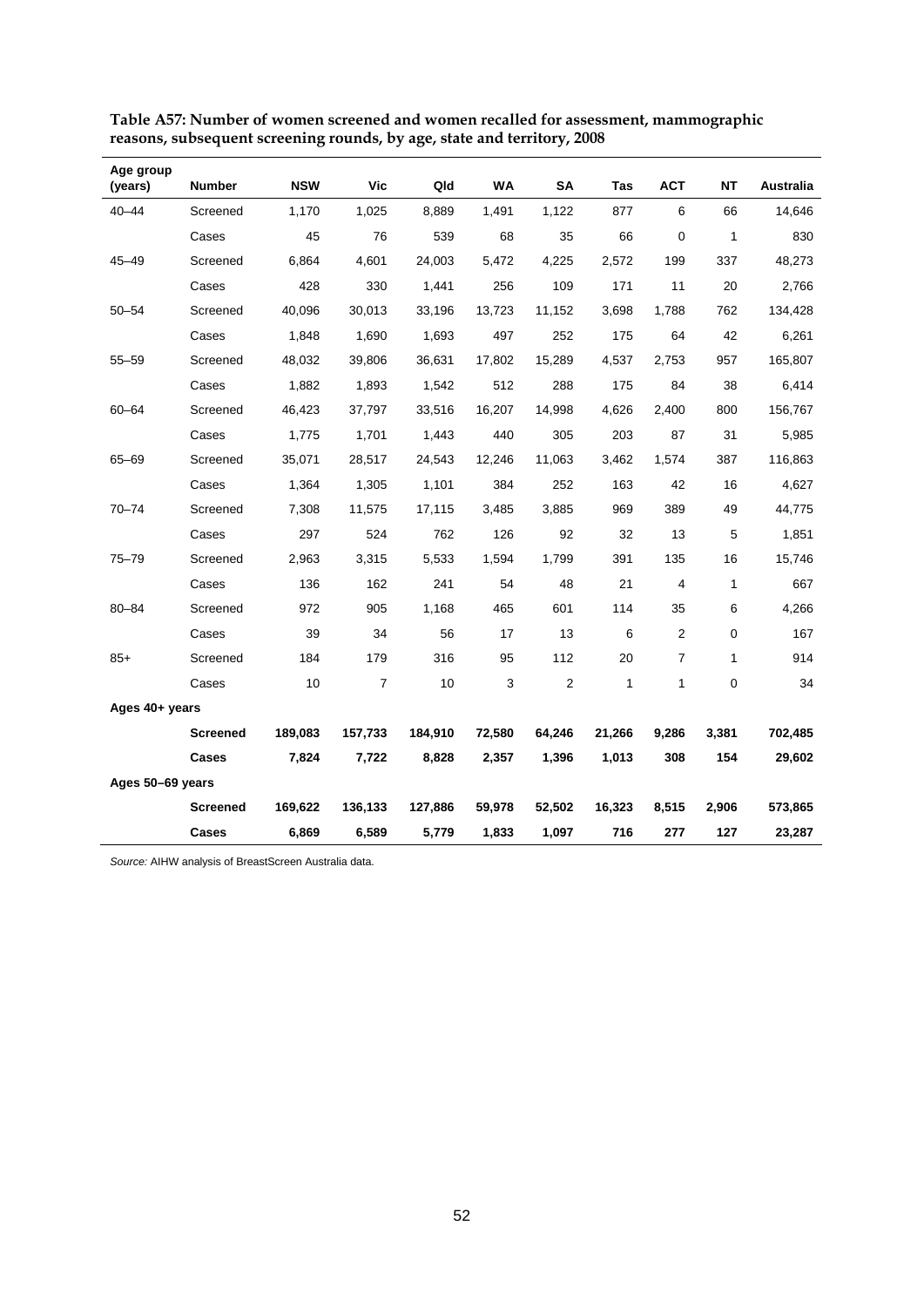| Age group<br>(years) | <b>NSW</b>  | Vic         | Qld         | <b>WA</b>   | SA          | <b>Tas</b>  | <b>ACT</b>  | <b>NT</b>   | <b>Australia</b> |
|----------------------|-------------|-------------|-------------|-------------|-------------|-------------|-------------|-------------|------------------|
|                      |             |             |             |             | (per cent)  |             |             |             |                  |
| $40 - 44$            | 3.8         | 7.4         | 6.1         | 4.6         | 3.1         | 7.5         | 0.0         | 1.5         | 5.7              |
| $45 - 49$            | 6.2         | 7.2         | 6.0         | 4.7         | 2.6         | 6.6         | 5.5         | 5.9         | 5.7              |
| $50 - 54$            | 4.6         | 5.6         | 5.1         | 3.6         | 2.3         | 4.7         | 3.6         | 5.5         | 4.7              |
| $55 - 59$            | 3.9         | 4.8         | 4.2         | 2.9         | 1.9         | 3.9         | 3.1         | 4.0         | 3.9              |
| $60 - 64$            | 3.8         | 4.5         | 4.3         | 2.7         | 2.0         | 4.4         | 3.6         | 3.9         | 3.8              |
| $65 - 69$            | 3.9         | 4.6         | 4.5         | 3.1         | 2.3         | 4.7         | 2.7         | 4.1         | 4.0              |
| $70 - 74$            | 4.1         | 4.5         | 4.5         | 3.6         | 2.4         | 3.3         | 3.3         | 10.2        | 4.1              |
| $75 - 79$            | 4.6         | 4.9         | 4.4         | 3.4         | 2.7         | 5.4         | 3.0         | 6.3         | 4.2              |
| $80 - 84$            | 4.0         | 3.8         | 4.8         | 3.7         | 2.2         | 5.3         | 5.7         | 0.0         | 3.9              |
| $85+$                | 5.4         | 3.9         | 3.2         | 3.2         | 1.8         | 5.0         | 14.3        | 0.0         | 3.7              |
| Ages 40+ years       |             |             |             |             |             |             |             |             |                  |
| Crude rate           | 4.1         | 4.9         | 4.8         | 3.2         | 2.2         | 4.8         | 3.3         | 4.6         | 4.2              |
| AS rate              | 4.3         | 5.2         | 4.7         | 3.3         | 2.2         | 4.7         | 3.3         | 4.7         | 4.3              |
| 95% CI               | $4.2 - 4.4$ | $5.1 - 5.3$ | $4.6 - 4.8$ | $3.2 - 3.5$ | $2.1 - 2.3$ | $4.4 - 5.0$ | $2.9 - 3.8$ | $3.9 - 5.7$ | $4.3 - 4.4$      |
| Ages 50-69 years     |             |             |             |             |             |             |             |             |                  |
| Crude rate           | 4.0         | 4.8         | 4.5         | 3.1         | 2.1         | 4.4         | 3.3         | 4.4         | 4.1              |
| AS rate              | 4.1         | 4.9         | 4.5         | 3.1         | 2.1         | 4.4         | 3.3         | 4.4         | 4.1              |
| 95% CI               | $4.0 - 4.2$ | $4.8 - 5.0$ | $4.4 - 4.7$ | $2.9 - 3.2$ | $2.0 - 2.2$ | $4.1 - 4.7$ | $2.9 - 3.7$ | $3.7 - 5.3$ | $4.0 - 4.1$      |

**Table A58: Recall to assessment rates, mammographic reasons, subsequent screening rounds, by age, state and territory, 2008** 

*Note:* Rates are number of women recalled for assessment as a percentage of women screened and age standardised to the population of women attending a BreastScreen Australia service in 2008.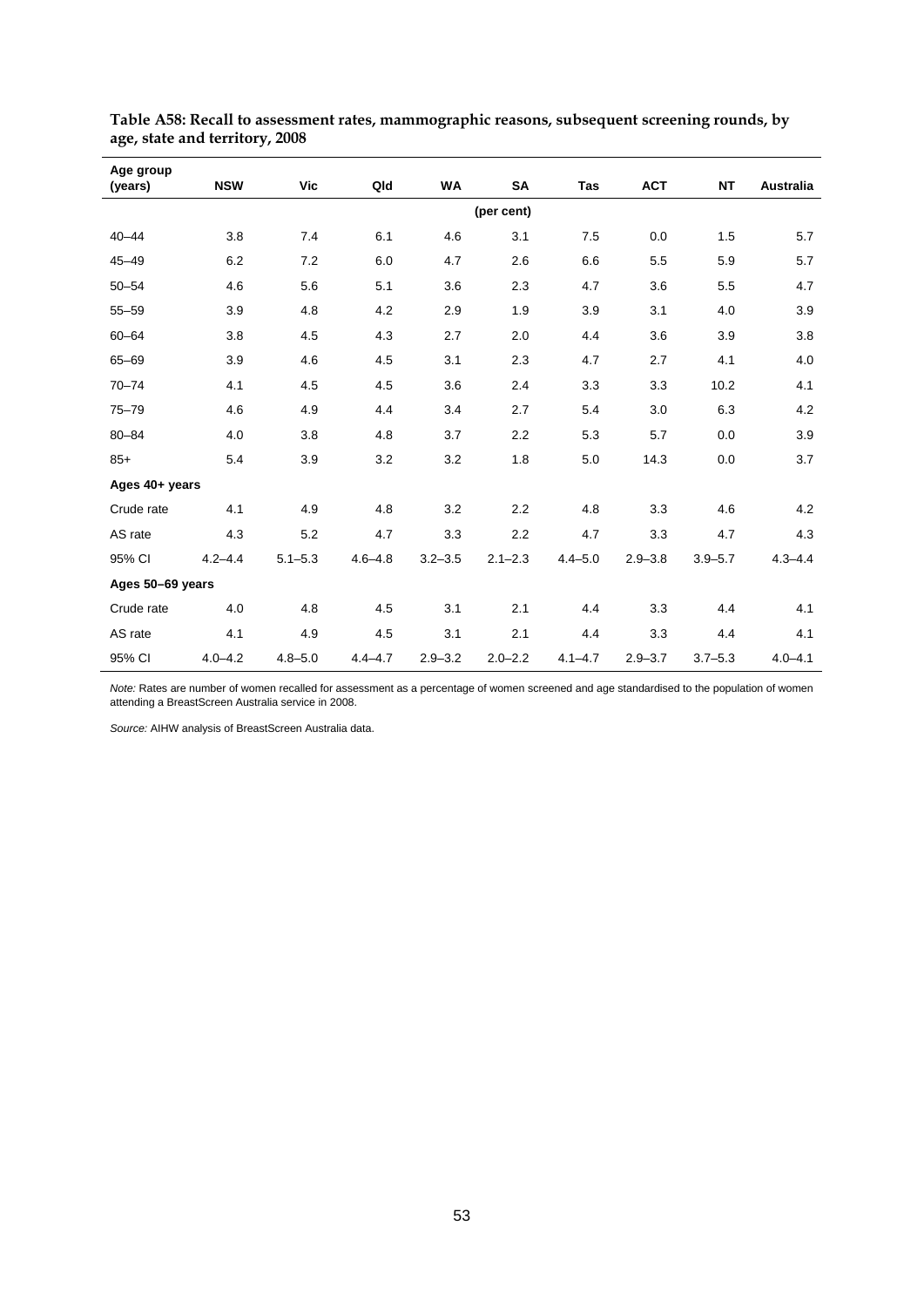| Age group<br>(years) | <b>Number</b>   | <b>NSW</b>   | Vic          | Qld          | WA             | SA          | Tas         | <b>ACT</b>  | <b>NT</b>      | Australia      |
|----------------------|-----------------|--------------|--------------|--------------|----------------|-------------|-------------|-------------|----------------|----------------|
| $40 - 44$            | Screened        | 6,511        | 4,021        | 11,061       | 2,803          | 1,847       | 1,193       | 350         | 77             | 27,863         |
|                      | Cases           | 0            | 62           | 286          | 25             | $\mathbf 0$ | $\mathbf 0$ | $\pmb{0}$   | $\mathbf 0$    | 373            |
| $45 - 49$            | Screened        | 8,039        | 4,924        | 6,777        | 3,126          | 1,883       | 933         | 480         | 152            | 26,314         |
|                      | Cases           | 0            | 57           | 149          | 19             | $\mathbf 0$ | $\mathbf 0$ | $\mathbf 0$ | $\mathbf 0$    | 225            |
| $50 - 54$            | Screened        | 19,705       | 11,313       | 7,637        | 5,734          | 5,006       | 764         | 802         | 410            | 51,371         |
|                      | Cases           | 3            | 83           | 109          | 17             | $\mathbf 0$ | $\mathbf 0$ | $\mathbf 0$ | $\mathbf 0$    | 212            |
| $55 - 59$            | Screened        | 11,571       | 2,598        | 3,414        | 1,391          | 656         | 410         | 196         | 207            | 20,443         |
|                      | Cases           | 5            | 17           | 42           | $\overline{7}$ | $\mathbf 0$ | $\mathbf 0$ | $\mathbf 0$ | $\mathbf 0$    | 71             |
| 60-64                | Screened        | 9,223        | 1,379        | 1,967        | 665            | 355         | 239         | 102         | 90             | 14,020         |
|                      | Cases           | 0            | 9            | 22           | $\mathbf 0$    | $\mathbf 0$ | $\mathbf 0$ | $\mathbf 0$ | 0              | 31             |
| $65 - 69$            | Screened        | 5,868        | 741          | 1,105        | 323            | 165         | 134         | 41          | 44             | 8,421          |
|                      | Cases           | $\mathbf{1}$ | 6            | 9            | $\overline{2}$ | $\mathbf 0$ | $\mathbf 0$ | $\mathbf 0$ | $\pmb{0}$      | 18             |
| $70 - 74$            | Screened        | 1,239        | 228          | 356          | 114            | 62          | 34          | 19          | 8              | 2,060          |
|                      | Cases           | $\mathbf 0$  | 3            | 6            | $\mathbf{1}$   | 0           | $\mathbf 0$ | $\mathbf 0$ | 0              | 10             |
| $75 - 79$            | Screened        | 559          | 94           | 189          | 57             | 26          | 19          | 3           | 4              | 951            |
|                      | Cases           | $\mathbf 0$  | $\mathbf{1}$ | 3            | $\mathbf 0$    | $\mathbf 0$ | $\mathbf 0$ | 0           | 0              | $\overline{4}$ |
| $80 - 84$            | Screened        | 182          | 50           | 89           | 21             | 11          | 1           | 5           | $\overline{2}$ | 361            |
|                      | Cases           | $\mathbf 0$  | $\mathbf{1}$ | $\mathbf{1}$ | $\mathbf{1}$   | $\mathbf 0$ | 0           | 0           | 0              | $\sqrt{3}$     |
| $85+$                | Screened        | 54           | 15           | 32           | 12             | 2           | 1           | 0           | 0              | 116            |
|                      | Cases           | $\mathbf 0$  | 1            | $\mathbf{1}$ | $\mathbf 0$    | 0           | 0           | 0           | 0              | $\sqrt{2}$     |
| Ages 40+ years       |                 |              |              |              |                |             |             |             |                |                |
|                      | <b>Screened</b> | 62,951       | 25,363       | 32,627       | 14,246         | 10,013      | 3,728       | 1,998       | 994            | 151,920        |
|                      | Cases           | 9            | 240          | 628          | 72             | $\pmb{0}$   | 0           | $\bf{0}$    | $\pmb{0}$      | 949            |
| Ages 50-69 years     |                 |              |              |              |                |             |             |             |                |                |
|                      | <b>Screened</b> | 46,367       | 16,031       | 14,123       | 8,113          | 6,182       | 1,547       | 1,141       | 751            | 94,255         |
|                      | Cases           | 9            | 115          | 182          | 26             | $\pmb{0}$   | $\mathbf 0$ | $\bf{0}$    | $\pmb{0}$      | 332            |

**Table A59: Number of women screened and women recalled for assessment, other reasons, first screening round, by age, state and territory, 2008**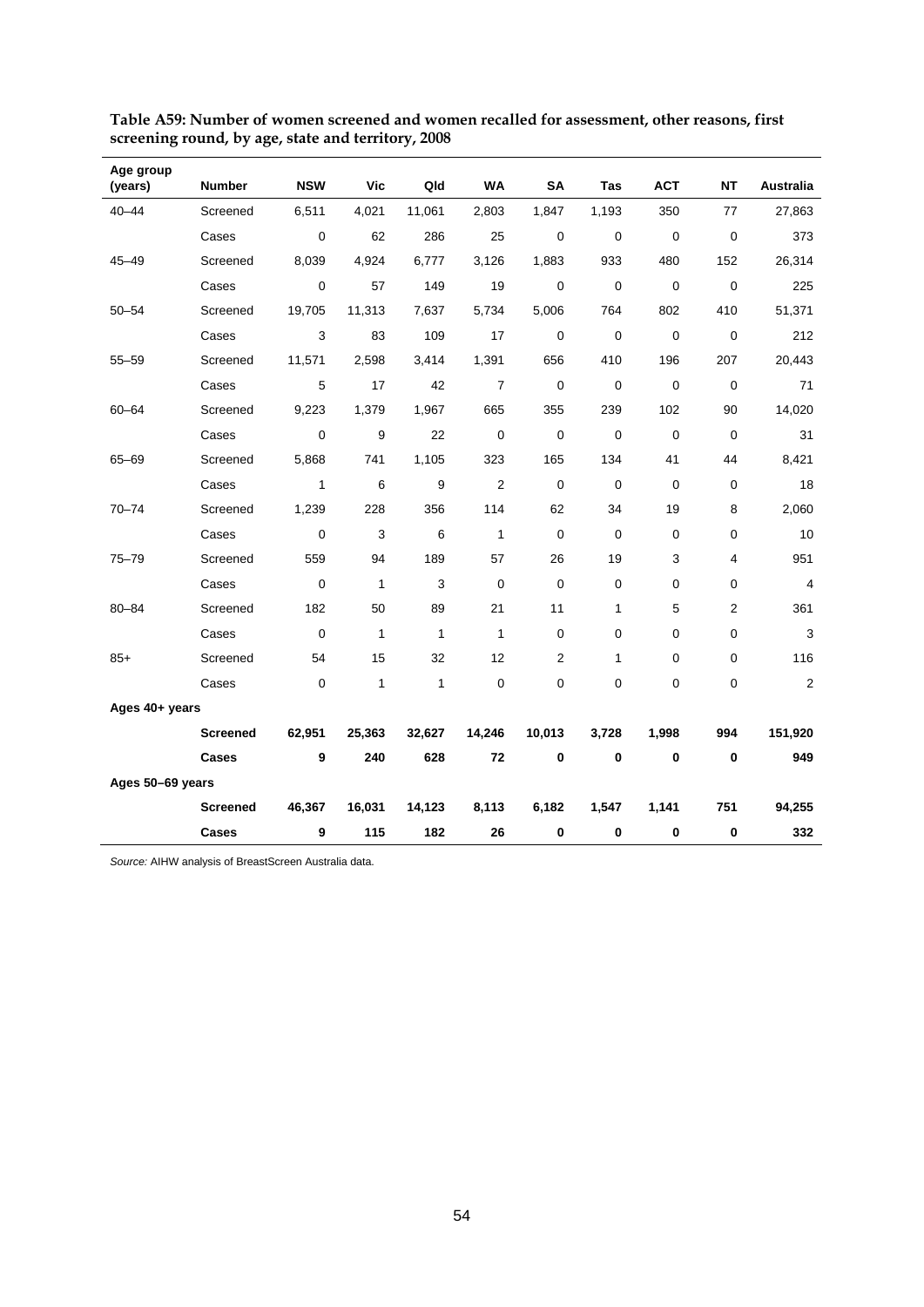| Age group<br>(years) | <b>NSW</b>  | <b>Vic</b>  | Qld         | WA          | SA            | Tas    | <b>ACT</b>           | <b>NT</b>            | Australia   |
|----------------------|-------------|-------------|-------------|-------------|---------------|--------|----------------------|----------------------|-------------|
|                      |             |             |             |             | (per cent)    |        |                      |                      |             |
| $40 - 44$            | 0.0         | 1.5         | 2.6         | 0.9         | 0.0           | 0.0    | 0.0                  | 0.0                  | 1.3         |
| $45 - 49$            | 0.0         | 1.2         | 2.2         | 0.6         | 0.0           | 0.0    | 0.0                  | 0.0                  | 0.9         |
| $50 - 54$            | 0.0         | 0.7         | 1.4         | 0.3         | 0.0           | 0.0    | 0.0                  | 0.0                  | 0.4         |
| $55 - 59$            | 0.0         | 0.7         | 1.2         | 0.5         | 0.0           | 0.0    | 0.0                  | 0.0                  | 0.3         |
| $60 - 64$            | 0.0         | 0.7         | 1.1         | 0.0         | 0.0           | 0.0    | 0.0                  | 0.0                  | 0.2         |
| $65 - 69$            | 0.0         | 0.8         | 0.8         | 0.6         | 0.0           | 0.0    | 0.0                  | 0.0                  | 0.2         |
| $70 - 74$            | 0.0         | 1.3         | 1.7         | 0.9         | 0.0           | 0.0    | 0.0                  | 0.0                  | 0.5         |
| $75 - 79$            | 0.0         | 1.1         | 1.6         | 0.0         | 0.0           | 0.0    | 0.0                  | 0.0                  | 0.4         |
| $80 - 84$            | 0.0         | 2.0         | 1.1         | 4.8         | 0.0           | 0.0    | 0.0                  | 0.0                  | 0.8         |
| $85+$                | 0.0         | 6.7         | 3.1         | 0.0         | 0.0           | 0.0    | . .                  | $\ddotsc$            | 1.7         |
| Ages 40+ years       |             |             |             |             |               |        |                      |                      |             |
| Crude rate           | 0.0         | 0.9         | 1.9         | 0.5         | 0.0           | 0.0    | 0.0                  | 0.0                  | 0.6         |
| AS rate              | 0.0         | 0.8         | 1.4         | 0.4         | 0.0           | 0.0    | $\ddot{\phantom{0}}$ | $\ddot{\phantom{0}}$ | 0.4         |
| 95% CI               | $0.0 - 0.0$ | $0.7 - 1.0$ | $1.2 - 1.6$ | $0.3 - 0.6$ | . .           | . .    | . .                  | $\ddotsc$            | $0.4 - 0.5$ |
| Ages 50-69 years     |             |             |             |             |               |        |                      |                      |             |
| Crude rate           | 0.0         | 0.7         | 1.3         | 0.3         | 0.0           | 0.0    | 0.0                  | 0.0                  | 0.4         |
| AS rate              | 0.0         | 0.7         | 1.2         | 0.3         | 0.0           | 0.0    | 0.0                  | 0.0                  | 0.3         |
| 95% CI               | $0.0 - 0.0$ | $0.5 - 0.9$ | $1.0 - 1.4$ | $0.2 - 0.6$ | $\sim$ $\sim$ | $\sim$ | $\sim$               | $\sim$ $\sim$        | $0.3 - 0.3$ |

**Table A60: Recall to assessment rates, other reasons, first screening round, by age, state and territory, 2008** 

*Note:* Rates are number of women recalled for assessment as a percentage of women screened and age standardised to the population of women attending a BreastScreen Australia service in 2008.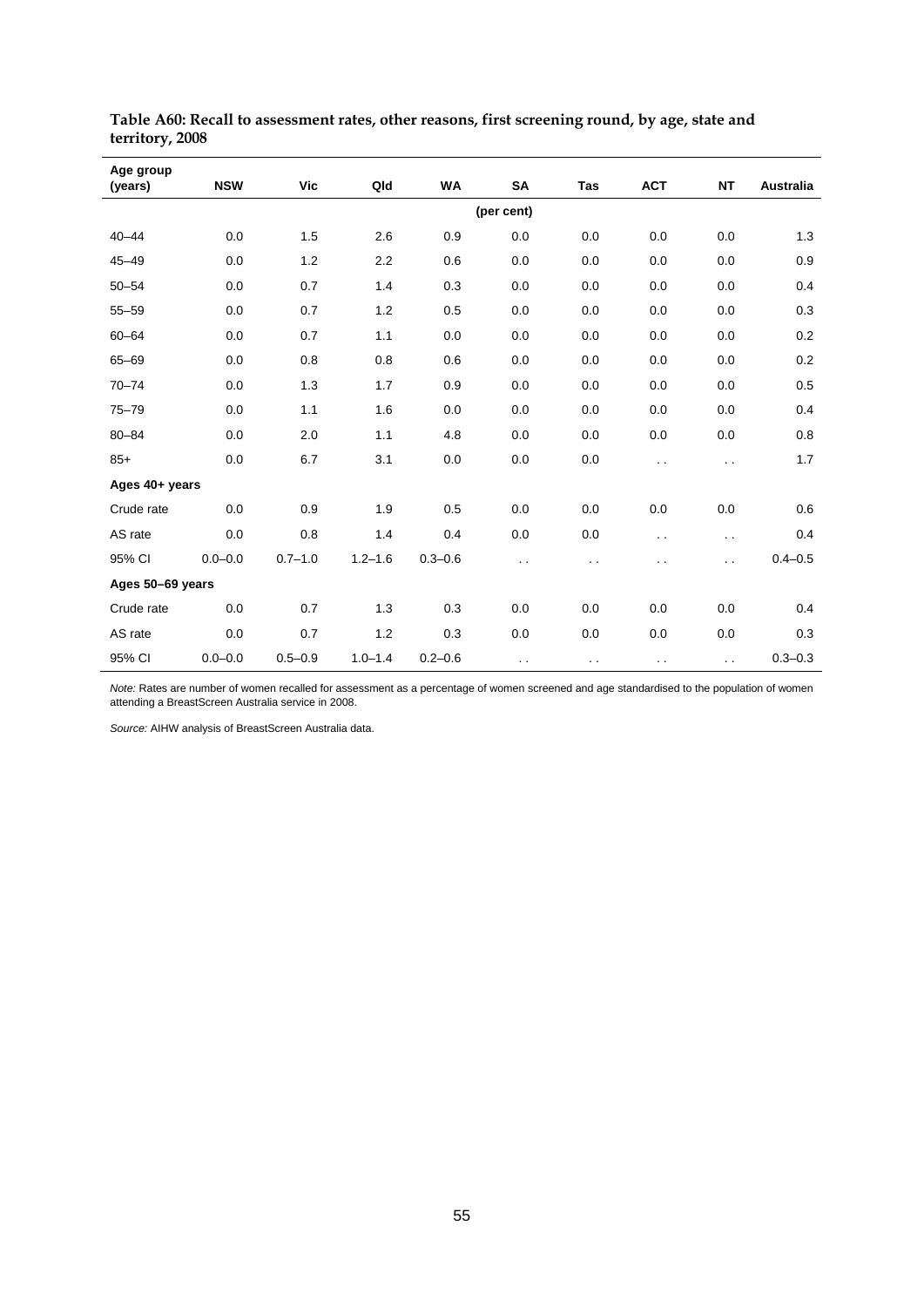| Age group<br>(years) | <b>Number</b>   | <b>NSW</b>     | <b>Vic</b>   | Qld     | <b>WA</b>    | <b>SA</b>   | <b>Tas</b>  | <b>ACT</b>  | NΤ          | Australia |
|----------------------|-----------------|----------------|--------------|---------|--------------|-------------|-------------|-------------|-------------|-----------|
| $40 - 44$            | Screened        | 1,170          | 1,025        | 8,889   | 1,491        | 1,122       | 877         | 6           | 66          | 14,646    |
|                      | Cases           | 0              | 13           | 133     | 9            | 0           | 0           | 0           | $\mathbf 0$ | 155       |
| $45 - 49$            | Screened        | 6,864          | 4,601        | 24,003  | 5,472        | 4,225       | 2,572       | 199         | 337         | 48,273    |
|                      | Cases           | $\mathbf{1}$   | 22           | 360     | 28           | $\mathbf 0$ | $\mathbf 0$ | $\mathbf 0$ | $\mathbf 0$ | 411       |
| $50 - 54$            | Screened        | 40,096         | 30,013       | 33,196  | 13,723       | 11,152      | 3,698       | 1,788       | 762         | 134,428   |
|                      | Cases           | 6              | 132          | 330     | 38           | $\mathbf 0$ | $\mathbf 0$ | $\mathbf 0$ | $\pmb{0}$   | 506       |
| $55 - 59$            | Screened        | 48,032         | 39,806       | 36,631  | 17,802       | 15,289      | 4,537       | 2,753       | 957         | 165,807   |
|                      | Cases           | 4              | 124          | 263     | 33           | 0           | $\mathbf 0$ | $\mathbf 0$ | $\mathbf 0$ | 424       |
| $60 - 64$            | Screened        | 46,423         | 37,797       | 33,516  | 16,207       | 14,998      | 4,626       | 2,400       | 800         | 156,767   |
|                      | Cases           | $\overline{7}$ | 90           | 271     | 19           | $\mathbf 0$ | $\mathbf 0$ | $\mathbf 0$ | $\mathbf 0$ | 387       |
| $65 - 69$            | Screened        | 35,071         | 28,517       | 24,543  | 12,246       | 11,063      | 3,462       | 1,574       | 387         | 116,863   |
|                      | Cases           | 3              | 70           | 172     | 11           | $\mathbf 0$ | $\Omega$    | 0           | $\mathbf 0$ | 256       |
| $70 - 74$            | Screened        | 7,308          | 11,575       | 17,115  | 3,485        | 3,885       | 969         | 389         | 49          | 44,775    |
|                      | Cases           | $\mathbf{1}$   | 26           | 128     | 12           | 0           | $\mathbf 0$ | $\mathbf 0$ | 0           | 167       |
| $75 - 79$            | Screened        | 2,963          | 3,315        | 5,533   | 1,594        | 1,799       | 391         | 135         | 16          | 15,746    |
|                      | Cases           | $\mathbf{1}$   | 17           | 73      | 2            | 0           | $\Omega$    | 0           | 0           | 93        |
| 80-84                | Screened        | 972            | 905          | 1,168   | 465          | 601         | 114         | 35          | 6           | 4,266     |
|                      | Cases           | 2              | 8            | 21      | $\mathbf{1}$ | 0           | $\Omega$    | 0           | 0           | 32        |
| $85+$                | Screened        | 184            | 179          | 316     | 95           | 112         | 20          | 7           | 1           | 914       |
|                      | Cases           | $\mathbf 0$    | $\mathbf{1}$ | 15      | $\mathbf{1}$ | 0           | $\mathbf 0$ | 0           | 0           | 17        |
| Ages 40+ years       |                 |                |              |         |              |             |             |             |             |           |
|                      | <b>Screened</b> | 189,083        | 157,733      | 184,910 | 72,580       | 64,246      | 21,266      | 9,286       | 3,381       | 702,485   |
|                      | Cases           | 25             | 503          | 1,766   | 154          | $\bf{0}$    | $\bf{0}$    | $\mathbf 0$ | $\mathbf 0$ | 2,448     |
| Ages 50-69 years     |                 |                |              |         |              |             |             |             |             |           |
|                      | <b>Screened</b> | 169,622        | 136,133      | 127,886 | 59,978       | 52,502      | 16,323      | 8,515       | 2,906       | 573,865   |
|                      | Cases           | 20             | 416          | 1,036   | 101          | $\pmb{0}$   | $\bf{0}$    | 0           | $\bf{0}$    | 1,573     |

**Table A61: Number of women screened and women recalled for assessment, other reasons, subsequent screening rounds, by age, state and territory, 2008** 

l,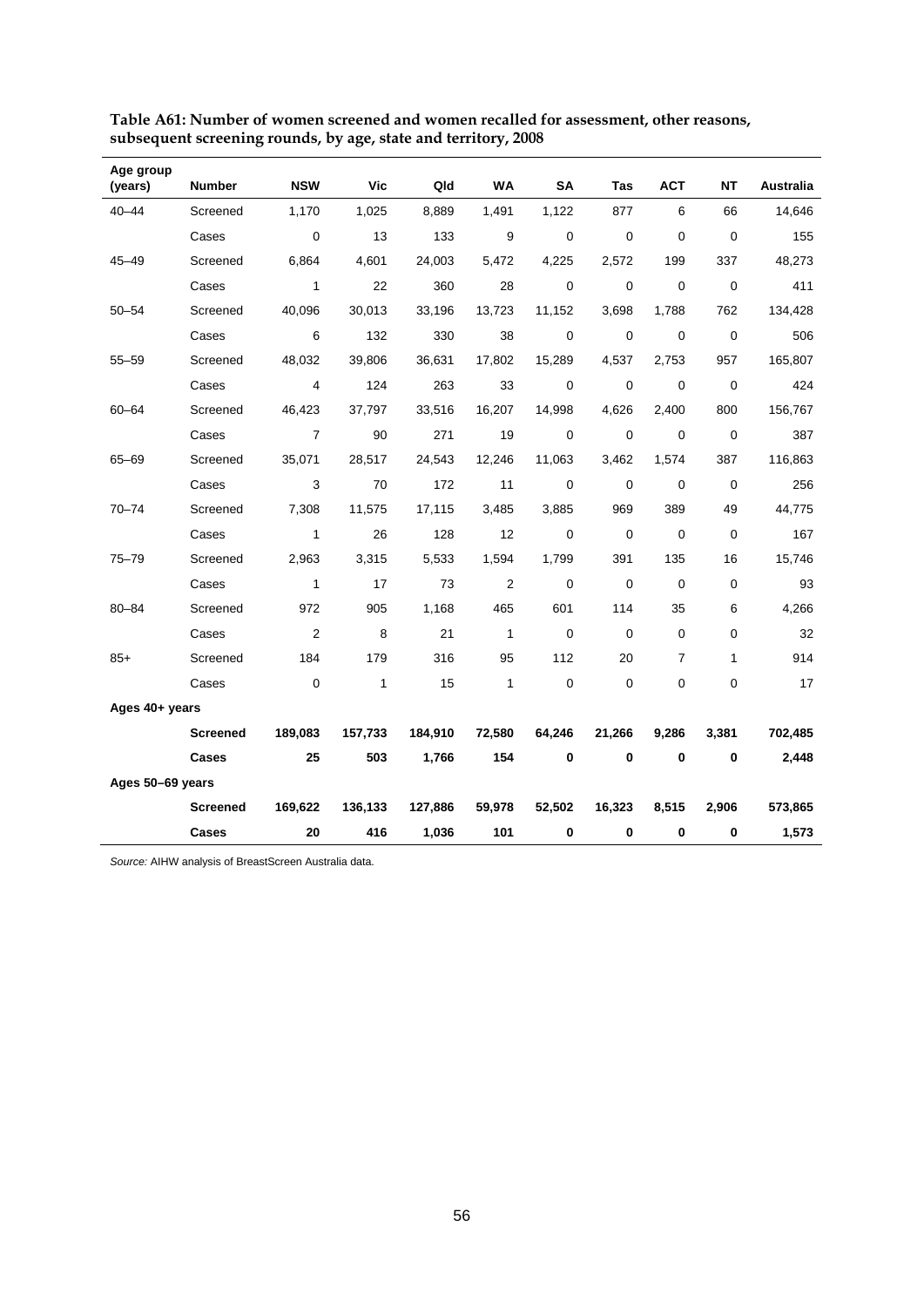| Age group<br>(years) | <b>NSW</b>  | Vic         | Qld         | WA          | SA            | <b>Tas</b> | <b>ACT</b>           | <b>NT</b>            | Australia   |
|----------------------|-------------|-------------|-------------|-------------|---------------|------------|----------------------|----------------------|-------------|
|                      |             |             |             |             | (per cent)    |            |                      |                      |             |
| $40 - 44$            | 0.0         | 1.3         | 1.5         | 0.6         | 0.0           | 0.0        | 0.0                  | 0.0                  | 1.1         |
| $45 - 49$            | 0.0         | 0.5         | 1.5         | 0.5         | 0.0           | 0.0        | 0.0                  | 0.0                  | 0.9         |
| $50 - 54$            | 0.0         | 0.4         | 1.0         | 0.3         | 0.0           | 0.0        | 0.0                  | 0.0                  | 0.4         |
| $55 - 59$            | 0.0         | 0.3         | 0.7         | 0.2         | 0.0           | 0.0        | 0.0                  | 0.0                  | 0.3         |
| $60 - 64$            | 0.0         | 0.2         | 0.8         | 0.1         | 0.0           | 0.0        | 0.0                  | 0.0                  | 0.2         |
| $65 - 69$            | 0.0         | $0.2\,$     | 0.7         | 0.1         | 0.0           | 0.0        | 0.0                  | 0.0                  | 0.2         |
| $70 - 74$            | 0.0         | 0.2         | 0.7         | 0.3         | 0.0           | 0.0        | 0.0                  | 0.0                  | 0.4         |
| $75 - 79$            | 0.0         | 0.5         | 1.3         | 0.1         | 0.0           | 0.0        | 0.0                  | 0.0                  | 0.6         |
| $80 - 84$            | 0.2         | 0.9         | 1.8         | 0.2         | 0.0           | 0.0        | 0.0                  | 0.0                  | 0.8         |
| $85+$                | 0.0         | 0.6         | 4.7         | 1.1         | 0.0           | 0.0        | 0.0                  | 0.0                  | 1.9         |
| Ages 40+ years       |             |             |             |             |               |            |                      |                      |             |
| Crude rate           | 0.0         | 0.3         | 1.0         | 0.2         | 0.0           | 0.0        | 0.0                  | 0.0                  | 0.3         |
| AS rate              | 0.0         | 0.4         | 0.9         | 0.2         | 0.0           | 0.0        | 0.0                  | 0.0                  | 0.4         |
| 95% CI               | $0.0 - 0.0$ | $0.3 - 0.4$ | $0.9 - 1.0$ | $0.2 - 0.3$ | . .           | . .        | $\ddot{\phantom{0}}$ | $\ddot{\phantom{0}}$ | $0.4 - 0.4$ |
| Ages 50-69 years     |             |             |             |             |               |            |                      |                      |             |
| Crude rate           | 0.0         | 0.3         | 0.8         | 0.2         | 0.0           | 0.0        | 0.0                  | 0.0                  | 0.3         |
| AS rate              | 0.0         | 0.3         | 0.8         | 0.2         | 0.0           | 0.0        | 0.0                  | 0.0                  | 0.3         |
| 95% CI               | $0.0 - 0.0$ | $0.3 - 0.3$ | $0.8 - 0.9$ | $0.1 - 0.2$ | $\sim$ $\sim$ | $\sim$     | $\sim$               | $\sim$ $\sim$        | $0.3 - 0.3$ |

**Table A62: Recall to assessment rates, other reasons, subsequent screening rounds, by age, state and territory, 2008** 

*Note:* Rates are number of women recalled for assessment as a percentage of women screened and age standardised to the population of women attending a BreastScreen Australia service in 2008.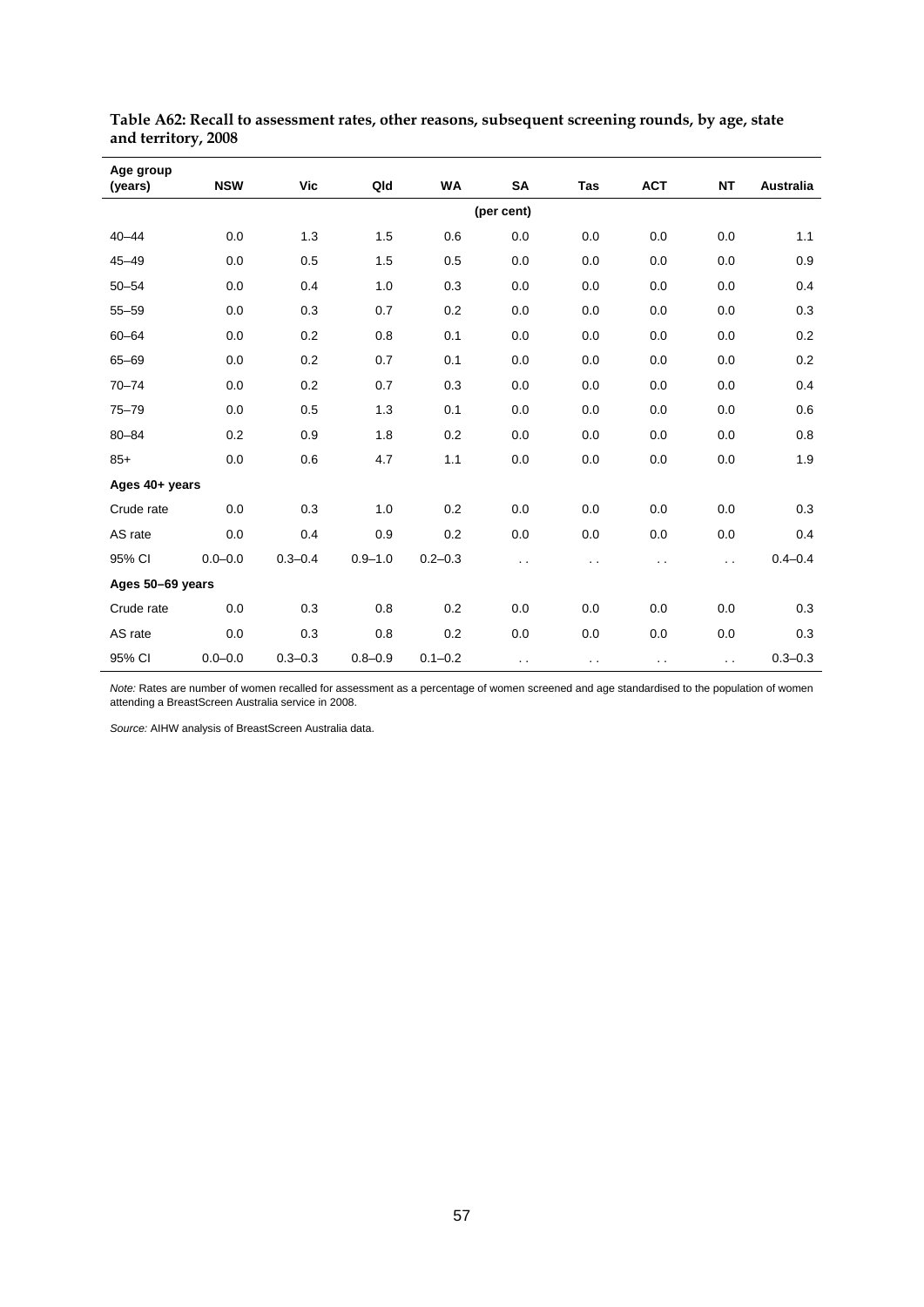# **Indicator 6 Rescreening**

| Age group<br>(years) | Number          | <b>NSW</b>     | Vic       | Qld    | WA             | <b>SA</b>        | <b>Tas</b>     | <b>ACT</b>     | <b>NT</b>      | <b>Australia</b> |
|----------------------|-----------------|----------------|-----------|--------|----------------|------------------|----------------|----------------|----------------|------------------|
| $40 - 44$            | Screened        | 5,112          | 5,665     | 12,981 | 3,542          | 2,384            | 1,554          | 12             | 144            | 31,394           |
|                      | Returned        | 785            | 881       | 8,196  | 2,077          | 1,070            | 850            | 5              | 80             | 13,944           |
| $45 - 49$            | Screened        | 4,196          | 5,946     | 7,183  | 3,370          | 2,150            | 1,216          | 37             | 194            | 24,292           |
|                      | Returned        | 1,433          | 2,140     | 4,264  | 2,025          | 986              | 626            | 21             | 106            | 11,601           |
| $50 - 54$            | Screened        | 13,078         | 12,588    | 8,264  | 4,880          | 3,871            | 911            | 748            | 344            | 44,684           |
|                      | Returned        | 7,725          | 7,697     | 4,997  | 3,161          | 1,846            | 464            | 485            | 200            | 26,575           |
| $55 - 59$            | Screened        | 6,422          | 2,353     | 3,537  | 1,198          | 572              | 501            | 210            | 142            | 14,935           |
|                      | Returned        | 3,665          | 1,266     | 2,171  | 725            | 260              | 268            | 123            | 71             | 8,549            |
| 60-64                | Screened        | 3,610          | 993       | 2,181  | 582            | 317              | 235            | 78             | 65             | 8,061            |
|                      | Returned        | 2,141          | 566       | 1,462  | 364            | 157              | 123            | 51             | 28             | 4,892            |
| 65-69                | Screened        | 2,316          | 678       | 1,391  | 379            | 169              | 164            | 50             | 25             | 5,172            |
|                      | Returned        | 1,040          | 349       | 928    | 192            | 59               | 84             | 25             | 17             | 2,694            |
| 70-74                | Screened        | 465            | 283       | 448    | 132            | 58               | 40             | 17             | 8              | 1,451            |
|                      | Returned        | 71             | 112       | 245    | 26             | 17               | 22             | $\overline{c}$ | 0              | 495              |
| $75 - 79$            | Screened        | 208            | 188       | 296    | 87             | 42               | 35             | 9              | 8              | 873              |
|                      | Returned        | 22             | 27        | 47     | 20             | $\boldsymbol{9}$ | $\overline{5}$ | 1              | $\overline{2}$ | 133              |
| $80 - 84$            | Screened        | 79             | 95        | 105    | 26             | 25               | $\overline{7}$ | 3              | 6              | 346              |
|                      | Returned        | 6              | 8         | 24     | $\overline{4}$ | 6                | 1              | 0              | 1              | 50               |
| $85+$                | Screened        | 22             | 23        | 30     | 14             | 8                | 1              | $\overline{c}$ | 1              | 101              |
|                      | Returned        | $\overline{2}$ | $\pmb{0}$ | 10     | 3              | 2                | 0              | 0              | 0              | 17               |
| Ages 40+ years       |                 |                |           |        |                |                  |                |                |                |                  |
|                      | <b>Screened</b> | 35,508         | 28,812    | 36,416 | 14,210         | 9,596            | 4,664          | 1,166          | 937            | 131,309          |
|                      | Returned        | 16,890         | 13,046    | 22,344 | 8,597          | 4,412            | 2,443          | 713            | 505            | 68,950           |
| Ages 50-67 years     |                 |                |           |        |                |                  |                |                |                |                  |
|                      | <b>Screened</b> | 24,682         | 16,413    | 14,900 | 6,920          | 4,875            | 1,756          | 1,071          | 576            | 71,193           |
|                      | Returned        | 14,461         | 9,805     | 9,247  | 4,411          | 2,314            | 910            | 683            | 316            | 42,147           |

**Table A63: Number of women screened during 2005 and number of those women who returned for screening within 27 months, first screening round, by age, state and territory**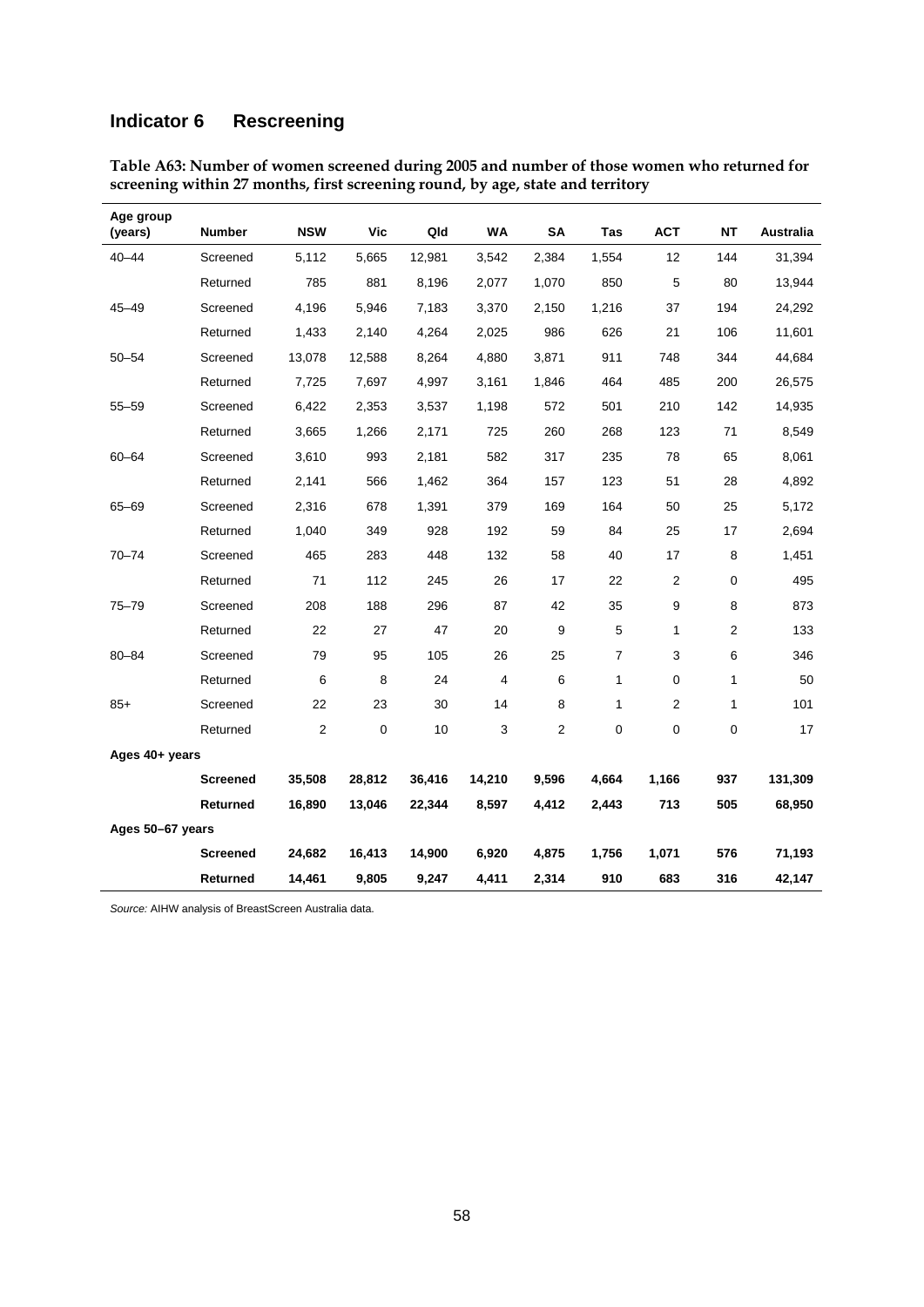| Age group<br>(years) | <b>NSW</b>       | Vic              | Qld              | WA               | SA               | Tas              | <b>ACT</b>       | <b>NT</b>        | Australia        |
|----------------------|------------------|------------------|------------------|------------------|------------------|------------------|------------------|------------------|------------------|
|                      |                  |                  |                  |                  | (per cent)       |                  |                  |                  |                  |
| $40 - 44$            | 15.4             | 15.6             | 63.1             | 58.6             | 44.9             | 54.7             | 41.7             | 55.6             | 44.4             |
| $45 - 49$            | 34.2             | 36.0             | 59.4             | 60.1             | 45.9             | 51.5             | 56.8             | 54.6             | 47.8             |
| $50 - 54$            | 59.1             | 61.1             | 60.5             | 64.8             | 47.7             | 50.9             | 64.8             | 58.1             | 59.5             |
| $55 - 59$            | 57.1             | 53.8             | 61.4             | 60.5             | 45.5             | 53.5             | 58.6             | 50.0             | 57.2             |
| $60 - 64$            | 59.3             | 57.0             | 67.0             | 62.5             | 49.5             | 52.3             | 65.4             | 43.1             | 60.7             |
| 65-69                | 44.9             | 51.5             | 66.7             | 50.7             | 34.9             | 51.2             | 50.0             | 68.0             | 52.1             |
| $70 - 74$            | 15.3             | 39.6             | 54.7             | 19.7             | 29.3             | 55.0             | 11.8             | 0.0              | 34.1             |
| $75 - 79$            | 10.6             | 14.4             | 15.9             | 23.0             | 21.4             | 14.3             | 11.1             | 25.0             | 15.2             |
| $80 - 84$            | 7.6              | 8.4              | 22.9             | 15.4             | 24.0             | 14.3             | 0.0              | 16.7             | 14.5             |
| $85+$                | 9.1              | 0.0              | 33.3             | 21.4             | 25.0             | 0.0              | 0.0              | 0.0              | 16.8             |
| Ages 40+ years       |                  |                  |                  |                  |                  |                  |                  |                  |                  |
| Crude rate           | 47.6             | 45.3             | 61.4             | 60.5             | 46.0             | 52.4             | 61.1             | 53.9             | 52.5             |
| AS rate              | 48.6             | 50.4             | 61.5             | 57.0             | 43.7             | 51.3             | 55.2             | 50.2             | 53.8             |
| 95% CI               | $47.7 -$<br>49.4 | $48.9 -$<br>51.9 | $60.3 -$<br>62.7 | $55.0 -$<br>59.1 | $41.2 -$<br>46.3 | $48.0 -$<br>54.6 | $49.2 -$<br>61.4 | $43.8 -$<br>57.2 | $53.3 -$<br>54.4 |
| Ages 50-67 years     |                  |                  |                  |                  |                  |                  |                  |                  |                  |
| Crude rate           | 58.6             | 59.7             | 62.1             | 63.7             | 47.5             | 51.8             | 63.8             | 54.9             | 59.2             |
| AS rate              | 58.5             | 57.4             | 63.4             | 62.5             | 47.1             | 52.0             | 63.6             | 52.8             | 59.3             |
| 95% CI               | $57.5 -$<br>59.6 | $55.5 -$<br>59.2 | $61.9 -$<br>64.9 | $59.9 -$<br>65.2 | $44.0 -$<br>50.3 | $48.2 -$<br>56.0 | $56.7 -$<br>70.9 | $45.7 -$<br>60.6 | $58.6 -$<br>60.0 |

**Table A64: Age-specific and age-standardised rescreen rates for women screened during 2005, first screening round, by age, state and territory** 

*Note:* Rates are the number of women attending for rescreening as a percentage of women screened and age standardised to the population of women attending a BreastScreen Australia service in 2008.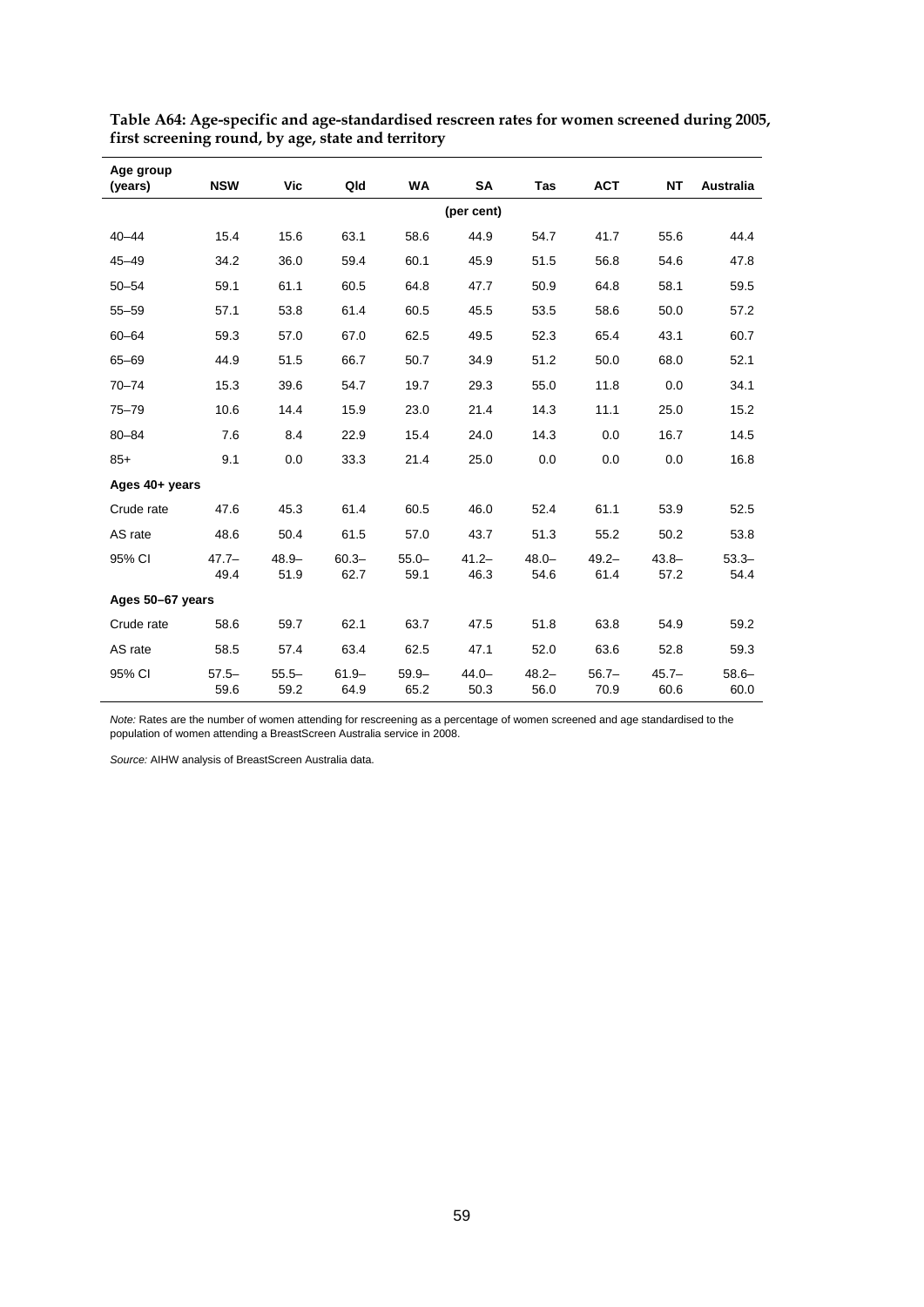| Age group<br>(years) | <b>Number</b>   | <b>NSW</b>  | <b>Vic</b> | Qld    | <b>WA</b>      | <b>SA</b> | Tas            | <b>ACT</b>     | <b>NT</b>        | Australia |
|----------------------|-----------------|-------------|------------|--------|----------------|-----------|----------------|----------------|------------------|-----------|
| $40 - 44$            | Screened        | 1,417       | 898        | 5,926  | 1,153          | 920       | 459            | 17             | 66               | 10,856    |
|                      | Returned        | 430         | 283        | 4,367  | 854            | 566       | 280            | 14             | 41               | 6,835     |
| $45 - 49$            | Screened        | 2,319       | 3,018      | 6,408  | 2,262          | 1,584     | 787            | 72             | 134              | 16,584    |
|                      | Returned        | 975         | 1,522      | 4,341  | 1,591          | 885       | 484            | 39             | 84               | 9,921     |
| $50 - 54$            | Screened        | 10,774      | 13,075     | 6,156  | 4,391          | 4,022     | 804            | 483            | 228              | 39,933    |
|                      | Returned        | 7,384       | 8,896      | 4,300  | 3,270          | 2,331     | 469            | 350            | 139              | 27,139    |
| $55 - 59$            | Screened        | 6,957       | 3,226      | 3,621  | 1,788          | 1,079     | 442            | 295            | 108              | 17,516    |
|                      | Returned        | 4,605       | 1,909      | 2,508  | 1,209          | 520       | 255            | 196            | 63               | 11,265    |
| 60-64                | Screened        | 3,942       | 1,424      | 2,219  | 835            | 394       | 246            | 128            | 45               | 9,233     |
|                      | Returned        | 2,663       | 890        | 1,636  | 591            | 219       | 149            | 83             | 21               | 6,252     |
| 65-69                | Screened        | 2,753       | 986        | 1,528  | 546            | 236       | 136            | 59             | 9                | 6,253     |
|                      | Returned        | 1,347       | 569        | 1,109  | 324            | 111       | 76             | 41             | 5                | 3,582     |
| $70 - 74$            | Screened        | 391         | 501        | 795    | 121            | 54        | 63             | 16             | 8                | 1,949     |
|                      | Returned        | 79          | 211        | 518    | 33             | 21        | 30             | 6              | $\mathbf{1}$     | 899       |
| $75 - 79$            | Screened        | 174         | 168        | 219    | 88             | 63        | 39             | 6              | 9                | 766       |
|                      | Returned        | 35          | 24         | 60     | 22             | 11        | 13             | 0              | 0                | 165       |
| $80 - 84$            | Screened        | 56          | 64         | 79     | 37             | 28        | 13             | 4              | $\boldsymbol{2}$ | 283       |
|                      | Returned        | 13          | 7          | 22     | $\mathbf 5$    | 3         | 5              | $\overline{2}$ | $\mathbf{1}$     | 58        |
| $85+$                | Screened        | 10          | 25         | 32     | 15             | 8         | $\overline{2}$ | 0              | 1                | 93        |
|                      | Returned        | $\mathbf 0$ | 4          | 12     | $\overline{7}$ | 3         | $\mathbf 0$    | 0              | 0                | 26        |
| Ages 40+ years       |                 |             |            |        |                |           |                |                |                  |           |
|                      | <b>Screened</b> | 28,793      | 23,385     | 26,983 | 11,236         | 8,388     | 2,991          | 1,080          | 610              | 103,466   |
|                      | Returned        | 17,531      | 14,315     | 18,873 | 7,906          | 4,670     | 1,761          | 731            | 355              | 66,142    |
| Ages 50-67 years     |                 |             |            |        |                |           |                |                |                  |           |
|                      | <b>Screened</b> | 23,487      | 18,391     | 13,021 | 7,374          | 5,660     | 1,586          | 948            | 390              | 70,857    |
|                      | Returned        | 15,847      | 12,128     | 9,205  | 5,344          | 3,164     | 922            | 667            | 228              | 47,505    |

**Table A65: Number of women screened during 2005 and number of those women who returned for screening within 27 months, second screening round, by age, state and territory**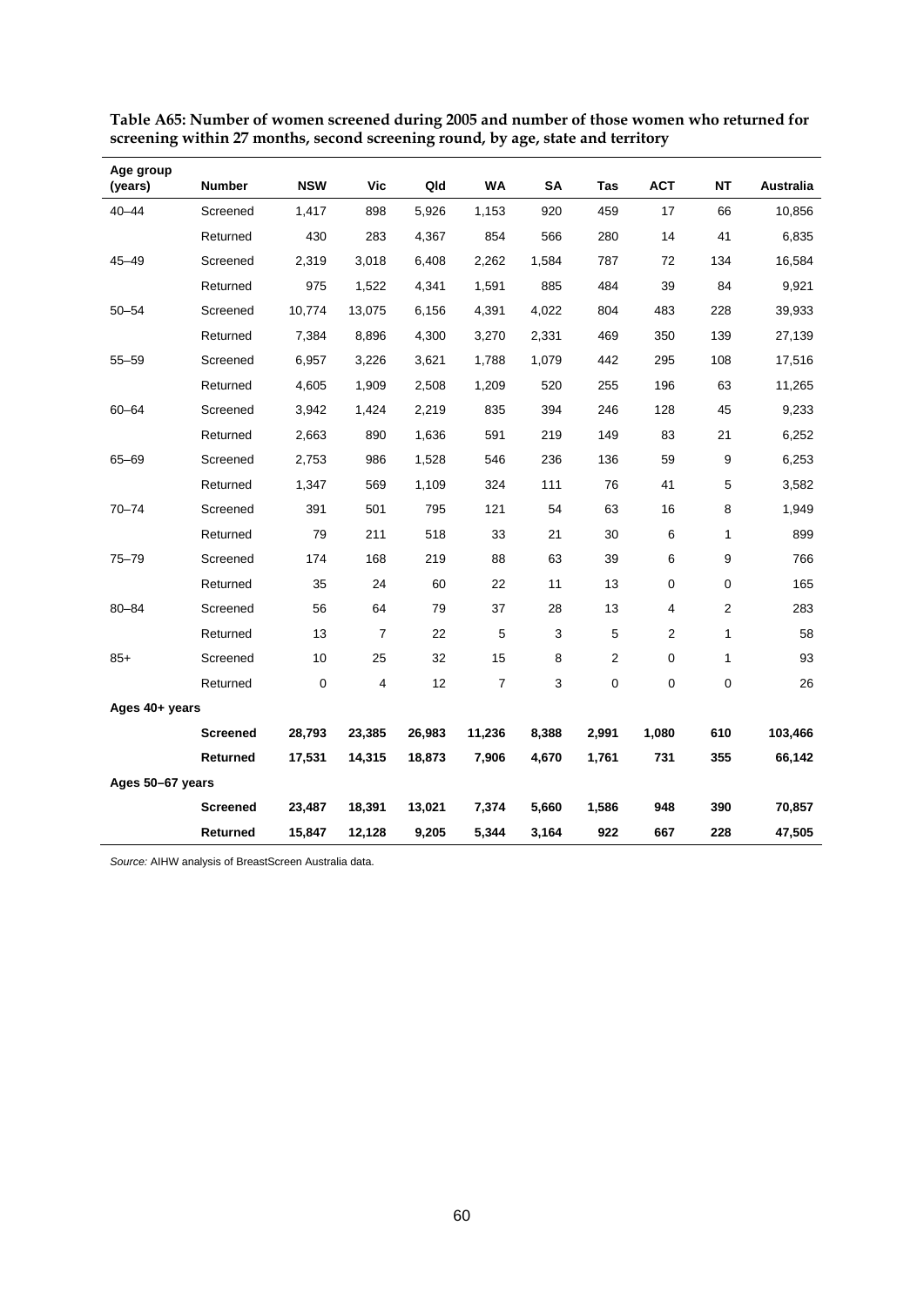| Age group<br>(years) | <b>NSW</b>       | Vic              | Qld              | WA               | SA               | Tas              | <b>ACT</b>           | NT               | Australia        |
|----------------------|------------------|------------------|------------------|------------------|------------------|------------------|----------------------|------------------|------------------|
|                      |                  |                  |                  |                  | (per cent)       |                  |                      |                  |                  |
| $40 - 44$            | 30.3             | 31.5             | 73.7             | 74.1             | 61.5             | 61.0             | 82.4                 | 62.1             | 63.0             |
| $45 - 49$            | 42.0             | 50.4             | 67.7             | 70.3             | 55.9             | 61.5             | 54.2                 | 62.7             | 59.8             |
| $50 - 54$            | 68.5             | 68.0             | 69.9             | 74.5             | 58.0             | 58.3             | 72.5                 | 61.0             | 68.0             |
| $55 - 59$            | 66.2             | 59.2             | 69.3             | 67.6             | 48.2             | 57.7             | 66.4                 | 58.3             | 64.3             |
| $60 - 64$            | 67.6             | 62.5             | 73.7             | 70.8             | 55.6             | 60.6             | 64.8                 | 46.7             | 67.7             |
| $65 - 69$            | 48.9             | 57.7             | 72.6             | 59.3             | 47.0             | 55.9             | 69.5                 | 55.6             | 57.3             |
| $70 - 74$            | 20.2             | 42.1             | 65.2             | 27.3             | 38.9             | 47.6             | 37.5                 | 12.5             | 46.1             |
| $75 - 79$            | 20.1             | 14.3             | 27.4             | 25.0             | 17.5             | 33.3             | 0.0                  | 0.0              | 21.5             |
| $80 - 84$            | 23.2             | 10.9             | 27.8             | 13.5             | 10.7             | 38.5             | 50.0                 | 50.0             | 20.5             |
| $85+$                | 0.0              | 16.0             | 37.5             | 46.7             | 37.5             | 0.0              | $\ddot{\phantom{0}}$ | 0.0              | 28.0             |
| Ages 40+ years       |                  |                  |                  |                  |                  |                  |                      |                  |                  |
| Crude rate           | 60.9             | 61.2             | 69.9             | 70.4             | 55.7             | 58.9             | 67.7                 | 58.2             | 63.9             |
| AS rate              | 56.8             | 57.3             | 69.6             | 65.7             | 51.6             | 57.4             | $\ddot{\phantom{0}}$ | 53.0             | 62.2             |
| 95% CI               | $55.9 -$<br>57.7 | $56.0 -$<br>58.6 | $68.3 -$<br>70.8 | $63.8 -$<br>67.7 | $49.2 -$<br>54.1 | $54.0 -$<br>61.0 | . .                  | $43.9 -$<br>62.7 | $61.6 -$<br>62.8 |
| Ages 50-67 years     |                  |                  |                  |                  |                  |                  |                      |                  |                  |
| Crude rate           | 67.5             | 65.9             | 70.7             | 72.5             | 55.9             | 58.1             | 70.4                 | 58.5             | 67.0             |
| AS rate              | 67.2             | 63.5             | 71.3             | 71.6             | 54.3             | 58.0             | 70.8                 | 55.6             | 66.8             |
| 95% CI               | $66.1 -$<br>68.4 | $61.8 -$<br>65.1 | $69.7 -$<br>72.9 | $69.2 -$<br>74.0 | $51.4 -$<br>57.2 | $53.8 -$<br>62.3 | $64.6 -$<br>77.5     | $46.1 -$<br>66.0 | $66.1 -$<br>67.5 |

**Table A66: Age-specific and age-standardised rescreen rates for women screened during 2005, second screening round, by age, state and territory** 

*Note:* Rates are the number of women attending for rescreening as a percentage of women screened and age standardised to the population of women attending a BreastScreen Australia service in 2008.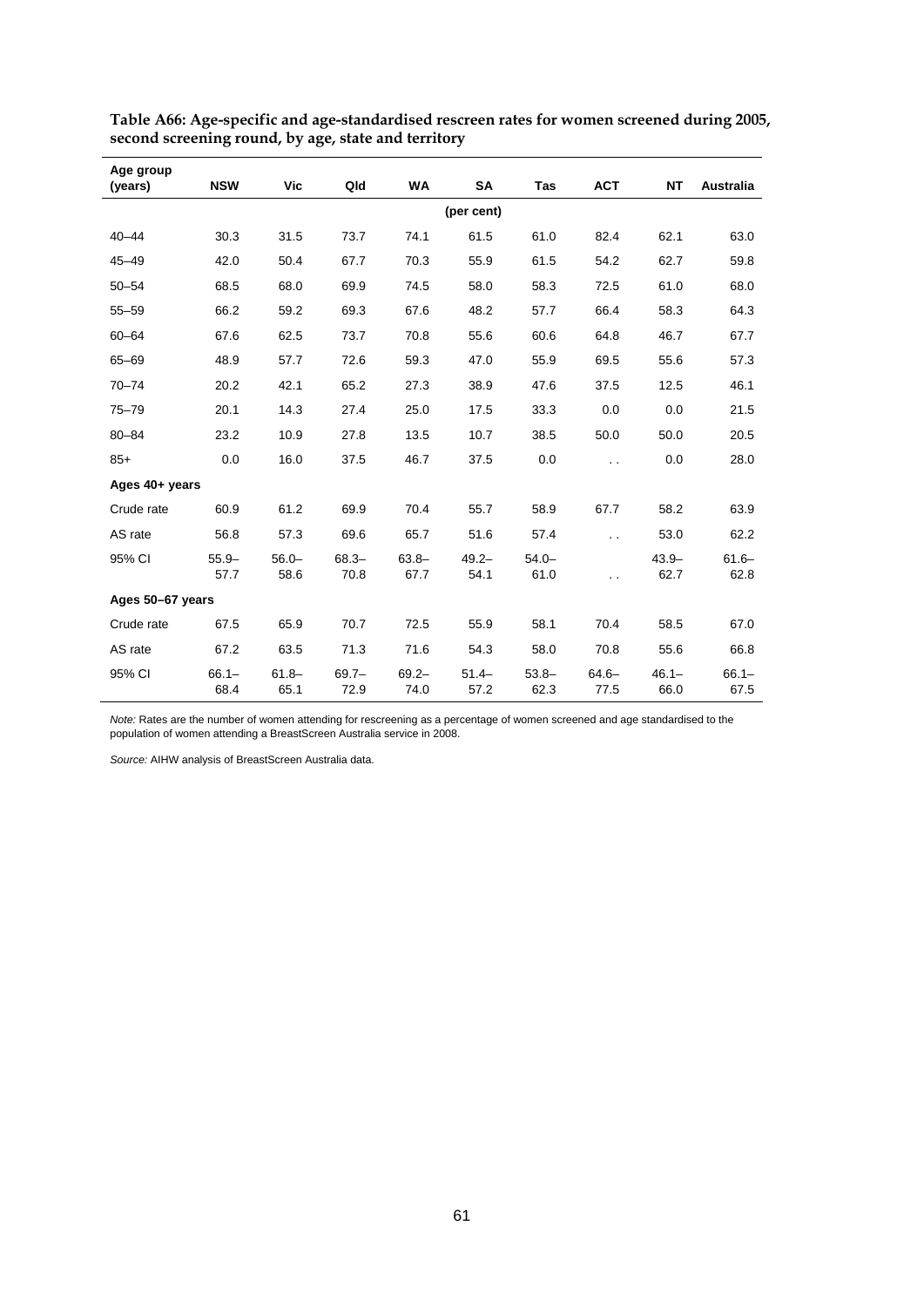| Age<br>group     |                 |            |            |         |           |        |        |            |           |           |
|------------------|-----------------|------------|------------|---------|-----------|--------|--------|------------|-----------|-----------|
| (years)          | <b>Number</b>   | <b>NSW</b> | <b>Vic</b> | Qld     | <b>WA</b> | SΑ     | Tas    | <b>ACT</b> | <b>NT</b> | Australia |
| $40 - 44$        | Screened        | 536        | 132        | 2,233   | 411       | 314    | 158    | 44         | 33        | 3,861     |
|                  | Returned        | 275        | 58         | 1,898   | 354       | 237    | 118    | 39         | 27        | 3,006     |
| 45-49            | Screened        | 4,884      | 2,050      | 15,645  | 3,639     | 2,759  | 1,387  | 723        | 296       | 31,383    |
|                  | Returned        | 2,903      | 1,312      | 12,518  | 3,028     | 1,898  | 973    | 598        | 222       | 23,452    |
| $50 - 54$        | Screened        | 34,711     | 17,141     | 24,048  | 9,151     | 8,314  | 2,988  | 1,895      | 564       | 98,812    |
|                  | Returned        | 26,692     | 12,656     | 19,553  | 7,686     | 5,622  | 2,036  | 1,550      | 419       | 76,214    |
| $55 - 59$        | Screened        | 45,440     | 37,914     | 30,221  | 14,983    | 13,837 | 4,140  | 2,854      | 764       | 150,153   |
|                  | Returned        | 35,420     | 28,922     | 25,059  | 12,629    | 9,561  | 2,745  | 2,326      | 576       | 117,238   |
| $60 - 64$        | Screened        | 40,109     | 32,788     | 24,035  | 12,436    | 11,851 | 3,472  | 2,142      | 564       | 127,397   |
|                  | Returned        | 31,799     | 25,567     | 20,195  | 10,661    | 8,590  | 2,369  | 1,796      | 426       | 101,403   |
| 65-69            | Screened        | 33,814     | 26,532     | 19,220  | 10,384    | 10,002 | 2,923  | 1,605      | 230       | 104,710   |
|                  | Returned        | 19,485     | 18,923     | 16,101  | 7,037     | 5,727  | 1,896  | 993        | 165       | 70,327    |
| 70-74            | Screened        | 5,984      | 20,112     | 14,498  | 2,903     | 3,261  | 2,073  | 344        | 107       | 49,282    |
|                  | Returned        | 1,962      | 11,182     | 10,095  | 1,443     | 1,673  | 991    | 143        | 17        | 27,506    |
| 75-79            | Screened        | 3,360      | 5,579      | 4,509   | 1,155     | 1,681  | 393    | 102        | 36        | 16,815    |
|                  | Returned        | 970        | 965        | 1,278   | 592       | 759    | 148    | 47         | 3         | 4,762     |
| $80 - 84$        | Screened        | 1,070      | 781        | 922     | 274       | 416    | 96     | 39         | 20        | 3,618     |
|                  | Returned        | 268        | 186        | 439     | 129       | 179    | 36     | 14         | 3         | 1,254     |
| $85+$            | Screened        | 157        | 128        | 216     | 59        | 56     | 11     | 4          | 4         | 635       |
|                  | Returned        | 29         | 33         | 107     | 14        | 22     | 4      | 0          | 1         | 210       |
| Ages 40+ years   |                 |            |            |         |           |        |        |            |           |           |
|                  | <b>Screened</b> | 170,065    | 143,157    | 135,547 | 55,395    | 52,491 | 17,641 | 9,752      | 2,618     | 586,666   |
|                  | Returned        | 119,803    | 99,804     | 107,243 | 43,573    | 34,268 | 11,316 | 7,506      | 1,859     | 425,372   |
| Ages 50-67 years |                 |            |            |         |           |        |        |            |           |           |
|                  | <b>Screened</b> | 141,200    | 104,437    | 90,343  | 43,221    | 40,321 | 12,407 | 7,918      | 2,122     | 441,969   |
|                  | <b>Returned</b> | 110,369    | 80,098     | 75,008  | 36,696    | 28,299 | 8,366  | 6,504      | 1,586     | 346,926   |

**Table A67: Number of women screened during 2005 and number of those women who returned for screening within 27 months, third and subsequent screening rounds, by age, state and territory**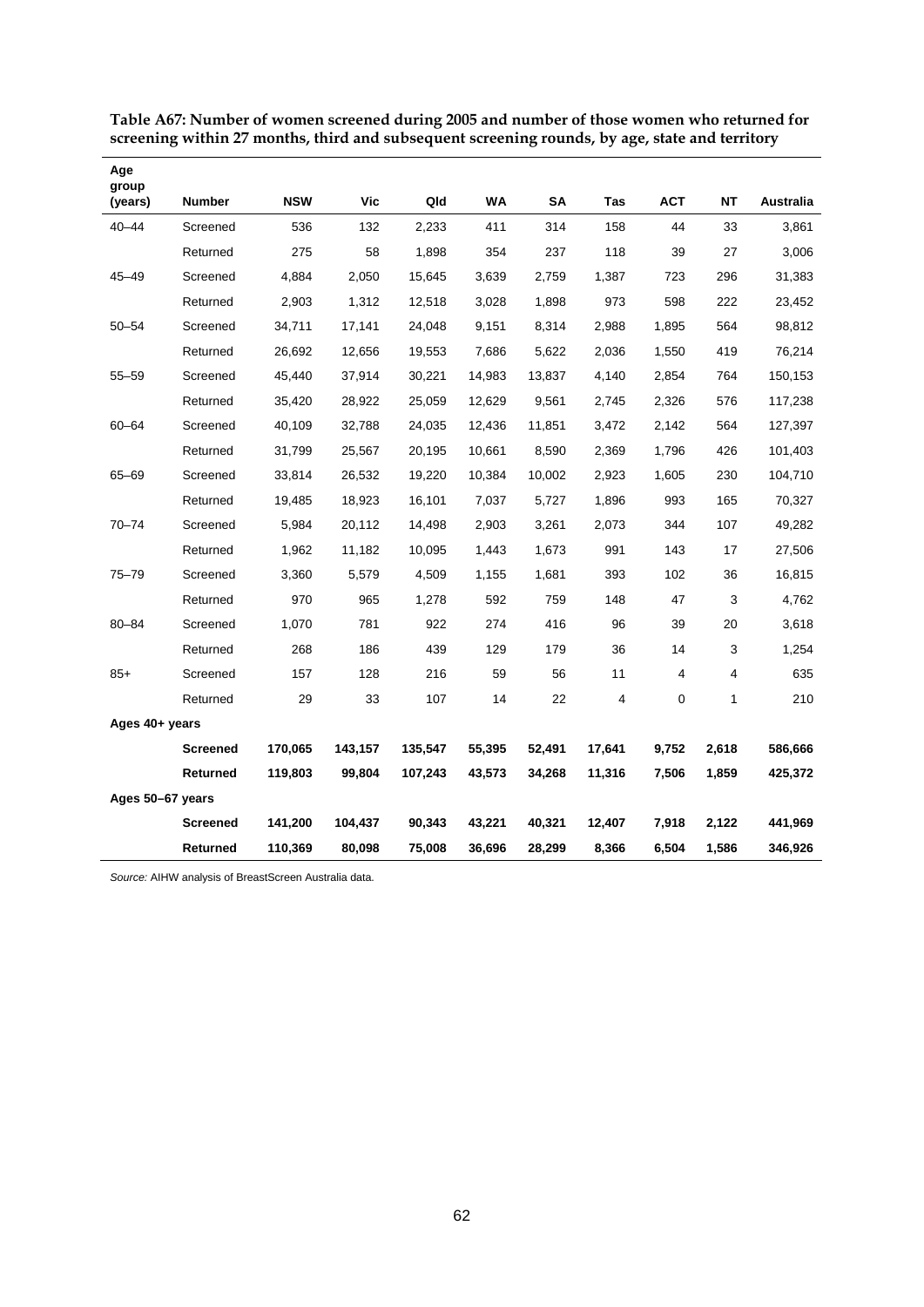| Age group<br>(years) | <b>NSW</b>       | Vic              | Qld              | WA               | SA               | Tas              | <b>ACT</b>       | <b>NT</b>        | Australia        |
|----------------------|------------------|------------------|------------------|------------------|------------------|------------------|------------------|------------------|------------------|
|                      |                  |                  |                  |                  | (per cent)       |                  |                  |                  |                  |
| $40 - 44$            | 51.3             | 43.9             | 85.0             | 86.1             | 75.5             | 74.7             | 88.6             | 81.8             | 77.9             |
| $45 - 49$            | 59.4             | 64.0             | 80.0             | 83.2             | 68.8             | 70.2             | 82.7             | 75.0             | 74.7             |
| $50 - 54$            | 76.9             | 73.8             | 81.3             | 84.0             | 67.6             | 68.1             | 81.8             | 74.3             | 77.1             |
| $55 - 59$            | 77.9             | 76.3             | 82.9             | 84.3             | 69.1             | 66.3             | 81.5             | 75.4             | 78.1             |
| $60 - 64$            | 79.3             | 78.0             | 84.0             | 85.7             | 72.5             | 68.2             | 83.8             | 75.5             | 79.6             |
| $65 - 69$            | 57.6             | 71.3             | 83.8             | 67.8             | 57.3             | 64.9             | 61.9             | 71.7             | 67.2             |
| $70 - 74$            | 32.8             | 55.6             | 69.6             | 49.7             | 51.3             | 47.8             | 41.6             | 15.9             | 55.8             |
| $75 - 79$            | 28.9             | 17.3             | 28.3             | 51.3             | 45.2             | 37.7             | 46.1             | 8.3              | 28.3             |
| $80 - 84$            | 25.0             | 23.8             | 47.6             | 47.1             | 43.0             | 37.5             | 35.9             | 15.0             | 34.7             |
| $85+$                | 18.5             | 25.8             | 49.5             | 23.7             | 39.3             | 36.4             | 0.0              | 25.0             | 33.1             |
| Ages 40+ years       |                  |                  |                  |                  |                  |                  |                  |                  |                  |
| Crude rate           | 70.4             | 69.7             | 79.1             | 78.7             | 65.3             | 64.1             | 77.0             | 71.0             | 72.5             |
| AS rate              | 68.3             | 70.0             | 80.7             | 79.3             | 66.4             | 65.9             | 76.4             | 70.0             | 73.8             |
| 95% CI               | $67.8 -$<br>68.8 | $69.3 -$<br>70.8 | $80.2 -$<br>81.2 | $78.4 -$<br>80.1 | $65.5 -$<br>67.2 | $64.5 -$<br>67.2 | $74.2 -$<br>78.6 | $66.5 -$<br>73.5 | $73.5 -$<br>74.0 |
| Ages 50-67 years     |                  |                  |                  |                  |                  |                  |                  |                  |                  |
| Crude rate           | 78.2             | 76.7             | 83.0             | 84.9             | 70.2             | 67.4             | 82.1             | 74.7             | 78.5             |
| AS rate              | 78.1             | 76.2             | 83.0             | 84.8             | 69.9             | 67.5             | 82.2             | 74.6             | 78.4             |
| 95% CI               | $77.6 -$<br>78.5 | $75.7 -$<br>76.8 | $82.4 -$<br>83.6 | $83.9 -$<br>85.7 | $69.1 -$<br>70.7 | $66.1 -$<br>69.0 | $80.2 -$<br>84.2 | $71.0 -$<br>78.4 | $78.1 -$<br>78.6 |

**Table A68: Age-specific and age-standardised rescreen rates for women screened during 2005, third and subsequent screening rounds, by age, state and territory** 

*Note:* Rates are the number of women attending for rescreening as a percentage of women screened and age standardised to the population of women attending a BreastScreen Australia service in 2008.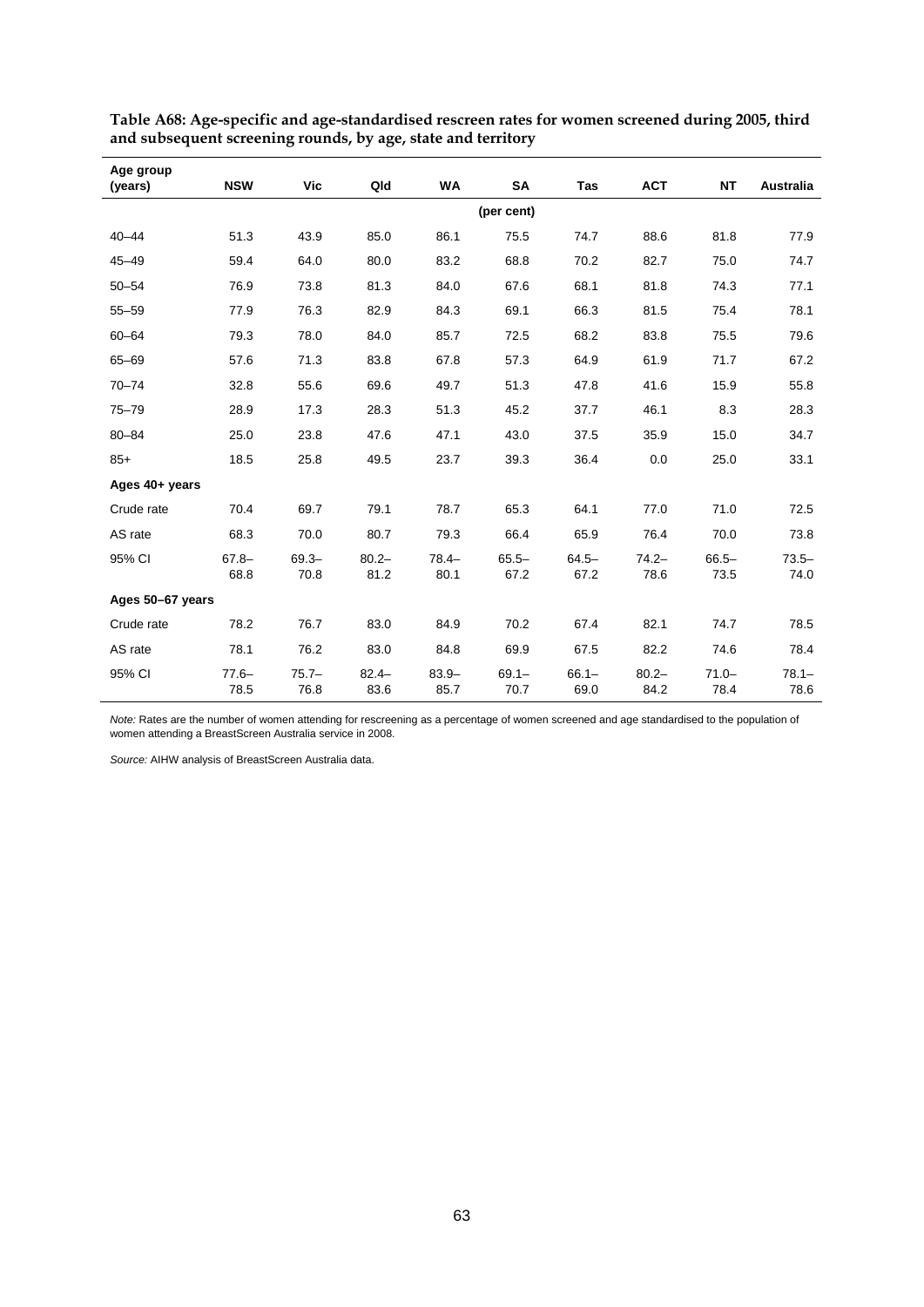## **Indicator 7a Incidence of breast cancer**

| Age group<br>(years) | 1991        | 1992        | 1993  | 1994        | 1995         | 1996        | 1997           | 1998        |
|----------------------|-------------|-------------|-------|-------------|--------------|-------------|----------------|-------------|
| $0 - 4$              | 0           | $\mathbf 0$ | 0     | $\mathbf 0$ | 0            | $\mathbf 0$ | 0              | $\mathbf 0$ |
| $5 - 9$              | $\pmb{0}$   | 0           | 0     | $\mathbf 0$ | 1            | $\pmb{0}$   | $\mathbf 0$    | $\pmb{0}$   |
| $10 - 14$            | 0           | 0           | 0     | $\pmb{0}$   | $\mathbf 0$  | $\pmb{0}$   | $\pmb{0}$      | $\pmb{0}$   |
| $15 - 19$            | $\mathbf 0$ | $\mathbf 0$ | 0     | $\pmb{0}$   | $\mathbf{1}$ | $\mathbf 0$ | $\overline{2}$ | 3           |
| $20 - 24$            | 11          | 6           | 14    | 8           | 8            | 6           | 13             | 15          |
| $25 - 29$            | 51          | 46          | 56    | 58          | 57           | 45          | 51             | 51          |
| $30 - 34$            | 180         | 182         | 170   | 196         | 200          | 196         | 178            | 196         |
| $35 - 39$            | 400         | 383         | 411   | 401         | 397          | 421         | 444            | 421         |
| $40 - 44$            | 720         | 722         | 784   | 780         | 755          | 766         | 760            | 850         |
| $45 - 49$            | 857         | 1,012       | 1,024 | 1,137       | 1,231        | 1,190       | 1,165          | 1,163       |
| $50 - 54$            | 853         | 858         | 978   | 1,112       | 1,247        | 1,184       | 1,326          | 1,466       |
| $55 - 59$            | 801         | 816         | 934   | 1,032       | 1,143        | 1,126       | 1,175          | 1,259       |
| $60 - 64$            | 892         | 790         | 966   | 1,108       | 1,062        | 1,018       | 1,086          | 1,144       |
| 65-69                | 955         | 937         | 994   | 1,214       | 1,094        | 1,057       | 1,080          | 1,132       |
| $70 - 74$            | 795         | 779         | 906   | 1,016       | 1,025        | 989         | 1,028          | 1,058       |
| $75 - 79$            | 670         | 647         | 692   | 776         | 831          | 739         | 862            | 875         |
| $80 - 84$            | 487         | 490         | 466   | 533         | 580          | 577         | 579            | 596         |
| $85+$                | 370         | 366         | 390   | 375         | 418          | 431         | 445            | 493         |
| All ages             |             |             |       |             |              |             |                |             |
|                      | 8,042       | 8,034       | 8,785 | 9,746       | 10,050       | 9,745       | 10,194         | 10,722      |
| Ages 50-69 years     |             |             |       |             |              |             |                |             |
|                      | 3,501       | 3,401       | 3,872 | 4,466       | 4,546        | 4,385       | 4,667          | 5,001       |

**Table A69: Number of new cases of breast cancer in women, by age, 1991–1998**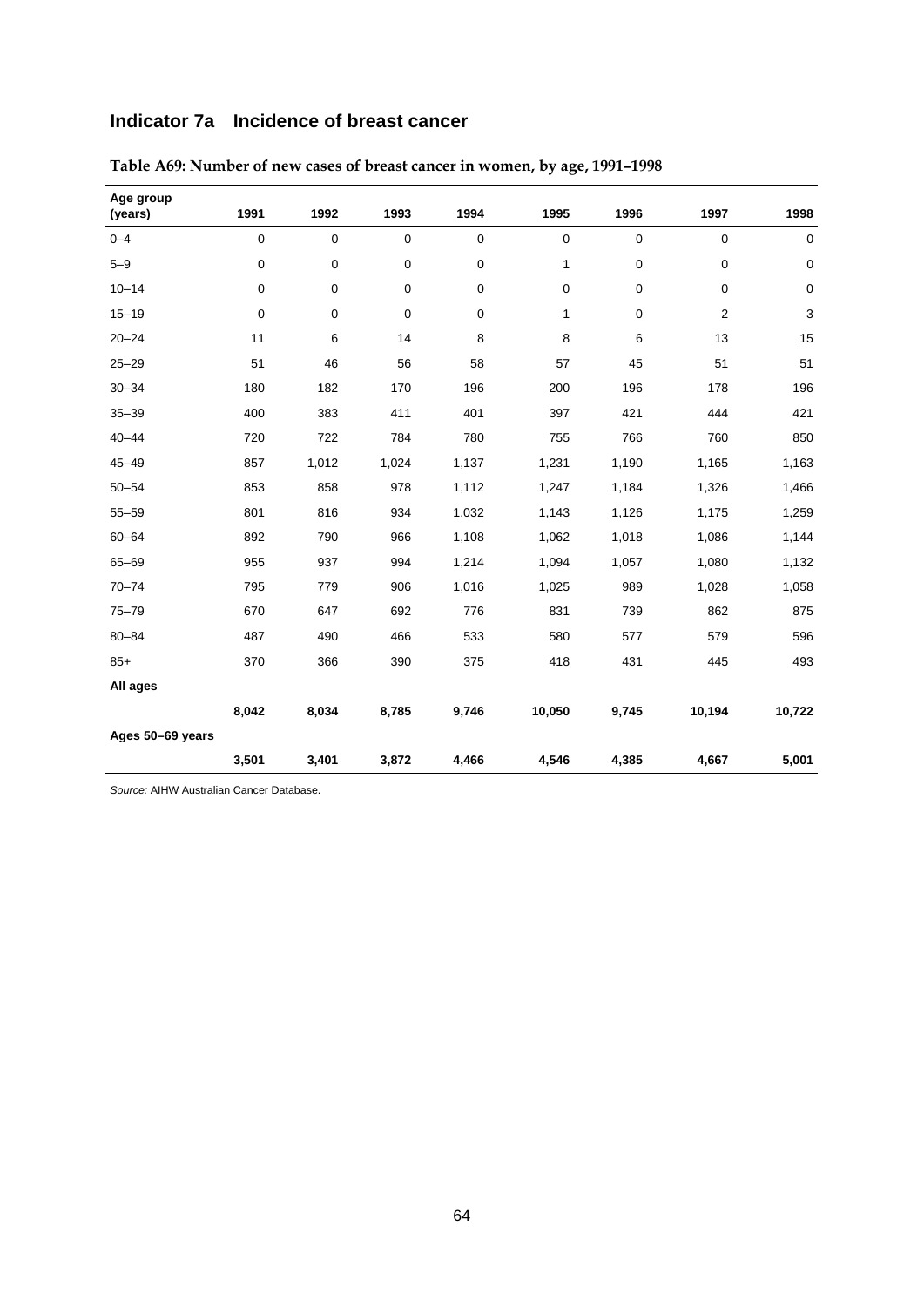| Age group<br>(years) | 1999      | 2000                    | 2001        | 2002           | 2003           | 2004        | 2005      | 2006        |
|----------------------|-----------|-------------------------|-------------|----------------|----------------|-------------|-----------|-------------|
| $0 - 4$              | $\pmb{0}$ | $\pmb{0}$               | $\mathbf 0$ | $\pmb{0}$      | 0              | $\mathbf 0$ | $\pmb{0}$ | $\mathbf 0$ |
| $5 - 9$              | $\pmb{0}$ | $\pmb{0}$               | $\mathbf 0$ | $\pmb{0}$      | 0              | $\mathbf 0$ | 0         | $\mathsf 0$ |
| $10 - 14$            | 0         | $\pmb{0}$               | 0           | 0              | 0              | 0           | 1         | 0           |
| $15 - 19$            | $\pmb{0}$ | $\overline{\mathbf{c}}$ | 0           | 1              | $\mathbf{1}$   | 0           | 0         | 1           |
| $20 - 24$            | 12        | 5                       | 8           | $\overline{7}$ | $\overline{7}$ | 10          | 13        | 9           |
| $25 - 29$            | 49        | 56                      | 44          | 54             | 46             | 55          | 49        | 56          |
| $30 - 34$            | 187       | 189                     | 172         | 203            | 186            | 209         | 186       | 188         |
| $35 - 39$            | 439       | 443                     | 452         | 432            | 477            | 427         | 472       | 473         |
| $40 - 44$            | 817       | 843                     | 923         | 902            | 914            | 896         | 957       | 981         |
| $45 - 49$            | 1,149     | 1,271                   | 1,222       | 1,321          | 1,311          | 1,347       | 1,432     | 1,375       |
| $50 - 54$            | 1,507     | 1,556                   | 1,654       | 1,631          | 1,509          | 1,623       | 1,591     | 1,573       |
| $55 - 59$            | 1,281     | 1,429                   | 1,528       | 1,649          | 1,678          | 1,723       | 1,646     | 1,737       |
| $60 - 64$            | 1,241     | 1,331                   | 1,444       | 1,412          | 1,402          | 1,441       | 1,471     | 1,722       |
| $65 - 69$            | 1,093     | 1,117                   | 1,164       | 1,283          | 1,205          | 1,256       | 1,318     | 1,366       |
| $70 - 74$            | 993       | 1,100                   | 1,102       | 1,040          | 937            | 1,023       | 909       | 973         |
| $75 - 79$            | 835       | 903                     | 903         | 929            | 908            | 880         | 875       | 821         |
| $80 - 84$            | 555       | 580                     | 618         | 613            | 703            | 679         | 675       | 708         |
| $85+$                | 494       | 522                     | 569         | 588            | 561            | 617         | 618       | 631         |
| All ages             |           |                         |             |                |                |             |           |             |
|                      | 10,652    | 11,347                  | 11,803      | 12,065         | 11,845         | 12,186      | 12,213    | 12,614      |
| Ages 50-69 years     |           |                         |             |                |                |             |           |             |
|                      | 5,122     | 5,433                   | 5,790       | 5,975          | 5,794          | 6,043       | 6,026     | 6,398       |

| Table A70: Number of new cases of breast cancer in women, by age, 1999-2006 |  |  |
|-----------------------------------------------------------------------------|--|--|
|-----------------------------------------------------------------------------|--|--|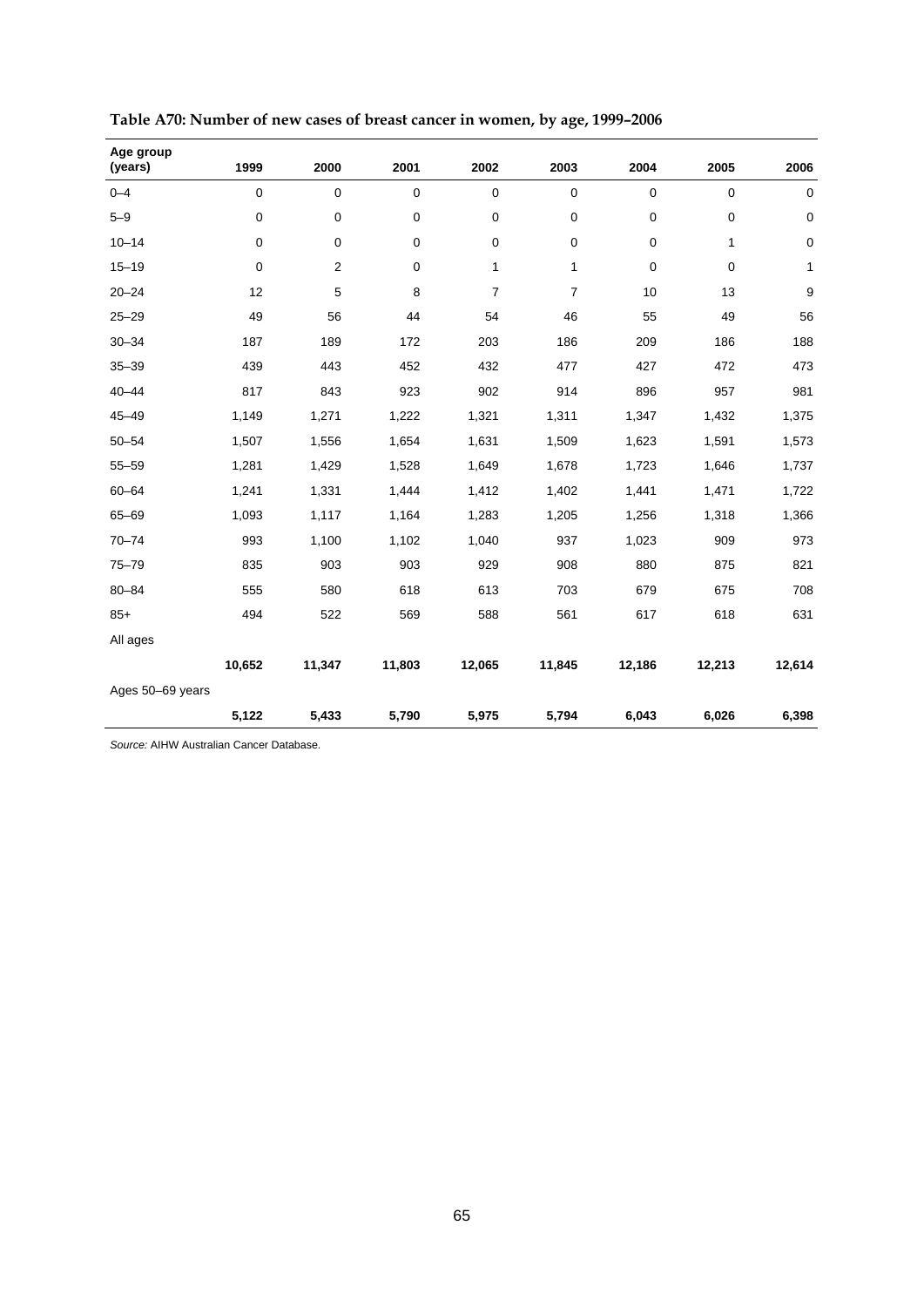| Age group<br>(years) | 1991       | 1992                                                                                            | 1993  | 1994                                                                               | 1995  | 1996  | 1997  | 1998  |
|----------------------|------------|-------------------------------------------------------------------------------------------------|-------|------------------------------------------------------------------------------------|-------|-------|-------|-------|
| $0 - 4$              | 0.0        | 0.0                                                                                             | 0.0   | 0.0                                                                                | 0.0   | 0.0   | 0.0   | 0.0   |
| $5 - 9$              | 0.0        | 0.0                                                                                             | 0.0   | 0.0                                                                                | 0.2   | 0.0   | 0.0   | 0.0   |
| $10 - 14$            | 0.0        | 0.0                                                                                             | 0.0   | 0.0                                                                                | 0.0   | 0.0   | 0.0   | 0.0   |
| $15 - 19$            | 0.0        | 0.0                                                                                             | 0.0   | 0.0                                                                                | 0.2   | 0.0   | 0.3   | 0.5   |
| $20 - 24$            | 1.6        | 0.9                                                                                             | 2.0   | 1.1                                                                                | 1.1   | 0.9   | 1.9   | 2.3   |
| $25 - 29$            | 7.3        | 6.7                                                                                             | 8.2   | 8.5                                                                                | 8.3   | 6.4   | 7.0   | 7.0   |
| $30 - 34$            | 25.3       | 25.1                                                                                            | 23.3  | 26.7                                                                               | 27.4  | 27.1  | 24.9  | 27.6  |
| $35 - 39$            | 60.2       | 56.5                                                                                            | 59.7  | 57.5                                                                               | 55.7  | 57.7  | 59.8  | 56.0  |
| $40 - 44$            | 112.7      | 112.5                                                                                           | 121.1 | 118.7                                                                              | 113.1 | 112.8 | 109.9 | 121.0 |
| $45 - 49$            | 170.5      | 187.9                                                                                           | 178.7 | 190.8                                                                              | 199.7 | 186.0 | 181.3 | 177.9 |
| $50 - 54$            | 206.5      | 202.2                                                                                           | 225.4 | 245.4                                                                              | 262.0 | 238.0 | 246.8 | 256.0 |
| $55 - 59$            | 223.3      | 222.7                                                                                           | 248.6 | 267.6                                                                              | 289.0 | 276.3 | 279.0 | 290.4 |
| $60 - 64$            | 241.0      | 216.3                                                                                           | 268.6 | 310.4                                                                              | 297.7 | 285.4 | 298.6 | 307.1 |
| $65 - 69$            | 271.9      | 265.5                                                                                           | 279.7 | 342.5                                                                              | 308.9 | 298.0 | 306.6 | 324.3 |
| $70 - 74$            | 281.7      | 266.3                                                                                           | 298.5 | 320.2                                                                              | 317.4 | 302.4 | 312.8 | 319.6 |
| $75 - 79$            | 297.1      | 282.4                                                                                           | 300.8 | 340.7                                                                              | 356.0 | 303.1 | 336.1 | 325.5 |
| $80 - 84$            | 334.9      | 323.5                                                                                           | 294.4 | 318.8                                                                              | 336.4 | 326.7 | 321.9 | 327.4 |
| $85+$                | 336.3      | 316.5                                                                                           | 320.1 | 294.1                                                                              | 311.2 | 304.4 | 297.9 | 314.5 |
| All ages             |            |                                                                                                 |       |                                                                                    |       |       |       |       |
| Crude rate           | 92.8       | 91.5                                                                                            | 99.1  | 108.7                                                                              | 110.7 | 105.9 | 109.4 | 113.9 |
| AS rate $(A)$        | 100.4      | 98.3                                                                                            | 105.3 | 114.1                                                                              | 115.6 | 109.3 | 111.5 | 114.5 |
| 95% CI               | 98.2-102.6 |                                                                                                 |       | 96.1–100.5 103.1–107.5 111.9–116.5 113.3–117.9 107.1–111.5 109.3–113.7 112.3–116.7 |       |       |       |       |
| Ages 50-69 years     |            |                                                                                                 |       |                                                                                    |       |       |       |       |
| Crude rate           | 234.5      | 225.4                                                                                           | 254.0 | 288.1                                                                              | 287.3 | 271.3 | 278.7 | 289.5 |
| AS rate (A)          | 230.1      | 222.0                                                                                           | 250.6 | 282.7                                                                              | 285.2 | 269.1 | 277.2 | 288.4 |
| 95% CI               |            | 222.4-238.0 214.5-229.7 242.6-258.7 274.4-291.2 276.9-293.7 261.1-277.2 269.3-285.3 280.4-296.5 |       |                                                                                    |       |       |       |       |

**Table A71: Age-specific and age-standardised incidence rates for breast cancer in women, by age, 1991–1998** 

*Note:* Rates are the number of cases of invasive cancers per 100,000 women and age standardised to the Australian population at 30 June 2001.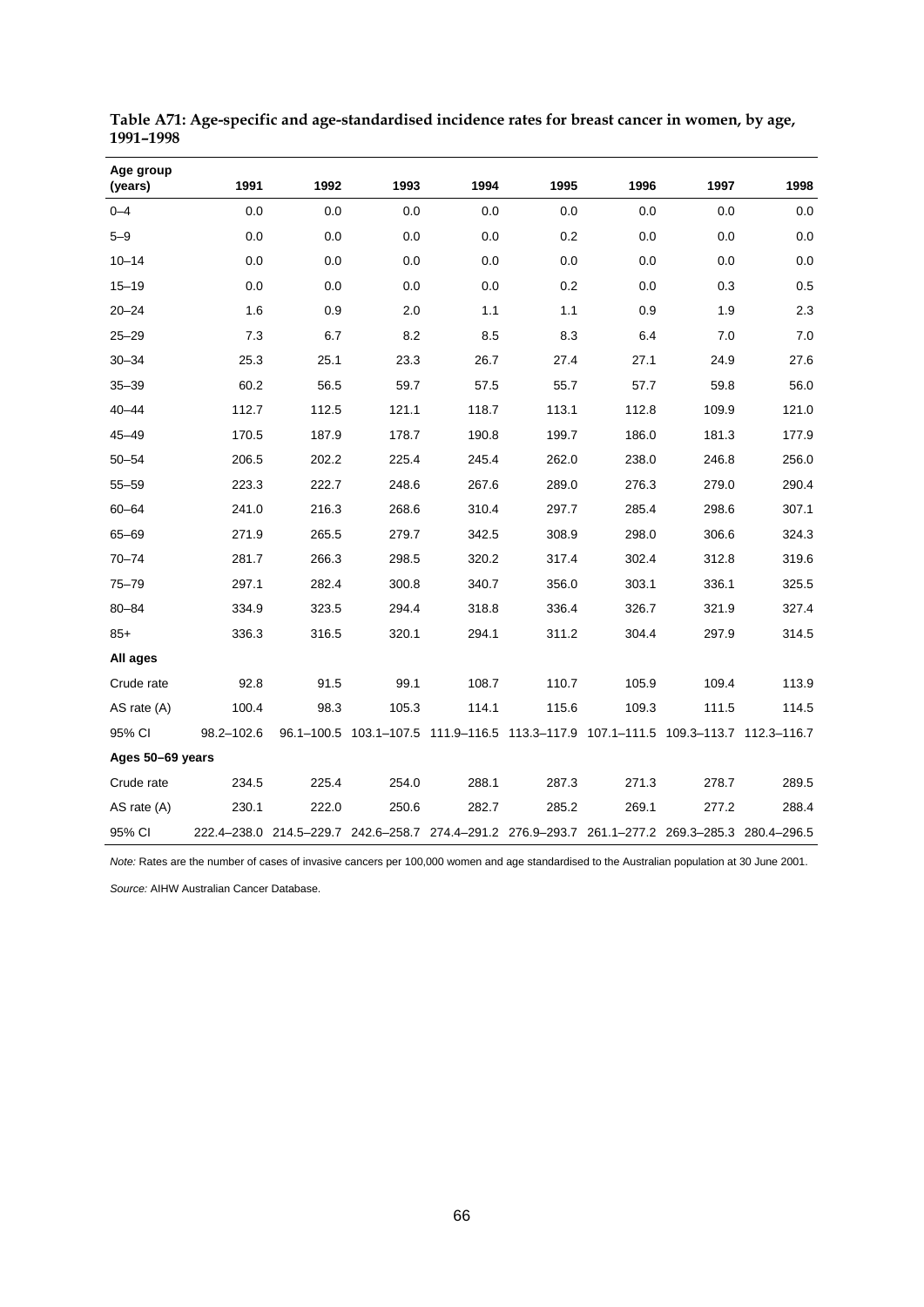| Age group<br>(years) | 1999               | 2000               | 2001               | 2002               | 2003               | 2004               | 2005               | 2006               |
|----------------------|--------------------|--------------------|--------------------|--------------------|--------------------|--------------------|--------------------|--------------------|
| $0 - 4$              | 0.0                | 0.0                | 0.0                | 0.0                | 0.0                | 0.0                | 0.0                | 0.0                |
| $5 - 9$              | 0.0                | 0.0                | 0.0                | 0.0                | 0.0                | 0.0                | 0.0                | 0.0                |
| $10 - 14$            | 0.0                | 0.0                | 0.0                | 0.0                | 0.0                | 0.0                | 0.1                | 0.0                |
| $15 - 19$            | 0.0                | 0.3                | 0.0                | 0.1                | 0.1                | 0.0                | 0.0                | 0.1                |
| $20 - 24$            | 1.9                | 0.8                | 1.2                | 1.1                | 1.0                | 1.5                | 1.8                | 1.2                |
| $25 - 29$            | 6.7                | 7.7                | 6.2                | 7.8                | 6.7                | 8.1                | 7.2                | 8.0                |
| $30 - 34$            | 26.3               | 26.3               | 23.3               | 26.8               | 24.2               | 27.2               | 24.4               | 25.1               |
| $35 - 39$            | 57.9               | 58.6               | 60.2               | 58.1               | 64.7               | 57.8               | 63.3               | 61.7               |
| $40 - 44$            | 114.4              | 115.7              | 123.9              | 118.5              | 118.3              | 115.1              | 123.2              | 127.1              |
| $45 - 49$            | 172.7              | 188.5              | 178.8              | 190.2              | 185.0              | 186.0              | 193.8              | 182.3              |
| $50 - 54$            | 252.0              | 249.7              | 255.2              | 251.5              | 230.2              | 244.5              | 236.4              | 229.7              |
| $55 - 59$            | 283.0              | 301.8              | 308.1              | 307.7              | 294.2              | 290.1              | 266.8              | 273.2              |
| $60 - 64$            | 323.0              | 335.4              | 353.9              | 336.8              | 325.8              | 321.5              | 312.7              | 349.2              |
| $65 - 69$            | 315.8              | 323.7              | 335.5              | 361.8              | 331.3              | 335.4              | 341.7              | 345.6              |
| $70 - 74$            | 297.9              | 329.7              | 329.1              | 313.1              | 285.1              | 314.0              | 279.5              | 297.3              |
| $75 - 79$            | 297.3              | 313.8              | 309.2              | 315.8              | 305.6              | 294.1              | 292.1              | 273.8              |
| 80-84                | 303.2              | 305.3              | 306.2              | 290.8              | 319.4              | 296.7              | 286.2              | 295.5              |
| $85+$                | 297.4              | 298.0              | 310.4              | 311.0              | 290.3              | 312.9              | 297.6              | 289.8              |
| All ages             |                    |                    |                    |                    |                    |                    |                    |                    |
| Crude rate           | 111.8              | 117.6              | 120.7              | 121.9              | 118.2              | 120.2              | 119.0              | 121.1              |
| AS rate (A)          | 111.2              | 115.6              | 117.3              | 117.2              | 112.4              | 113.3              | 111.2              | 112.4              |
| 95% CI               | $109.1 -$<br>113.3 | $113.5 -$<br>117.8 | $115.2 -$<br>119.4 | $115.2 -$<br>119.4 | $110.4 -$<br>114.5 | $111.3 -$<br>115.4 | $109.2 -$<br>113.2 | $110.4 -$<br>114.4 |
| Ages 50-69 years     |                    |                    |                    |                    |                    |                    |                    |                    |
| Crude rate           | 287.6              | 295.5              | 304.9              | 305.1              | 286.8              | 290.5              | 280.8              | 289.6              |
| AS rate (A)          | 286.9              | 295.2              | 304.8              | 304.5              | 285.8              | 289.4              | 279.7              | 287.7              |
| 95% CI               | $279.1 -$<br>294.9 | $287.4 -$<br>303.2 | $297.0 -$<br>312.8 | $296.8 -$<br>312.3 | $278.5 -$<br>293.3 | $282.1 -$<br>296.8 | $272.7-$<br>286.9  | $280.6 -$<br>294.8 |

**Table A72: Age-specific and age-standardised incidence rates for breast cancer in women, by age, 1999–2006** 

*Note:* Rates are the number of cases of invasive cancers per 100,000 women and age standardised to the Australian population at 30 June 2001.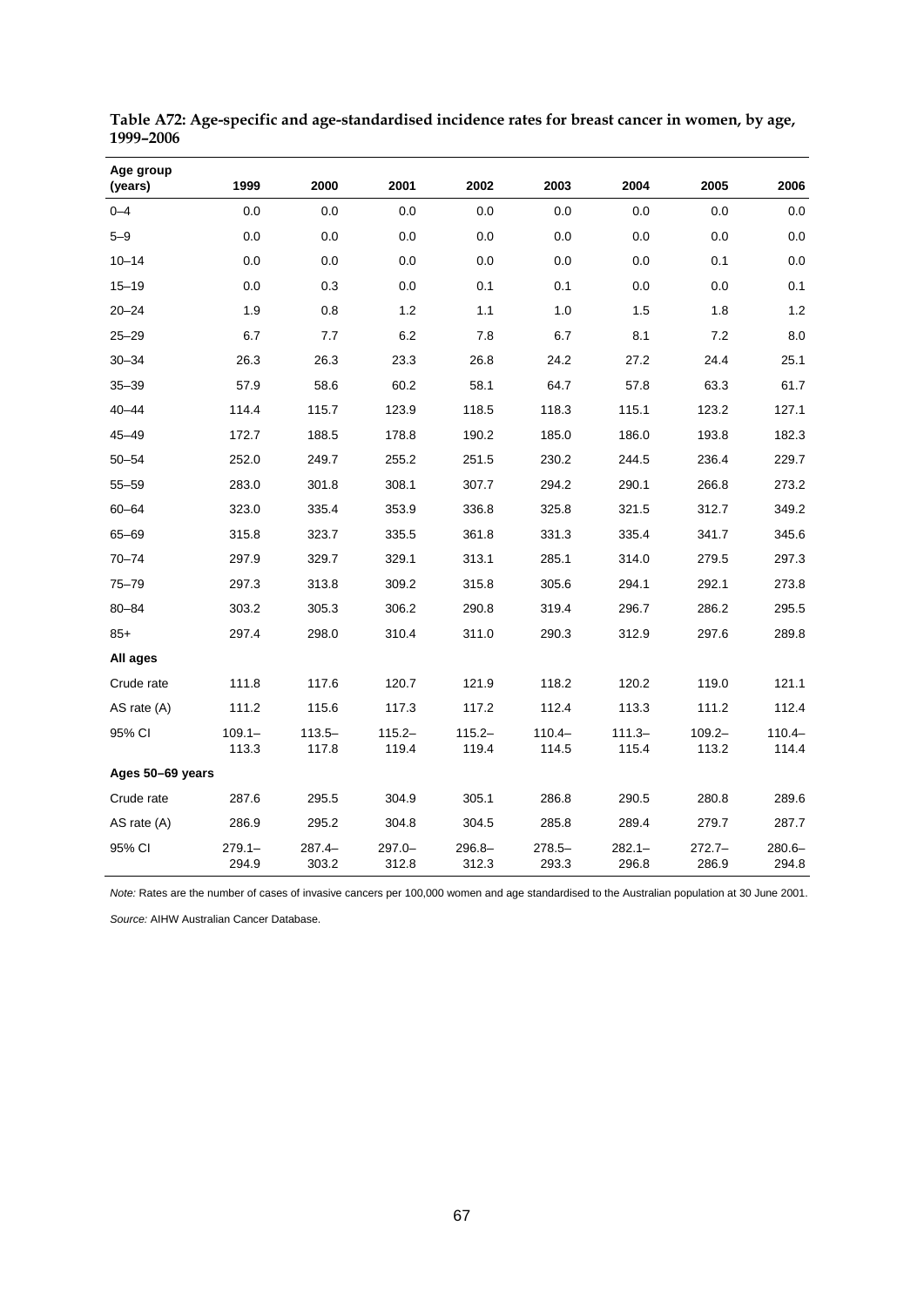| Age group (years) | <b>NSW</b> | <b>Vic</b>  | Qld         | <b>WA</b> | SA          | Tas         | <b>ACT</b> | <b>NT</b>      | Australia |
|-------------------|------------|-------------|-------------|-----------|-------------|-------------|------------|----------------|-----------|
| $0 - 4$           | 0          | $\mathbf 0$ | $\mathbf 0$ | 0         | 0           | $\mathbf 0$ | 0          | 0              | 0         |
| $5 - 9$           | 0          | 0           | 0           | 0         | 0           | $\mathbf 0$ | 0          | 0              | 0         |
| $10 - 14$         | 0          | $\mathbf 0$ | 1           | 0         | $\mathbf 0$ | $\pmb{0}$   | 0          | 0              | 1         |
| $15 - 19$         | 1          | 0           | 1           | 1         | 0           | $\mathbf 0$ | 0          | 0              | 3         |
| $20 - 24$         | 15         | 15          | 3           | 3         | 9           | 1           | 0          | 0              | 46        |
| $25 - 29$         | 80         | 80          | 46          | 24        | 22          | 4           | 4          | 0              | 260       |
| $30 - 34$         | 337        | 247         | 177         | 98        | 67          | 19          | 18         | 9              | 972       |
| $35 - 39$         | 759        | 603         | 437         | 206       | 166         | 48          | 39         | 23             | 2,281     |
| $40 - 44$         | 1,573      | 1,134       | 917         | 439       | 329         | 129         | 89         | 40             | 4,650     |
| $45 - 49$         | 2,173      | 1,687       | 1,380       | 731       | 473         | 171         | 121        | 50             | 6,786     |
| $50 - 54$         | 2,571      | 1,913       | 1,496       | 865       | 665         | 192         | 167        | 58             | 7,927     |
| $55 - 59$         | 2,801      | 2,003       | 1,659       | 817       | 720         | 226         | 169        | 38             | 8,433     |
| $60 - 64$         | 2,583      | 1,689       | 1,458       | 725       | 649         | 201         | 107        | 36             | 7,448     |
| $65 - 69$         | 2,161      | 1,558       | 1,230       | 585       | 590         | 184         | 105        | 15             | 6,428     |
| $70 - 74$         | 1,673      | 1,297       | 941         | 399       | 375         | 130         | 58         | 9              | 4,882     |
| $75 - 79$         | 1,573      | 1,119       | 750         | 360       | 409         | 125         | 67         | 10             | 4,413     |
| $80 - 84$         | 1,160      | 864         | 571         | 321       | 332         | 86          | 42         | $\overline{2}$ | 3,378     |
| $85+$             | 1,046      | 835         | 454         | 265       | 303         | 71          | 36         | 5              | 3,015     |
| All ages          | 20,506     | 15,044      | 11,521      | 5,839     | 5,109       | 1,587       | 1,022      | 295            | 60,923    |
| Ages 50-69 years  | 10,116     | 7,163       | 5,843       | 2,992     | 2,624       | 803         | 548        | 147            | 30,236    |

**Table A73: Number of new cases of breast cancer in women, by age, state and territory, 2002–2006**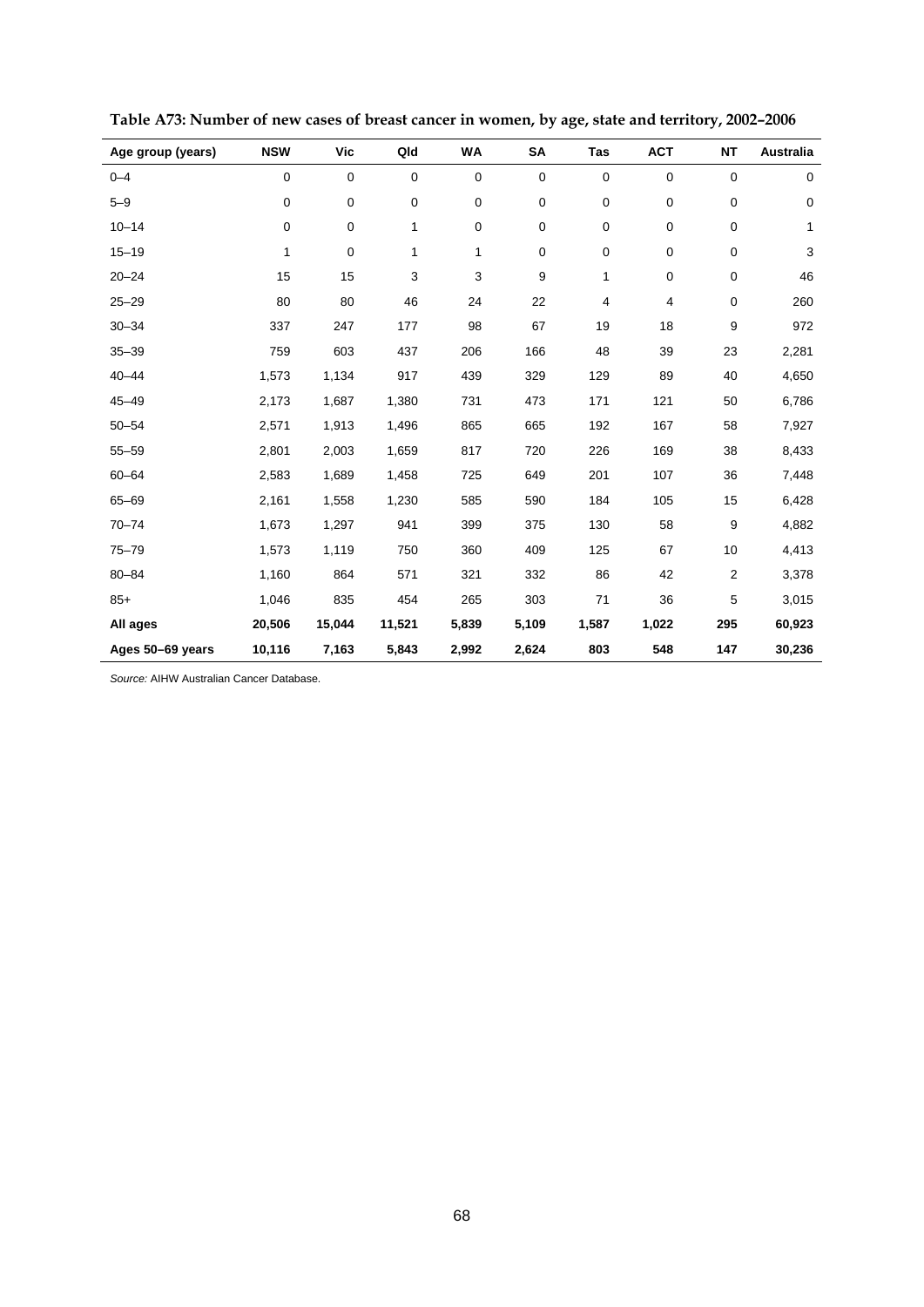| Age group (years) | <b>NSW</b>         | Vic                | Qld                | <b>WA</b>          | SΑ                 | Tas                | <b>ACT</b>         | NΤ                 | Australia          |
|-------------------|--------------------|--------------------|--------------------|--------------------|--------------------|--------------------|--------------------|--------------------|--------------------|
| $0 - 4$           | 0.0                | 0.0                | 0.0                | 0.0                | 0.0                | 0.0                | n.p.               | n.p.               | 0.0                |
| $5 - 9$           | 0.0                | 0.0                | 0.0                | 0.0                | 0.0                | 0.0                | n.p.               | n.p.               | 0.0                |
| $10 - 14$         | 0.0                | 0.0                | 0.1                | 0.0                | 0.0                | 0.0                | n.p.               | n.p.               | 0.0                |
| $15 - 19$         | 0.1                | 0.0                | 0.1                | 0.3                | 0.0                | 0.0                | n.p.               | n.p.               | 0.1                |
| $20 - 24$         | 1.3                | 1.7                | 0.4                | 0.9                | 3.6                | 1.3                | n.p.               | n.p.               | 1.3                |
| $25 - 29$         | 6.9                | 9.2                | 7.0                | 7.3                | 9.4                | 5.8                | n.p.               | n.p.               | 7.6                |
| $30 - 34$         | 26.3               | 25.4               | 24.2               | 26.8               | 25.4               | 23.6               | 27.2               | n.p.               | 25.5               |
| $35 - 39$         | 61.8               | 63.5               | 60.8               | 55.6               | 60.5               | 57.2               | 62.3               | 55.9               | 61.2               |
| $40 - 44$         | 122.8              | 118.9              | 122.4              | 113.8              | 112.0              | 139.1              | 138.6              | 103.6              | 120.5              |
| $45 - 49$         | 181.9              | 189.4              | 198.1              | 199.3              | 167.0              | 190.2              | 194.7              | 143.3              | 187.5              |
| $50 - 54$         | 235.7              | 234.1              | 232.7              | 258.3              | 248.8              | 227.9              | 286.6              | 192.6              | 238.4              |
| $55 - 59$         | 287.4              | 275.3              | 287.4              | 288.0              | 295.8              | 292.8              | 348.5              | 176.1              | 285.5              |
| $60 - 64$         | 340.0              | 301.8              | 333.3              | 341.1              | 347.9              | 331.7              | 331.1              | 266.9              | 329.2              |
| 65-69             | 336.9              | 327.9              | 357.8              | 337.6              | 371.3              | 366.9              | 437.6              | 193.2              | 342.9              |
| $70 - 74$         | 293.0              | 307.4              | 325.2              | 274.7              | 260.5              | 298.3              | 303.9              | n.p.               | 297.8              |
| $75 - 79$         | 301.0              | 289.0              | 292.1              | 287.1              | 294.9              | 321.3              | 396.2              | 288.0              | 296.2              |
| $80 - 84$         | 290.1              | 294.0              | 292.9              | 342.8              | 306.3              | 280.7              | 328.0              | n.p.               | 297.3              |
| $85+$             | 296.7              | 319.7              | 264.5              | 308.3              | 313.7              | 261.6              | 351.0              | n.p.               | 299.4              |
| All ages          |                    |                    |                    |                    |                    |                    |                    |                    |                    |
| Crude rate        | 121.1              | 119.1              | 117.8              | 118.2              | 130.9              | 129.9              | 123.2              | 60.5               | 120.1              |
| AS rate (A)       | 113.1              | 111.4              | 114.6              | 114.9              | 113.5              | 114.8              | 129.2              | 83.3               | 113.2              |
| 95% CI            | $111.6 -$<br>114.6 | $109.7 -$<br>113.1 | $112.6 -$<br>116.6 | $112.0 -$<br>117.8 | $110.5 -$<br>116.5 | $109.4 -$<br>120.4 | $121.5 -$<br>137.2 | $72.9 -$<br>94.6   | $112.4 -$<br>114.1 |
| Ages 50-69 years  |                    |                    |                    |                    |                    |                    |                    |                    |                    |
| Crude rate        | 291.8              | 277.7              | 292.0              | 297.9              | 306.5              | 295.0              | 336.1              | 201.5              | 290.3              |
| AS rate (A)       | 290.0              | 276.4              | 291.2              | 298.2              | 304.5              | 292.3              | 339.6              | 204.3              | 289.1              |
| 95% CI            | $284.3 -$<br>295.7 | $270.0 -$<br>282.9 | $283.8 -$<br>298.8 | $287.6 -$<br>309.1 | $292.9 -$<br>316.4 | $272.4 -$<br>313.3 | $311.6 -$<br>369.5 | $171.6 -$<br>241.4 | $285.8 -$<br>292.4 |

**Table A74: Age-specific and age-standardised incidence rates for breast cancer in women, by age, state and territory, 2002–2006** 

n.p. not published (permission not granted for the publication of rates calculated from cell counts of less than 10)

*Note:* Rates are the number of cases of invasive cancers per 100,000 women and age standardised to the Australian population at 30 June 2001.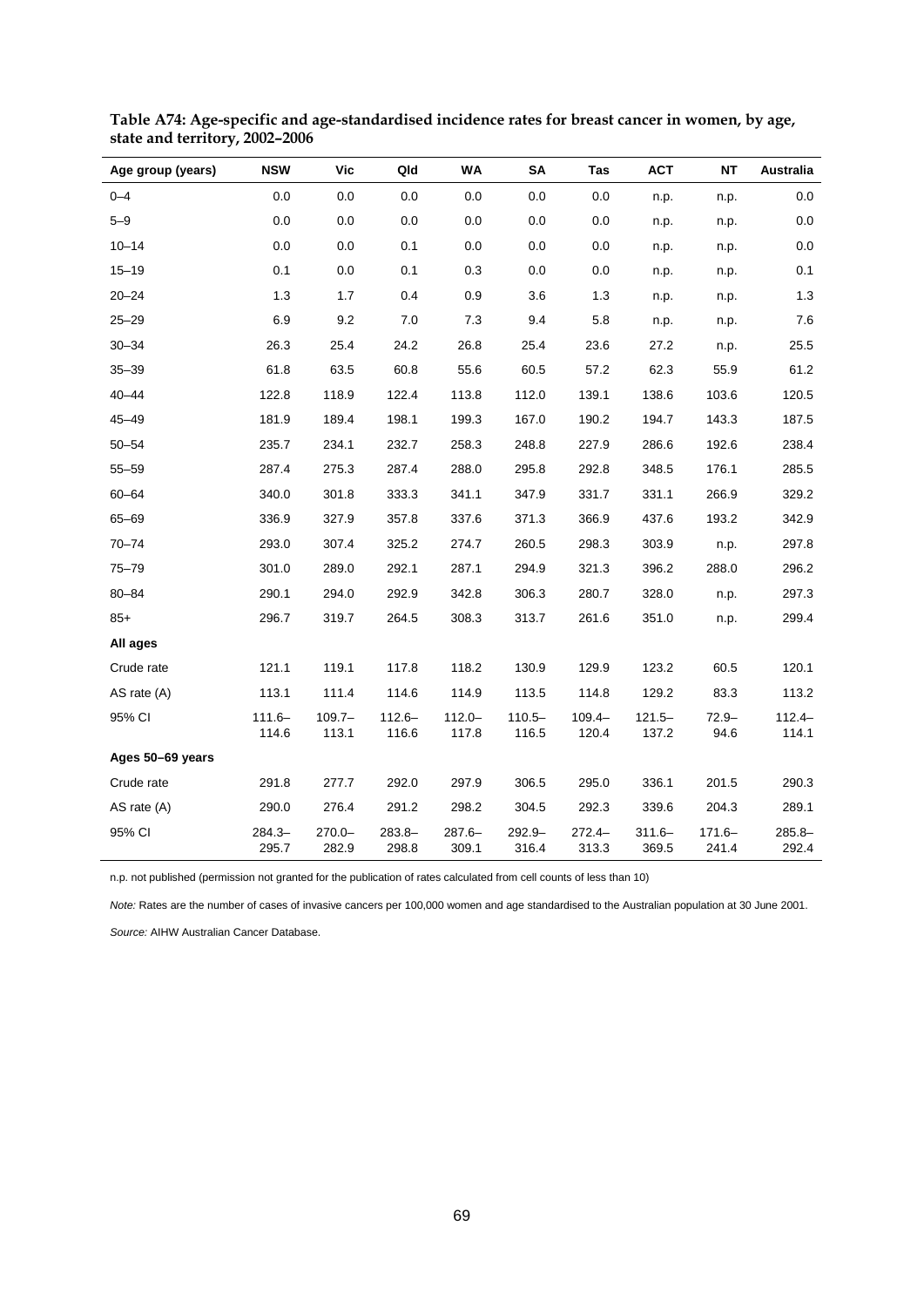| Age group (years) | <b>Major cities</b> | Inner regional | Outer regional | Remote         | Very remote    | <b>Australia</b> |
|-------------------|---------------------|----------------|----------------|----------------|----------------|------------------|
| $0 - 4$           | $\pmb{0}$           | 0              | $\pmb{0}$      | 0              | 0              | $\mathbf 0$      |
| $5 - 9$           | $\pmb{0}$           | 0              | 0              | 0              | 0              | $\mathbf 0$      |
| $10 - 14$         | 1                   | $\pmb{0}$      | $\pmb{0}$      | 0              | 0              | 1                |
| $15 - 19$         | $\overline{2}$      | $\mathbf 0$    | 1              | 0              | 0              | 3                |
| $20 - 24$         | 35                  | 5              | 3              | $\overline{2}$ | 0              | 46               |
| $25 - 29$         | 201                 | 40             | 13             | 2              | 4              | 260              |
| $30 - 34$         | 710                 | 155            | 86             | 15             | 6              | 972              |
| $35 - 39$         | 1,656               | 394            | 195            | 24             | 12             | 2,281            |
| $40 - 44$         | 3,239               | 905            | 412            | 66             | 29             | 4,650            |
| $45 - 49$         | 4,720               | 1,320          | 608            | 103            | 35             | 6,786            |
| $50 - 54$         | 5,485               | 1,597          | 696            | 111            | 38             | 7,927            |
| $55 - 59$         | 5,806               | 1,769          | 732            | 88             | 38             | 8,433            |
| $60 - 64$         | 4,900               | 1,688          | 745            | 86             | 29             | 7,448            |
| $65 - 69$         | 4,225               | 1,501          | 630            | 54             | 17             | 6,428            |
| $70 - 74$         | 3,253               | 1,140          | 429            | 48             | 12             | 4,882            |
| $75 - 79$         | 3,041               | 978            | 362            | 24             | 9              | 4,413            |
| $80 - 84$         | 2,347               | 752            | 246            | 31             | $\overline{2}$ | 3,378            |
| $85+$             | 2,112               | 610            | 269            | 16             | $\overline{7}$ | 3,015            |
| All ages          | 41,733              | 12,856         | 5,426          | 671            | 238            | 60,923           |
| Ages 50-69 years  | 20,417              | 6,556          | 2,803          | 339            | 122            | 30,236           |

**Table A75: Number of new cases of breast cancer in women, by age and geographic region, 2002–2006** 

*Note:* Because some postcodes cross regional boundaries, totals may not add up due to rounding.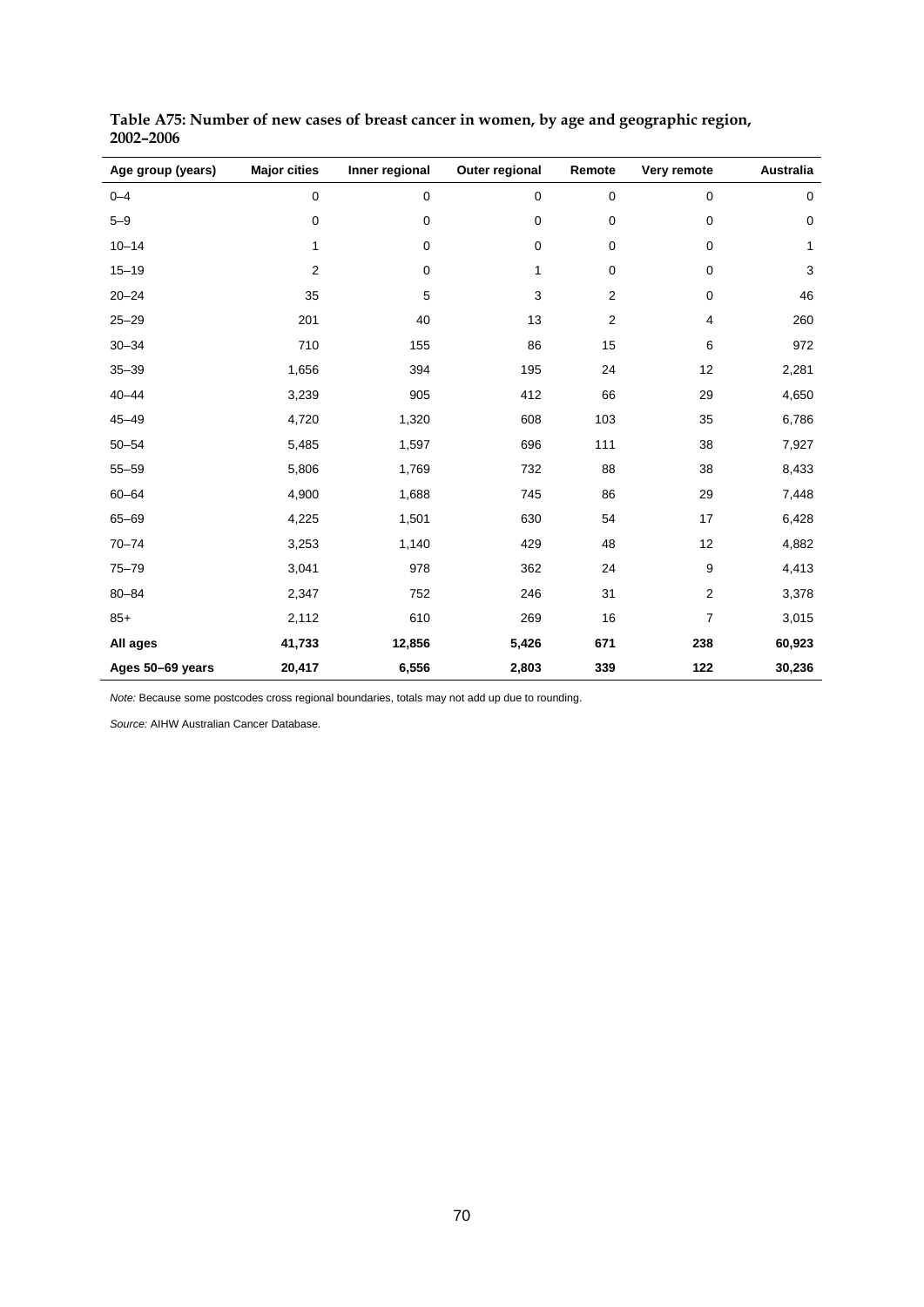| Age group (years) | <b>Major cities</b> |             | Inner regional Outer regional | Remote      | Very remote | <b>Australia</b> |
|-------------------|---------------------|-------------|-------------------------------|-------------|-------------|------------------|
| $0 - 4$           | 0.0                 | 0.0         | 0.0                           | 0.0         | 0.0         | 0.0              |
| $5 - 9$           | 0.0                 | 0.0         | 0.0                           | 0.0         | 0.0         | 0.0              |
| $10 - 14$         | 0.0                 | 0.0         | 0.0                           | 0.0         | 0.0         | 0.0              |
| $15 - 19$         | 0.1                 | 0.0         | 0.3                           | 0.0         | 0.0         | 0.1              |
| $20 - 24$         | 1.4                 | 0.9         | 1.3                           | 4.5         | 0.0         | $1.3$            |
| $25 - 29$         | 8.1                 | 7.3         | 4.5                           | 4.0         | 10.0        | 7.6              |
| $30 - 34$         | 26.5                | 22.9        | 25.0                          | 23.5        | 15.9        | 25.6             |
| $35 - 39$         | 65.1                | 54.1        | 54.7                          | 39.5        | 37.8        | 61.3             |
| $40 - 44$         | 126.1               | 112.3       | 106.8                         | 110.4       | 96.4        | 120.8            |
| $45 - 49$         | 196.5               | 172.4       | 168.1                         | 187.6       | 136.5       | 188.0            |
| $50 - 54$         | 247.3               | 225.5       | 208.6                         | 231.0       | 166.8       | 238.0            |
| $55 - 59$         | 299.0               | 270.7       | 240.0                         | 216.6       | 214.1       | 285.1            |
| $60 - 64$         | 339.1               | 320.4       | 304.7                         | 283.7       | 231.3       | 329.7            |
| 65-69             | 350.9               | 336.5       | 313.6                         | 234.3       | 201.2       | 341.4            |
| $70 - 74$         | 304.7               | 295.9       | 257.5                         | 266.4       | 187.3       | 297.0            |
| $75 - 79$         | 306.0               | 287.1       | 252.1                         | 173.2       | 185.7       | 294.9            |
| $80 - 84$         | 304.8               | 297.8       | 234.6                         | 312.2       | 69.5        | 296.2            |
| $85+$             | 306.3               | 273.8       | 285.2                         | 177.2       | 250.3       | 296.0            |
| All ages          |                     |             |                               |             |             |                  |
| Crude rate        | 122.9               | 122.5       | 109.0                         | 88.1        | 57.3        | 120.1            |
| AS rate (A)       | 117.4               | 107.9       | 99.9                          | 95.0        | 76.6        | 113.2            |
| 95% CI            | 116.3-118.5         | 106.1-109.7 | 97.4-102.5                    | 88.1-102.4  | 67.0-87.1   | 112.4-114.1      |
| Ages 50-69 years  |                     |             |                               |             |             |                  |
| Crude rate        | 299.9               | 280.8       | 258.6                         | 238.7       | 198.4       | 290.3            |
| AS rate (A)       | 299.3               | 277.8       | 256.4                         | 239.1       | 199.4       | 289.1            |
| 95% CI            | 295.2-303.4         | 271.1-284.6 | 247.0-266.1                   | 214.3-266.0 | 164.8-237.8 | 285.8-292.4      |

<span id="page-72-0"></span>**Table A76: Age-specific and age-standardised incidence rates for breast cancer in women, by age and geographic region, 2002–2006** 

*Note:* Rates are the number of cases of invasive cancers per 100,000 women and age standardised to the Australian population at 30 June 2001.

*Source:* AIHW Australian Cancer Database.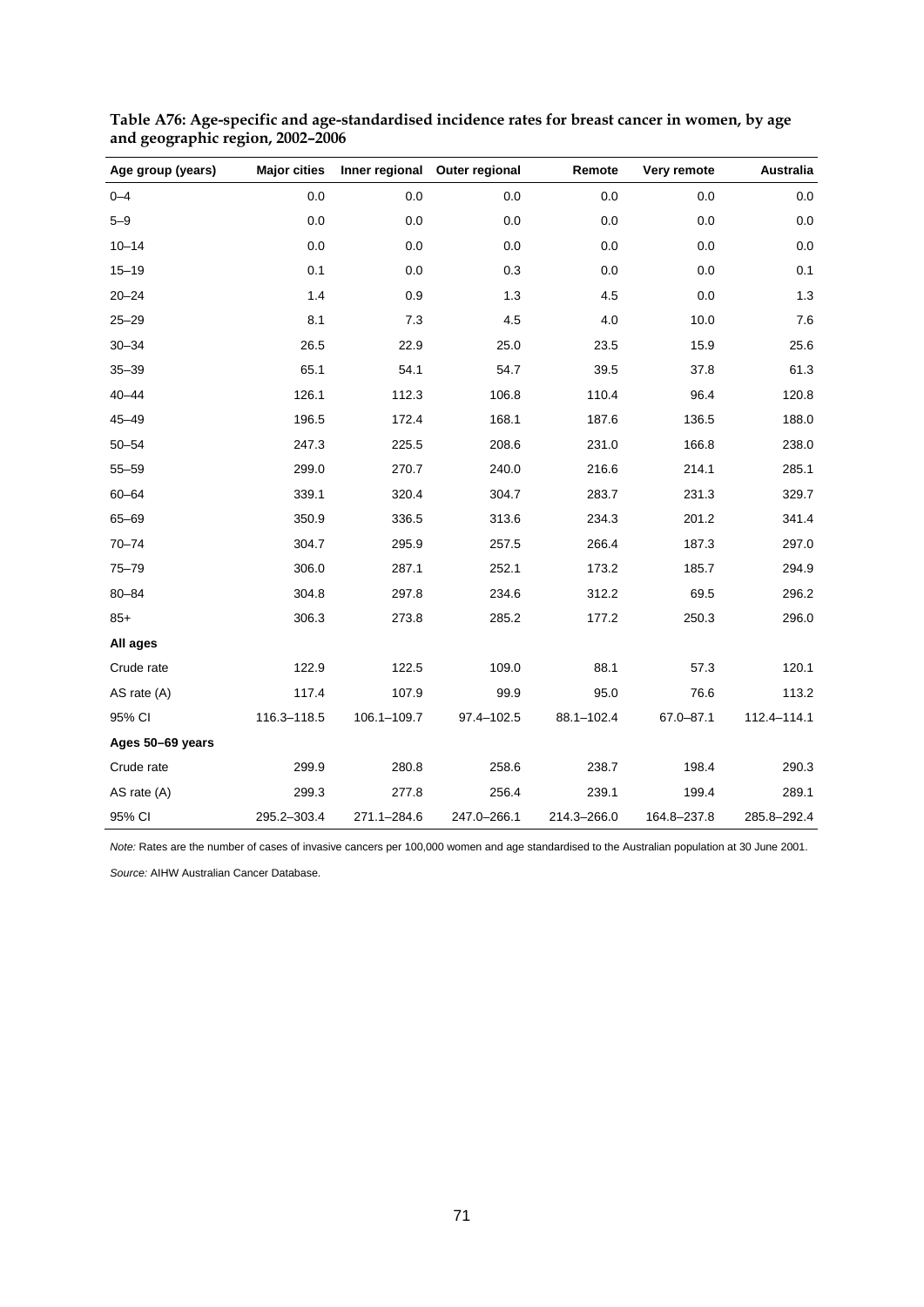## **Indicator 7b Incidence of ductal carcinoma in situ (DCIS)**

<span id="page-73-0"></span>

| Age group (years) | <b>NSW</b> | <b>VIC</b>  | Qld   | <b>WA</b> | SA  | <b>Tas</b>  | <b>ACT</b> | <b>NT</b> | <b>Australia</b> |
|-------------------|------------|-------------|-------|-----------|-----|-------------|------------|-----------|------------------|
| $0 - 19$          | 0          | $\mathbf 0$ | 0     | 1         | 0   | $\mathbf 0$ | 0          | 0         |                  |
| $20 - 29$         | 2          | 8           | 3     | 4         | 1   | 0           | 0          | 0         | 18               |
| $30 - 39$         | 76         | 70          | 51    | 25        | 19  | 3           | 4          | 0         | 248              |
| $40 - 49$         | 431        | 318         | 291   | 165       | 66  | 22          | 20         | 7         | 1320             |
| $50 - 59$         | 756        | 628         | 487   | 338       | 183 | 68          | 45         | 12        | 2517             |
| $60 - 69$         | 636        | 479         | 433   | 265       | 126 | 42          | 34         | 6         | 2021             |
| $70+$             | 425        | 337         | 220   | 132       | 82  | 35          | 10         | 1         | 1242             |
| All ages          | 2,326      | 1,840       | 1,485 | 930       | 477 | 170         | 113        | 26        | 7,367            |
| Ages 50-69 years  | 1,392      | 1,107       | 920   | 603       | 309 | 110         | 79         | 18        | 4,538            |

## **Table A77: Number of new cases of DCIS, by age, state and territory, 2002–2006**

*Source:* AIHW analysis of state and territory cancer registry data.

<span id="page-73-1"></span>

|  |  | Table A78: Age-specific and age-standardised rates of DCIS, by age, state and territory, 2002-2006 |
|--|--|----------------------------------------------------------------------------------------------------|
|  |  |                                                                                                    |

| Age group        | <b>NSW</b>       | Vic              |                  | <b>WA</b>        |                  | Tas              |                  | <b>NT</b>        | Australia        |
|------------------|------------------|------------------|------------------|------------------|------------------|------------------|------------------|------------------|------------------|
| (years)          |                  |                  | Qld              |                  | SA               |                  | <b>ACT</b>       |                  |                  |
| $0 - 19$         | 0.0              | 0.0              | 0.0              | 0.1              | 0.0              | 0.0              | n.p.             | n.p.             | 0.0              |
| $20 - 29$        | 0.1              | 0.5              | 0.2              | 0.6              | 0.2              | 0.0              | n.p.             | n.p.             | 0.3              |
| $30 - 39$        | 3.0              | 3.6              | 3.5              | 3.4              | 3.5              | 1.8              | n.p.             | n.p.             | 3.3              |
| $40 - 49$        | 17.4             | 17.2             | 20.1             | 21.9             | 11.4             | 12.0             | 15.8             | n.p.             | 17.7             |
| $50 - 59$        | 36.6             | 40.7             | 39.9             | 54.6             | 35.8             | 42.1             | 42.2             | 23.2             | 40.1             |
| $60 - 69$        | 45.4             | 46.3             | 55.4             | 68.7             | 36.5             | 37.9             | 60.4             | n.p.             | 48.9             |
| $70+$            | 23.0             | 24.7             | 24.1             | 29.3             | 16.8             | 25.0             | 16.9             | n.p.             | 23.6             |
| All ages         |                  |                  |                  |                  |                  |                  |                  |                  |                  |
| Crude rate       | 13.7             | 14.6             | 15.2             | 18.8             | 12.2             | 13.9             | 13.6             | 5.3              | 14.5             |
| AS rate $(A)$    | 13.0             | 13.8             | 14.7             | 18.3             | 10.8             | 12.2             | 14.0             | 7.1              | 13.8             |
| 95% CI           | $12.4 -$<br>13.5 | $13.2 -$<br>14.4 | $14.0 -$<br>15.5 | $17.1 -$<br>19.5 | $9.9 -$<br>11.9  | $10.5 -$<br>14.2 | $11.5 -$<br>16.9 | $4.4-$<br>10.6   | $13.5 -$<br>14.1 |
| Ages 50-69 years |                  |                  |                  |                  |                  |                  |                  |                  |                  |
| Crude rate       | 40.2             | 42.9             | 46.0             | 60.0             | 36.1             | 40.4             | 48.4             | 24.7             | 43.6             |
| AS rate (A)      | 40.1             | 42.9             | 46.0             | 60.2             | 36.1             | 40.5             | 49.3             | 25.2             | 43.5             |
| 95% CI           | $38.0 -$<br>42.2 | $40.4 -$<br>45.5 | $43.1 -$<br>49.1 | $55.5-$<br>65.2  | $32.2 -$<br>40.3 | $33.3 -$<br>48.8 | $39.0 -$<br>61.6 | $14.7 -$<br>40.2 | $42.3 -$<br>44.8 |

n.p. not published (permission not granted for the publication of rates calculated from cell counts of less than 10)

*Note:* Rates are the number of cases of DCIS per 100,000 women and age standardised to the Australian population at 30 June 2001.

*Source:* AIHW analysis of state and territory cancer registry data.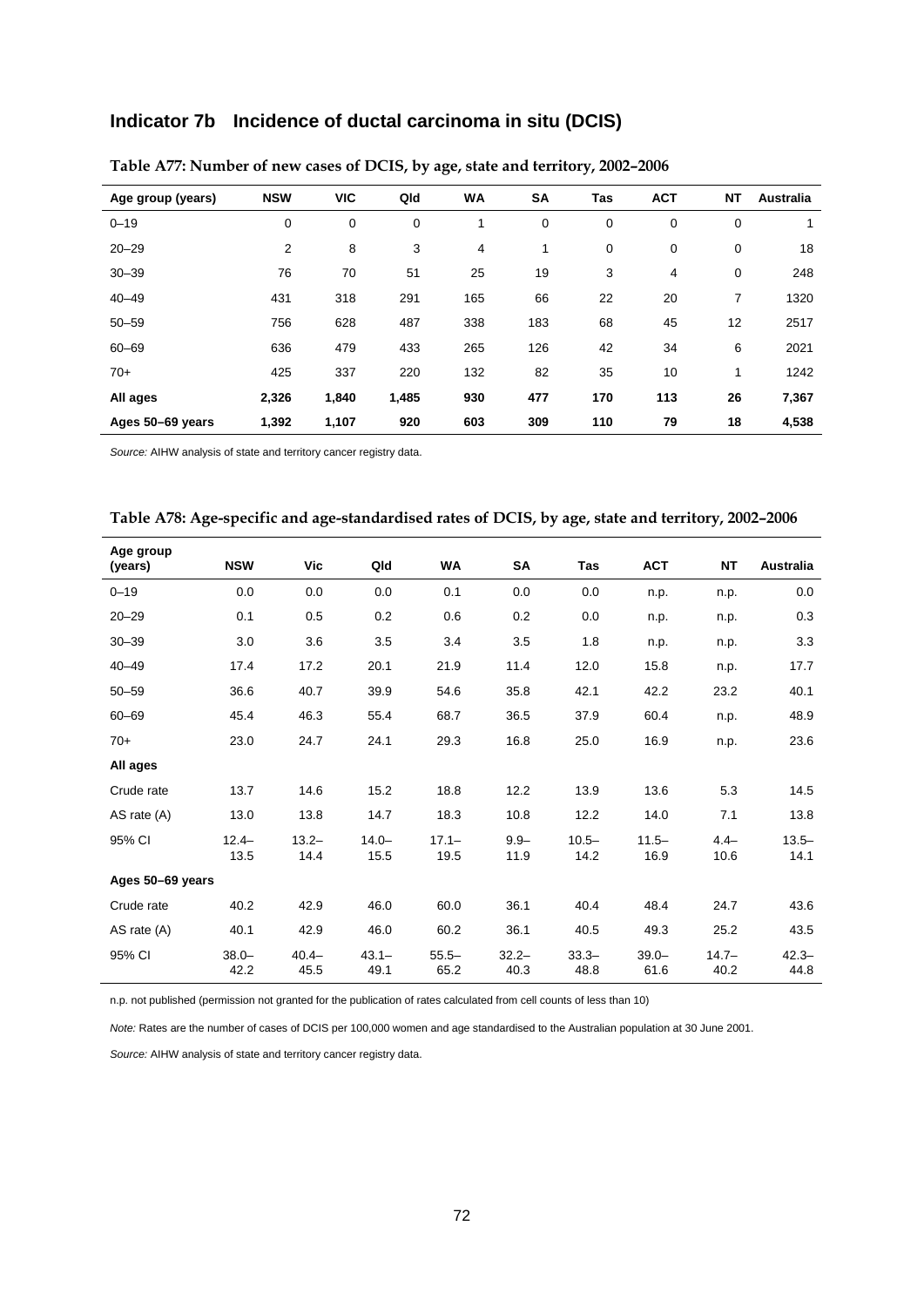<span id="page-74-0"></span>

| Age group<br>(years) | 1996 | 1997  | 1998  | 1999  | 2000           | 2001  | 2002        | 2003  | 2004  | 2005  | 2006           |
|----------------------|------|-------|-------|-------|----------------|-------|-------------|-------|-------|-------|----------------|
| $0 - 19$             | 0    |       | 0     | 0     | 0              | 0     | $\mathbf 0$ | 1     | 0     | 0     | $\mathbf 0$    |
| $20 - 29$            | 2    | 10    | 6     | 4     | $\overline{2}$ | 5     | 4           | 4     | 5     | 3     | $\overline{2}$ |
| $30 - 39$            | 38   | 45    | 42    | 39    | 52             | 42    | 55          | 38    | 46    | 60    | 49             |
| $40 - 49$            | 199  | 224   | 229   | 227   | 237            | 257   | 249         | 250   | 284   | 264   | 273            |
| $50 - 59$            | 264  | 313   | 349   | 397   | 447            | 490   | 480         | 480   | 520   | 517   | 520            |
| $60 - 69$            | 219  | 247   | 292   | 288   | 305            | 384   | 361         | 378   | 414   | 427   | 441            |
| $70+$                | 161  | 162   | 217   | 189   | 236            | 242   | 221         | 267   | 261   | 270   | 223            |
| All ages             | 883  | 1,002 | 1,135 | 1,144 | 1,279          | 1,420 | 1,370       | 1,418 | 1,530 | 1,541 | 1,508          |
| Ages 50-69<br>years  | 483  | 560   | 641   | 685   | 752            | 874   | 841         | 858   | 934   | 944   | 961            |

**Table A79: Number of new cases of DCIS, by age, 1996–2006** 

*Source:* AIHW analysis of state and territory cancer registry data.

| Table A80: Age-specific and age-standardised rates of DCIS, by age, 1996-2006 |  |
|-------------------------------------------------------------------------------|--|
|-------------------------------------------------------------------------------|--|

<span id="page-74-1"></span>

| Age group<br>(years) | 1996             | 1997             | 1998             | 1999             | 2000             | 2001             | 2002             | 2003             | 2004             | 2005             | 2006             |
|----------------------|------------------|------------------|------------------|------------------|------------------|------------------|------------------|------------------|------------------|------------------|------------------|
| $0 - 19$             | 0.0              | 0.0              | 0.0              | 0.0              | 0.0              | 0.0              | 0.0              | 0.0              | 0.0              | 0.0              | 0.0              |
| $20 - 29$            | 0.1              | 0.7              | 0.4              | 0.3              | 0.1              | 0.4              | 0.3              | 0.3              | 0.4              | 0.2              | 0.1              |
| $30 - 39$            | 2.6              | 3.1              | 2.9              | 2.7              | 3.5              | 2.8              | 3.7              | 2.5              | 3.1              | 4.0              | 3.2              |
| $40 - 49$            | 15.1             | 16.8             | 16.9             | 16.5             | 16.9             | 18.0             | 17.1             | 16.9             | 18.9             | 17.4             | 17.9             |
| $50 - 59$            | 29.2             | 32.7             | 34.7             | 37.8             | 40.8             | 42.8             | 40.5             | 39.1             | 41.3             | 40.1             | 39.4             |
| $60 - 69$            | 30.8             | 34.5             | 40.5             | 39.4             | 41.1             | 50.9             | 46.6             | 47.6             | 50.3             | 49.9             | 49.6             |
| $70+$                | 18.1             | 17.7             | 23.1             | 19.6             | 23.9             | 23.9             | 21.5             | 25.7             | 24.8             | 25.3             | 20.6             |
| All ages             |                  |                  |                  |                  |                  |                  |                  |                  |                  |                  |                  |
| Crude rate           | 9.6              | 10.8             | 12.1             | 12.0             | 13.3             | 14.5             | 13.8             | 14.2             | 15.1             | 15.0             | 14.5             |
| AS rate (A)          | 10.1             | 11.2             | 12.3             | 12.2             | 13.2             | 14.3             | 13.5             | 13.6             | 14.3             | 14.1             | 13.5             |
| 95% CI               | $9.5 -$<br>10.8  | $10.5 -$<br>11.9 | $11.6 -$<br>13.0 | $11.5 -$<br>12.9 | $12.5 -$<br>14.0 | $13.6 -$<br>15.1 | $12.8 -$<br>14.2 | $12.9 -$<br>14.3 | $13.6 -$<br>15.1 | $13.4 -$<br>14.8 | $12.9 -$<br>14.2 |
| Ages 50-69<br>years  |                  |                  |                  |                  |                  |                  |                  |                  |                  |                  |                  |
| Crude rate           | 29.9             | 33.4             | 37.1             | 38.5             | 40.9             | 46.0             | 42.9             | 42.5             | 44.9             | 44.0             | 43.5             |
| AS rate (A)          | 29.8             | 33.4             | 37.0             | 38.4             | 40.9             | 46.0             | 42.9             | 42.5             | 44.8             | 43.9             | 43.4             |
| 95% CI               | $27.2 -$<br>32.6 | $30.7 -$<br>36.3 | $34.2 -$<br>39.9 | $35.6 -$<br>41.4 | $38.0 -$<br>43.9 | $43.0 -$<br>49.2 | $40.1 -$<br>45.9 | $39.7 -$<br>45.4 | $42.0 -$<br>47.8 | $41.2 -$<br>46.8 | $40.7 -$<br>46.3 |

*Note:* Rates are the number of cases of DCIS per 100,000 women and age standardised to the Australian population at 30 June 2001.

*Source:* AIHW analysis of state and territory cancer registry data.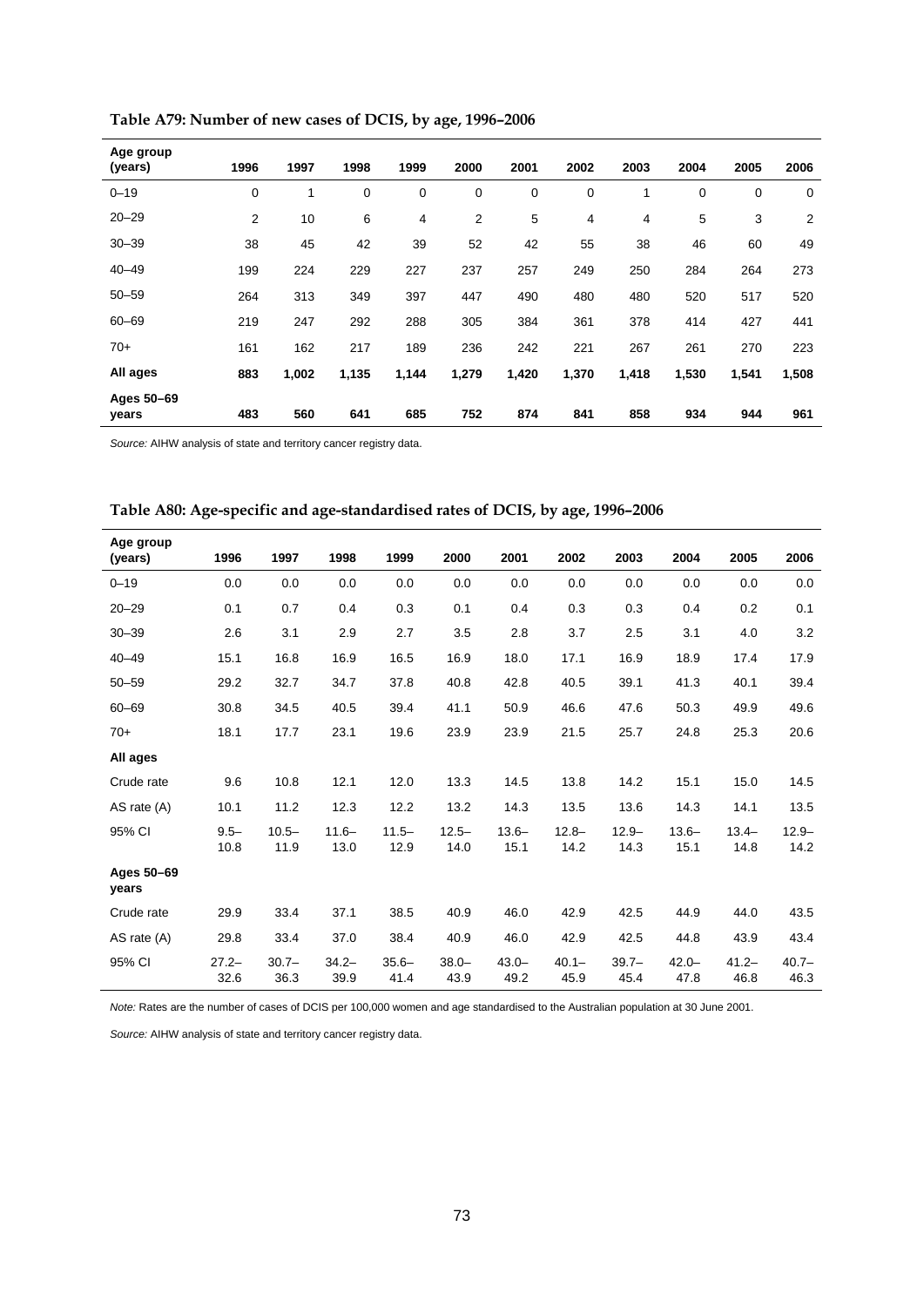## **Indicator 8 Mortality**

| Age group<br>(years) | 1991        | 1992         | 1993                    | 1994        | 1995         | 1996        | 1997           | 1998             |
|----------------------|-------------|--------------|-------------------------|-------------|--------------|-------------|----------------|------------------|
| $0 - 4$              | $\mathbf 0$ | $\pmb{0}$    | $\mathbf 0$             | $\mathbf 0$ | $\mathbf 0$  | $\pmb{0}$   | $\mathbf 0$    | $\pmb{0}$        |
| $5 - 9$              | $\mathbf 0$ | $\pmb{0}$    | 1                       | 0           | $\pmb{0}$    | 0           | $\pmb{0}$      | $\mathbf 0$      |
| $10 - 14$            | $\mathbf 0$ | 0            | 0                       | 0           | 0            | 0           | $\mathbf 0$    | $\pmb{0}$        |
| $15 - 19$            | $\mathbf 0$ | $\mathbf 0$  | 0                       | $\mathbf 0$ | 0            | $\mathbf 0$ | $\pmb{0}$      | $\pmb{0}$        |
| $20 - 24$            | $\sqrt{2}$  | $\mathbf{1}$ | 0                       | 1           | $\mathbf{1}$ | 0           | $\mathbf{1}$   | $\boldsymbol{2}$ |
| $25 - 29$            | 12          | 3            | $\overline{\mathbf{c}}$ | $\sqrt{2}$  | 5            | 9           | $\overline{7}$ | 9                |
| $30 - 34$            | 26          | 39           | 34                      | 20          | 25           | 30          | 38             | 26               |
| $35 - 39$            | 82          | 76           | 77                      | 92          | 55           | 91          | 85             | 67               |
| $40 - 44$            | 158         | 135          | 117                     | 146         | 119          | 146         | 133            | 126              |
| $45 - 49$            | 176         | 209          | 200                     | 212         | 214          | 192         | 215            | 199              |
| $50 - 54$            | 238         | 218          | 227                     | 245         | 226          | 238         | 266            | 260              |
| $55 - 59$            | 233         | 216          | 259                     | 254         | 254          | 242         | 239            | 227              |
| $60 - 64$            | 270         | 235          | 281                     | 262         | 283          | 261         | 236            | 255              |
| $65 - 69$            | 308         | 280          | 316                     | 298         | 320          | 294         | 289            | 244              |
| $70 - 74$            | 308         | 291          | 274                     | 313         | 298          | 300         | 288            | 274              |
| $75 - 79$            | 261         | 259          | 294                     | 292         | 286          | 281         | 293            | 295              |
| $80 - 84$            | 218         | 217          | 262                     | 255         | 261          | 257         | 240            | 243              |
| $85+$                | 234         | 250          | 267                     | 277         | 288          | 279         | 274            | 314              |
| All ages             |             |              |                         |             |              |             |                |                  |
|                      | 2,526       | 2,429        | 2,611                   | 2,669       | 2,635        | 2,620       | 2,604          | 2,541            |
| Ages 50-69 years     |             |              |                         |             |              |             |                |                  |
|                      | 1,049       | 949          | 1,083                   | 1,059       | 1,083        | 1,035       | 1,030          | 986              |

<span id="page-75-0"></span>**Table A81: Number of deaths from breast cancer in women, by age, 1991–1998** 

*Note:* See Appendix C Mortality data section for explanation on changes to the coding and processing of mortality data.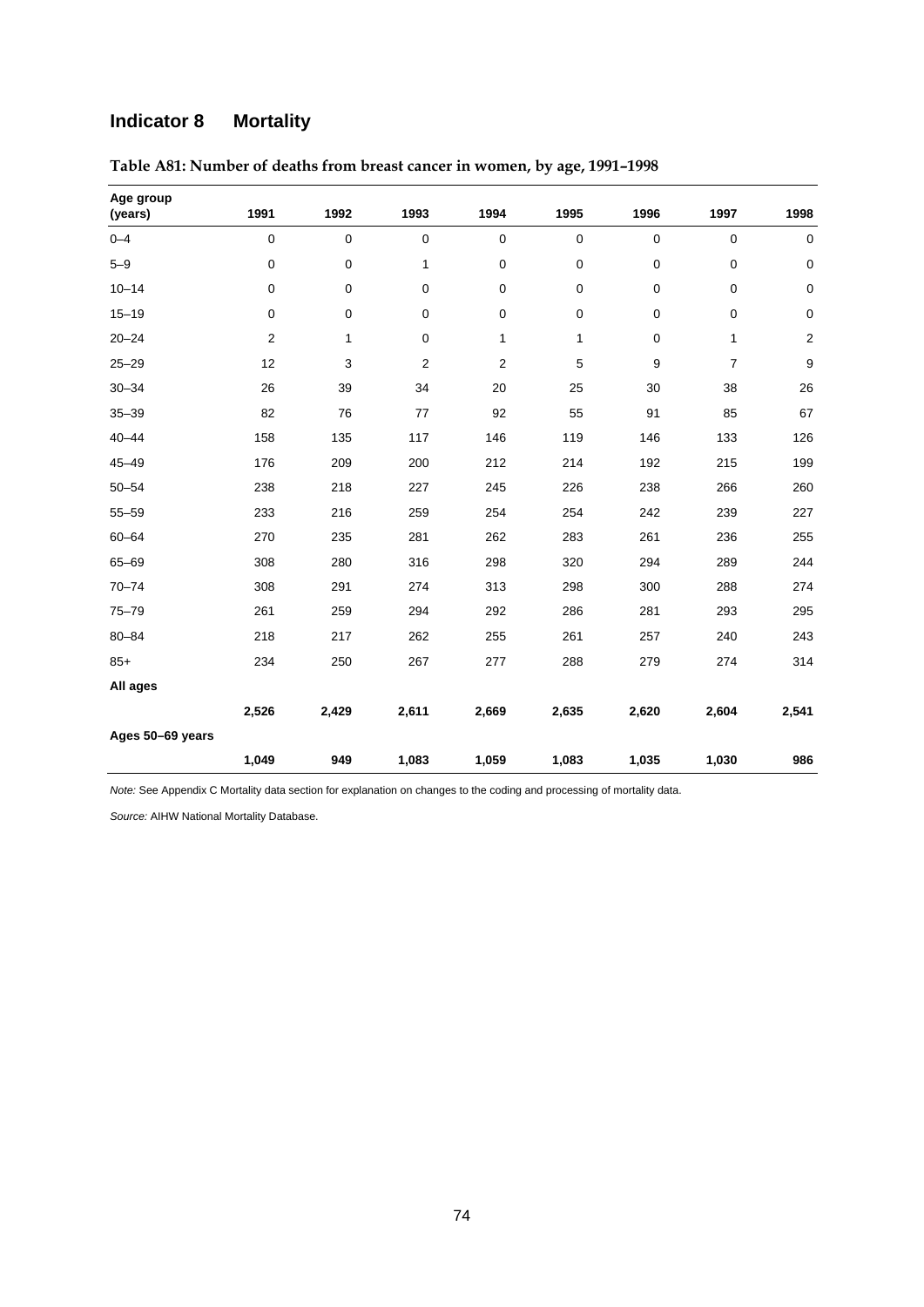| Age group<br>(years) | 1999           | 2000        | 2001           | 2002        | 2003        | 2004        | 2005        | 2006           | 2007           |
|----------------------|----------------|-------------|----------------|-------------|-------------|-------------|-------------|----------------|----------------|
| $0 - 4$              | 0              | $\mathbf 0$ | $\mathbf 0$    | $\mathbf 0$ | $\pmb{0}$   | $\mathbf 0$ | $\mathbf 0$ | $\mathbf 0$    | $\pmb{0}$      |
| $5 - 9$              | 0              | $\mathbf 0$ | $\pmb{0}$      | $\mathbf 0$ | $\pmb{0}$   | 0           | $\mathbf 0$ | 0              | $\mathsf 0$    |
| $10 - 14$            | 0              | 0           | $\pmb{0}$      | $\mathbf 0$ | $\pmb{0}$   | $\pmb{0}$   | $\mathbf 0$ | 0              | 0              |
| $15 - 19$            | 0              | 0           | $\pmb{0}$      | $\mathbf 0$ | 0           | $\pmb{0}$   | 1           | 0              | 0              |
| $20 - 24$            | $\overline{2}$ | 1           | 1              | $\mathbf 0$ | $\mathbf 0$ | $\pmb{0}$   | $\mathbf 0$ | $\overline{2}$ | $\pmb{0}$      |
| $25 - 29$            | 4              | 5           | $\overline{2}$ | 5           | 3           | 6           | 3           | 3              | $\overline{7}$ |
| $30 - 34$            | 20             | 27          | 19             | 23          | 27          | 23          | 25          | 15             | 13             |
| $35 - 39$            | 63             | 60          | 66             | 68          | 64          | 53          | 49          | 57             | 69             |
| $40 - 44$            | 138            | 126         | 127            | 110         | 116         | 113         | 130         | 108            | 98             |
| $45 - 49$            | 209            | 188         | 186            | 169         | 186         | 191         | 194         | 150            | 155            |
| $50 - 54$            | 253            | 255         | 261            | 294         | 247         | 227         | 268         | 236            | 221            |
| $55 - 59$            | 263            | 246         | 258            | 290         | 309         | 304         | 298         | 299            | 285            |
| $60 - 64$            | 266            | 237         | 229            | 270         | 285         | 266         | 296         | 288            | 296            |
| $65 - 69$            | 215            | 215         | 246            | 254         | 258         | 291         | 252         | 235            | 281            |
| $70 - 74$            | 285            | 294         | 309            | 241         | 253         | 259         | 232         | 253            | 254            |
| $75 - 79$            | 276            | 280         | 286            | 307         | 316         | 280         | 284         | 267            | 262            |
| $80 - 84$            | 227            | 240         | 276            | 282         | 267         | 292         | 301         | 321            | 327            |
| $85+$                | 291            | 347         | 328            | 368         | 379         | 360         | 376         | 391            | 412            |
| All ages             |                |             |                |             |             |             |             |                |                |
|                      | 2,512          | 2,521       | 2,594          | 2,681       | 2,710       | 2,665       | 2,709       | 2,625          | 2,680          |
| Ages 50-69 years     |                |             |                |             |             |             |             |                |                |
|                      | 997            | 953         | 994            | 1,108       | 1,099       | 1,088       | 1,114       | 1,058          | 1,083          |

<span id="page-76-0"></span>**Table A82: Number of deaths from breast cancer in women, by age, 1999–2007** 

*Note:* See Appendix C Mortality data section for explanation on changes to the coding and processing of mortality data.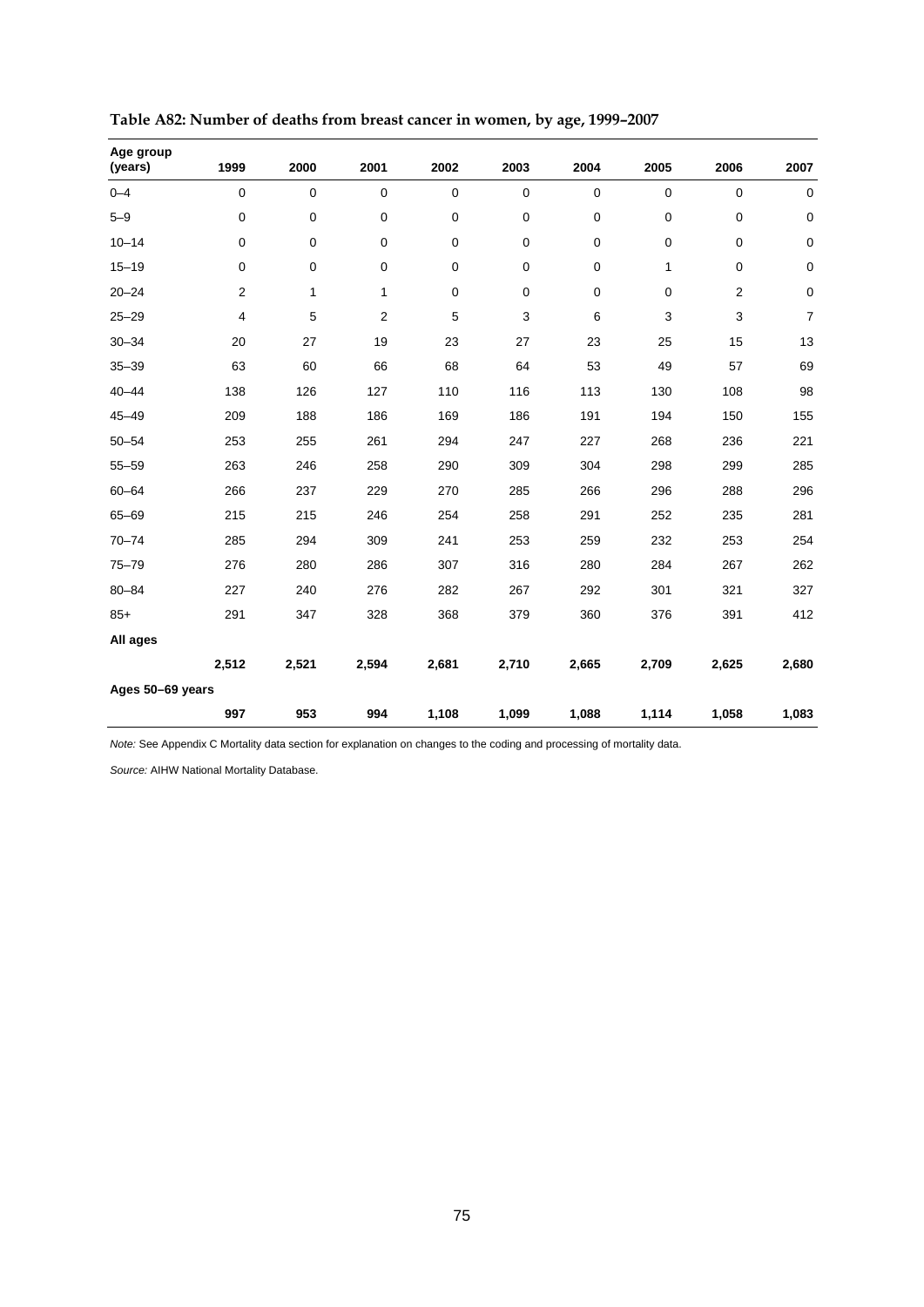| Age group<br>(years) | 1991          | 1992          | 1993          | 1994      | 1995          | 1996          | 1997          | 1998          |
|----------------------|---------------|---------------|---------------|-----------|---------------|---------------|---------------|---------------|
| $0 - 4$              | 0.0           | 0.0           | 0.0           | 0.0       | 0.0           | 0.0           | 0.0           | 0.0           |
| $5 - 9$              | 0.0           | 0.0           | 0.2           | 0.0       | 0.0           | 0.0           | 0.0           | 0.0           |
| $10 - 14$            | 0.0           | 0.0           | 0.0           | 0.0       | 0.0           | 0.0           | 0.0           | 0.0           |
| $15 - 19$            | 0.0           | 0.0           | 0.0           | 0.0       | 0.0           | 0.0           | 0.0           | 0.0           |
| $20 - 24$            | 0.3           | 0.1           | 0.0           | 0.1       | 0.1           | 0.0           | 0.1           | 0.3           |
| $25 - 29$            | 1.7           | 0.4           | 0.3           | 0.3       | 0.7           | 1.3           | 1.0           | 1.2           |
| $30 - 34$            | 3.7           | 5.4           | 4.7           | 2.7       | 3.4           | 4.1           | 5.3           | 3.7           |
| $35 - 39$            | 12.3          | 11.2          | 11.2          | 13.2      | 7.7           | 12.5          | 11.4          | 8.9           |
| $40 - 44$            | 24.7          | 21.0          | 18.1          | 22.2      | 17.8          | 21.5          | 19.2          | 17.9          |
| $45 - 49$            | 35.0          | 38.8          | 34.9          | 35.6      | 34.7          | 30.0          | 33.5          | 30.4          |
| $50 - 54$            | 57.6          | 51.4          | 52.3          | 54.1      | 47.5          | 47.8          | 49.5          | 45.4          |
| $55 - 59$            | 65.0          | 59.0          | 68.9          | 65.9      | 64.2          | 59.4          | 56.7          | 52.4          |
| $60 - 64$            | 73.0          | 64.3          | 78.1          | 73.4      | 79.3          | 73.2          | 64.9          | 68.5          |
| $65 - 69$            | 87.7          | 79.3          | 88.9          | 84.1      | 90.3          | 82.9          | 82.0          | 69.9          |
| $70 - 74$            | 109.1         | 99.5          | 90.3          | 98.6      | 92.3          | 91.7          | 87.6          | 82.8          |
| $75 - 79$            | 115.7         | 113.1         | 127.8         | 128.2     | 122.5         | 115.3         | 114.2         | 109.7         |
| $80 - 84$            | 149.9         | 143.3         | 165.5         | 152.5     | 151.4         | 145.5         | 133.4         | 133.5         |
| $85+$                | 212.7         | 216.2         | 219.1         | 217.2     | 214.4         | 197.0         | 183.5         | 200.3         |
| All ages             |               |               |               |           |               |               |               |               |
| Crude rate           | 29.1          | 27.7          | 29.4          | 29.8      | 29.0          | 28.5          | 28.0          | 27.0          |
| AS rate $(A)$        | 31.3          | 29.3          | 30.8          | 30.8      | 29.6          | 28.7          | 27.8          | 26.4          |
| 95% CI               | $30.0 - 32.5$ | $28.2 - 30.5$ | $29.6 - 32.0$ | 29.6-32.0 | $28.4 - 30.7$ | $27.6 - 29.8$ | $26.7 - 28.9$ | $25.3 - 27.4$ |
| Ages 50-69 years     |               |               |               |           |               |               |               |               |
| Crude rate           | 70.3          | 62.9          | 71.0          | 68.3      | 68.4          | 64.0          | 61.5          | 57.1          |
| AS rate (A)          | 68.2          | 61.2          | 68.8          | 66.7      | 66.4          | 62.6          | 60.6          | 56.6          |
| 95% CI               | $64.1 - 72.6$ | 57.3-65.3     | 64.7-73.1     | 62.7-70.9 | $62.5 - 70.6$ | 58.8-66.6     | 56.9-64.4     | $53.1 - 60.3$ |

<span id="page-77-0"></span>**Table A83: Age-specific and age-standardised mortality rates for breast cancer in women, by age, 1991–1998** 

*Note:* Rates are the number of deaths from breast cancer per 100,000 women and age standardised to the Australian population at 30 June 2001.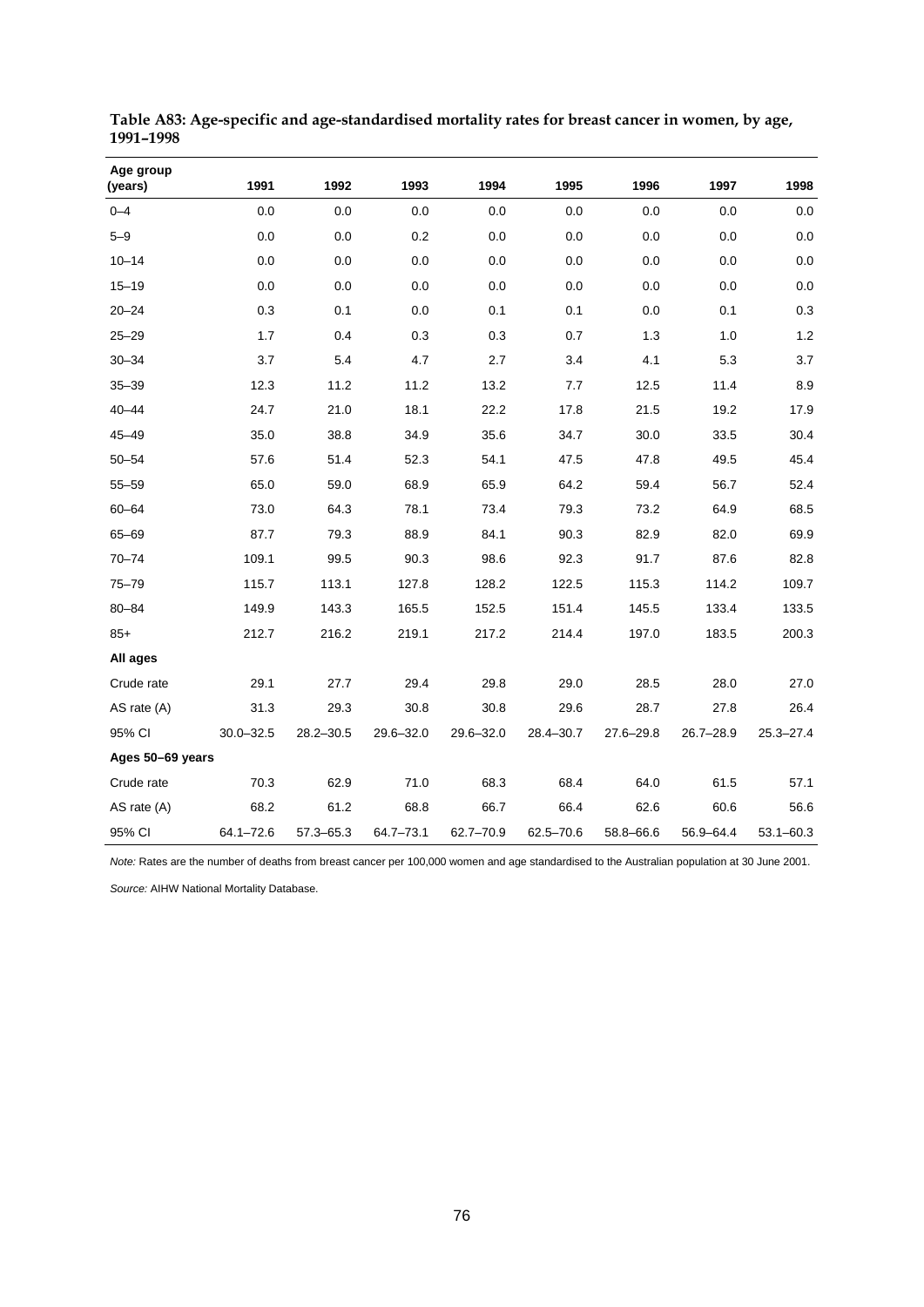| Age group<br>(years) | 1999          | 2000          | 2001          | 2002          | 2003          | 2004          | 2005          | 2006          | 2007          |
|----------------------|---------------|---------------|---------------|---------------|---------------|---------------|---------------|---------------|---------------|
| $0 - 4$              | 0.0           | 0.0           | 0.0           | 0.0           | 0.0           | 0.0           | 0.0           | 0.0           | 0.0           |
| $5 - 9$              | 0.0           | 0.0           | 0.0           | 0.0           | 0.0           | 0.0           | 0.0           | 0.0           | 0.0           |
| $10 - 14$            | 0.0           | 0.0           | 0.0           | 0.0           | 0.0           | 0.0           | 0.0           | 0.0           | 0.0           |
| $15 - 19$            | 0.0           | 0.0           | 0.0           | 0.0           | 0.0           | 0.0           | 0.1           | 0.0           | 0.0           |
| $20 - 24$            | 0.3           | 0.2           | 0.2           | 0.0           | 0.0           | 0.0           | 0.0           | 0.3           | 0.0           |
| $25 - 29$            | 0.5           | 0.7           | 0.3           | 0.7           | 0.4           | 0.9           | 0.4           | 0.4           | 1.0           |
| $30 - 34$            | 2.8           | 3.8           | 2.6           | 3.0           | 3.5           | 3.0           | 3.3           | 2.0           | 1.8           |
| $35 - 39$            | 8.3           | 7.9           | 8.8           | 9.1           | 8.7           | 7.2           | 6.6           | 7.4           | 8.7           |
| $40 - 44$            | 19.3          | 17.3          | 17.1          | 14.5          | 15.0          | 14.5          | 16.7          | 14.0          | 12.8          |
| $45 - 49$            | 31.4          | 27.9          | 27.2          | 24.3          | 26.3          | 26.4          | 26.3          | 19.9          | 20.1          |
| $50 - 54$            | 42.3          | 40.9          | 40.3          | 45.3          | 37.7          | 34.2          | 39.8          | 34.5          | 31.6          |
| $55 - 59$            | 58.1          | 52.0          | 52.0          | 54.1          | 54.1          | 51.1          | 48.3          | 47.0          | 44.8          |
| $60 - 64$            | 69.2          | 59.7          | 56.1          | 64.4          | 66.2          | 59.3          | 62.9          | 58.4          | 55.7          |
| 65-69                | 62.1          | 62.3          | 70.9          | 71.6          | 70.9          | 77.6          | 65.3          | 59.5          | 68.9          |
| $70 - 74$            | 85.5          | 88.1          | 92.3          | 72.5          | 77.0          | 79.5          | 71.3          | 77.3          | 75.8          |
| $75 - 79$            | 98.3          | 97.3          | 97.9          | 104.4         | 106.3         | 93.6          | 94.8          | 89.0          | 87.7          |
| $80 - 84$            | 124.0         | 126.3         | 136.8         | 133.8         | 121.1         | 127.2         | 127.6         | 134.0         | 134.7         |
| $85+$                | 175.2         | 198.1         | 178.9         | 194.7         | 195.4         | 181.6         | 181.1         | 179.6         | 179.8         |
| All ages             |               |               |               |               |               |               |               |               |               |
| Crude rate           | 26.4          | 26.1          | 26.5          | 27.1          | 27.0          | 26.3          | 26.4          | 25.2          | 25.3          |
| AS rate (A)          | 25.5          | 24.7          | 24.8          | 25.0          | 24.7          | 23.7          | 23.6          | 22.2          | 22.1          |
| 95% CI               | $24.5 - 26.5$ | $23.8 - 25.7$ | $23.8 - 25.8$ | $24.1 - 26.0$ | $23.8 - 25.6$ | $22.8 - 24.7$ | $23.1 - 24.1$ | $21.7 - 22.7$ | $21.5 - 22.6$ |
| Ages 50-69 years     |               |               |               |               |               |               |               |               |               |
| Crude rate           | 56.0          | 51.8          | 52.3          | 56.6          | 54.4          | 52.3          | 51.9          | 47.9          | 47.6          |
| AS rate (A)          | 55.8          | 51.7          | 52.3          | 56.5          | 54.1          | 51.8          | 51.6          | 47.4          | 47.0          |
| 95% CI               | 52.4-59.4     | $48.5 - 55.1$ | $49.1 - 55.6$ | 53.2-59.9     | $51.0 - 57.4$ | 48.8-55.0     | 49.9-53.4     | 45.8-49.1     | 45.3-48.7     |

<span id="page-78-0"></span>**Table A84: Age-specific and age-standardised mortality rates for breast cancer in women, by age, 1999–2007** 

*Note:* Rates are the number of deaths from breast cancer per 100,000 women and age standardised to the Australian population at 30 June 2001.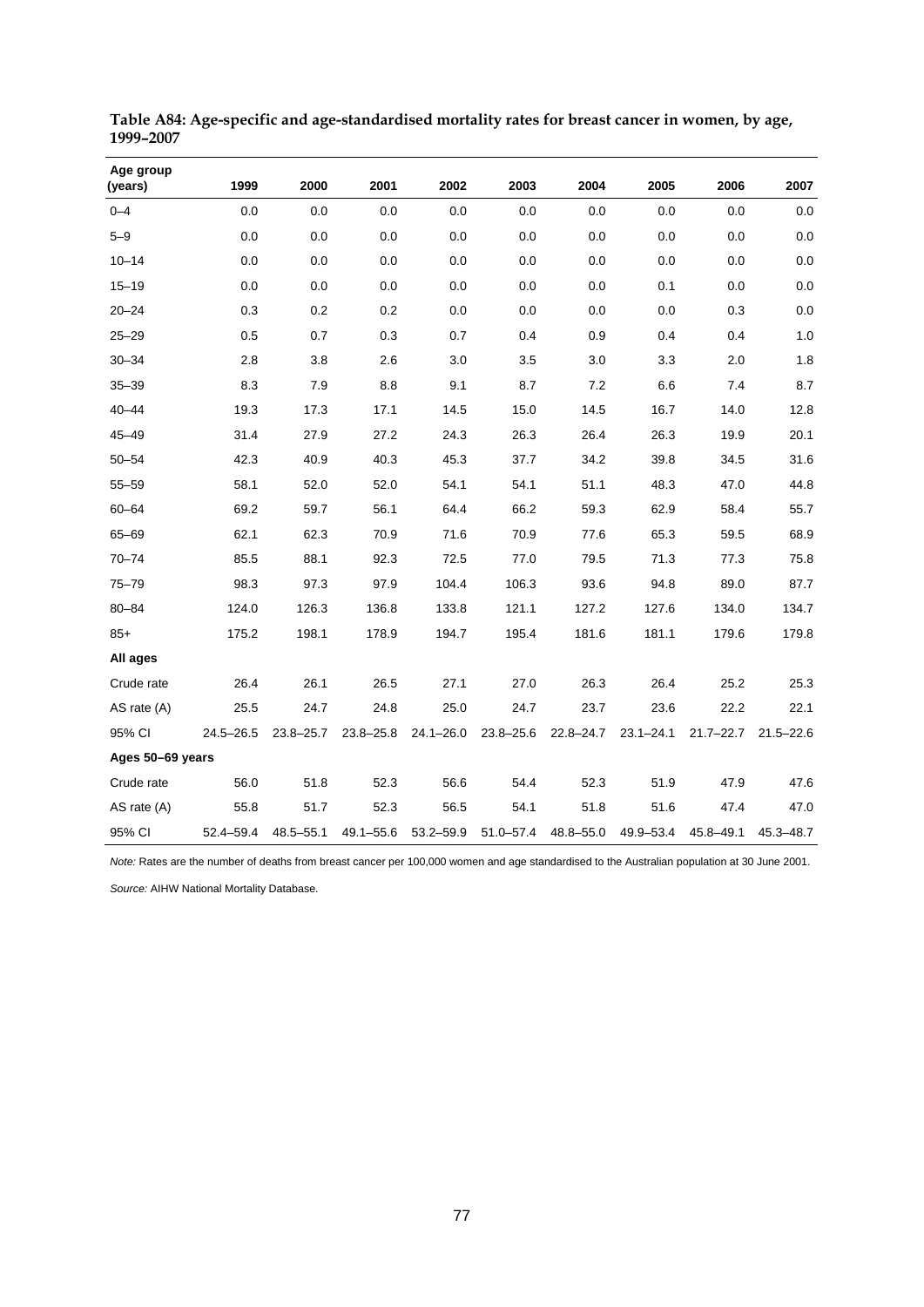<span id="page-79-0"></span>

| Age group (years) | <b>NSW</b>  | <b>Vic</b>  | Qld         | WA    | SA          | Tas         | <b>ACT</b>     | <b>NT</b>        | Australia      |
|-------------------|-------------|-------------|-------------|-------|-------------|-------------|----------------|------------------|----------------|
| $0 - 4$           | $\mathbf 0$ | $\mathbf 0$ | $\mathbf 0$ | 0     | $\pmb{0}$   | $\mathbf 0$ | 0              | $\pmb{0}$        | $\mathbf 0$    |
| $5 - 9$           | 0           | $\pmb{0}$   | 0           | 0     | $\pmb{0}$   | $\pmb{0}$   | $\mathbf 0$    | $\mathbf 0$      | $\pmb{0}$      |
| $10 - 14$         | 0           | $\pmb{0}$   | $\mathbf 0$ | 0     | $\mathbf 0$ | $\mathbf 0$ | 0              | $\mathbf 0$      | $\mathbf 0$    |
| $15 - 19$         | 1           | $\pmb{0}$   | 0           | 0     | $\pmb{0}$   | $\pmb{0}$   | 0              | 0                | 1              |
| $20 - 24$         | 0           | 1           | 1           | 0     | $\mathbf 0$ | $\mathbf 0$ | 0              | 0                | $\overline{2}$ |
| $25 - 29$         | 8           | 8           | 2           | 3     | 1           | $\pmb{0}$   | $\mathbf 0$    | $\pmb{0}$        | 22             |
| $30 - 34$         | 30          | 32          | 23          | 12    | 3           | $\pmb{0}$   | 1              | $\boldsymbol{2}$ | 103            |
| $35 - 39$         | 104         | 71          | 54          | 25    | 26          | 8           | $\overline{2}$ | $\overline{2}$   | 292            |
| $40 - 44$         | 185         | 152         | 105         | 48    | 47          | 10          | 16             | $\overline{2}$   | 565            |
| $45 - 49$         | 310         | 216         | 156         | 80    | 67          | 26          | 16             | 5                | 876            |
| $50 - 54$         | 399         | 321         | 205         | 99    | 111         | 34          | 15             | 15               | 1,199          |
| $55 - 59$         | 493         | 374         | 277         | 143   | 135         | 38          | 25             | 10               | 1,495          |
| $60 - 64$         | 479         | 342         | 296         | 140   | 112         | 34          | 21             | $\overline{7}$   | 1,431          |
| 65-69             | 428         | 340         | 267         | 120   | 117         | 26          | 15             | 4                | 1,317          |
| $70 - 74$         | 440         | 335         | 201         | 107   | 115         | 34          | 16             | 3                | 1,251          |
| $75 - 79$         | 508         | 383         | 223         | 114   | 123         | 38          | 14             | 6                | 1,409          |
| $80 - 84$         | 519         | 382         | 256         | 125   | 158         | 45          | 21             | 2                | 1,508          |
| $85+$             | 673         | 510         | 301         | 166   | 201         | 46          | 21             | 0                | 1,918          |
| All ages          | 4,577       | 3,467       | 2,367       | 1,182 | 1,216       | 339         | 183            | 58               | 13,389         |
| Ages 50-69 years  | 1,799       | 1,377       | 1,045       | 502   | 475         | 132         | 76             | 36               | 5,442          |

**Table A85: Number of deaths from breast cancer in women, by age, state and territory, 2003–2007** 

*Note:* State refers to the state of usual residence.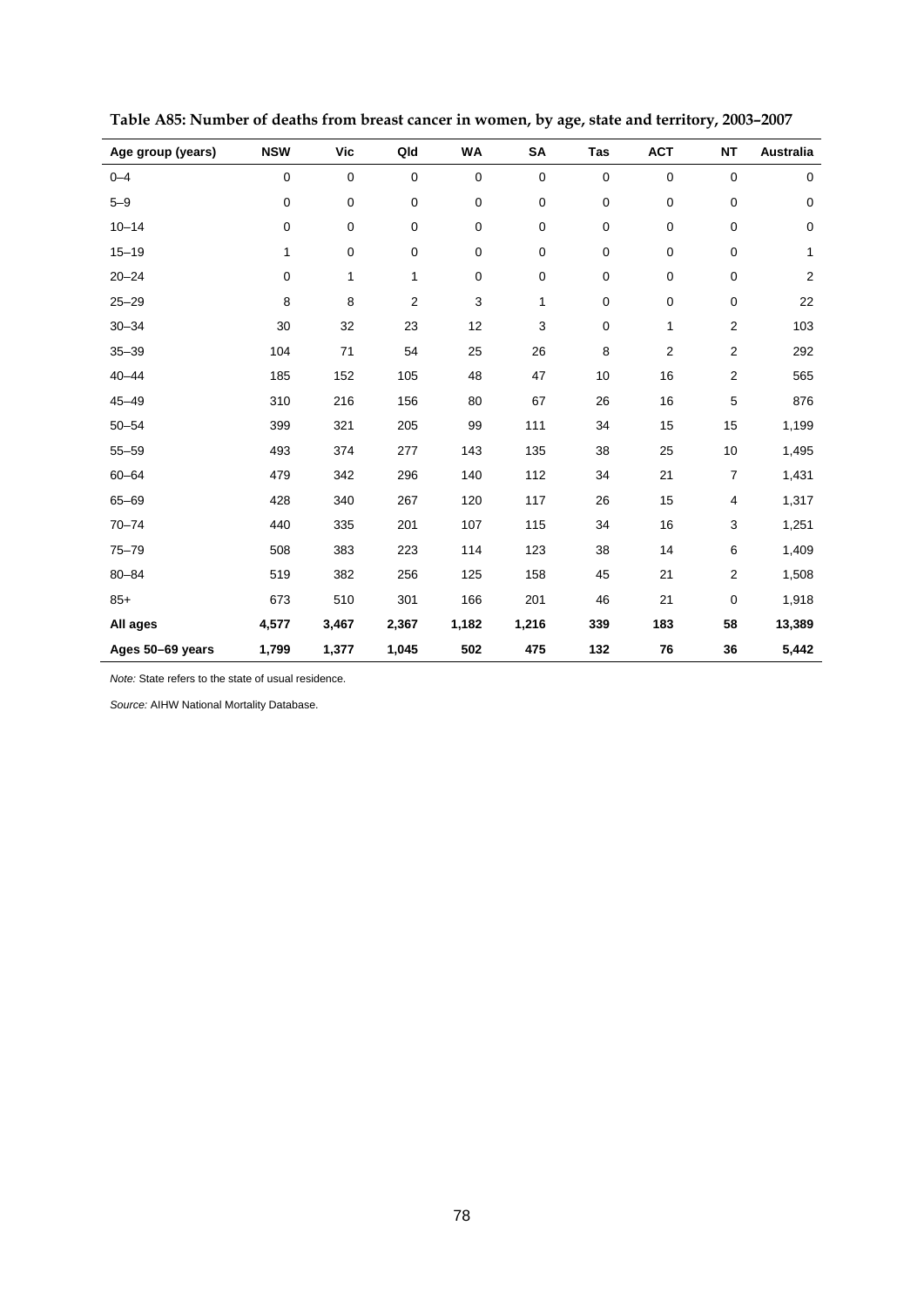| Age group (years) | <b>NSW</b>       | Vic              | Qld              | <b>WA</b>        | <b>SA</b>        | Tas              | <b>ACT</b>       | <b>NT</b>        | <b>Australia</b> |
|-------------------|------------------|------------------|------------------|------------------|------------------|------------------|------------------|------------------|------------------|
| $0 - 4$           | $0.0\,$          | 0.0              | 0.0              | 0.0              | 0.0              | 0.0              | 0.0              | 0.0              | 0.0              |
| $5 - 9$           | 0.0              | 0.0              | 0.0              | 0.0              | 0.0              | 0.0              | 0.0              | 0.0              | 0.0              |
| $10 - 14$         | 0.0              | 0.0              | 0.0              | 0.0              | 0.0              | 0.0              | 0.0              | 0.0              | 0.0              |
| $15 - 19$         | 0.1              | 0.0              | 0.0              | 0.0              | 0.0              | 0.0              | 0.0              | 0.0              | 0.0              |
| $20 - 24$         | 0.0              | 0.1              | 0.1              | 0.0              | 0.0              | 0.0              | 0.0              | 0.0              | 0.1              |
| $25 - 29$         | 0.7              | 0.9              | 0.3              | 0.9              | 0.4              | 0.0              | 0.0              | 0.0              | 0.6              |
| $30 - 34$         | 2.4              | 3.3              | 3.1              | 3.3              | 1.2              | 0.0              | 1.5              | 4.4              | 2.7              |
| $35 - 39$         | 8.4              | 7.4              | 7.3              | 6.7              | 9.5              | 9.5              | 3.2              | 4.8              | 7.7              |
| $40 - 44$         | 14.5             | 15.9             | 13.8             | 12.4             | 16.1             | 10.9             | 25.1             | 5.2              | 14.6             |
| $45 - 49$         | 25.5             | 23.8             | 21.7             | 21.4             | 23.3             | 28.4             | 25.5             | 14.0             | 23.7             |
| $50 - 54$         | 36.2             | 38.7             | 31.2             | 29.0             | 41.2             | 39.6             | 25.8             | 48.2             | 35.5             |
| $55 - 59$         | 49.3             | 49.7             | 46.1             | 48.2             | 53.9             | 47.6             | 49.7             | 43.4             | 48.9             |
| $60 - 64$         | 60.4             | 58.4             | 63.6             | 62.7             | 57.2             | 53.4             | 61.1             | 48.0             | 60.3             |
| 65-69             | 65.4             | 69.9             | 74.3             | 66.8             | 72.0             | 50.4             | 60.1             | 47.4             | 68.3             |
| $70 - 74$         | 77.4             | 79.3             | 68.7             | 72.7             | 80.4             | 77.8             | 81.9             | 57.4             | 76.2             |
| $75 - 79$         | 97.3             | 98.8             | 85.7             | 89.5             | 89.3             | 97.5             | 83.0             | 165.0            | 94.3             |
| $80 - 84$         | 126.8            | 126.0            | 127.6            | 129.3            | 141.8            | 143.9            | 156.3            | 87.4             | 129.1            |
| $85+$             | 184.1            | 188.3            | 167.1            | 186.1            | 200.3            | 163.9            | 194.0            | 0.0              | 183.3            |
| All ages          |                  |                  |                  |                  |                  |                  |                  |                  |                  |
| Crude rate        | 26.8             | 27.1             | 23.6             | 23.5             | 30.9             | 27.5             | 21.8             | 11.7             | 26.0             |
| AS rate (A)       | 23.4             | 23.8             | 22.2             | 22.2             | 24.4             | 22.6             | 23.3             | 19.0             | 23.2             |
| 95% CI            | $22.8 -$<br>24.1 | $23.0 -$<br>24.7 | $21.3 -$<br>23.1 | $21.0 -$<br>23.6 | $23.0 -$<br>25.8 | $20.2 -$<br>25.1 | $20.0 -$<br>27.0 | $13.7 -$<br>25.5 | $22.8 -$<br>23.6 |
| Ages 50-69 years  |                  |                  |                  |                  |                  |                  |                  |                  |                  |
| Crude rate        | 50.7             | 51.9             | 50.2             | 48.2             | 54.1             | 47.0             | 45.3             | 46.7             | 50.7             |
| AS rate (A)       | 50.1             | 51.5             | 49.8             | 48.1             | 53.5             | 46.6             | 45.9             | 46.8             | 50.3             |
| 95% CI            | $47.8 -$<br>52.5 | $48.8 -$<br>54.3 | $46.8 -$<br>52.9 | $44.0 -$<br>52.5 | $48.8 -$<br>58.5 | $39.0 -$<br>55.3 | $36.1 -$<br>57.5 | $32.3 -$<br>65.3 | $48.9 -$<br>51.6 |

<span id="page-80-0"></span>**Table A86: Age-specific and age-standardised mortality rates for breast cancer in women, by age, state and territory, 2003–2007** 

*Notes*

1. Rates are the number of deaths from breast cancer per 100,000 women and age standardised to the Australian population at 30 June 2001.

2. State refers to the state of usual residence.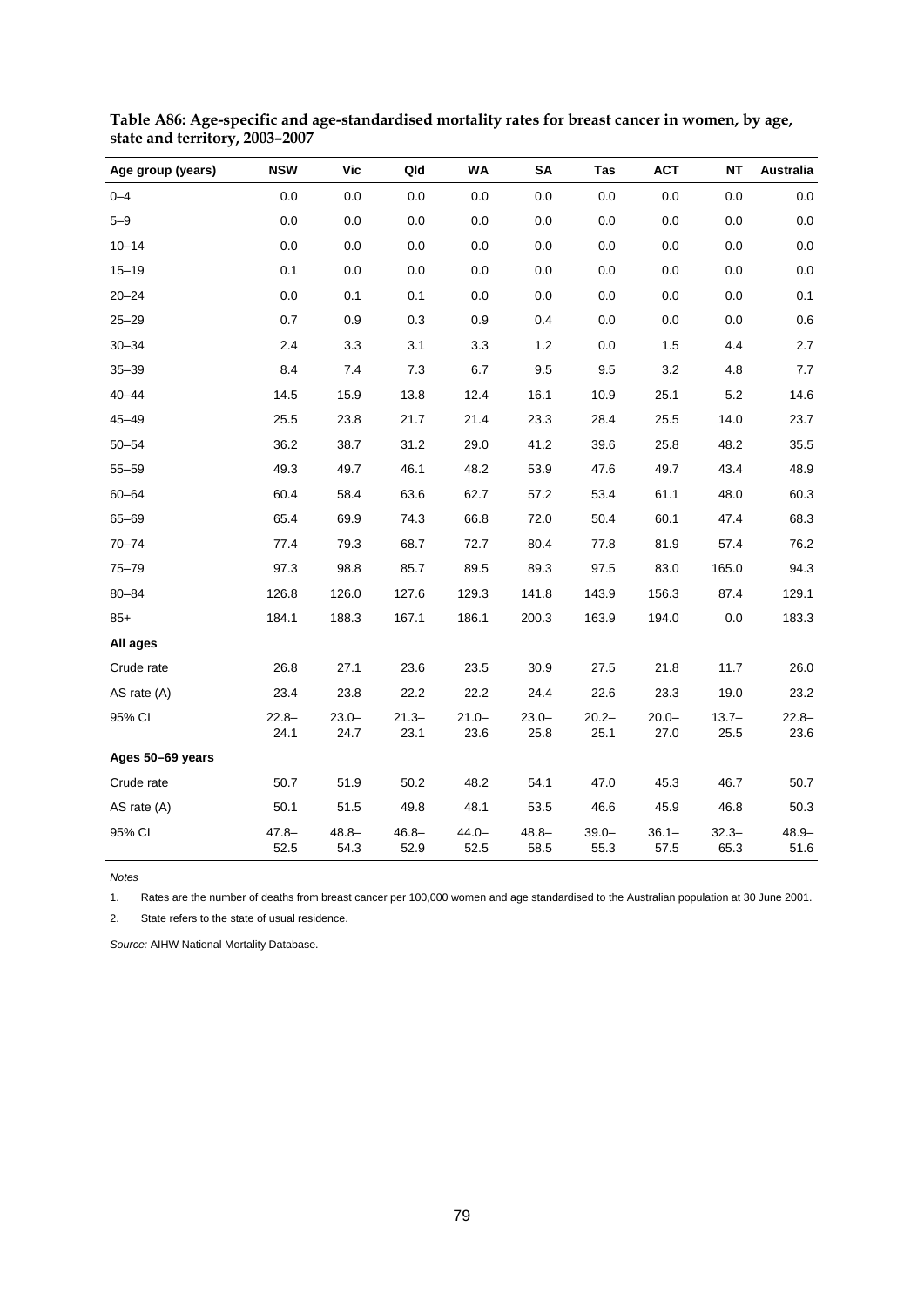| Age group<br>(years) | <b>Major cities</b> | Inner regional | Outer regional | Remote      | Very remote    | <b>Australia</b> |
|----------------------|---------------------|----------------|----------------|-------------|----------------|------------------|
| $0 - 4$              | $\pmb{0}$           | $\mathbf 0$    | $\mathbf 0$    | $\pmb{0}$   | $\mathbf 0$    | 0                |
| $5 - 9$              | 0                   | $\mathbf 0$    | 0              | $\mathbf 0$ | $\mathbf 0$    | 0                |
| $10 - 14$            | $\pmb{0}$           | $\mathbf 0$    | 0              | 0           | $\mathbf 0$    | $\pmb{0}$        |
| $15 - 19$            | 1                   | $\mathbf 0$    | $\mathbf 0$    | $\mathbf 0$ | $\mathbf 0$    | 1                |
| $20 - 24$            | 1                   | 1              | 0              | 0           | $\mathbf 0$    | $\overline{2}$   |
| $25 - 29$            | 16                  | 5              | $\mathbf{1}$   | 0           | $\mathbf 0$    | 22               |
| $30 - 34$            | 71                  | 20             | 9              | 1           | $\overline{2}$ | 103              |
| $35 - 39$            | 187                 | 67             | 37             | 0           | 1              | 292              |
| $40 - 44$            | 392                 | 112            | 49             | 9           | 4              | 565              |
| $45 - 49$            | 558                 | 218            | 86             | 9           | 5              | 876              |
| $50 - 54$            | 788                 | 262            | 129            | 15          | 5              | 1,199            |
| $55 - 59$            | 989                 | 330            | 147            | 23          | 6              | 1,495            |
| $60 - 64$            | 927                 | 339            | 144            | 16          | 5              | 1,431            |
| $65 - 69$            | 831                 | 324            | 135            | 16          | 11             | 1,317            |
| $70 - 74$            | 810                 | 278            | 144            | 16          | 3              | 1,251            |
| $75 - 79$            | 924                 | 346            | 123            | 13          | 4              | 1,409            |
| $80 - 84$            | 1,038               | 330            | 127            | 10          | 4              | 1,508            |
| $85+$                | 1,277               | 420            | 197            | 17          | 6              | 1,918            |
| All ages             | 8,810               | 3,053          | 1,327          | 144         | 56             | 13,389           |
| Ages 50-69<br>years  | 3,535               | 1,256          | 554            | 70          | 27             | 5,442            |

<span id="page-81-0"></span>**Table A87: Number of deaths from breast cancer in women, by age and geographic region, 2003– 2007** 

*Notes* 

1. The Australian Standard Geographical Classification was used to create the above categories.

2. Because some postcodes cross regional boundaries, totals may not add up due to rounding.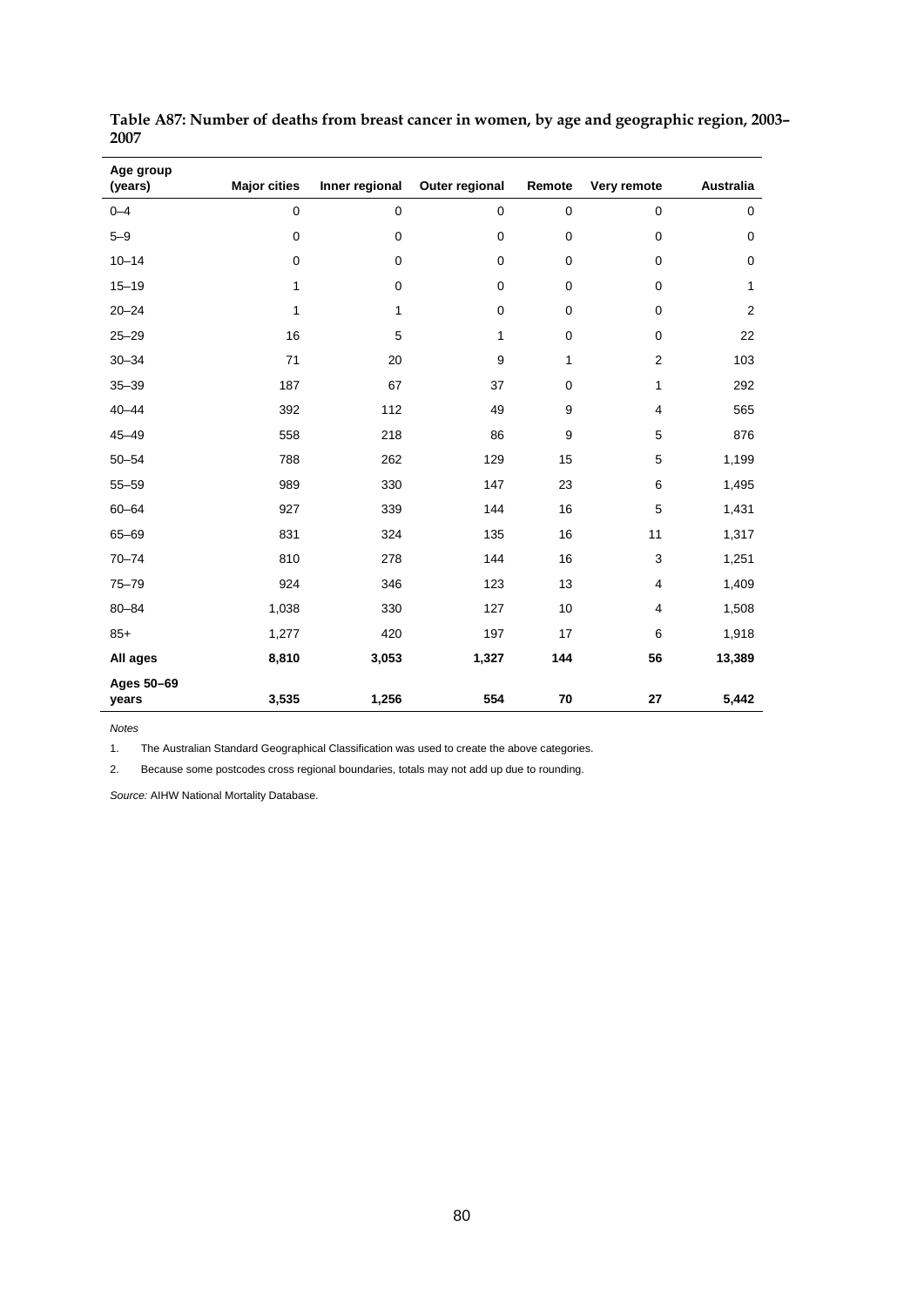| Age group (years) | <b>Major cities</b> |               | Inner regional Outer regional | Remote        | Very remote   | <b>Australia</b> |
|-------------------|---------------------|---------------|-------------------------------|---------------|---------------|------------------|
| $0 - 4$           | 0.0                 | 0.0           | 0.0                           | 0.0           | 0.0           | 0.0              |
| $5 - 9$           | 0.0                 | 0.0           | 0.0                           | 0.0           | 0.0           | 0.0              |
| $10 - 14$         | 0.0                 | 0.0           | 0.0                           | 0.0           | 0.0           | 0.0              |
| $15 - 19$         | 0.0                 | 0.0           | 0.0                           | 0.0           | 0.0           | 0.0              |
| $20 - 24$         | 0.0                 | 0.2           | 0.0                           | 0.0           | 0.0           | 0.1              |
| $25 - 29$         | 0.6                 | 0.9           | 0.4                           | 0.0           | 0.0           | 0.6              |
| $30 - 34$         | 2.6                 | 3.2           | 2.8                           | 1.8           | $6.6\,$       | 2.7              |
| $35 - 39$         | 7.0                 | 9.7           | 10.9                          | 0.8           | 3.3           | 7.7              |
| $40 - 44$         | 14.8                | 14.7          | 13.4                          | 14.6          | 12.9          | 14.6             |
| $45 - 49$         | 22.2                | 29.1          | 24.2                          | 15.8          | 21.0          | 23.7             |
| $50 - 54$         | 34.4                | 38.0          | 39.4                          | 31.5          | 23.2          | 35.5             |
| $55 - 59$         | 48.3                | 51.0          | 48.8                          | 57.0          | 33.8          | 48.9             |
| $60 - 64$         | 59.6                | 63.3          | 59.3                          | 52.6          | 44.1          | 60.3             |
| 65-69             | 65.9                | 73.4          | 69.1                          | 72.5          | 141.7         | 68.3             |
| $70 - 74$         | 74.2                | 74.9          | 92.2                          | 93.7          | 48.0          | 76.2             |
| $75 - 79$         | 90.9                | 105.2         | 92.9                          | 93.6          | 94.9          | 94.3             |
| $80 - 84$         | 128.4               | 131.8         | 130.2                         | 105.5         | 136.3         | 129.1            |
| $85+$             | 176.0               | 187.9         | 227.2                         | 207.0         | 294.4         | 183.3            |
| All ages          |                     |               |                               |               |               |                  |
| Crude rate        | 24.9                | 30.2          | 27.9                          | 19.3          | 14.3          | 26.0             |
| AS rate (A)       | 22.6                | 24.8          | 24.7                          | 22.5          | 23.8          | 23.2             |
| 95% CI            | $22.1 - 23.1$       | $23.9 - 25.7$ | $23.4 - 26.1$                 | 18.9-26.5     | 17.6-31.3     | $22.8 - 23.6$    |
| Ages 50-69 years  |                     |               |                               |               |               |                  |
| Crude rate        | 49.4                | 54.3          | 52.0                          | 49.8          | 46.8          | 50.7             |
| AS rate (A)       | 49.1                | 53.2          | 51.5                          | 50.1          | 51.7          | 50.3             |
| 95% CI            | $47.5 - 50.8$       | $50.3 - 56.3$ | 47.3-56.0                     | $39.0 - 63.3$ | $33.7 - 75.3$ | 48.9-51.6        |

<span id="page-82-0"></span>**Table A88: Age-specific and age-standardised mortality rates for breast cancer in women, by age and geographic region, 2003–2007** 

*Notes* 

1. Rates are the number of deaths from breast cancer per 100,000 women and age standardised to the Australian population at 30 June 2001.

2. The Australian Standard Geographical Classification was used to create the above categories (ABS 2001).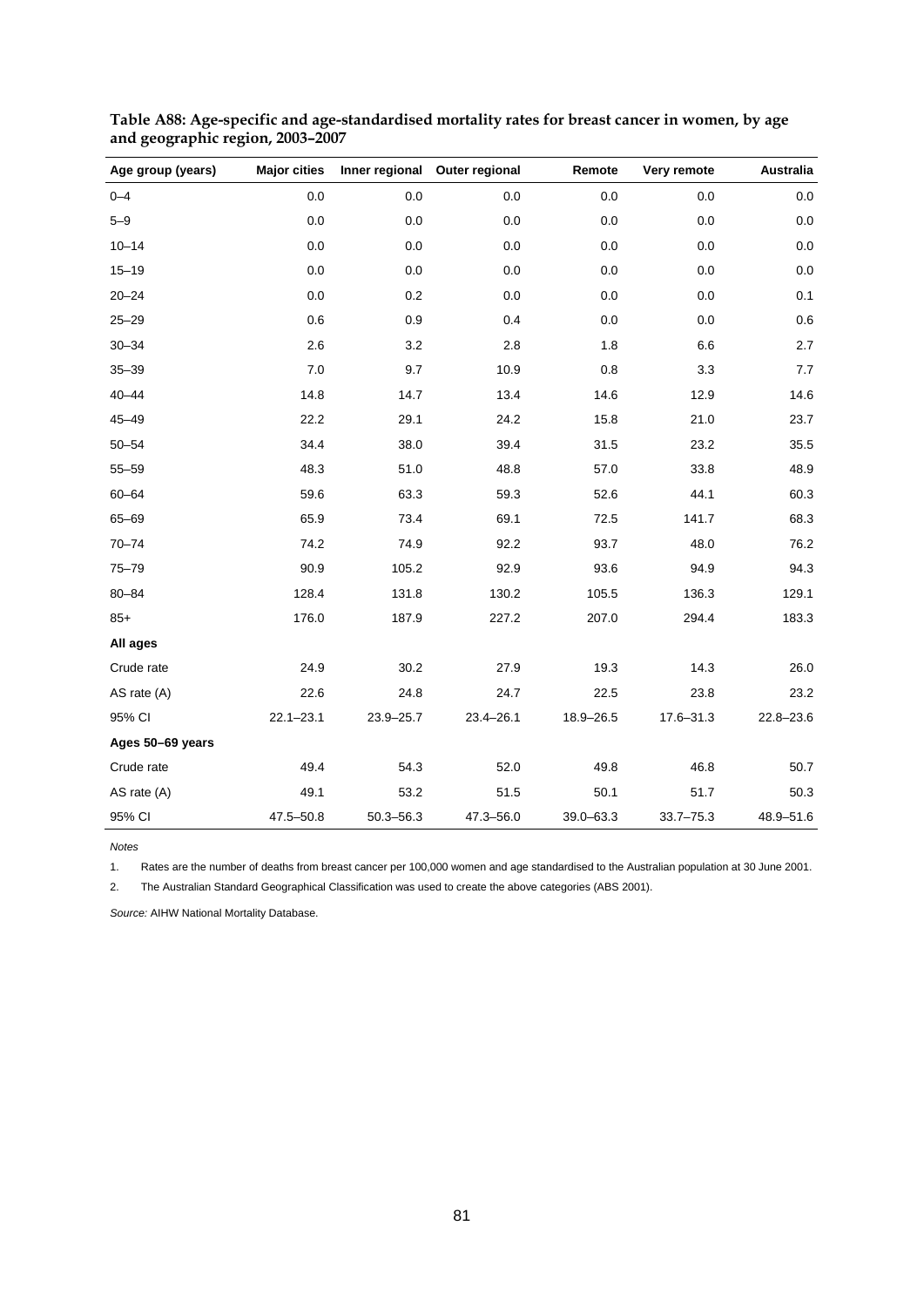|                   | NSW, Qld, WA, SA and NT <sup>(a)</sup>                 |                |                          |
|-------------------|--------------------------------------------------------|----------------|--------------------------|
| Age group (years) | <b>Aboriginal and Torres</b><br><b>Strait Islander</b> | Non-Indigenous | Australia <sup>(b)</sup> |
| $0 - 4$           | $\mathbf 0$                                            | $\mathbf 0$    | $\mathbf 0$              |
| $5 - 9$           | $\mathbf 0$                                            | $\mathbf 0$    | $\pmb{0}$                |
| $10 - 14$         | $\mathbf 0$                                            | $\pmb{0}$      | $\pmb{0}$                |
| $15 - 19$         | $\mathbf 0$                                            | 1              | 1                        |
| $20 - 24$         | $\mathbf 0$                                            | 1              | $\overline{2}$           |
| $25 - 29$         | $\mathbf 0$                                            | 14             | 22                       |
| $30 - 34$         | $\mathbf{1}$                                           | 69             | 103                      |
| $35 - 39$         | $\overline{7}$                                         | 202            | 292                      |
| $40 - 44$         | 9                                                      | 377            | 565                      |
| $45 - 49$         | 11                                                     | 597            | 876                      |
| $50 - 54$         | 15                                                     | 807            | 1,199                    |
| $55 - 59$         | 15                                                     | 1,036          | 1,495                    |
| $60 - 64$         | 18                                                     | 1,006          | 1,431                    |
| 65-69             | 16                                                     | 911            | 1,317                    |
| $70 - 74$         | 8                                                      | 846            | 1,251                    |
| $75+$             | 13                                                     | 3,336          | 4,835                    |
| All ages          | 113                                                    | 9,203          | 13,389                   |
| Ages 50-69 years  | 64                                                     | 3,760          | 5,442                    |

<span id="page-83-0"></span>**Table A89: Number of deaths from breast cancer, by Aboriginal and Torres Strait Islander status, New South Wales, Queensland, Western Australia, South Australia and the Northern Territory, by age, 2003–2007** 

(a) 'Aboriginal and Torres Strait Islander' and 'non-Indigenous' are for New South Wales, Queensland, Western Australia, South Australia and the Northern Territory only. Data from these jurisdictions are considered to have adequate levels of Indigenous identification in death registration data at the time this report was prepared.

(b) All women in Australia, which includes Aboriginal and Torres Strait Islander, non-Indigenous and women in the 'not stated' category for Aboriginal and Torres Strait Islander status.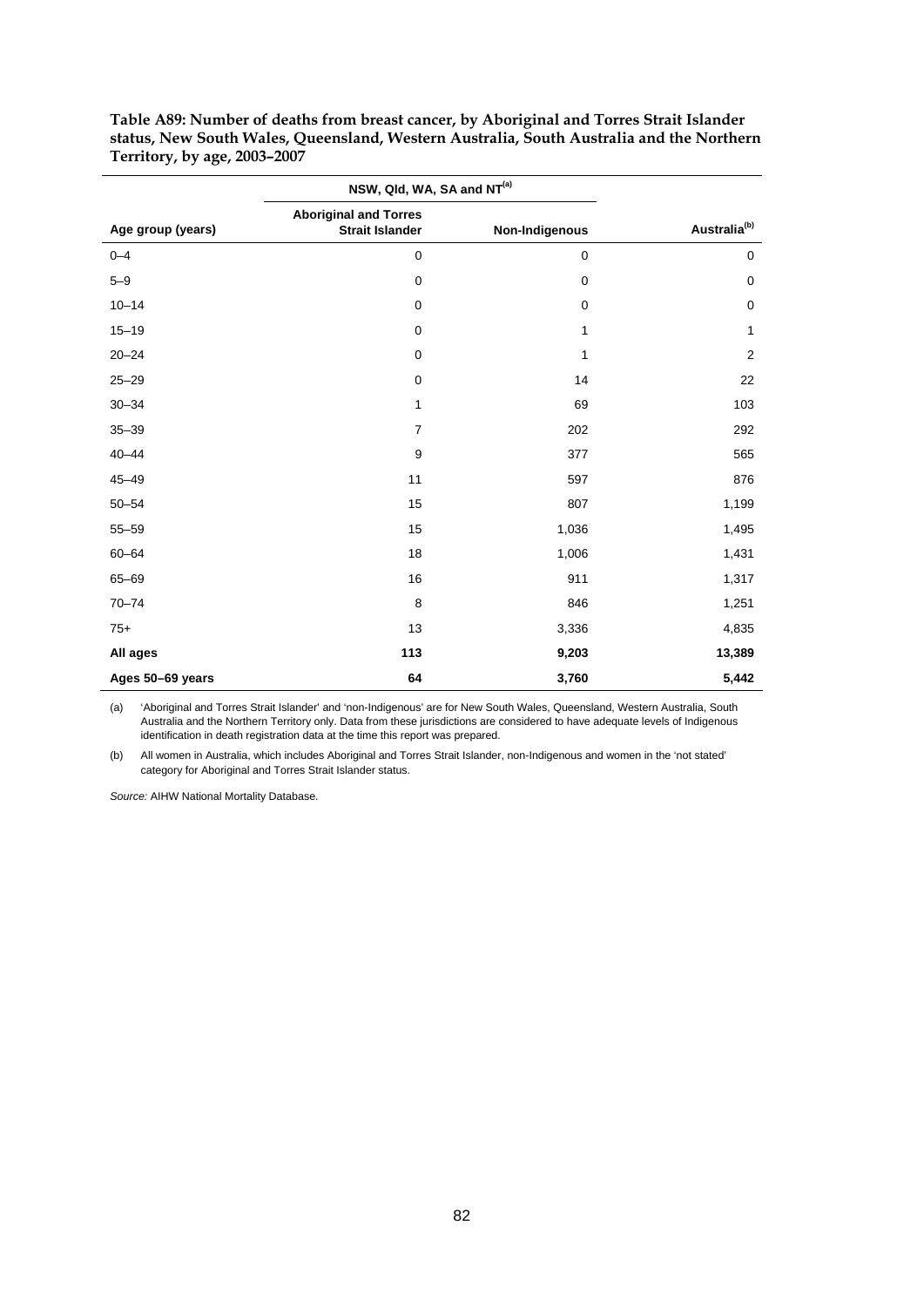|                   | NSW, Qld, WA, SA and NT <sup>(a)</sup>                 |                |                          |
|-------------------|--------------------------------------------------------|----------------|--------------------------|
| Age group (years) | <b>Aboriginal and Torres</b><br><b>Strait Islander</b> | Non-Indigenous | Australia <sup>(b)</sup> |
| $0 - 4$           | 0.0                                                    | 0.0            | 0.0                      |
| $5 - 9$           | 0.0                                                    | 0.0            | 0.0                      |
| $10 - 14$         | 0.0                                                    | 0.0            | 0.0                      |
| $15 - 19$         | 0.0                                                    | 0.0            | 0.0                      |
| $20 - 24$         | 0.0                                                    | 0.0            | 0.1                      |
| $25 - 29$         | 0.0                                                    | 0.6            | 0.6                      |
| $30 - 34$         | 1.2                                                    | 2.7            | 2.7                      |
| $35 - 39$         | 8.9                                                    | 7.8            | 7.7                      |
| $40 - 44$         | 13.2                                                   | 14.1           | 14.6                     |
| $45 - 49$         | 19.8                                                   | 23.2           | 23.7                     |
| $50 - 54$         | 34.6                                                   | 34.2           | 35.5                     |
| $55 - 59$         | 47.3                                                   | 48.4           | 48.9                     |
| $60 - 64$         | 83.7                                                   | 60.2           | 60.3                     |
| 65-69             | 105.2                                                  | 67.5           | 68.3                     |
| $70 - 74$         | 76.8                                                   | 73.8           | 76.2                     |
| $75+$             | 99.5                                                   | 128.5          | 130.3                    |
| All ages          |                                                        |                |                          |
| Crude rate        | 10.0                                                   | 26.0           | 26.0                     |
| AS rate (A)       | 23.4                                                   | 23.1           | 23.5                     |
| 95% CI            | 18.8-28.7                                              | $22.6 - 23.6$  | $23.1 - 23.9$            |
| Ages 50-69 years  |                                                        |                |                          |
| Crude rate        | 57.2                                                   | 50.0           | 50.7                     |
| AS rate (A)       | 61.2                                                   | 49.5           | 50.3                     |
| 95% CI            | 46.9-78.3                                              | $48.0 - 51.1$  | 48.9-51.6                |

<span id="page-84-0"></span>**Table A90: Age-standardised and age-specific mortality rates for breast cancer, by Aboriginal and Torres Strait Islander status, New South Wales, Queensland, Western Australia, South Australia and the Northern Territory, by age, 2003–2007** 

(a) 'Aboriginal and Torres Strait Islander' and 'non-Indigenous' are for New South Wales, Queensland, Western Australia, South Australia and the Northern Territory only. Data from these jurisdictions are considered to have adequate levels of Indigenous identification in death registration data at the time this report was prepared.

(b) All women in Australia, which includes Aboriginal and Torres Strait Islander, non-Indigenous and women in the 'not stated' category for Aboriginal and Torres Strait Islander status.

*Note:* Rates are the number of deaths from breast cancer per 100,000 women and age standardised to the Australian population at 30 June 2001.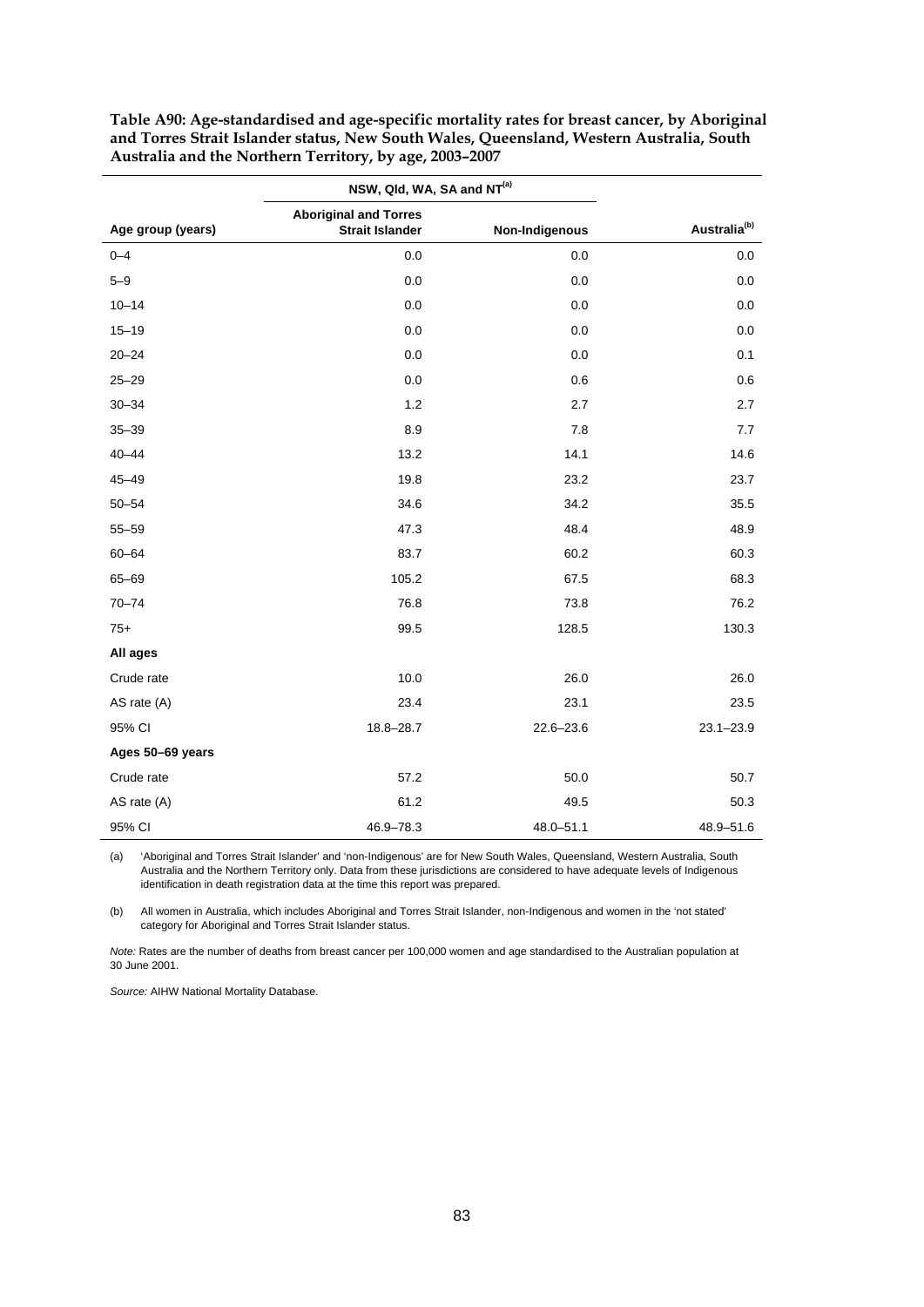## **List of tables**

| Table A1: Number of women participating in BreastScreen Australia, by age, state and territory,     |
|-----------------------------------------------------------------------------------------------------|
| Table A2: Percentage of women participating in BreastScreen Australia, by age, state and territory, |
| Table A3: Participation in BreastScreen Australia, by age and geographic region, 2006-20074         |
| Table A4: Participation in BreastScreen Australia, by age and socioeconomic status, 2006-20075      |
| Table A5: Participation in BreastScreen Australia, by age and Aboriginal and Torres Strait Islander |
| Table A6: Participation in BreastScreen Australia, by age and main language spoken at home,         |
| Table A7: Number of women participating in BreastScreen Australia, by age, state and territory,     |
| Table A8: Percentage of women participating in BreastScreen Australia, by age, state and territory, |
| Table A9: Participation in BreastScreen Australia, by age and geographic region, 2007-200810        |
| Table A10: Participation in BreastScreen Australia, by age and socioeconomic status, 2007-200811    |
| Table A11: Participation in BreastScreen Australia, by age and Aboriginal and Torres Strait         |
| Table A12: Participation in BreastScreen Australia, by age and main language spoken at home,        |
| Table A13: Number of women screened and cases of all-size cancer detected, first screening round,   |
| Table A14: Detection rates of all-size invasive cancers, first screening round, by age, state and   |
| Table A15: Number of women screened and cases of all-size invasive cancer detected, subsequent      |
| Table A16: Detection rates of all-size invasive cancers, subsequent screening rounds, by age, state |
| Table A17: Number of women screened and cases of small (≤15 mm) invasive cancer detected,           |
| Table A18: Detection rates of small (≤15 mm) invasive cancers, first screening round, by age, state |
| Table A19: Number of women screened and cases of small (≤15 mm) invasive cancer detected,           |
| Table A20: Detection rates of small (≤15 mm) invasive cancers, subsequent screening rounds, by      |
| Table A21: Number of women screened and cases of all-size cancer detected, first screening round,   |
| Table A22: Detection rates of all-size invasive cancers, first screening round, by age, state and   |
| Table A23: Number of women screened and cases of all-size invasive cancer detected, subsequent      |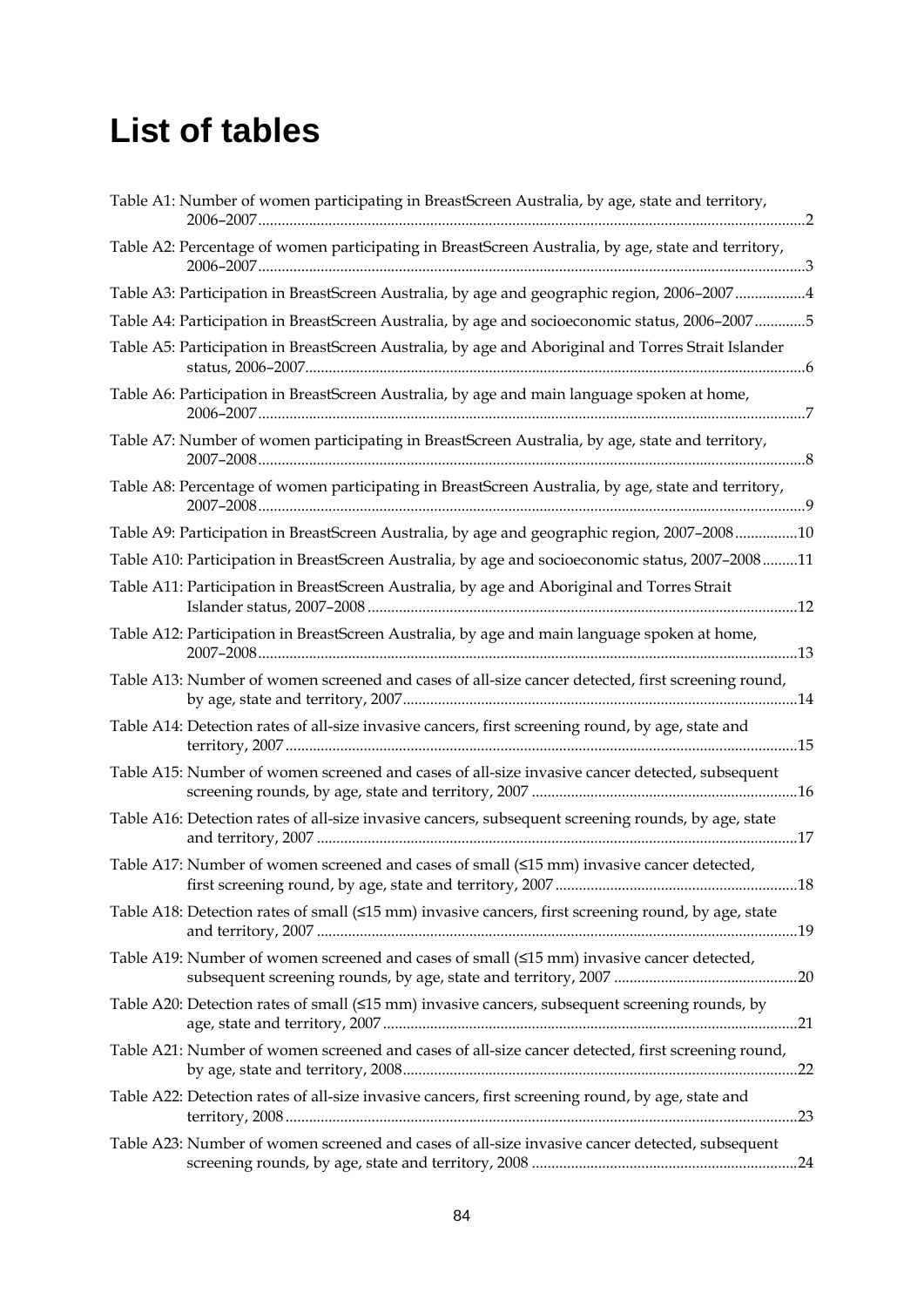| Table A24: Detection rates of all-size invasive cancers, subsequent screening rounds, by age, state                                                                              |
|----------------------------------------------------------------------------------------------------------------------------------------------------------------------------------|
| Table A25: Number of women screened and cases of small (≤15 mm) invasive cancer detected, first                                                                                  |
| Table A26: Detection rates of small (≤15 mm) invasive cancers, first screening round, by age, state                                                                              |
| Table A27: Number of women screened and cases of small (<15 mm) invasive cancer detected,                                                                                        |
| Table A28: Detection rates of small (≤15 mm) invasive cancers, subsequent screening rounds, by                                                                                   |
| Table A29: Numbers and age-specific rates of interval cancer in women screened during 2003, 2004                                                                                 |
| Table A30: Numbers and age-specific rates of interval cancer in women screened during 2003, 2004                                                                                 |
| Table A31: Numbers and age-specific rates of interval cancer in women screened during 2003, 2004                                                                                 |
| Table A32: Numbers and age-specific rates of interval cancer in women screened during 2003, 2004<br>and 2005, subsequent screening rounds, 0-12 months, state and territory33    |
| Table A33: Numbers and age-specific rates of interval cancer in women screened during 2003, 2004<br>and 2005, subsequent screening rounds, 13-24 months, state and territory 34  |
| Table A34: Numbers and age-specific rates of interval cancer in women screened during 2003, 2004<br>and 2005, subsequent screening rounds, 0-24 months, by state and territory35 |
| Table A35: Program sensitivity rates for women screened during 2003, 2004 and 2005, first                                                                                        |
| Table A36: Program sensitivity rates for women screened during 2003, 2004 and 2005, first                                                                                        |
| Table A37: Program sensitivity rates for women screened during 2003, 2004 and 2005, subsequent                                                                                   |
| Table A38: Program sensitivity rates for women screened during 2003, 2004 and 2005, subsequent                                                                                   |
| Table A39: Number of women screened and cases of DCIS detected, first screening round, by age,                                                                                   |
| Table A40: Detection rate of DCIS, first screening round, by age, state and territory, 200738                                                                                    |
| Table A41: Number of women screened and cases of DCIS detected, subsequent screening round,                                                                                      |
| Table A42: Detection rate of DCIS, subsequent screening round, by age, state and territory, 200739                                                                               |
| Table A43: Number of women screened and cases of DCIS detected, first screening round, by age,                                                                                   |
| Table A44: Detection rate of DCIS, first screening round, by age, state and territory, 200840                                                                                    |
| Table A45: Number of women screened and cases of DCIS detected, subsequent screening round,                                                                                      |
| Table A46: Detection rate of DCIS, subsequent screening round, by age, state and territory, 200841                                                                               |
| Table A47: Number of women screened and women recalled for assessment, mammographic                                                                                              |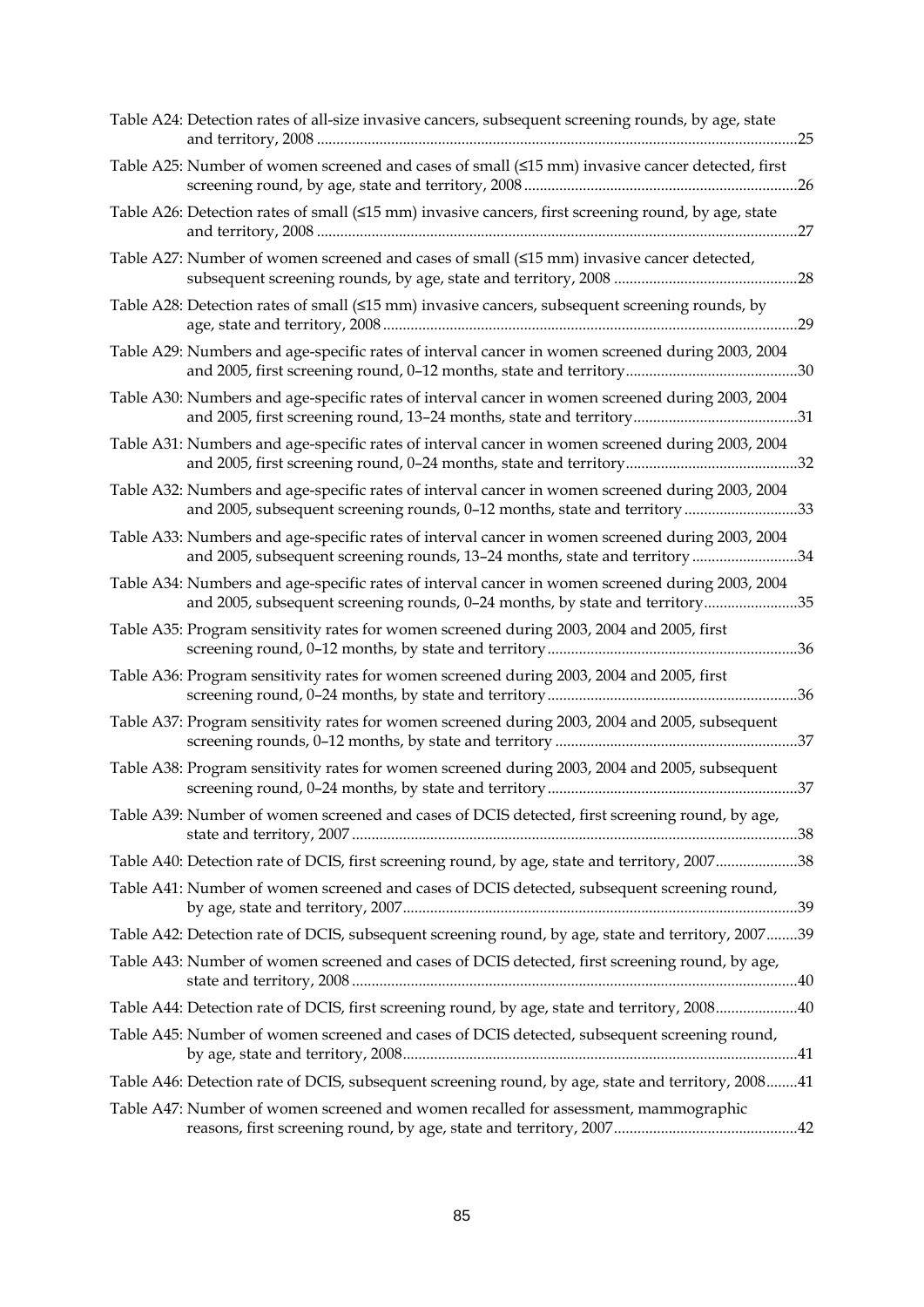| Table A48: Recall to assessment rates, mammographic reasons, first screening round, by age, state                                                                                  |  |
|------------------------------------------------------------------------------------------------------------------------------------------------------------------------------------|--|
| Table A49: Number of women screened and women recalled for assessment, mammographic<br>reasons, subsequent screening rounds, by age, state and territory, 2007 44                  |  |
| Table A50: Recall to assessment rates, mammographic reasons, subsequent screening rounds, by                                                                                       |  |
| Table A51: Number of women screened and women recalled for assessment, other reasons, first                                                                                        |  |
| Table A52: Recall to assessment rates, other reasons, first screening round, by age, state and<br>47                                                                               |  |
| Table A53: Number of women screened and women recalled for assessment, other reasons,                                                                                              |  |
| Table A54: Recall to assessment rates, other reasons, subsequent screening rounds, by age, state<br>49                                                                             |  |
| Table A55: Number of women screened and women recalled for assessment, mammographic                                                                                                |  |
| Table A56: Recall to assessment rates, mammographic reasons, first screening round, by age, state<br>51                                                                            |  |
| Table A57: Number of women screened and women recalled for assessment, mammographic<br>reasons, subsequent screening rounds, by age, state and territory, 2008 52                  |  |
| Table A58: Recall to assessment rates, mammographic reasons, subsequent screening rounds, by<br>53                                                                                 |  |
| Table A59: Number of women screened and women recalled for assessment, other reasons, first                                                                                        |  |
| Table A60: Recall to assessment rates, other reasons, first screening round, by age, state and<br>.55                                                                              |  |
| Table A61: Number of women screened and women recalled for assessment, other reasons,                                                                                              |  |
| Table A62: Recall to assessment rates, other reasons, subsequent screening rounds, by age, state<br>57                                                                             |  |
| Table A63: Number of women screened during 2005 and number of those women who returned<br>for screening within 27 months, first screening round, by age, state and territory 58    |  |
| Table A64: Age-specific and age-standardised rescreen rates for women screened during 2005, first                                                                                  |  |
| Table A65: Number of women screened during 2005 and number of those women who returned for<br>screening within 27 months, second screening round, by age, state and territory 60   |  |
| Table A66: Age-specific and age-standardised rescreen rates for women screened during 2005,                                                                                        |  |
| Table A67: Number of women screened during 2005 and number of those women who returned for<br>screening within 27 months, third and subsequent screening rounds, by age, state and |  |
| Table A68: Age-specific and age-standardised rescreen rates for women screened during 2005,                                                                                        |  |
| Table A69: Number of new cases of breast cancer in women, by age, 1991-1998 64                                                                                                     |  |
| Table A70: Number of new cases of breast cancer in women, by age, 1999-2006 65                                                                                                     |  |